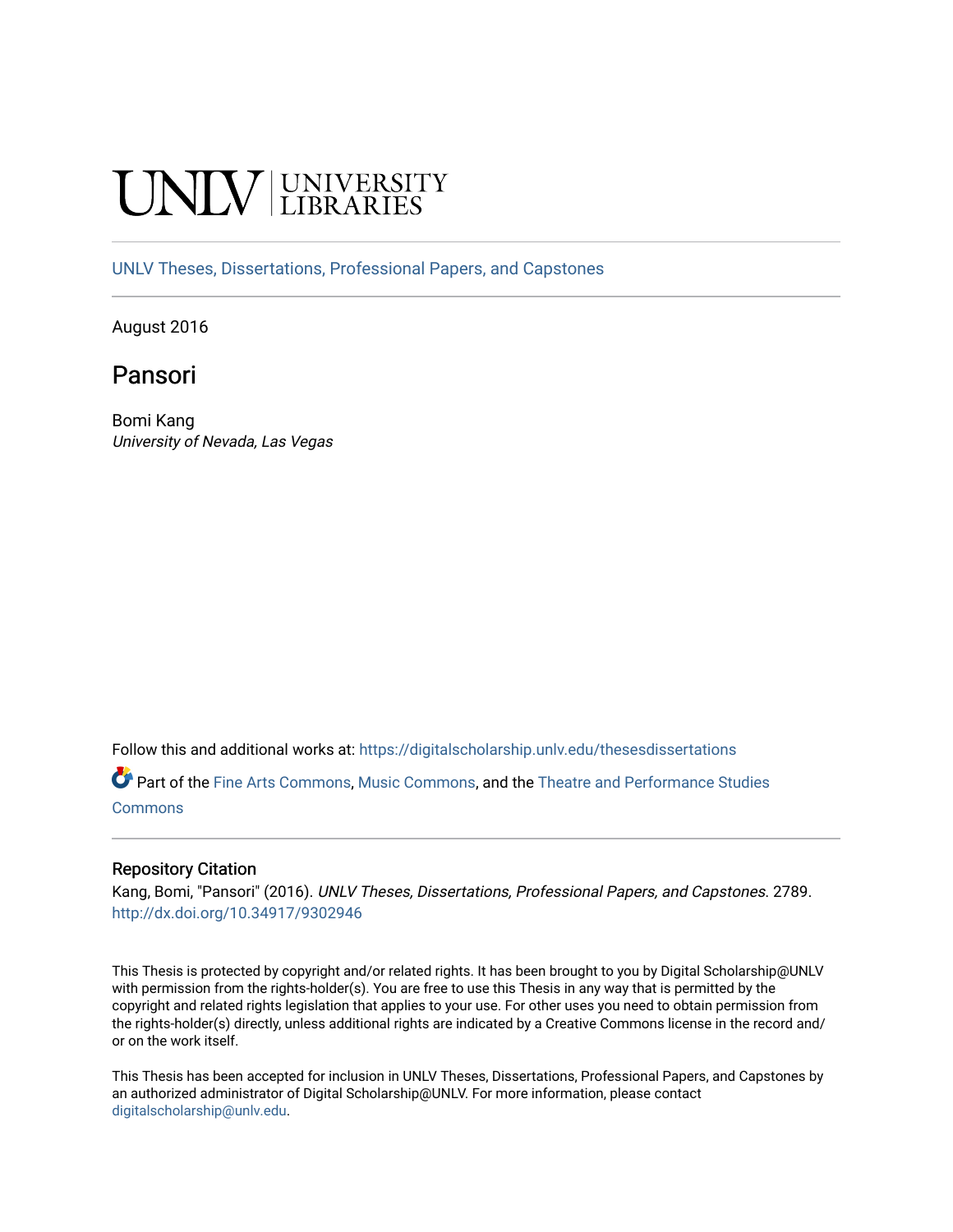PANSORI

By

## Bomi Kang

## Associate degree of Tourism - Hotel and Tourism Kyungbok University 2007

## Bachelor of Science – Hotel Administration University of Nevada, Las Vegas 2011

## A thesis submitted in partial fulfillment of the requirements for the

Master of Arts – Theatre

Department of Theatre College of Fine Arts The Graduate College

University of Nevada, Las Vegas May 2016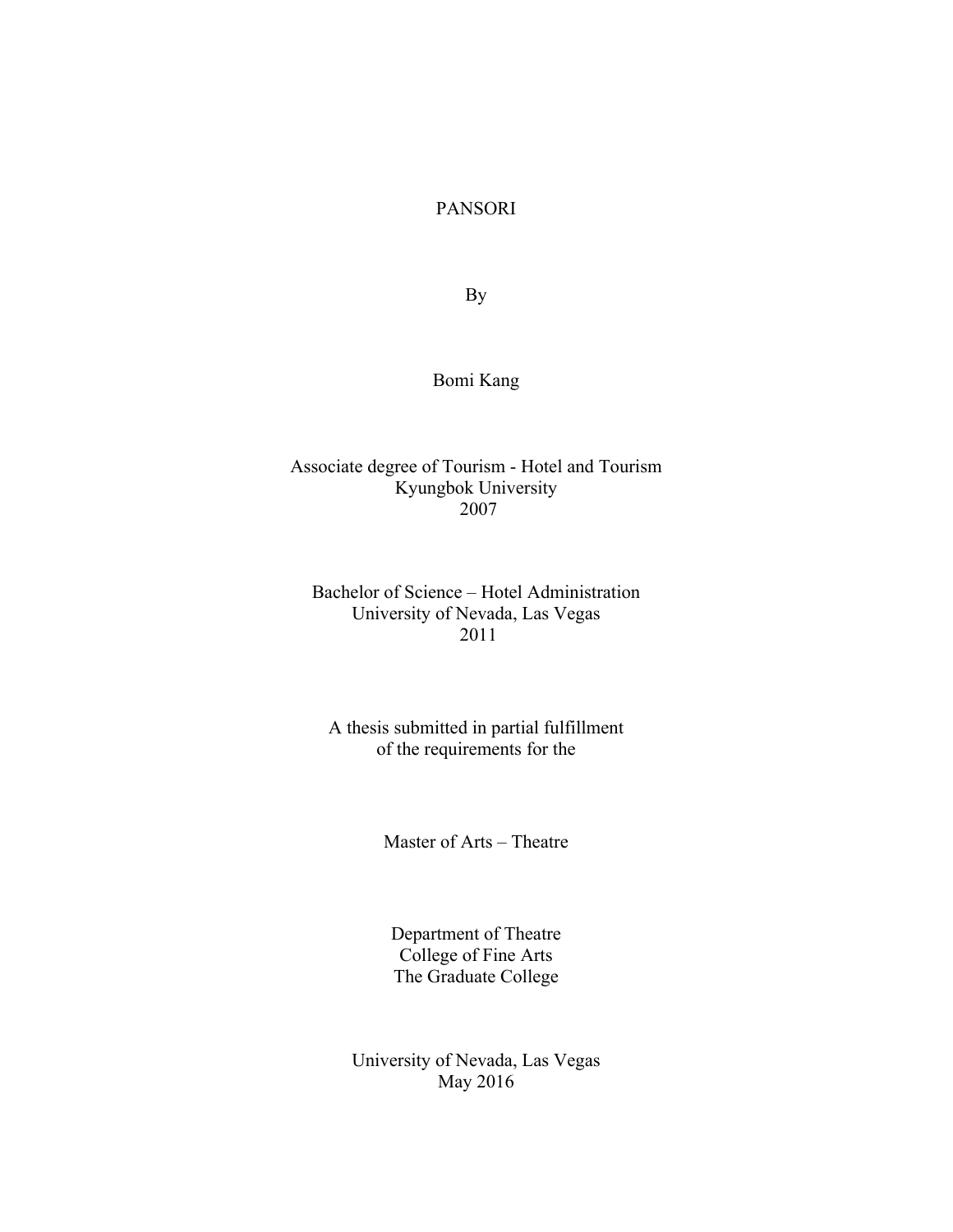Copyright [2016] [Bomi Kang]

All Rights Reserved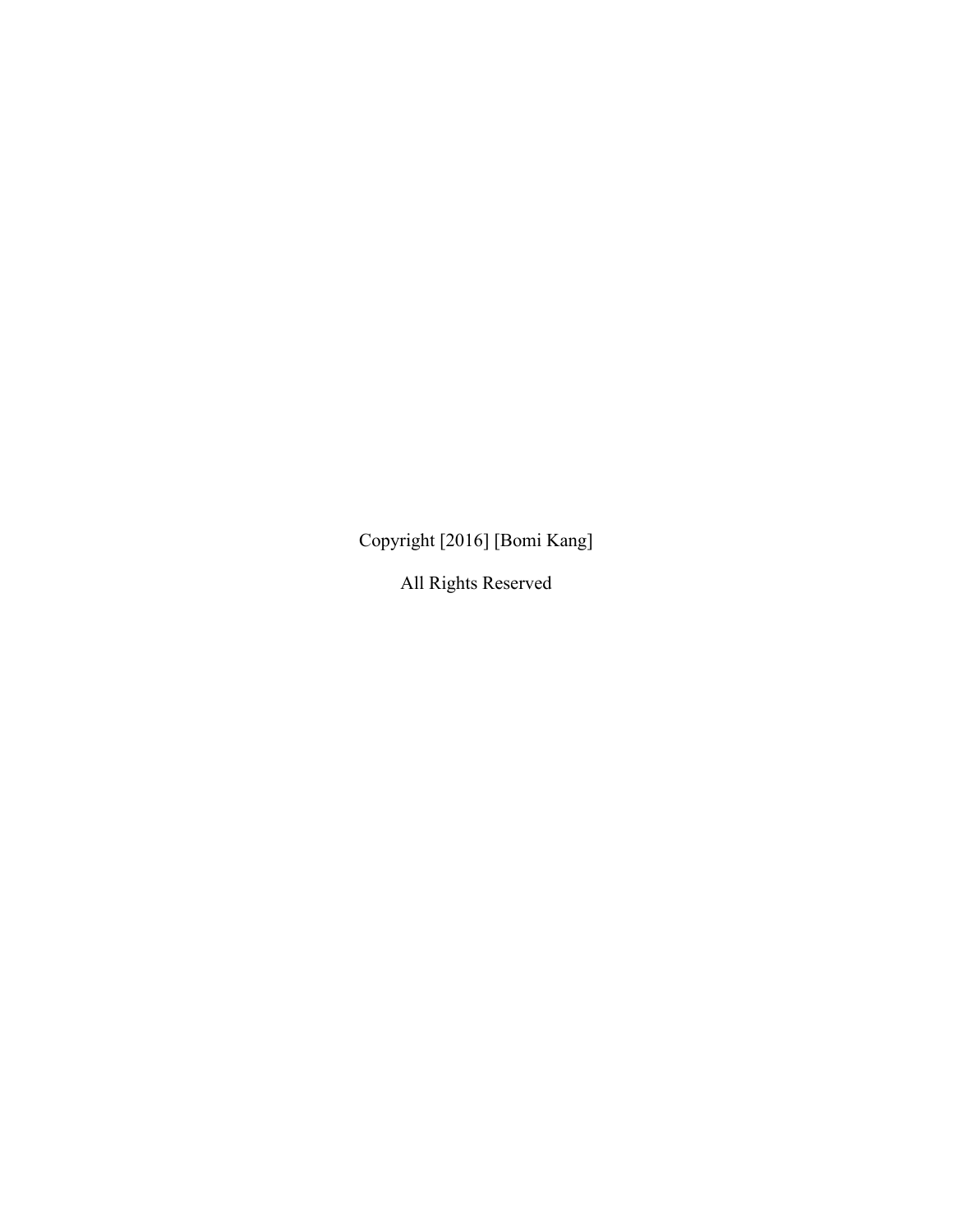

## **Thesis Approval**

The Graduate College The University of Nevada, Las Vegas

April 12, 2016

This thesis prepared by

Bomi Kang

entitled

Pansori

is approved in partial fulfillment of the requirements for the degree of

Master of Arts – Theatre Department of Theatre

Michael Tylo, M.F.A. *Examination Committee Member*

Nate Bynum, M.F.A. *Examination Committee Member*

Ann McDonough, Ph.D. *Examination Committee Member*

Linda Lister, D.M.A. *Graduate College Faculty Representative*

Lezlie Cross, Ph.D. Kathryn Hausbeck Korgan, Ph.D. *Examination Committee Chair Graduate College Interim Dean*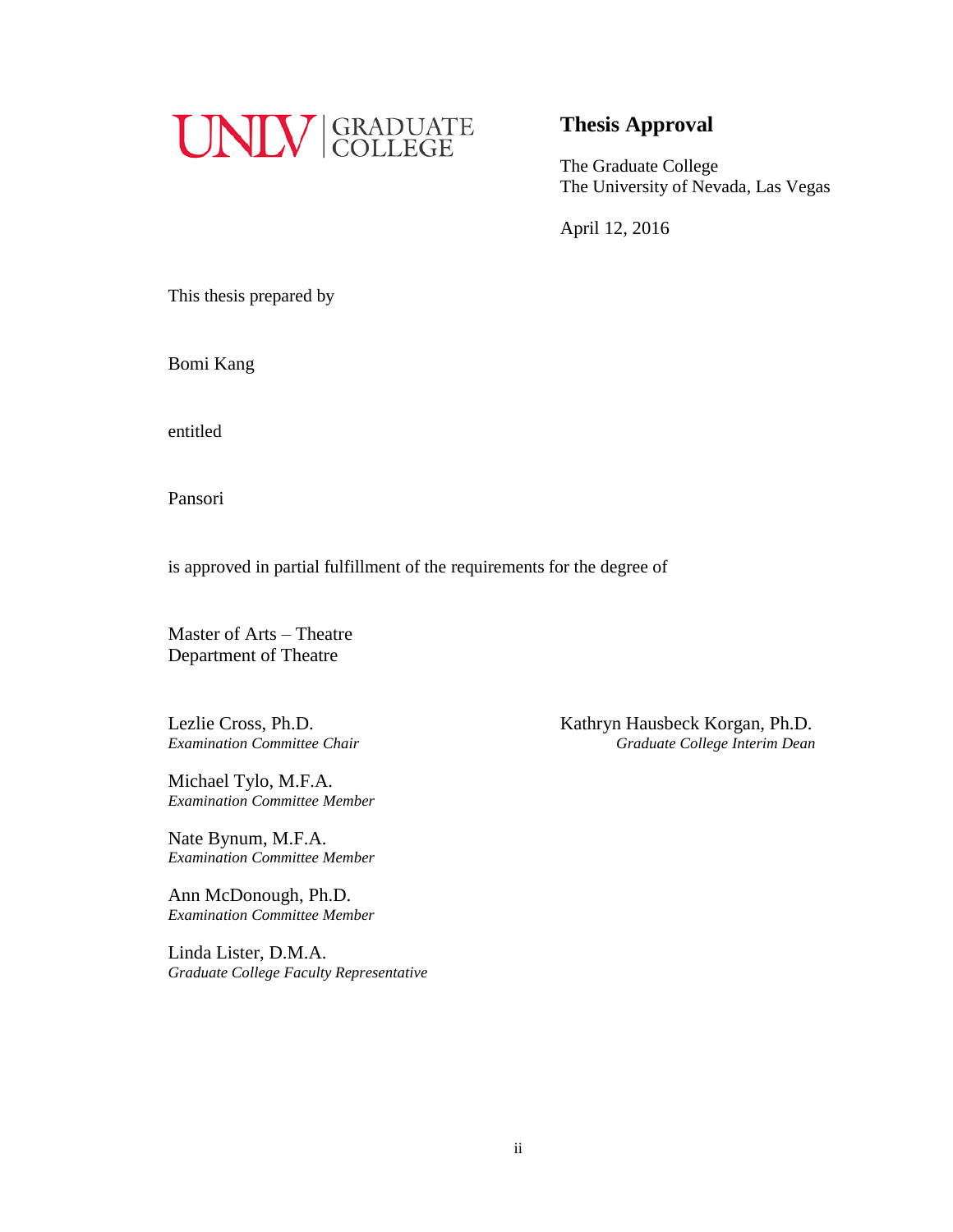#### **Abstract**

The Korean Cultural Preservation Law of 1962 designated *Pansori* an important intangible cultural artifact and a symbol of the national culture of the Korean people. The fundamental objective of Korea government's policy was to promote and to preserve *Pansori*. However, the pervasiveness of western-style performing arts in Korea undermined the achievement of this objective, especially for the younger generation. The purpose of this study is to explore *Pansori*, to understand its history, its importance, the reasons underlying its declining popularity, and the reasons behind the need for preserving and promoting its use in modern Korean society. The methodology of this study involved conducting historical research, the researcher's own experience (taking *Gugak* classes) and interviews with *Pansori* singers and scholars. The study finds *Pansori* was important to the Korean traditional culture because it created an understanding and expression of emotions, taught moral values, promoted community cohesion, and entertained the community. However, *Pansori* is experiencing declining popularity because of inadequacies of Government preservation efforts, the pervasiveness of western-style performing arts and reduced periods to learn *Pansori*. Still, *Pansori* is important to preserve because of social reasons (community cohesion and improved international relations with neighbors), economic reasons (a source of employment and improved tourism performance), and cultural reasons (a means of transmitting culture and cultural values across generations). This study recommends reviewing the Korean Cultural Preservation Law of 1962 to balance between preservation and modification of *Pansori.* The study suggests further study should focus on examining empirical support of the importance of *Pansori* to inspire Koreans to assist in the promotion and preservation of *Pansori*.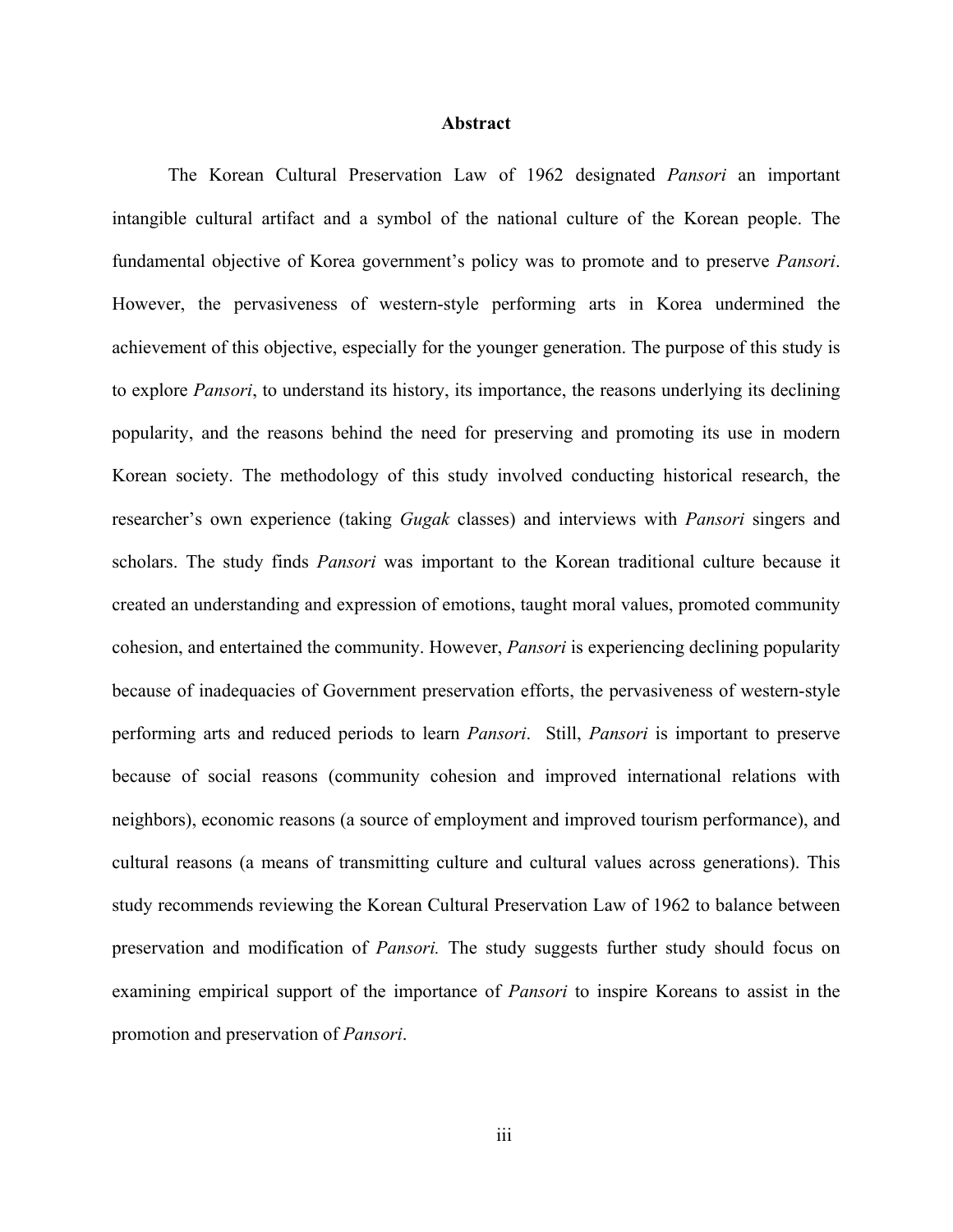## **Table of Contents**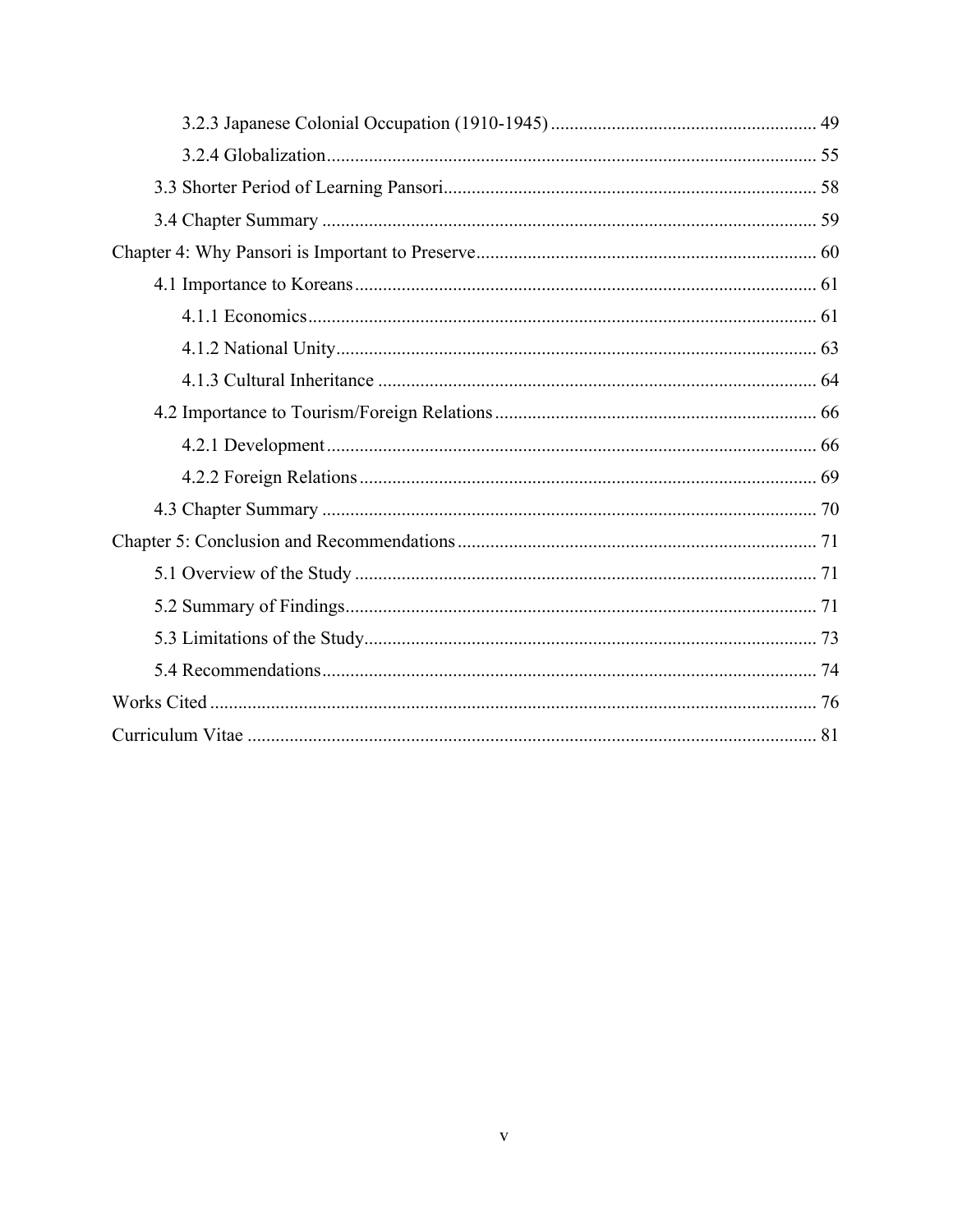## **List of Tables**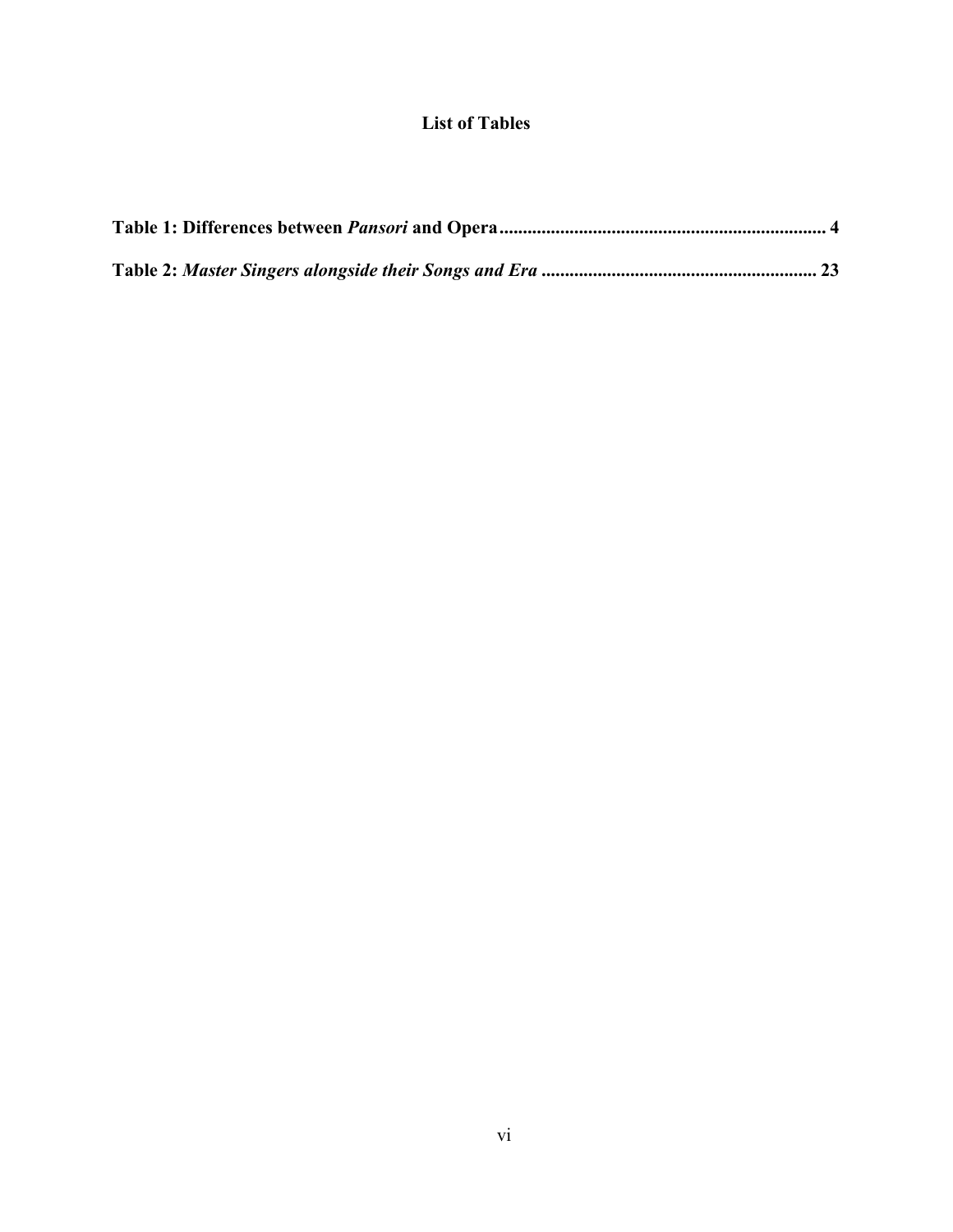#### *Pansori*

#### **Chapter 1: Introduction**

The body of literature on Korean culture suggests the western-style of performing arts is influencing the general decline in both the performance and public acceptance of *Pansori*. It is undermining the Korean Government efforts to preserve *Pansori* through legislation and education especially to the younger generation. The purpose of this study is to explore *Pansori* as the quintessential form of Korean traditional performing arts. The specific objectives are to define *Pansori,* its history, its importance to the Korean culture, the underlying reasons for its declining popularity, and the importance of its preservation to modern day Korea. The significance of this study is creating an awareness of the value of *Pansori* and a deep insight into the vital role *Pansori* played in integrating the present Korean communities. *Pansori* is also a significant forum for teaching moral lessons and entertaining Korean communities to give them the enthusiasm to preserve and to practice it.

This thesis is divided into five chapters. The introductory chapter defines and discusses the history, the development, and the master singers of *Pansori*. The chapter also reviews literature on *Pansori*, discusses the importance of this study and briefly comments on the research methodology. The second chapter discusses the importance of *Pansori* to Korean culture and communities between the  $18<sup>th</sup>$  and early  $19<sup>th</sup>$  centuries. The third chapter discusses the reasons behind the recent declining popularity of *Pansori*. The fourth chapter discusses the social, economic and cultural importance of preserving *Pansori* to modern day Korea. The last chapter presents a brief overview of the study, its purpose, aims, research approach and findings. The chapter ends with a discussion on limitations to the study and produces a set of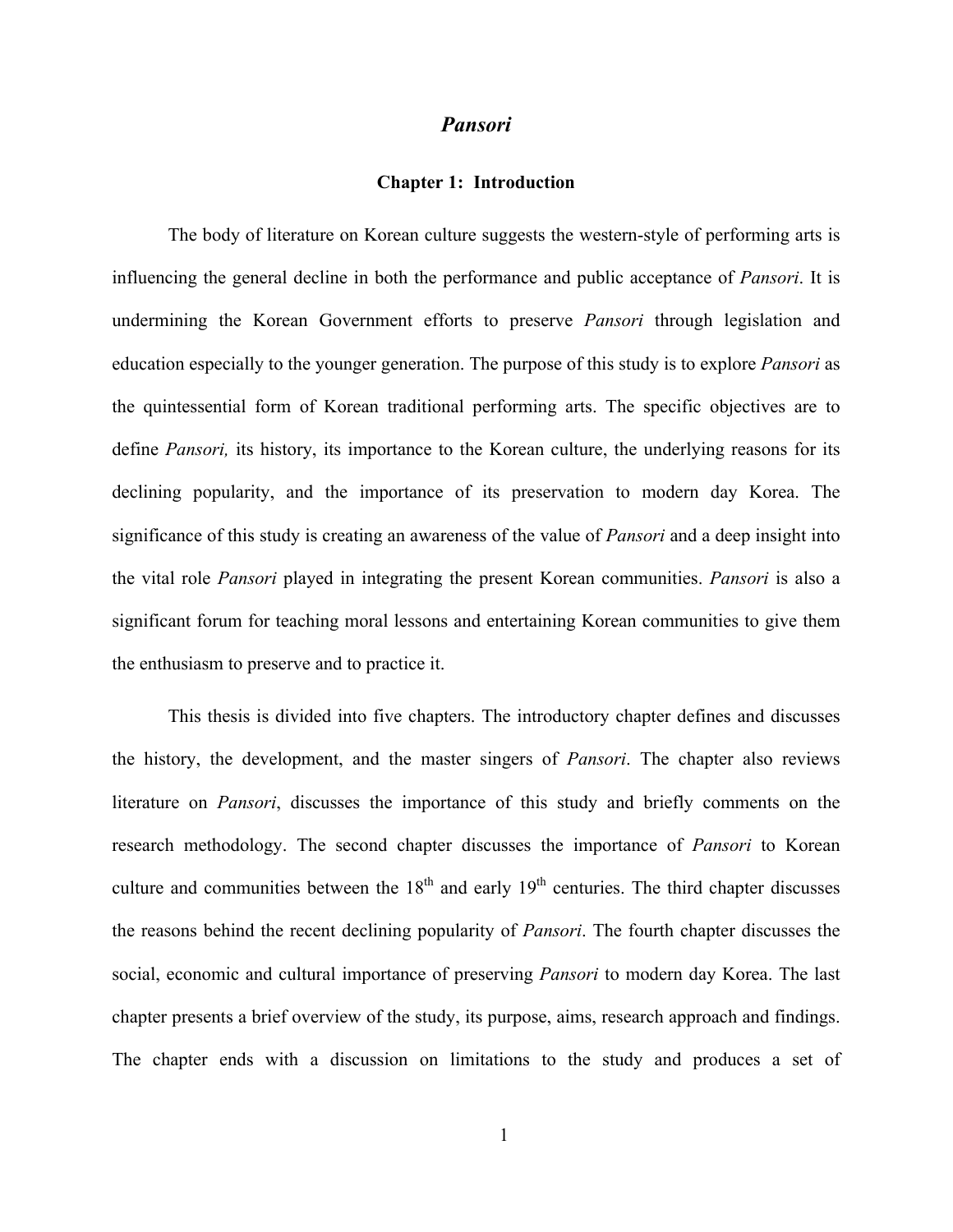recommendations aimed to improve the effectiveness of the current promotional and preservation methods of *Pansori*.

#### **1.1 What is** *Pansori***?**

From an etymological perspective, the word *Pansori* is a blend of two words, *pan* and *sori*. *Pan* has several meanings. *Pan* means a gathering place, performance spaces or the venue of performance. Specifically, in the traditional Korean setting, *pan* referred to the traditional houses of Korean aristocrats or, traditionally, straw mats laid out on market places. *Pan* can also refer to performers demonstrating their expertise in front of a large audience or the process of entertaining audiences (National Gugak Centre 13). *Sori* means vocal sound or voice, or a vocal performance that alternates between sung and spoken words (or narrations). Drawing from the multiple etymological meanings, *Pansori* can be defined as a traditional form of performing arts where performers sing in front of an audience for enjoyment and moral teachings (National Gugak Centre 13).

From a cultural perspective, *Pansori* is the quintessential Korean traditional performing art. It is a musical drama consisting of two performers – a singer or soloist (*sorikkun* or *gwangdae*) and a drummer (*gosu*). The singer must be dressed in traditional Korean attire (*hanbok*), uses a traditional prop – a handkerchief or a fan – in one hand, and tells a themed story in the form of music and narration. The performance revolves around the singer, whose vocal performance consists of sung words (*chang*), spoken words or narration (*aniri*), and body language (*neorumsae)* or mimetic gestures (*ballim*). The drummer accompanies the vocal performance with rhythmic drumbeats and shouts of words of encouragement aimed at adding passion to the performance. The song has fixed rhythmic cycles (*changdan*) and a range of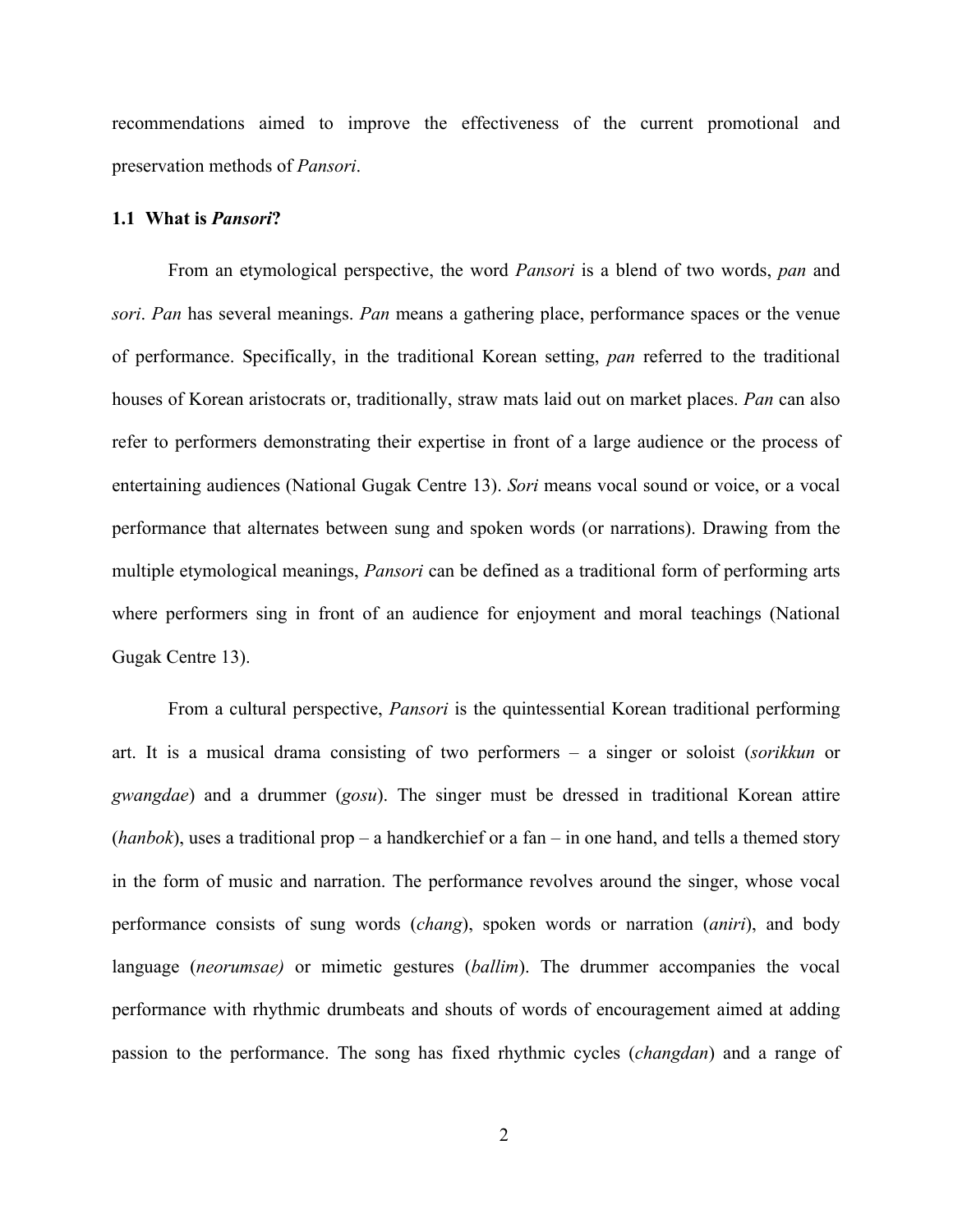melodies (*cho*). The singer changes the rhythmic cycles and melodies according to the various moods of the text or the audience (Kuh Ja-Kyoung 35).

In the traditional *Pansori* setting, the singer usually articulates the themed story with dramatic facial and body expressions, and melodic or rhythmic improvisations aimed to make the performance livelier. A typical *Pansori* performance often times takes three to eight hours, which makes the performance tiring for the singer and increases the risk of suffering from vocal fatigue. The intermittent use of sung and spoken words aims to reduce the fatigue for the singer. The singer represents all the characters in the themed story through variations in tone and pitch. The drummer enhances the excitement of the performance with rhythmic sounds and words. The audience also participates with cries of encouragement (*chuimsae*) to applaud and motivate the singer (Thomaidis 2). Although this is the basic structure of *Pansori* performance, today the structure has a wide variation mostly depending on the staging strategies (Kuh Ja-Kyoung 35).

The definition of *Pansori* suggests a striking resemblance to Western opera. The two forms of performing arts share two common aspects. They both involve performing in front of an audience, and performance integrates music, drumbeats and dance. Besides these two common aspects, the two performing arts have several features that clearly distinguish one from the other. *Pansori* has roots in the Asia Pacific and performance centers on one singer performing several roles and narrate the story. However, the Opera has roots in Europe and America, and performance centers of many artists performing specific roles (Creutzenberg 1). Table 1 summarizes the main differences between a *Pansori* performance and a Western opera performance.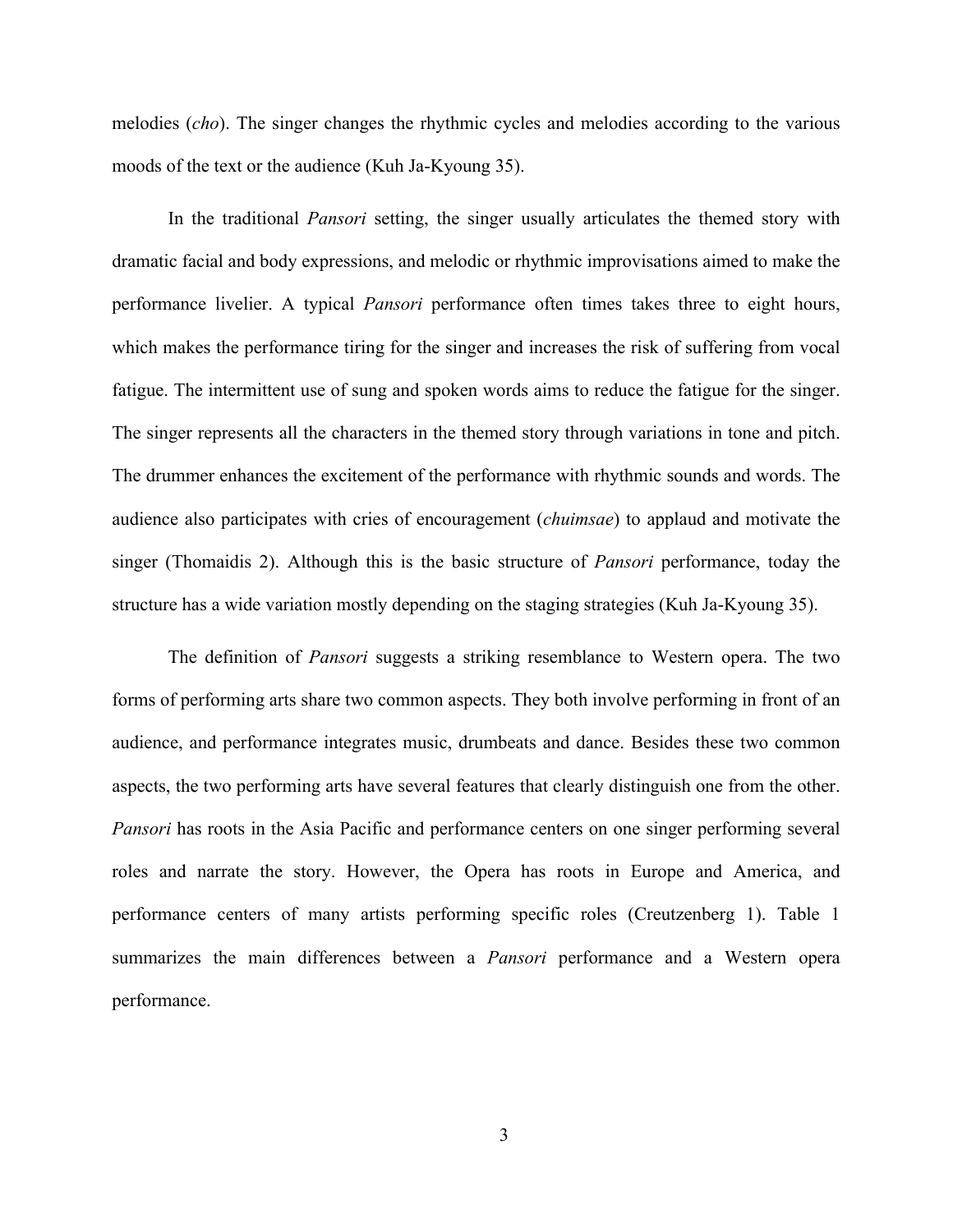**Table 1: Differences between** *Pansori* **and Opera**

| <b>Factor</b>       | <b>Pansori</b>                           | Opera                                 |
|---------------------|------------------------------------------|---------------------------------------|
| Origin              | from<br>originated<br>It<br>Korean       | It originated from the integration of |
|                     | traditional music, dance and             | fine art, Western music and theatre.  |
|                     | folk song.                               |                                       |
| Performers          | It consists of two performers, a         | It consists of many performers.       |
|                     | singer telling a themed story            |                                       |
|                     | and<br>drummer providing<br>$\mathbf{a}$ |                                       |
|                     | rhythmic beats and melodies.             |                                       |
| Stage setting       | The stage consists of a solo             | The stage consists of a dance troupe, |
|                     | vocalist holding a folding fan           | symphony orchestra,<br>chorus,<br>a   |
|                     | and a drummer carrying a drum            | elaborate lighting and costumes.      |
| Roles of performers | The singer assumes many roles            | Has<br>performers<br>each<br>many     |
|                     | of the characters in the story           | performing a specific role and leaves |
|                     | through use of vocal variations.         | after completion of the role.         |
| Performance         | Performance centers on one               | Performance consists of a variety of  |
|                     | singer depicting various roles           | performing arts – music, literature,  |
|                     | and characters through variation         | poetry, plays and artistic elements   |
|                     | in vocals.                               | from a combination of fine art        |
|                     |                                          | music.                                |
| Pace of music       | Pace of Rhythm is slow or                | Pace of song is fast and goes faster  |
|                     | varies according to text or the          | and faster towrds a climax.           |
|                     | mood of the audience.                    |                                       |
| Vocal production    | Performers<br>abdominal<br>use           | Performers produce<br>vocal<br>using  |
|                     | breathing to<br>produce<br>tones         | abdominal breathing to draw air       |
|                     | through forceful thrust of air in        | through an open voice. The resulting  |
|                     | taut larynx. The resulting tonal         | tonal quality is clear.               |
|                     | quality is rough or harsh.               |                                       |

Source (Creutzenberg 3; Cultural Heritage Administration of Korea, 1)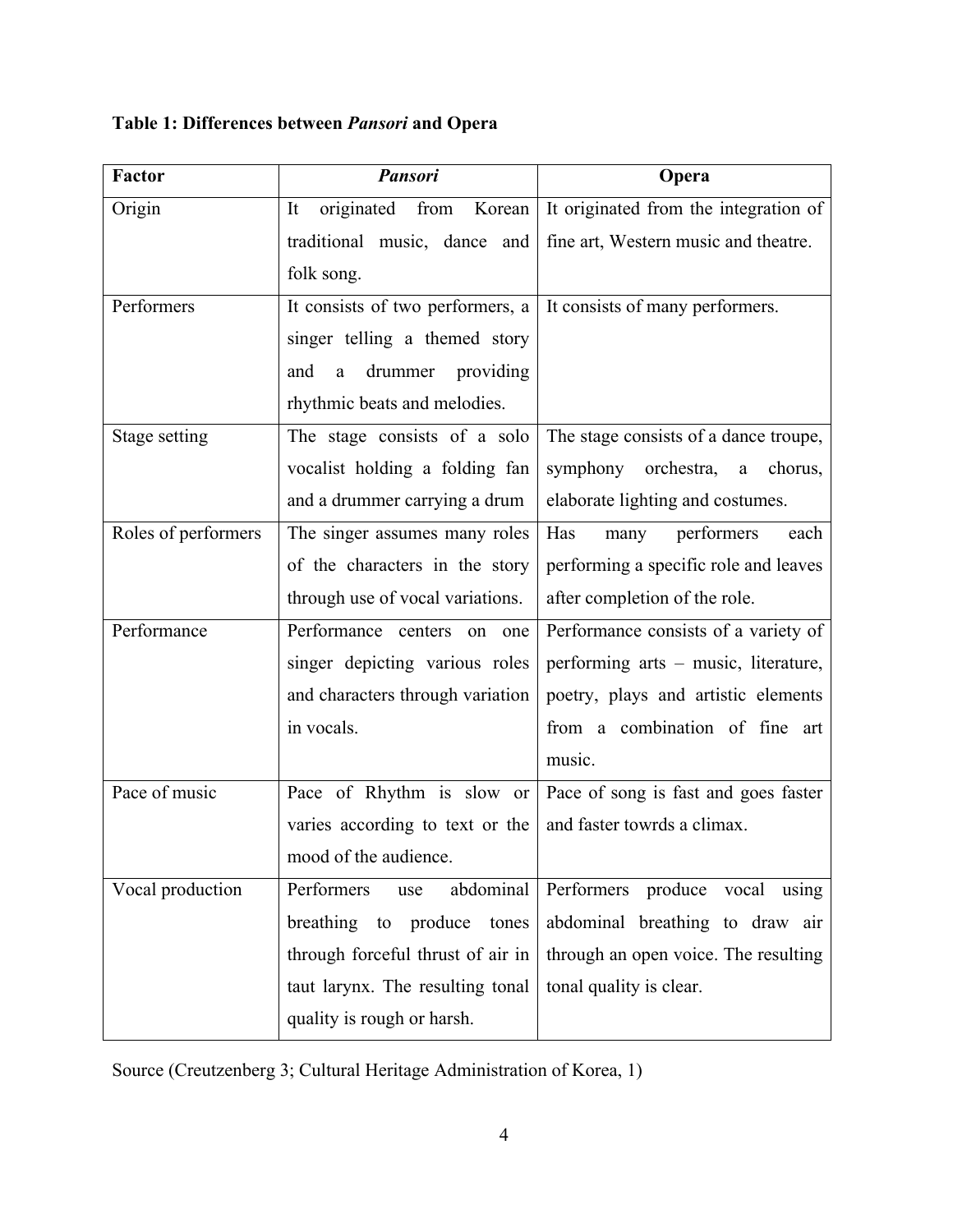#### **1.1.1 Changes in** *Pansori* **Performance**

During the late 19th to early 20<sup>th</sup> centuries, *Pansori* began to be integrated with concepts of western-style opera. During this time, Korea was colonized by Japan. Under Japanese colonization, Korea underwent a social and cultural transformation through the lifting of western cultural bans. Japan forced Korea to open their borders to foreign countries to receive various entertainment like film and western-style of theatre and opera. Korea was exposed to different styles of entertainment than they had ever experienced before. The new entertainment was a novelty to the audiences and their interest moved away from traditional Korean arts to westernstyle entertainment. The audiences were seeking new forms of entertainment and they did not have an awareness of the value of *Pansori*. This changed the performance style and singing method of *Pansori*.

The most direct influence on *Pansori* performances was the arrival of modern western theater, which was introduced in the process of modernization in the early  $20<sup>th</sup>$  century. The arrival of western theater changed existing forms of *Pansori* performances. *Pansori* performers, who used to perform in front of aristocrats in the  $19<sup>th</sup>$  century, changed their singing methods to conform to new audience expectations. *Pansori* performances became shortened like westernstyle theatre. Western-style theatre also encouraged *Pansori* performers to learn only popular parts. This eventually motivated the development of a 'mixed style' *Pansori* performance in the mid-20th century. Due to the conventions of western theatre, the audience also was transformed from active participation into passive (silent) consumers of *Pansori* performance.

#### **1.1.2 Components of** *Pansori* **Performance**

A typical *Pansori* performance has several common components. These are *body, deoneum, ssookdeameori, nundaemok*, *aniri, ballim* and *neorumsae, chuimsae, and naedeureum.*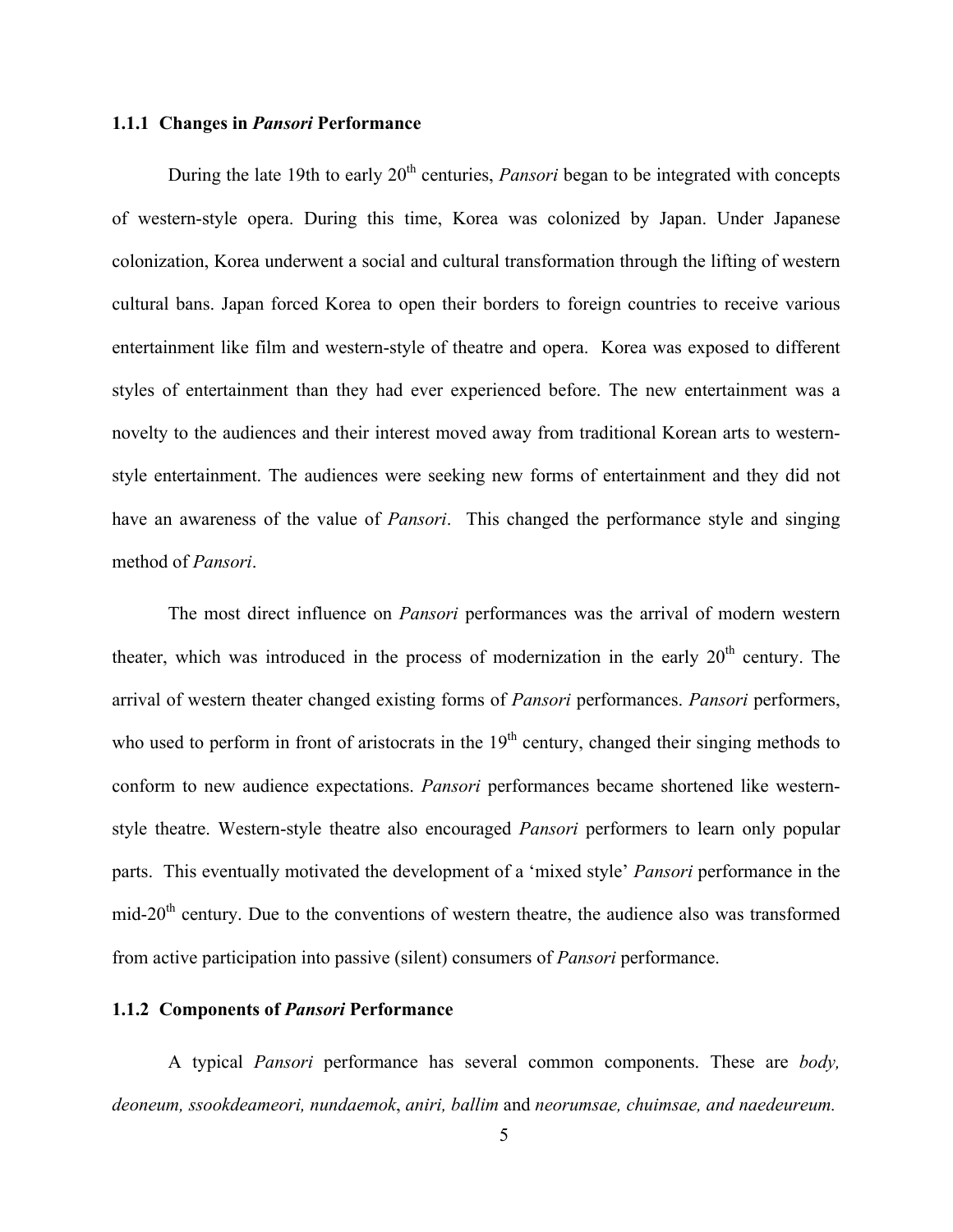First, *body* describes the overall structure of a typical *Pansori* performance. It refers to the choice of tools that best describes the theme of the song and the mood of the performance. The *body* also indicates the performance style of *Pansori* and provides the basis for criticism and comment about the quality of *Pansori*. The *body* could also mean a part of a song transmitted from a *Pansori* teacher to a student. In this case, *body* could also be referred to as *deoneum*.

*Deoneum* refers to modifications or new additions to an original traditional *Pansori* song by a junior singer. The modifications usually reflect local trends – folk songs or shamanic ritual music. If this new version of the *Pansori* becomes widespread or popular among the audience, and is transmitted from one singer to another, it becomes a *deoneum*. For instance, *Ssookdeameori* is a passage referring to the *deoneum* of singer Im Bangul (Hyung 49).

*Nundaemok* is a component of *Pansori* performance that means the "eye" (*nun*). A typical translation of the term is, "give me eyes" or "locate the eyes" symbolizing the singer communicating with the drummer. The singer is telling the drummer to change or alter the beat of a knot, or the tension and relaxation found in the rhythm used in Korean folk music (Hyung 33). However, in the present form of *Pansori,* the meaning of *Nundaemok* has changed to refer to the most impressive part of a *Pansori* performance.

*Aniri* is a component of *Pansori* song that means alternating sung and spoken words. It is when a singer sings a part of a passage with tune and melody and another part without tune and melody in the form of a narration. It provides the singer the opportunity to take a rest before the next *sori* and sound.

*Ballim* and *Neorumsae* are components of *Pansori* performance referring to use of body movement and gesture. The use of *ballim* is limited to dance whereas *neorumsae* are the gestures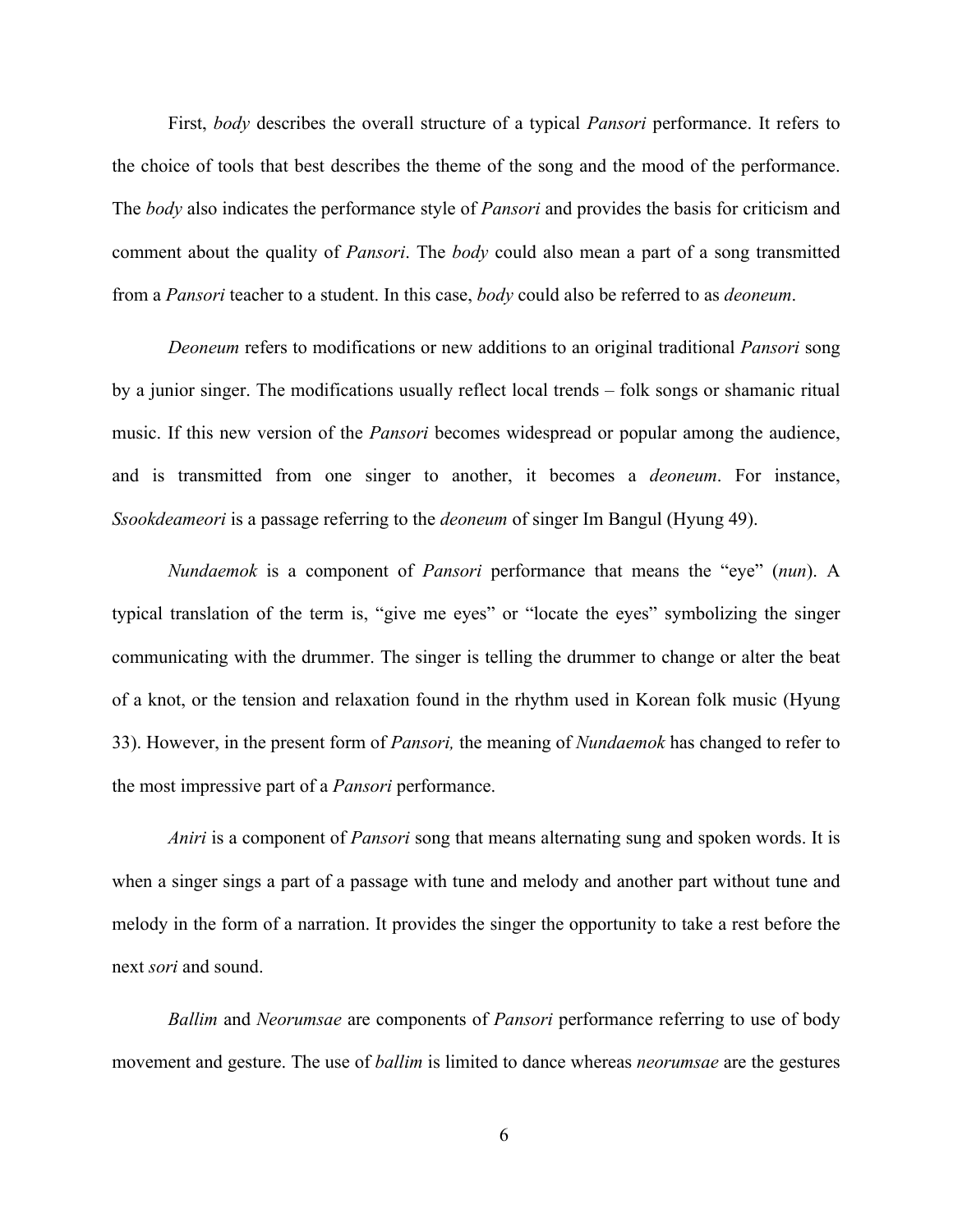that are in accordance with the content of the story. These motions include movements of the entire body.

*Chuimsae* refers to the participation of audience in a *Pansori* performance. The word is a blend of two words, *chuim,* meaning to attach words and rhythm together, and *sae,* meaning a method or a way. Together, they mean a way to attach words and rhythmic patterns. In singing, *chuimsae* refers to the many ways a singer can combine words and rhythm according to the accompanying drumbeats. In *Pansori*, *chuimsae* means the audience shouting words of encouragement like "sounds good", or "*la-di-da*", "*ulssigoo*", or "good job". The aim of *chuimsae* is to involve the audience and to give enjoyment to the singer. The role of *chuimsae* is to enhance the dynamics of the sound, to fill a pause, and to bring out sound (Hyung 40).

Lastly, *Naedeureum* is the beginning of a passage in *Pansori*, the *Sanjo Nongak* melody. When a singer begins a *Pansori* performance, the singer suggests a melody or rhythm and develops the story based on the rhythm, breaking and beginning a new story during pauses.

#### **1.1.3 Twelve Specialization Fields (***Madangs***) of** *Pansori*

*Pansori* has twelve specialization fields (*madangs*) founded in the 18<sup>th</sup> century during the era when *Pansori* witnessed significant growth. The twelve specialization fields (repertoires) are the Song of *Chunhyangga,* the Song of *Simcheongga,* the Song of *Heungboga,* the Song of *Sugungga,* the Song of *Jeokbyeokga,* the Song of *Byeongangswe-taryeong,* Song of *Jangkkitaryeong,* the Song of *Baebijang-taryeong,* the Song of *Onggojip-taryeong,* the Song of *Gangneungmaehwa-taryeong,* the Song of *Musugi-taryeong,* and the Song of *Gajjasinseontaryeong* (National Gugak Center 1).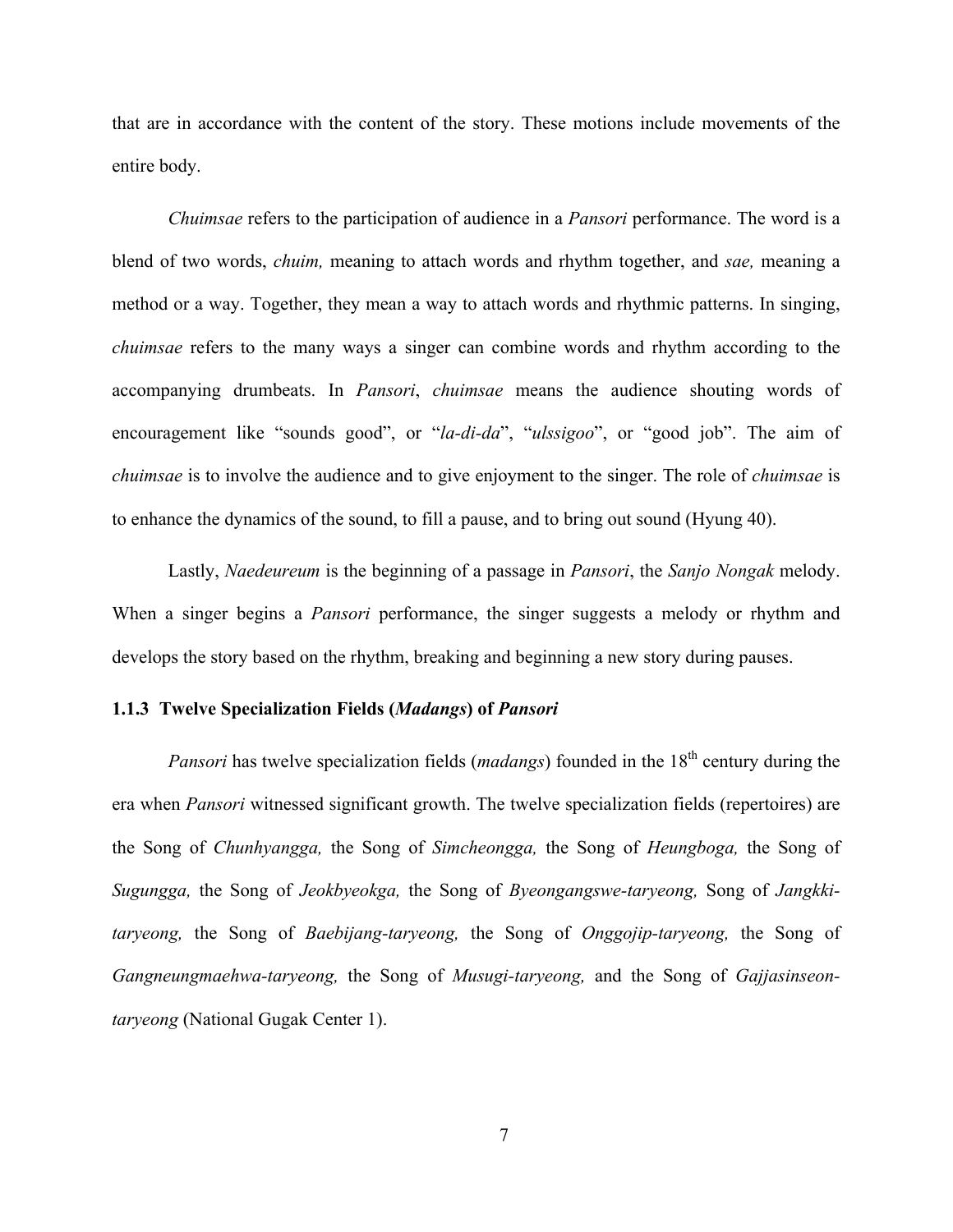Only the first five fields represent the lives of ordinary Koreans and the realities of the Korean communities during the  $18<sup>th</sup>$  century. These forms have been transmitted orally to date (Kim 5). One of the reason for the loss of seven of the original specialization fields is the Confucian upper class, who were the favorite audience of *Pansori* towards the end of the 18<sup>th</sup> century and in the  $19<sup>th</sup>$  century. They deemed the seven fields as vulgar, or morally inappropriate, and prevented their transmission (Lee 74). The five fields that were transmitted, and remain to this date, are *Chunhyangga, Simcheongga, Heungboga, Sugungga, and Jeokbyeokga.*

The five specialized fields narrate stories about loyalty to the king, filial piety, fidelity of a wife to her husband, brotherhood, and sincerity to friends (Lee 74-75). Each of the songs tells a themed story as briefly outlined in the next paragraphs. In addition, *Pansori* performance connects these five specialized field in an optimistic tales, epitomized in a positively depicted main character and tragic beauty in a humorous way.

*Chunhyangga* teaches about love and its tribulations through a story of Chunhyang, a young girl from a low-social economic background married to the son of a governor. The promotion and transfer of the governor separates them. The new governor tries to compel Chunhyang to become his lover but she declines in spite of death threats. The governor then plans for her execution on his birthday but the husband, a newly appointed governor inspector, returns to her rescue. The song teaches the importance of love and a woman's chastity in uniting people from different social economic statuses.

*Simcheongga* teaches about filial love, piety and perseverance through a story of Simcheong and her blind father. The daughter hears about a monk's promise to her dad to donate a sack of rice to regain his sight. The daughter offers herself for sale to Chinese sailors as a sacrifice to the King of the Sea to afford the sack of rice. The King of the Sea has pity and sends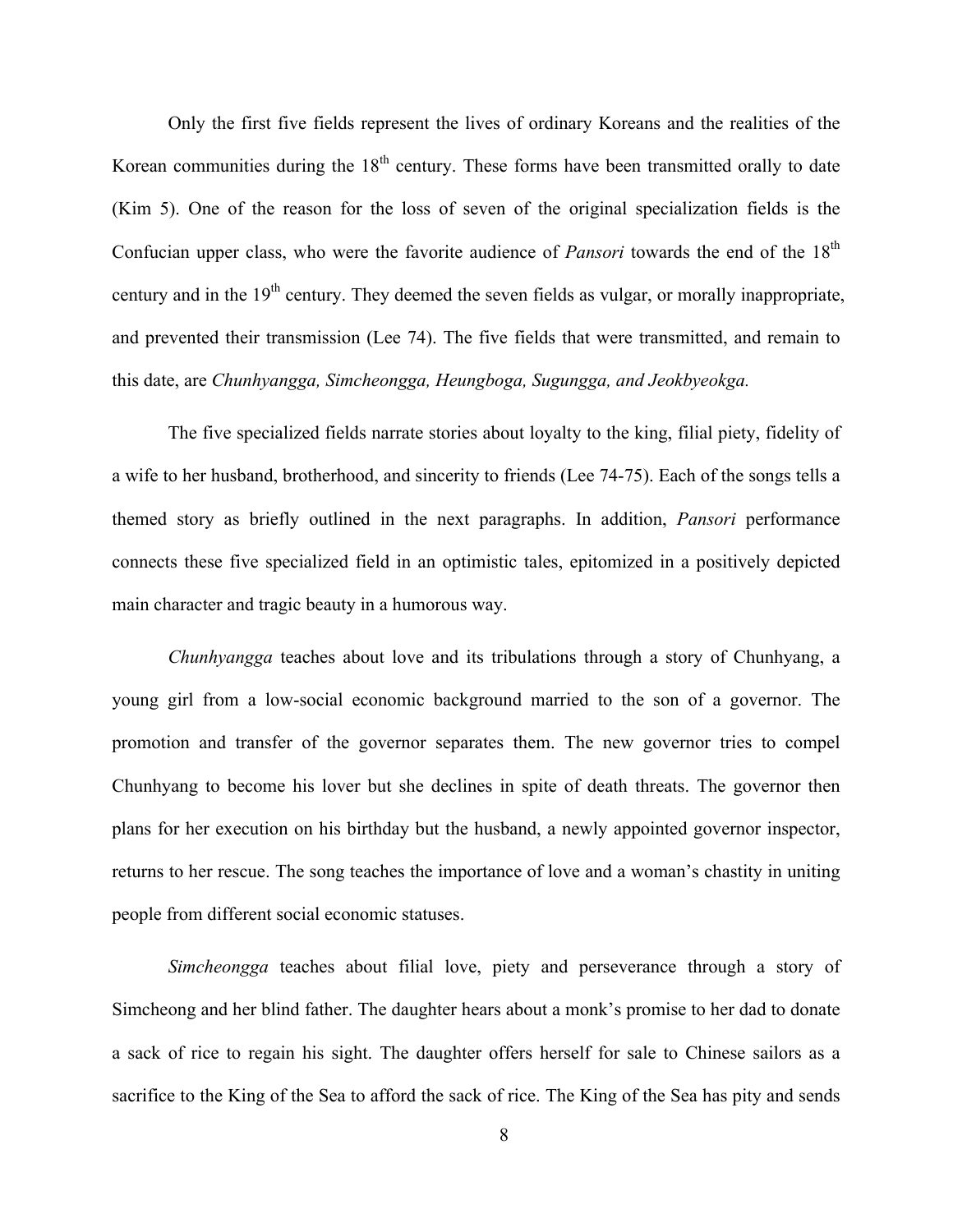her back to the surface where the King find her, falls in love, and proposes to her. Hoping to reunite with her father, she organizes a party for blind people. Her blind father struggles and reaches the King's palace. Her deep filial love and piety makes her father regain sight. The song teaches the importance of filial love and piety as important moral characteristics for the wellbeing of the family.

*Heungboga* teaches about the perils of human greed through a story of Heungbo, a poor but good-natured man and his rich but greedy and wicked brother. Heungbo and his family live in abject poverty because his rich brother ousted them from their home. A swallow with a broken leg flies into Heungbo's home. He nurses the swallow back to health. In return, the swallow gives Heungbo a gourd seed, which he sows and reaps gourds filled with precious jewels. Filled with jealousy, his wicked brother tries in futility to find a swallow with a broken leg. He breaks the leg of a swallow and nurses to back to health. He sows the gourd seeds given by the swallow but reaps gourds filled with warriors and goblins. The wicked brother regrets his wrongdoing and promises to be a pleasant person. From the song, people learn about the rewards of being pleasant and good-natured and the punishment of materialism and wickedness.

*Sugungga* teaches about the conflict between the rule and the ruled. The song also teaches a moral lesson in handling conflicts, sorrows and unexpected unfortunate events in a humorous manner. The song uses personified animals, a rabbit and turtle. The Sea Emperor becomes sick. He hears the liver of a rabbit is the perfect antidote. The Emperor selects a turtle called Byeoljubu (the title of a government official) to go to the land to look for a rabbit. The turtle finds and comes with a rabbit to the Sea Palace. The rabbit realizes his predicament and lies to the Emperor that he takes his liver out twice in a month and stores it in a safe place on the land. He needs to return to the land to fetch the liver for the Emperor. The Emperor allows the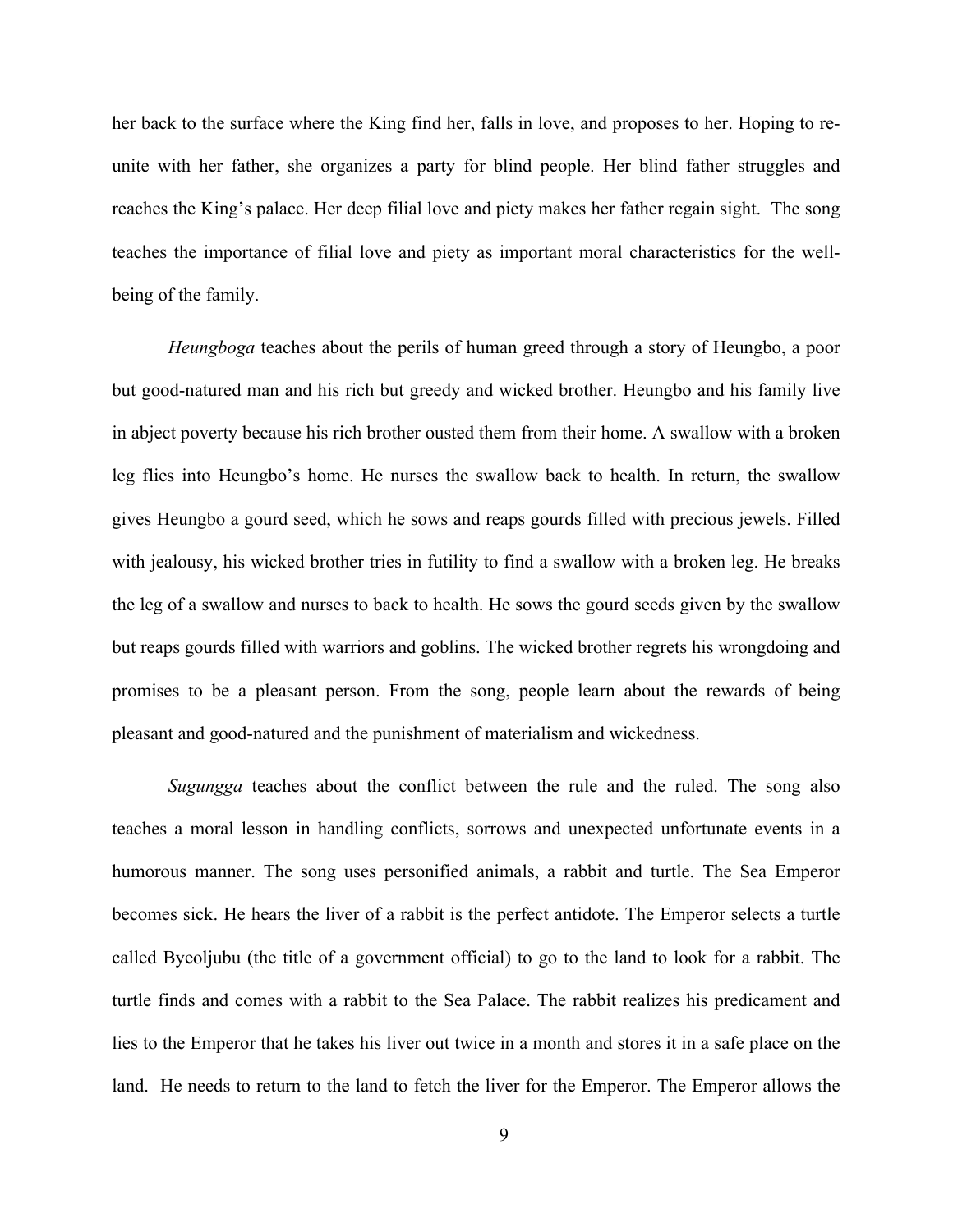rabbit to return to the land. Elated by his escape, the rabbit acts rashly and a trap placed by humans catches him. He saves his life again by asking flies to pee on him. Watching the flies, the men let the rabbit free but an eagle catches him. The rabbit tricks the eagle and escapes into a cave. Coming out of the cave, the rabbit meets the Sea Emperor, now fully recovered, and the turtle. The Emperor reconciles with the rabbit and brings the rabbit to the Sea. This song teaches about behaviors that show loyalty to the king.

*Jeokbyeokga,* also known as *Hwaryongdo*, teaches about loyalty to friends. The story is about three men, Yubi, Gwanu and Jangbi. The three vow to unite their strength in order to achieve their goals. Yubi visits a man called Jegalgongmyeong three times and persuades him to be his advisor. Jegalgongmyeong engages his enemy, Jojo in a fierce battle. Jegalgongmyeong uses the southeast winds to defeat Jojo's strong troops. Jegalgongmyeong, Yubi, Gwanu and Jangbi chase after Jojo. Gwanu catches Jojo but decides to release him. This story draws from the Chinese novel *Sanguozhi yenyi* (The Tale of the Three Kingdoms). The story revolves around the legendary Battle of the Red Cliffs, a decisive battle fought at the end of the Han Dynasty in 208-9 AD. It was a battle between the Han Dynasty and the Jin Dynasty, which led to a tripartite division of China into Wei, Shu and Wu States.

The other seven specialized fields, *Byeongangswe-taryeong, Jangkki-taryeong, Baebijang-taryeong, Onggojip-taryeong, Musugi-taryeong, Gangneungmaehwa-taryeong,* and *Gajjasinseon-taryeong* taught moral lessons in a comedy or farce. All the twelve specialist fields reflected the social phenomenon of the Korean people during the latter part of the Joseon Dynasty between 1392 and 1910 (Hyung 4). The seven specialized fields that were not transmitted narrated themes of gluttony, heroism and other key issues the Korean society was facing at during the  $19<sup>th</sup>$  century. According to Confucian teachings, it was inappropriate to make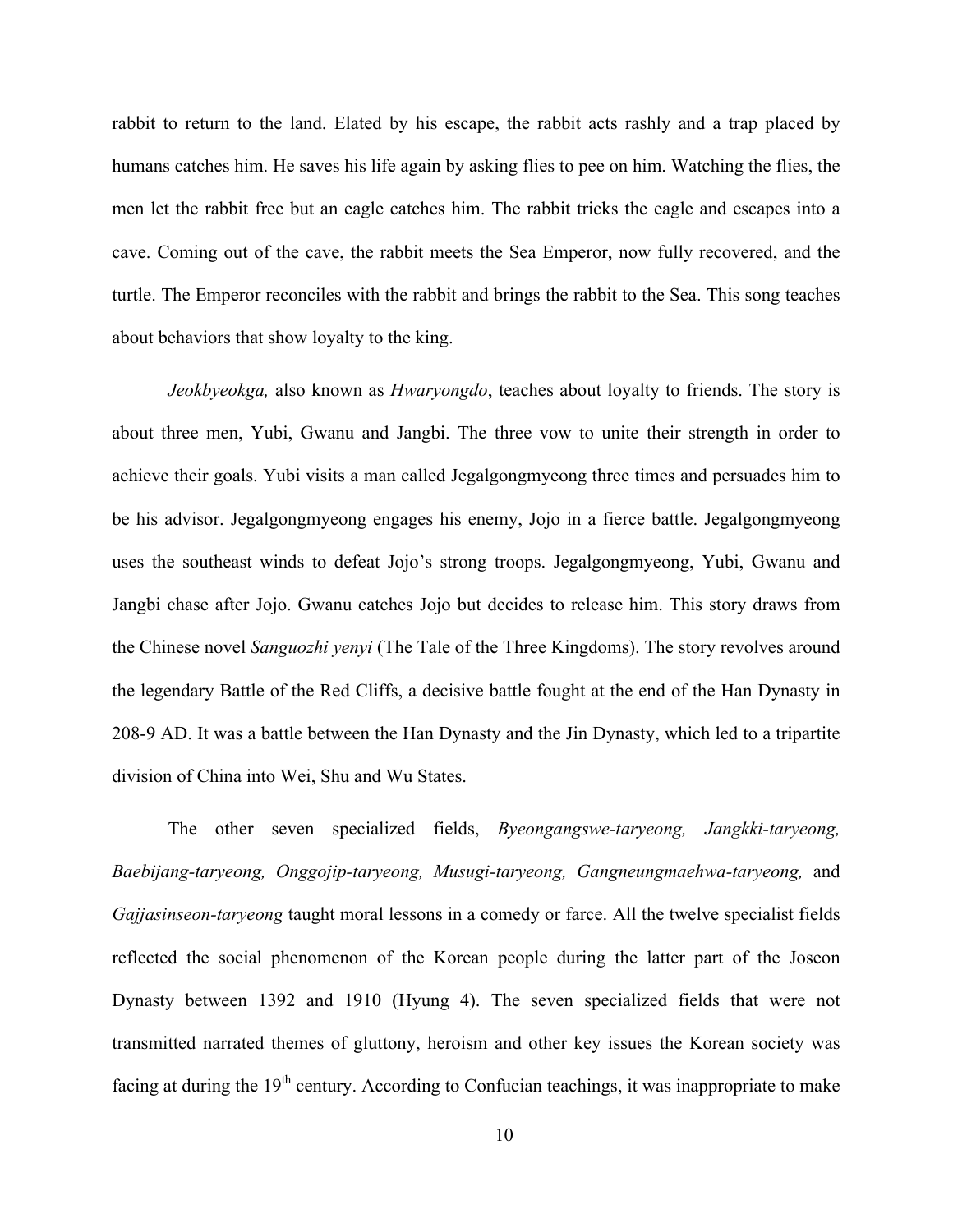fun of the upper classes. The Confucian ruling class therefore regarded the seven fields as morally inappropriate and prevented their transmission, leading to their extinction in the  $19<sup>th</sup>$ century (Lee 74).

#### **1.1.4 Audience and Relationship with Performers**

*Pansori* performance in the  $18<sup>th</sup>$  century to early  $20<sup>th</sup>$  century was an art that required the active participation of the solo-singer, the drummer and the audience. The audience participation was essential. They participated by shouting *chuimsae* (words of encouragement) to the solosinger and the drummer. *Chuimsae* was important in a *Pansori* performance to encourage and to motivate the solo singer and the drummer. In fact, the audience was an integral part of a *Pansori* performance. *Pansori* performances of today have little audience participation. The audience have little understanding of the responses of the original audiences and difficulties in choosing the right words or moment to applaud. However, the relationship between *Pansori* performers and the audience has not changed significantly. *Pansori* singers now lead the audience's response during performance. The aim is to encourage their response and to remind them of their active role in a *Pansori* performance. In the period between 18<sup>th</sup> and 19<sup>th</sup> centuries, *Pansori* audiences consisted of three categories: occasional members, serious audiences and students of *Pansori* (Kuh Ja-Kyoung 3).

Occasional audience members were the aristocrats. They were well-socialized members in the upper socio-economic class in Korean traditional society. They were very familiar with artistic conventions and attended *Pansori* performances for entertainment and education (to learn moral lessons). Although few in numbers, the upper class had the power to influence the development of *Pansori* to satisfy their aesthetic and entertainment needs during the era of affluence in the  $19<sup>th</sup>$  century. This is also evident in them preventing the transmission of seven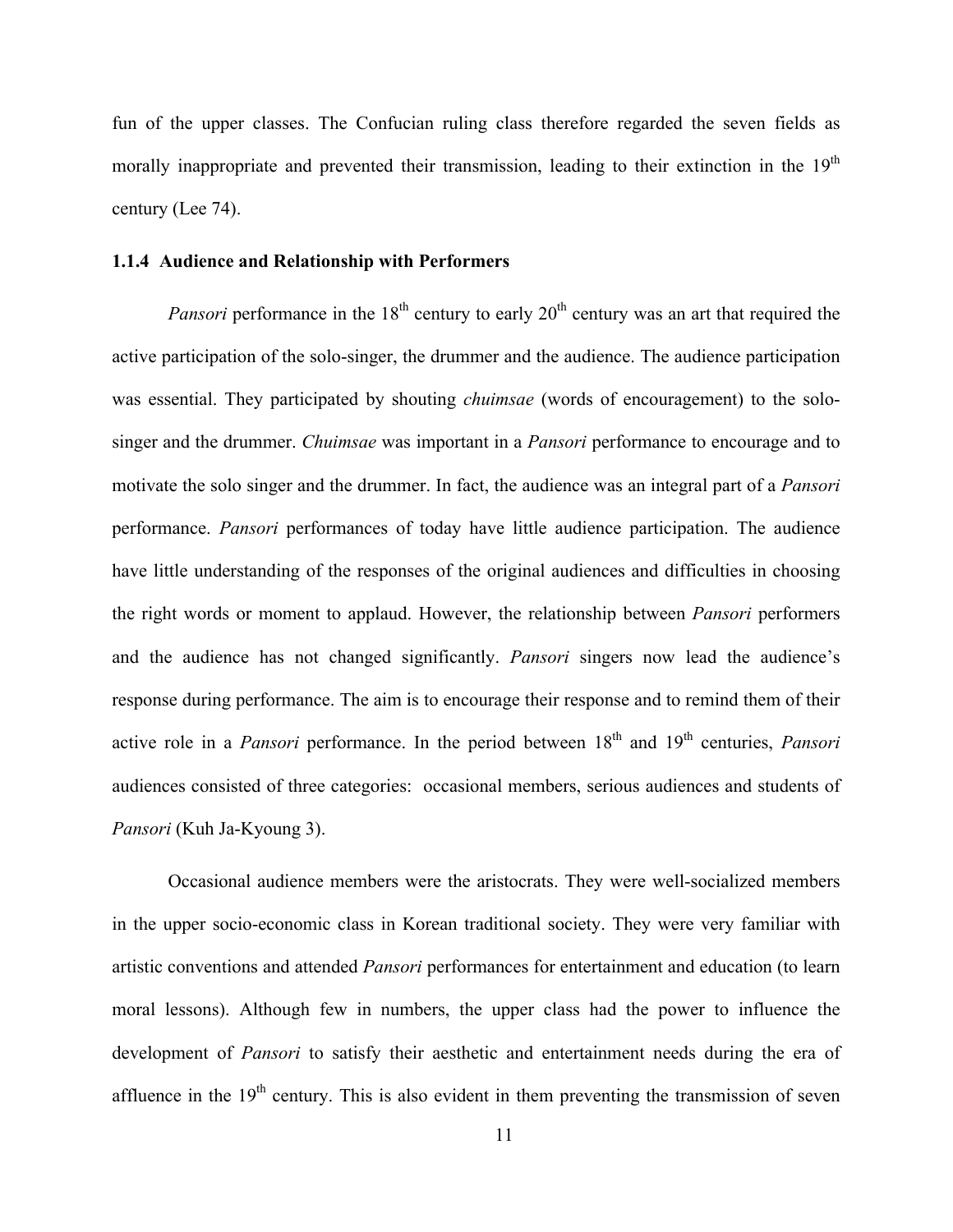out of the twelve specialized fields of *Pansori* because they mocked the upper class (National Gugak Centre 11).

The serious audiences are professionals in artistic performance. They provide solid support to the performance because of their professional suggestions and constructive criticism. The serious audiences also include experts in *Pansori*. These experts provide education, ideas and direction, all aimed to develop and perfect the singers' performance.

The students of arts audiences are students of *Pansori* who desire one day to be master singers. They come to learn from observation and participation as audience members. Learning *Pansori* does not only include vocal and physical practice. Students also learn *Pansori* by observing response from the audience, and advice of current master singers (National Gugak Centre 11).

These categories of audiences knew each other and participated actively to motivate the solo-singer and the drummer. The audience shouts enliven the mood of the performance (Creutzenberg 4). The audiences have also contributed to the development of *Pansori* through their active participation and empathy. The empathy from the audience is a significant factor in *Pansori* performance. It indicates the tastes and reaction of audience members, which affect the lyrics, *aniri* and the mood of the singer. In so doing, *Pansori* has been able to reflect the sorrows and joys of the public using satire and humor, and teach relevant moral lessons (National Gugak Centre 12). Today, the categorization of the audience has changed. Audience include *Pansori* experts, students, members of the public and tourists. Most members of the audience also do not understand the value or meaning of *chuimsae* (shouts of encouragement). However, expert and students of *Pansori* in the audience, together with the *Pansori* performer, lead the audience in *chuimsae.*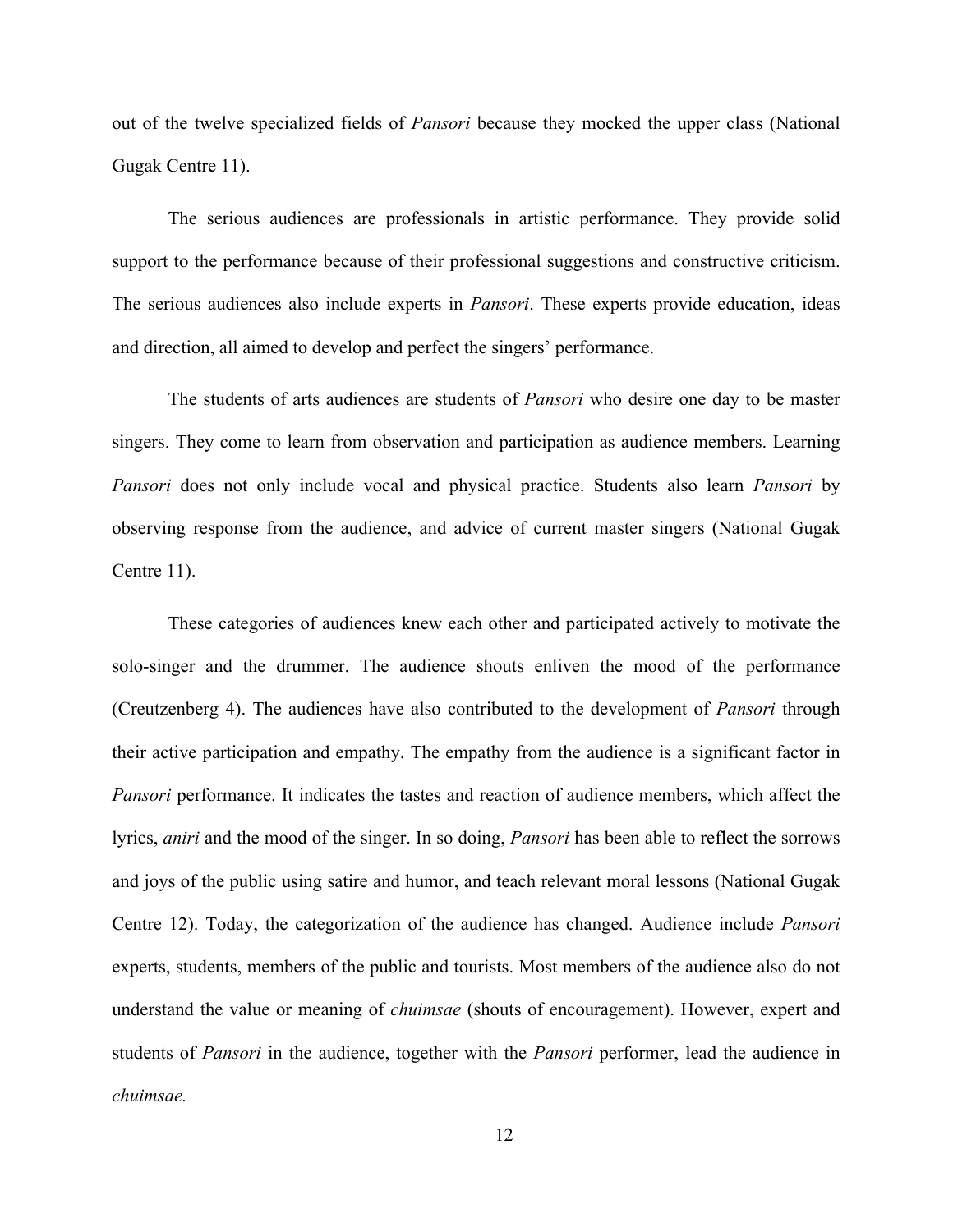#### **1.1.5 Religious Context of** *Pansori*

The root of *Pansori* songs is shamanic traditional music. Shamanism was the initial religious belief in Korea before the advent of other religious faiths like Confucianism and Buddhism. Shamanic music had several melodies, which developed into in many different styles of music such as Moodang's *Kut(Gut), Buddhism* and *Gugak(Kuk-ak)*. Shamanic songs provided not only a place of sanctity for the Korean people but served other important religious purposes. The songs were sung during ancestor-worship ceremonies and when moving idols to and from their scared places. The aim was to pay homage to the idols, and to gather and organize the people attending the celebrations. The songs also provided an avenue to exalt and glorify the splendor and good deeds of the idols, which changed according to season or needs. People would offer sacrifice to pay homage to the deities or to pass on sentiments. In all these religious activities, people sang shamanic songs. Shamanic music presented a form of entertainment for both the people and the idols. Music performances involved the use of instrumental resonance, vocal projection, and plain vocal performances. The tone of the songs was either jovial, sad, or remorseful depending on the function at hand (Creutzenberg 4-6). As a result, Ancient Koreans used music to worship their ancestors and to create a better life. Through these performances, songs and lyrics were transmitted from Mudang, Buddhism, and *Gugak(Kuk-ak). Pansori* is a decedent of *Gugak(Kuk-ak)* music, so the root of music in the *Pansori* came from shamanic songs.

#### **1.2 Development of** *Pansori*

The fragmented and scanty documentation of the history of *Pansori* has undermined the accurate determination of its origin and the reason behind the Koreans performing it. The underlying reason for the fragmented history is that the use of the term *Pansori* began in the 20<sup>th</sup>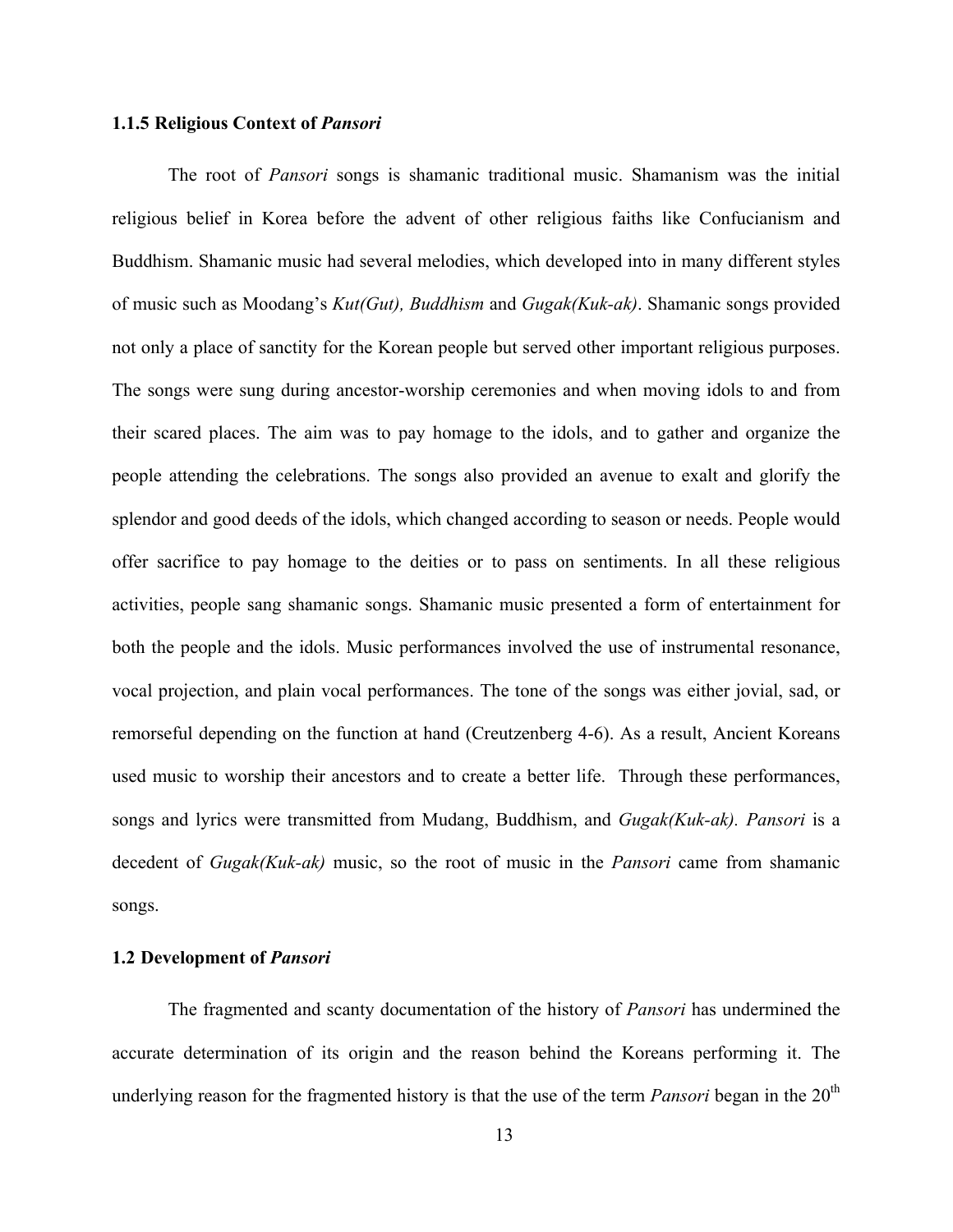century. Until the end of the 19<sup>th</sup> century, scholars used various terms such as *bonsaga, taryeong*, *jabga, and changgeukjo* in reference to early the forms of *Pansori* (Hyung 2). The early literature on *Pansori* also presents two parallel views of the origin of *Pansori*.

The first view traces the origin of *Pansori* to the Honam region. This view is based on the argument that the first documented record and evidence of the origin of *Pansori* is a translation in Sino-Korean Poetry in the *Mahwa Book* of 1753-1754 authored by You Jinhan. Jinham had travelled to Horam region to attend a music performance by the performers of the Emperor (*Manwhabon chunhyangga*). Later in 1810, Song Manjae wrote about a mastersinger of *Gwonsamdeuk Moheunggap* and a few initial mastersingers of *Gapssinwanmun* writing in the *Kwanhoohee* book. The two ancient books trace the origin of *Pansori* towards the end of the 17<sup>th</sup> century. At the time, *Pansori* was simply the solo performance of a vocalist narrating a story. The primary reason for this view is that many early performers, and even today, many *Pansori* performers are from the Honam region (Hyung 3).

The second view is proposed by the *Junggoje* School in *Gyeonggi* and *Chungcheong* provinces. The view argues that *Pansori* originated from all over Korea. They advocate that *Pansori* is an integration of traditional musical genres and practices from all over Korea, which eventually converged in the Honam region. Since then, the development of *Pansori* has been concentrated in the Honam region (Hyung 3). However, this view provides conflicting details because of disagreements on which aspect of the traditional musical genres formed the foundation of *Pansori*. Some argue traditional tales formed the literary root of *Pansori* songs. For instance, the "*Tale of a Royal Secret Commissioner", "Tale of Ugly Woman"* and *"Tale of a Virtuous Woman"* formed the plot of the *Pansori* song *Chunhyangga.* In addition, the plot of *Pansori* songs have a similarity to traditional folktales. The other theory is that the foundation of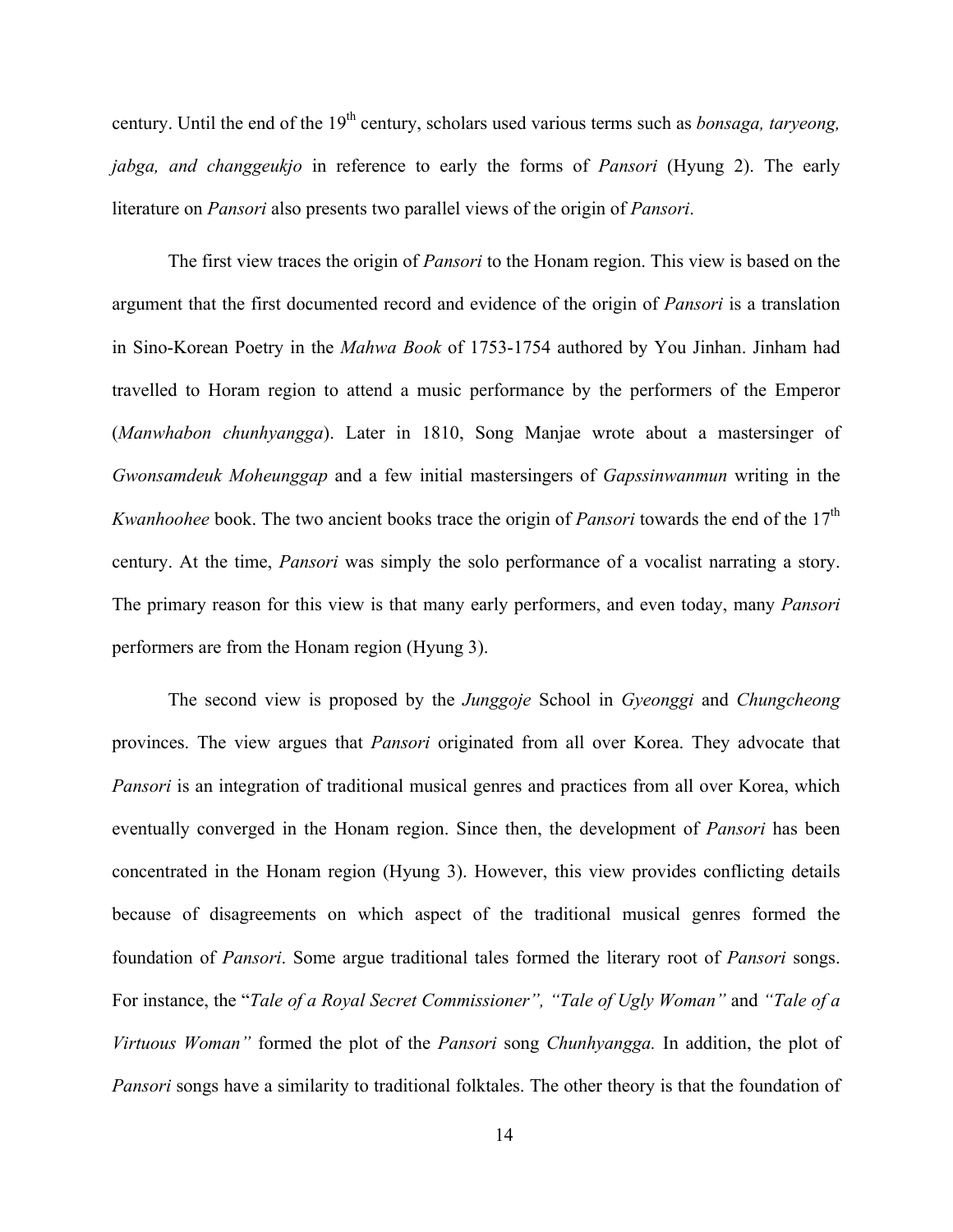*Pansori* is shamanic songs because the original *Pansori* performers were Shamans. However, both views trace the origin of *Pansori* to the *Honam* region and its early performers the Shamans in the  $17<sup>th</sup>$  century. Again, there is a consensus among early scholars that the origin and the development of *Pansori* were during the Joseon Dynasty, which lasted between 1392 and 1910 (Hyung 23).

The development of the concept and practice of *Pansori* has undergone significant transformations over the centuries. The transformations have happened in four different and distinct eras – the era of escalation or formation (18<sup>th</sup> century), the era of affluence (19<sup>th</sup> century), the era of declination (early  $20<sup>th</sup>$  century), and the era of reincarnation (late  $20<sup>th</sup>$  century).

## *The Era of Escalation or Formation (18th Century)*

The era of escalation, sometimes referred to as the era of formation, in the  $18<sup>th</sup>$  century, marked the period of the formation of *Pansori* and its specialization into twelve fields. In this era, early performers of Korean traditional music began fusing shamanic songs and folktales into a single musical performance. Shamanic songs were religious songs. They were sung to communicate and to uphold religious values. Folktales on the other hand, were themed stories with fictional characters. They were told to educate and entertain its audience, who were members of Korean traditional societies. Folktales taught moral lessons, promoted culturally acceptable traits and behaviors, and instilled communal values to improve relationships between members of the Korean society. The fusion of shamanic songs and folktales into single performing arts gave rise to the early form of *Pansori*. Shamanic music formed *chang* (sung words), *changdan* (rhythmic beats of the drummer) and *cho* (melodies) while folktales formed *aniri* (spoken words).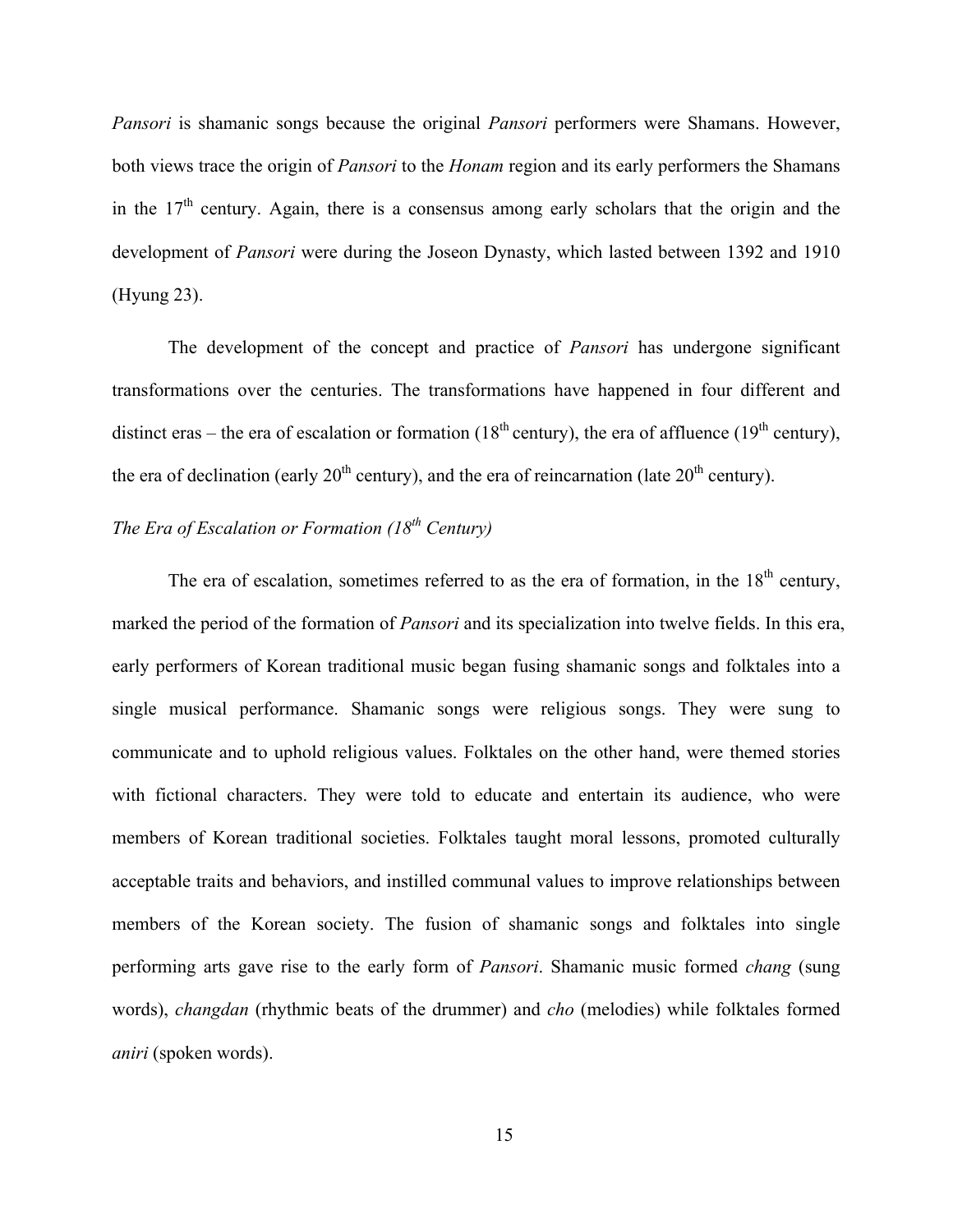In this era of escalation, the twelve specialized fields (*madangs*) of *Pansori* were founded. The main performers of *Pansori* were the *gwangdae*, who were in the lower social class of the Korean society. They had no diverse vocal skills like those of master singers of *Pansori* and there are no records of their performances or achievements. However, towards the end of the 18<sup>th</sup> century, the audience of *Pansori* had begun to expand from the lower class (common people) to the upper class. A record of *Chunhyanga* written by Yu Jinhan, a wealthy middle class man (*yangban*), attests to the observation that the middle class had begun listening and contributing to the development of *Pansori*. The main significance of the era of escalation is the growth of *Pansori* from a common people's type of entertainment into professional performing arts indicated by the specialization of *Pansori* into twelve *madang* (fields). Another significance is the composition of audience expanding from the common people to include the wealthy middle class, upper class and the royal class.

# *The Era of Affluence (19th Century)*

The era of affluence in the 19<sup>th</sup> century marked the period when *Pansori* flourished in splendor and glory. During this era, *Pansori* gained unprecedented growth and popularity, which included the development and increased performance of twelve specialized song stories. The audience size and composition expanded and *Pansori* performers received increased respect and admiration, which translated into a new level of professionalism and a mastery of vocal arts. The size of the audience grew because the wealthy middle class began to enjoy and attend *Pansori* performances. Whereas the main audience remained the common people, the wealthy middle class acted as patrons and influenced great advancements in the development of *Pansori*. The expansion of audience to include the wealthy middle class influenced aesthetic changes in the performance of *Pansori*. Performances changed to include a harmonious combination of song,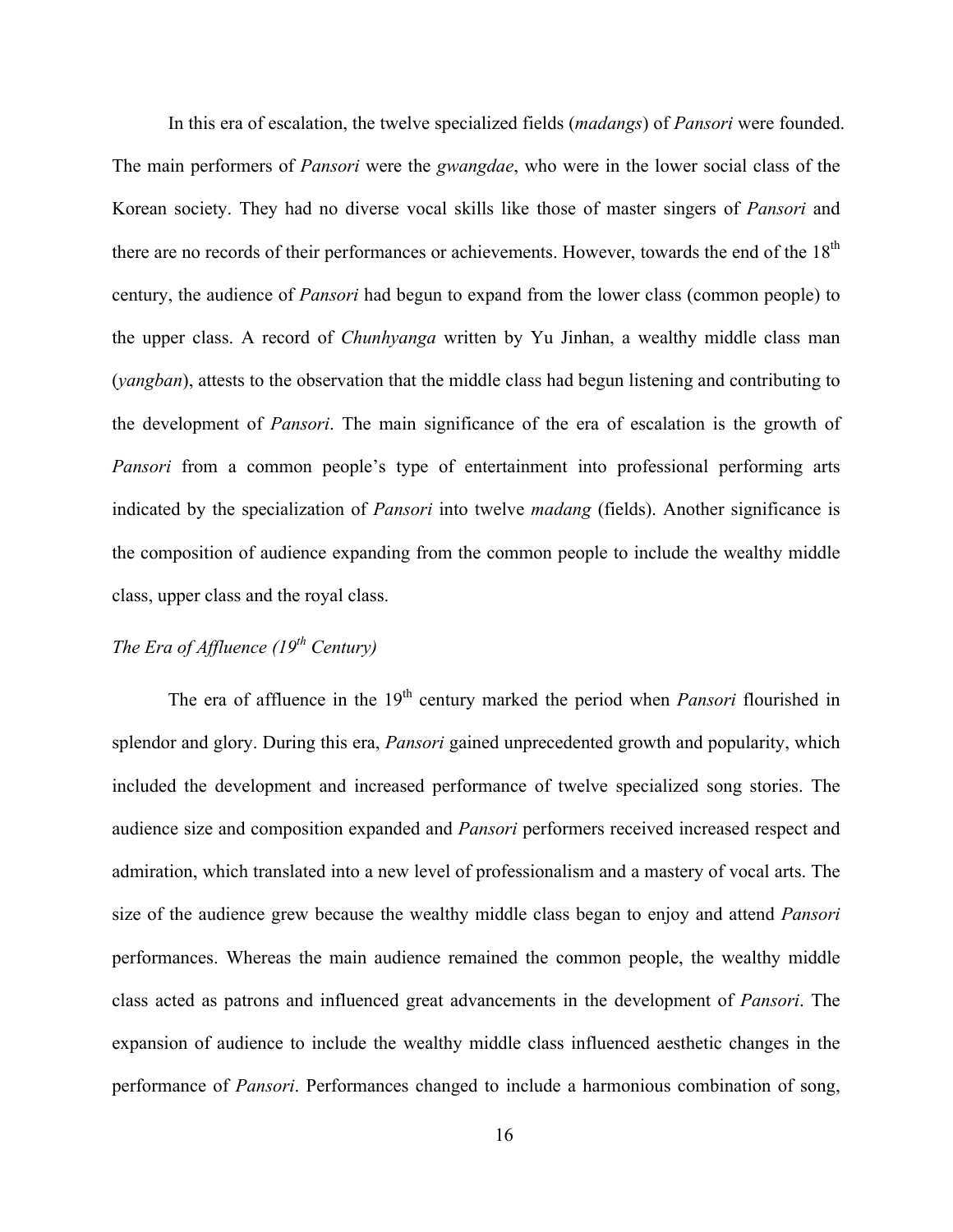narration, rhythm and shouts from the audience to poke fun at both the common and wealthy class (Kim and Heyman, 55).

With its popularity, splendor and glory, *Pansori* performers incorporated humor in the form of puns and satires. *Pansori* performers used puns to create intellectual humor that appealed to both the wealthy and the poor in the society, and satire to ridicule the wealthy and the administration system. However, it was clear that the aesthetic tastes of the common and the noble classes were distinctively different. The noble class preferred elegant and serious stories about tragedy and solemnity whereas the common class preferred stories about sincerity, directness and pureness that were communicated through humor and tragedy. Towards the end of the 19<sup>th</sup> century, the aesthetic tastes of *Pansori* largely reflected the tastes of the noble and aristocratic classes, because they shaped the development of *Pansori*. In fact, it is the noble class who considered seven of the twelve specialized fields of *Pansori* morally inappropriate and prevented their transmission (Lee 74). The noble class also influenced *Pansori* performance by reinforcing the use of song and body movement to communicate and corroborate the theme of the story. For instance, slow music rhythms and intonation underlined a sad and gloomy atmosphere. The varied themes and performance styles of the *Pansori* appealed to varied audiences and influenced the specialization of performers (Kim and Heyman 51).

# *The Era of Declination (Early 20th Century)*

The era of declination in the early to mid- $20<sup>th</sup>$  century marked significant conceptual changes in the performance of *Pansori*. The most significant changes were in the transmission methods and performance styles, which were influenced by the increasing the competition from western-style of performing arts. The Japanese colonial occupation of Korea between 1910 and 1945 opened Korea to western style performing arts. The Japanese also introduced a westernized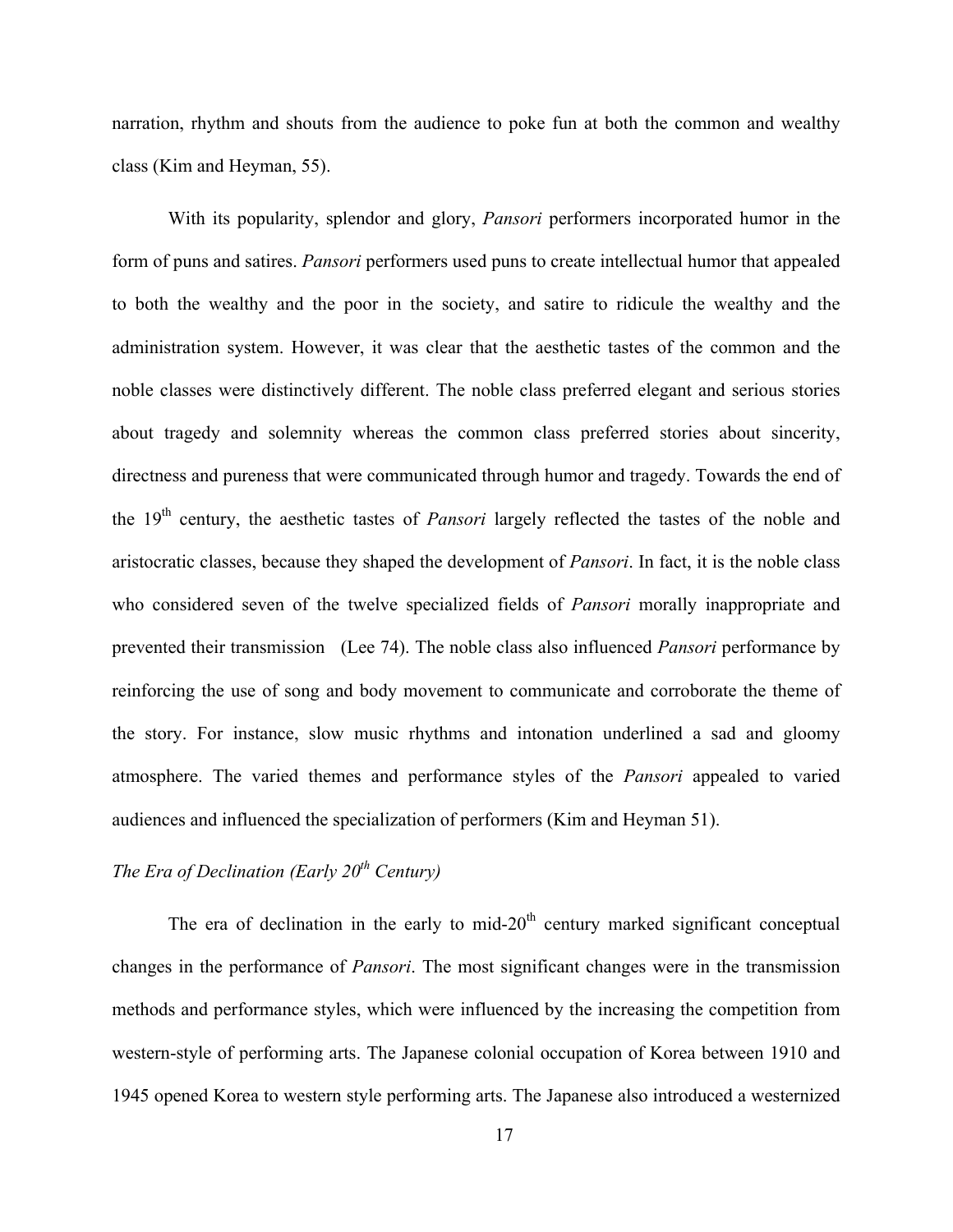Japanese education system. Most students of music were schooled to believe western-style performing arts had more value than Korean cultural performing arts (Kim 2). The education system transformed transmission methods of *Pansori* from informal oral and practical lessons into formal classes.

The original performance style of *Pansori* also underwent significant changes during this period. It became a fusion between the original *Pansori* performance and western-style performing arts. *Pansori* performance began to have more than one singer and performing time reduced. Performance venues and stages underwent major transformations as well: from market and open court performances to indoor stages similar to western opera performance stages. Following the formation of *gisaeng johap*, organizations that nurtured the talents of female master singers, the population of female performers increased significantly and, with time, outnumbered the population of male performers. Because the degree of dexterity of the female body is much higher than that of the male body, the introduction of female performers added physical performance elements to *Pansori* performances. *Pansori* had changed considerably into *Changgeuk sori,* a form resembling western theatre. *Changgeuk sori* significantly differed from the original *Pansori* because it has few spoken parts and incorporated many actors who played different but specific roles.

In the original *Pansori*, the song-story narrator used vocal power to distinguish a wide range of characters and emotions. Therefore, only performers who could use their voices to articulate different types of emotions could perform (Ch'ŏn-hŭng 51-55). The *Changgeuk sori* was less demanding for performers because it was divided into parts, with a different performer for each part. The ability to articulate a variety of emotions was not necessary since performers chose and played the roles to which they were best suited. Since the audience accepted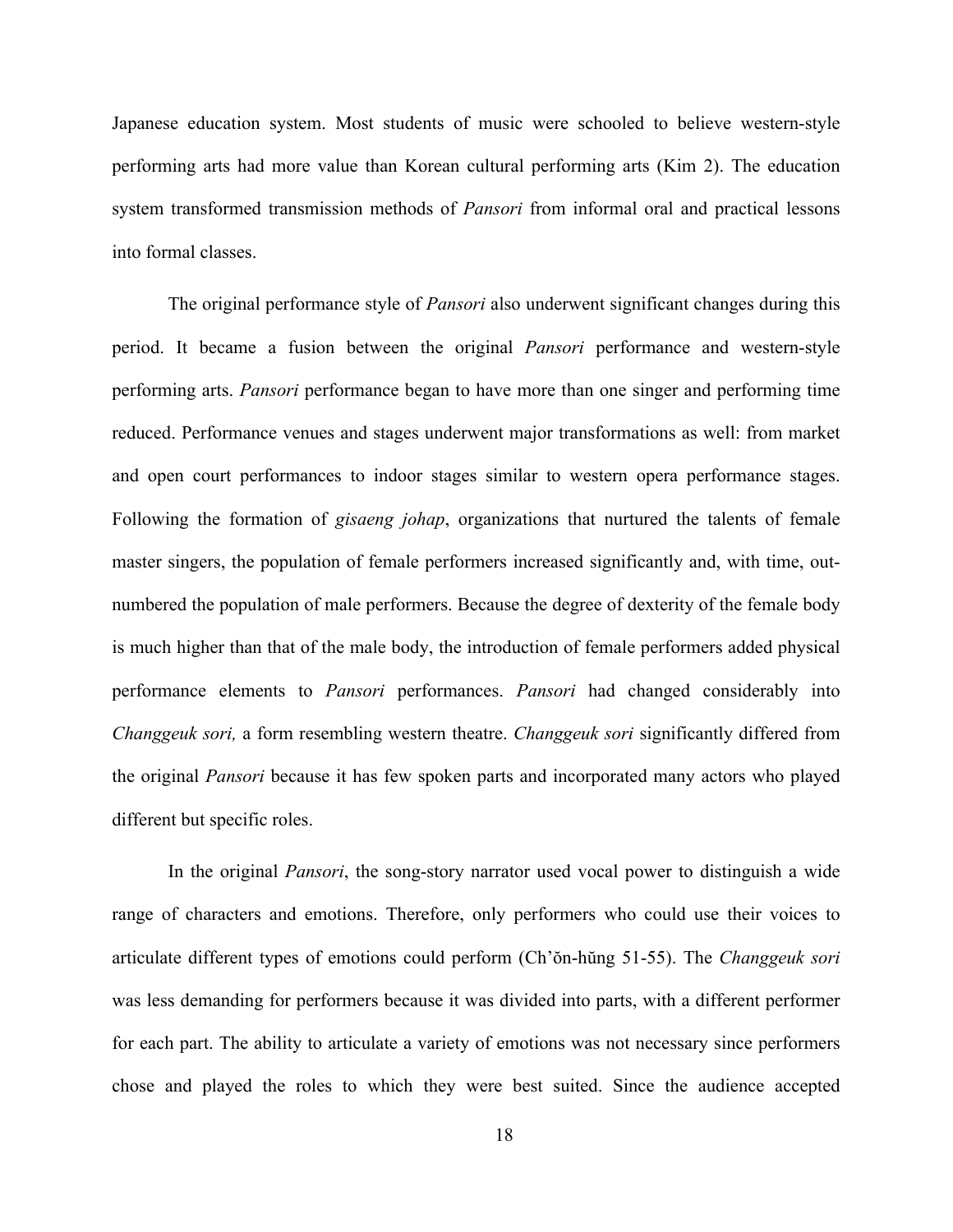*Changgeuk sori* in mid-20<sup>th</sup> century, *Pansori* had to change to appeal to the audience and to remain relevant to the changing society. The *Changgeuk sori* emerged because of increased competition from western-style performing arts. *Pansori* performers knew they could not successfully compete against the western opera and theatre. They gathered in groups and formed the Korea Vocal Music Study Association. This was the era of the five master singers (Song Mangap, Yi Dongbaek, Kim Changhwan, Pak Gihong, and Kim Changryong) who contributed to the teaching and preservation of *Pansori*. In the era of declination, *Pansori* lost popularity as *Changgeuk sori* became more popular, which assimilated some concepts of the western-style opera performance (Ch'ŏn-hŭng 51-55).

# *The Era of Reincarnation (Late 20th and 21st Centuries)*

The era of reincarnation in the late  $20<sup>th</sup>$  century (1960 to present) marked the period of concerted efforts to prevent the extinction of *Pansori*. This was came after the Japanese colonial occupation. The colonial occupation had de-popularized *Pansori* in an entire generation of Koreans. After the colonial occupation, many Koreans did not understand the value and importance of *Pansori* to Korean culture, which created the need to preserve *Pansori*. The most evident effort to preserve *Pansori* as a cultural heritage was the legislation of the Cultural Properties Law of 1962. The law was the result of a growing public perception of the need to recognize and preserve national culture and ethnicity. The objective of the law was to establish a constant communication structure in arts, particularly performance arts. The law increased awareness and recognition of *Pansori* and a few years later was the driver behind the reservation of the right of *Pansori* as non-material asset of the Korean culture (Hyung 3). This era of reincarnation also witnessed the safeguarding and documentation of five *Pansori* songs for future generations as outlined below alongside the year of their preservation (Hyung 20).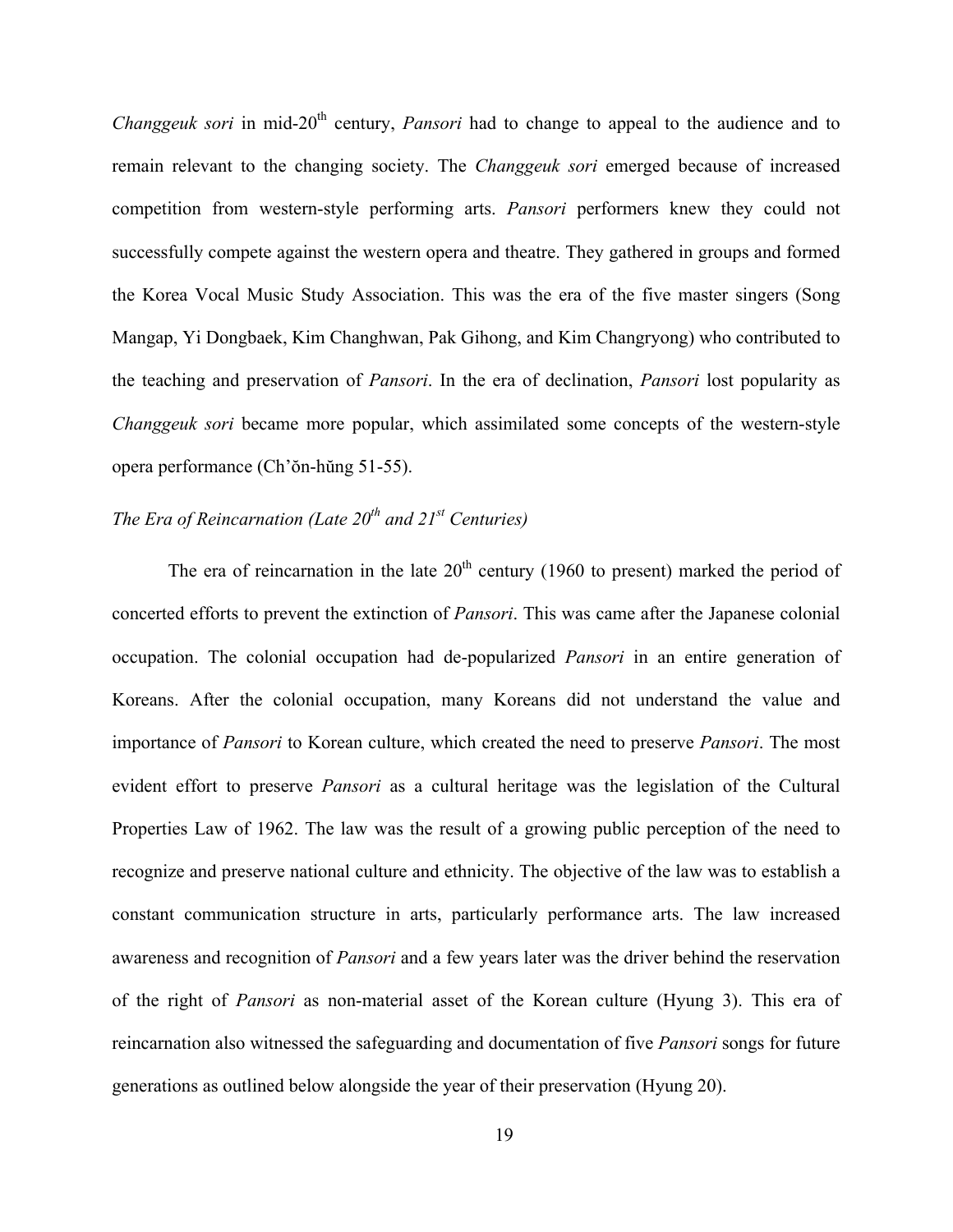The first *Pansori* song to be preserved was *Chunhyangga,* in 1964. It is one of the five specialized fields of *Pansori*. It was recorded and preserved because the *Pansori* masters were passing away. It was preserved in its traditional form to provide educational material for future generations. *Gangsanje Simcheongga* was the second *Pansori* song to be preserved in 1968. The song is from the Boseong region. It was important to preserve because the *deoneum* tradition was limited to this song. *Sugungga* was the third *Pansori* song to be preserved in 1970. By 1970, only three *Pansori* singers who performed this song were still alive, creating the need to preserve it to prevent its extinction. The song consists of *Junggoje* and *Gyeonggi and Chungcheong ,* which do not appear in other *Pansori* songs and hence the need for its preservation. The song was important to assist in research of songwriting, lyrics and development of *Pansori*. *Jeokbyeokga* was the fourth *Pansori* song to be preserved in 1971. It had stylistic features and required a powerful male voice making it one of the most difficult *Pansori* song to perform. It was important to preserve to prevent its extinction since only four male singers performing the song were alive. The fifth *Pansori* song to be preserved was *Heungboga* in 1971. It is among the three grand *Pansori* songs that contained satire and wit. The song is rare because it represents the stage characters, customs and spirit of the Korean people.

The identification for preservation of common *Pansori* songs was essential since a significant number of prolific experts in *Pansori* were in advanced ages or dying. The risk of losing such a cultural heritage would be an injustice to the Korean culture. In the same era, the public held *Pansori* performers in high esteem and their names were enshrined in the history of arts among the great contributors to the Korean cultural art. However, even with the re-creation and efforts to pass *Pansori* to the next generation, the current *Pansori* students have incorporated diverse aspects of style that is a clear departure from the *Pansori* that was passed down by their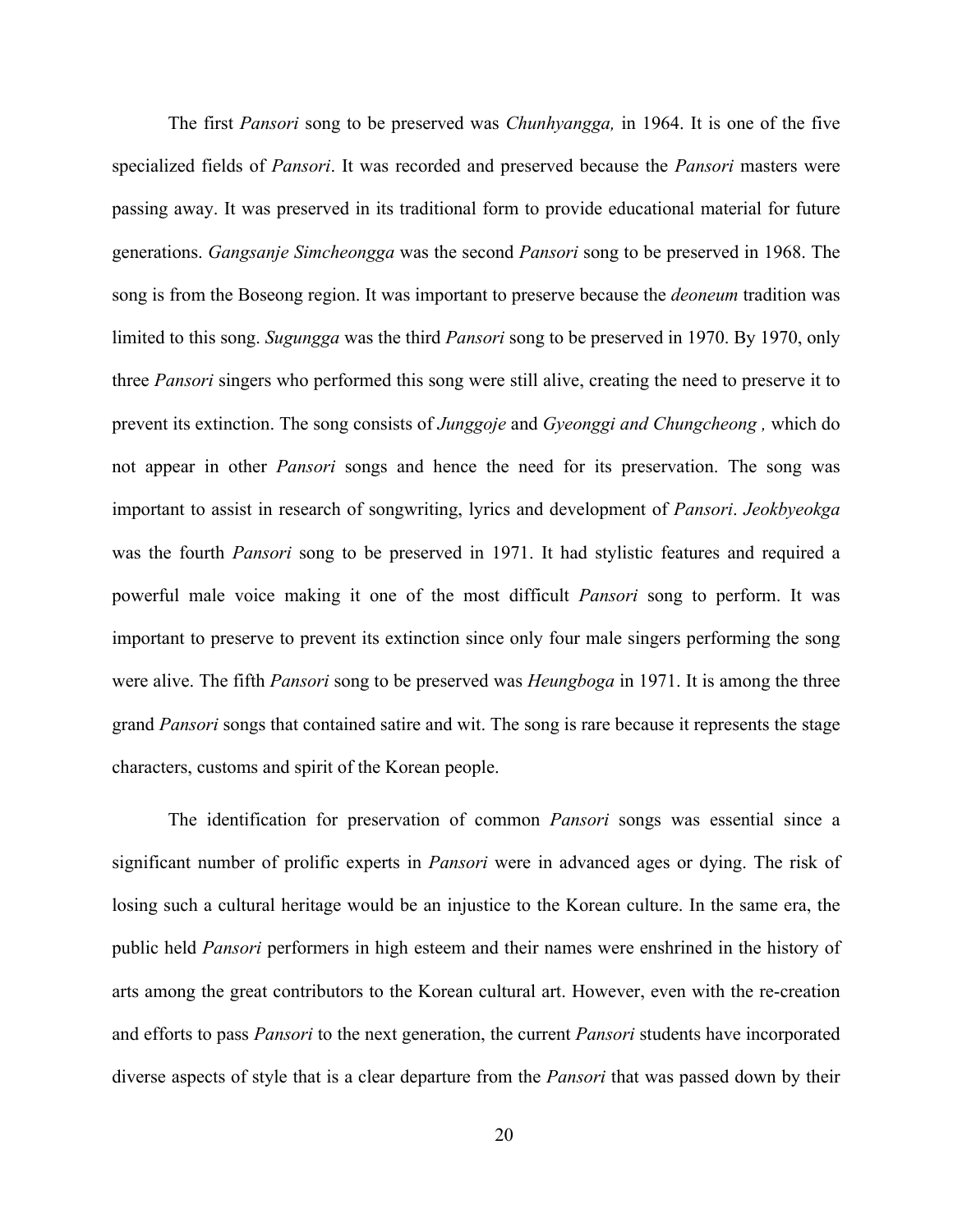predecessors. However, the Korean Government continues to put concerted efforts for the preservation of *Pansori*. The Government has enlisted master soloists to manage the curriculum and teaching of *Pansori* culture at schools and families in Korea. They also submit monthly reports about the teaching and learning of *Pansori* in schools and in family arrangements (Hyung 5).

More recently, in the 1980s to 1990s, there was a strong cultural change throughout the Korean society. This changed the effectiveness of the laws and policies on the preservation of *Pansori*. The main driver of the widespread cultural change was the expansion of the popular culture brought by globalization and media. Although the growth of popular culture was not as widespread as it is today, it affected the efforts to preserve *Pansori* in the original form. *Pansori* assimilated some aspects of the western opera-like performance, which led to the development of the contemporary creative *Pansori*, led by a famous contemporary *Pansori* performer *Im Jintaek*  (Hyung 25-27).

In the 2000s to the present, the contemporary creative *Pansori* has had a significant growth both in the number of songs and audience. The fear of losing the *Pansori* tradition is one of the main factors driving the growth of the contemporary *Pansori*. This is evident in the themes of the stories of the contemporary *Pansori* revolve around fairy tales, dream and pains of the upper class and political satire similar to the traditional *Pansori* songs. Despite the growth of the contemporary *Pansori*, there is still a concern of preserving and transmitting the *Pansori* tradition. This is a concern because older, experienced *Pansori* singers are not actively participating in the development and promotion of the contemporary *Pansori* because they believe in upholding the traditions of the original *Pansori*.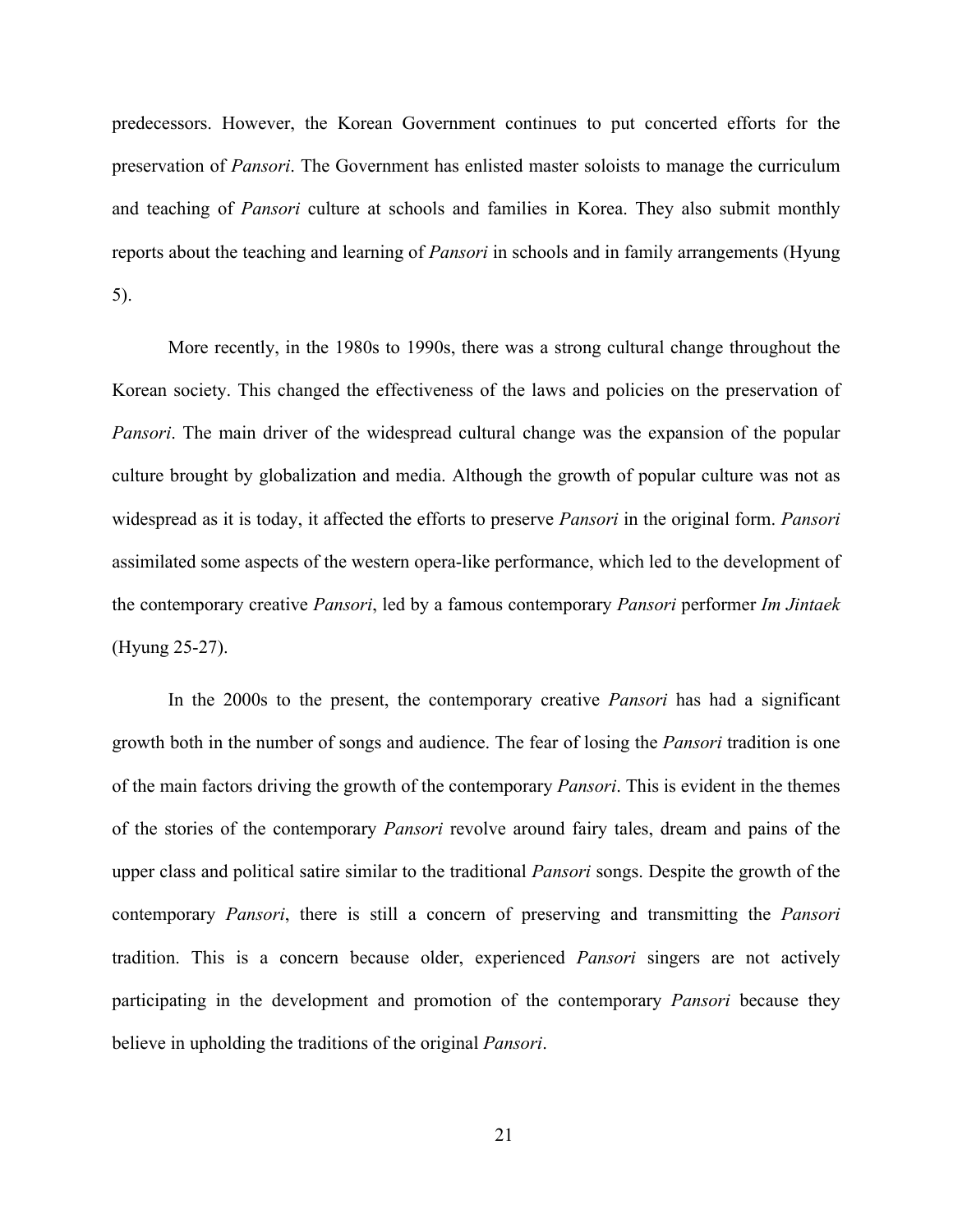Western genres of music, which are currently playing on the radio, threaten *Gugak(Kukak)* and *Pansori*. Because of this shift in focus, *Pansori* is on the brink of extinction. Current *Pansori* performers believe that the art form is well developed, and should remain as it is. They put no effort in supporting its transmission to the next generation. They perceive transmission of *Pansori* from the current to the next generation is a difficult job because learning *Pansori* requires dedication and many years of practice. Although the preservation of old *Pansori* songs has been successful, there is need for *Pansori* to find a new path. Trying to preserve the traditional pieces of *Pansori* could contribute to the demise of *Pansori* as a living art. *Pansori* has been shaped by many masters to become the present *Pansori*. It had been divided into seven sects with their distinctive own characteristic music style. Preservation of only the traditional pieces of *Pansori* creates the perception that newer pieces are less valuable and does not encourage present performers to develop their own *deoneum.* The history of *Pansori* is also hard to trace, as many documents were lost during the Japanese colonization and many wars. Whereas the quantity of the contemporary *Pansori* is increasing, it is not clear whether they are improving the quality of *Pansori* as a living art or not. The consideration of audience participation is necessary for re-writing the history of *Pansori* in the 21<sup>st</sup> century (Hyung 28-29).

In each of the eras of *Pansori*, there was the emergence of famous performers (singers) each reflecting the developmental changes in *Pansori*. Table 2 lists the famous singers alongside their songs and the era of their reign.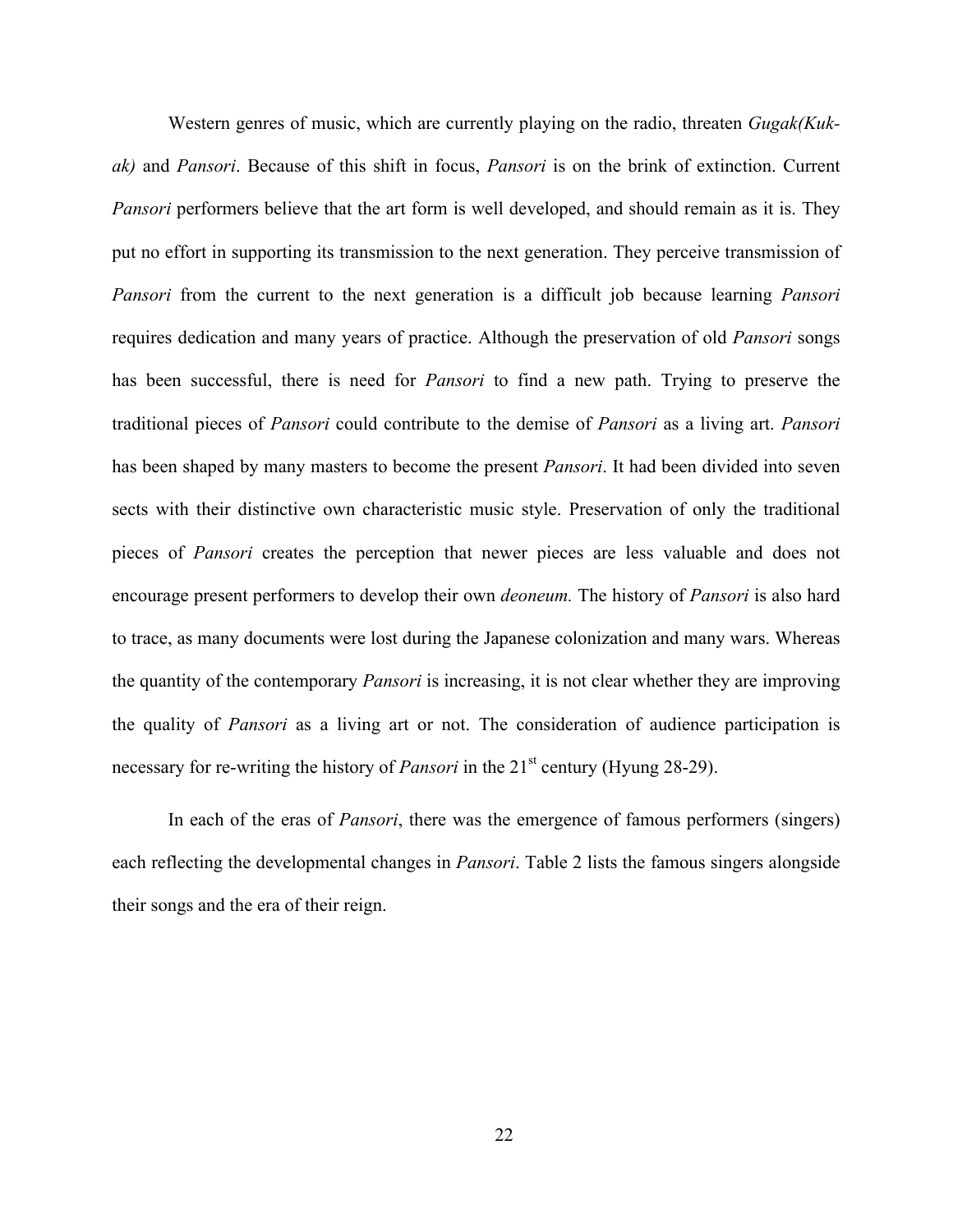# **Table 2:** *Master Singers alongside their Songs and Era*

| <b>ERA</b>                  | <b>MASTER SINGERS</b>              | <b>SONGS</b>                                 |
|-----------------------------|------------------------------------|----------------------------------------------|
| <b>Era of Escalation</b>    | Gwon Samdeuk                       | Song of Hunting Swallow                      |
|                             | Song Heungrok                      | Song of Prison Life                          |
|                             | Yeom Gyedal                        | Song of Ten Raps                             |
|                             | Mo Heunggap                        | Song of Farewell                             |
|                             | Go Sugwan                          | <b>Fast Love Song</b>                        |
|                             | Song Gwangrok                      | Slow Love Song                               |
|                             | Sin Manyeop                        | Song of Rabbit's Abuse                       |
|                             | $\overline{\text{Kim}}$ Jecheol    | Song of Sim Cheong's Birth                   |
|                             | Ju Deokgi                          | Song of Cho Jaryong's Shooting an Arrow      |
| <b>Era of Affluence</b>     | Pak Yujeon                         | Song of Parting                              |
|                             | Pak Mansun                         | Love Song and Song of Going to the Royal     |
|                             | Kim Sejong                         | Song of Reading Cheonjamun                   |
|                             | Yi Nalchi                          | Song of East Wind                            |
|                             | Song Wuryong                       | Song of Rabbit in the Crisis                 |
|                             | Jeong Chunpung                     | Eight Views From Sosang River                |
|                             | Jeong Changeop                     | Song of a mark comes Along'                  |
|                             | Kim Changrok                       | Song of Crow and Magpie' and Song of Sim     |
|                             |                                    | Cheong Taken to the Indangsu                 |
|                             | Jang Jabaek                        | Song of Jeokseong                            |
|                             | Kim Chaneop                        | Song of Portrait of the Rabbit               |
|                             | Sin Jaehyo                         | Revised<br>Chunhyangga,<br>Simcheongga,      |
|                             |                                    | Baktaryong, Sugungga, Jeokbyeokga and        |
|                             |                                    | Byeongangswega (six 12 fields of Pansori)    |
| <b>Era of Declination</b>   | Song Mangap                        | Song of Ch'unhyangga                         |
|                             | Yi Dongbaek                        | Junggoje Pansori: Song of Red Cliff          |
|                             | $\overline{\text{K}}$ im Changhwan | Song of Changgu k 'singing drama'            |
|                             | Pak Gihong                         | Song of Dongpyeonje                          |
|                             | Kim Changryong                     | Song of Chunhyang ga                         |
|                             | Jeong Jeongryeol                   | Song of Changgeuk                            |
|                             | Yu Seongjun                        | Transmitted Song of transmitted Sugungga     |
| <b>Era of Reincarnation</b> | Pak Dongjin                        | Pansori Yesujeon (Pansori Jesus Story),      |
|                             |                                    | Byeongangswega,<br>Baebijangjeon<br>and      |
|                             |                                    | Sukyeongnangjajeon                           |
|                             | <b>IM</b> Jintaek                  | 'Ttongbada' (Sea of Manures), Ojeok (Five    |
|                             |                                    | Enemies) and <i>Sorinaeryeok</i> (History of |
|                             |                                    | Songs)                                       |

*Source: (Hyung 7, 21, 28)*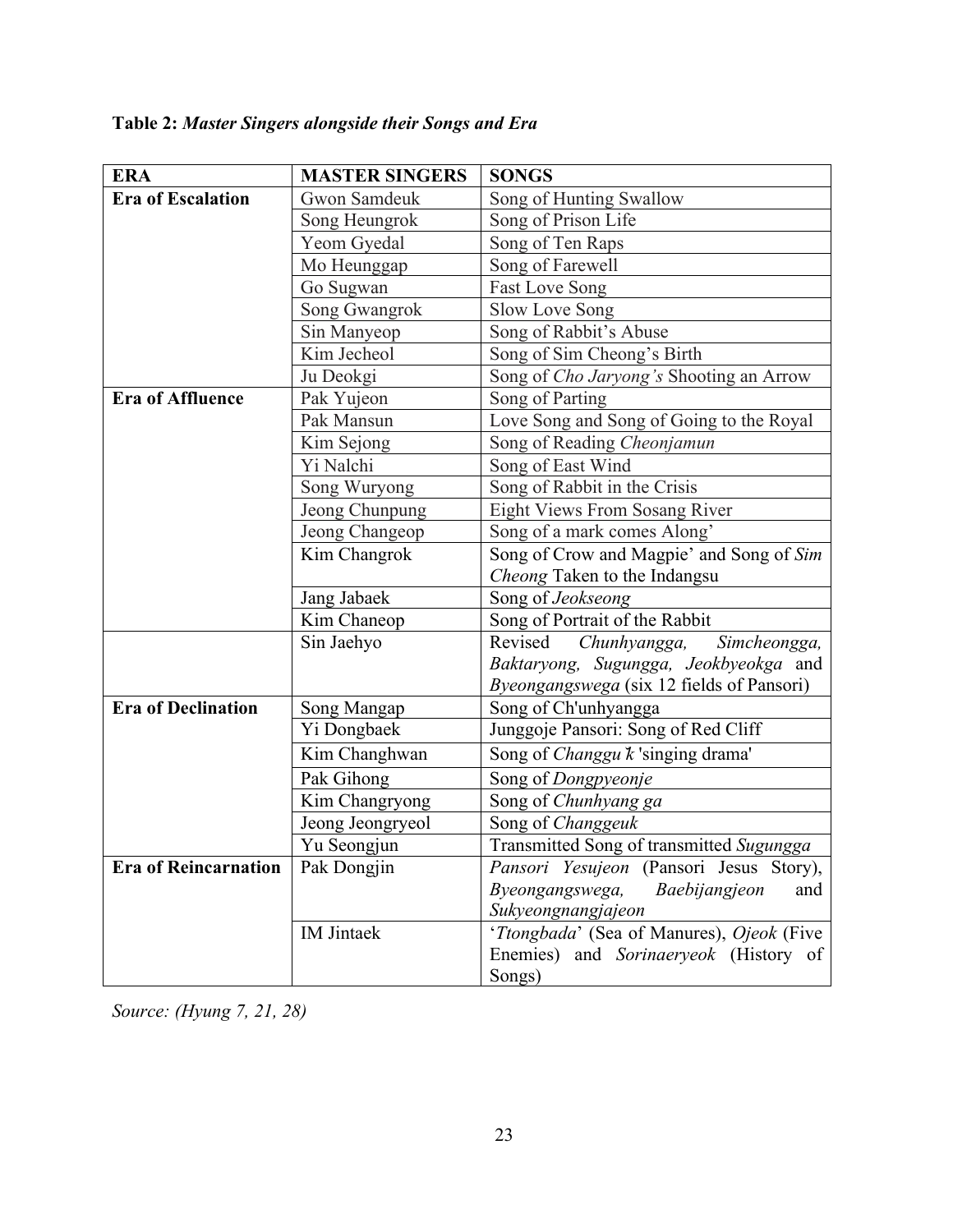#### **1.3 Review of Literature**

The body of literature on *Pansori* is either patchy or not very recent. This has undermined the accurate determination and understanding of the history and the development of *Pansori* as a traditional Korean performing art. It has also undermined the current efforts by the Korean government and performers to preserve and to promote *Pansori*. In particular, the majority of the recent publications on *Pansori* are from the last 20 years, written in both Chinese letter and Korean. The lack of translations of Chinese publications on *Pansori* into either Korean or English has also denied a proper review of important literature on the history and the development of *Pansori*. However, a few publications such as our literature history book provide translations to the contents or abstracts of some studies on *Pansori* published in either Chinese or Korean languages. In addition, literature from the U.S. focuses extensively on the Western theatre art with little mention of *Pansori*, further denying Western understanding and support of *Pansori*. Despite the paucity of research on *Pansori* and language barriers, a few authors including Haekyung Um, Yoon-Hee Chang, Sheen Dae-Cheol, Jan Creutzenberg, Yon-Ho Suh, Jeong-Ha Kim, Doobo Shim, and Je-Ho Yoo do offer a deep insight into *Pansori*. This review examines publications of these authors in terms of their aims, methodology, strengths and weaknesses, and contribution to the present study.

Haekyung Um is a lecturer and a researcher specializing in classical, folk and popular performing arts of Asia, focusing on Korea and its Diasporas. In 2012, she conducted research on *Pansori* titled, *Performing Pansori music drama: stage, story and sound*. The aim of the study was to examine the changes in three key features of *Pansori*, stage, story and sound through the 18<sup>th</sup> to 21<sup>st</sup> centuries. The methodology of the study combines historical research and interviews. The study clearly draws on historic literature to identify sound, stage and story as the key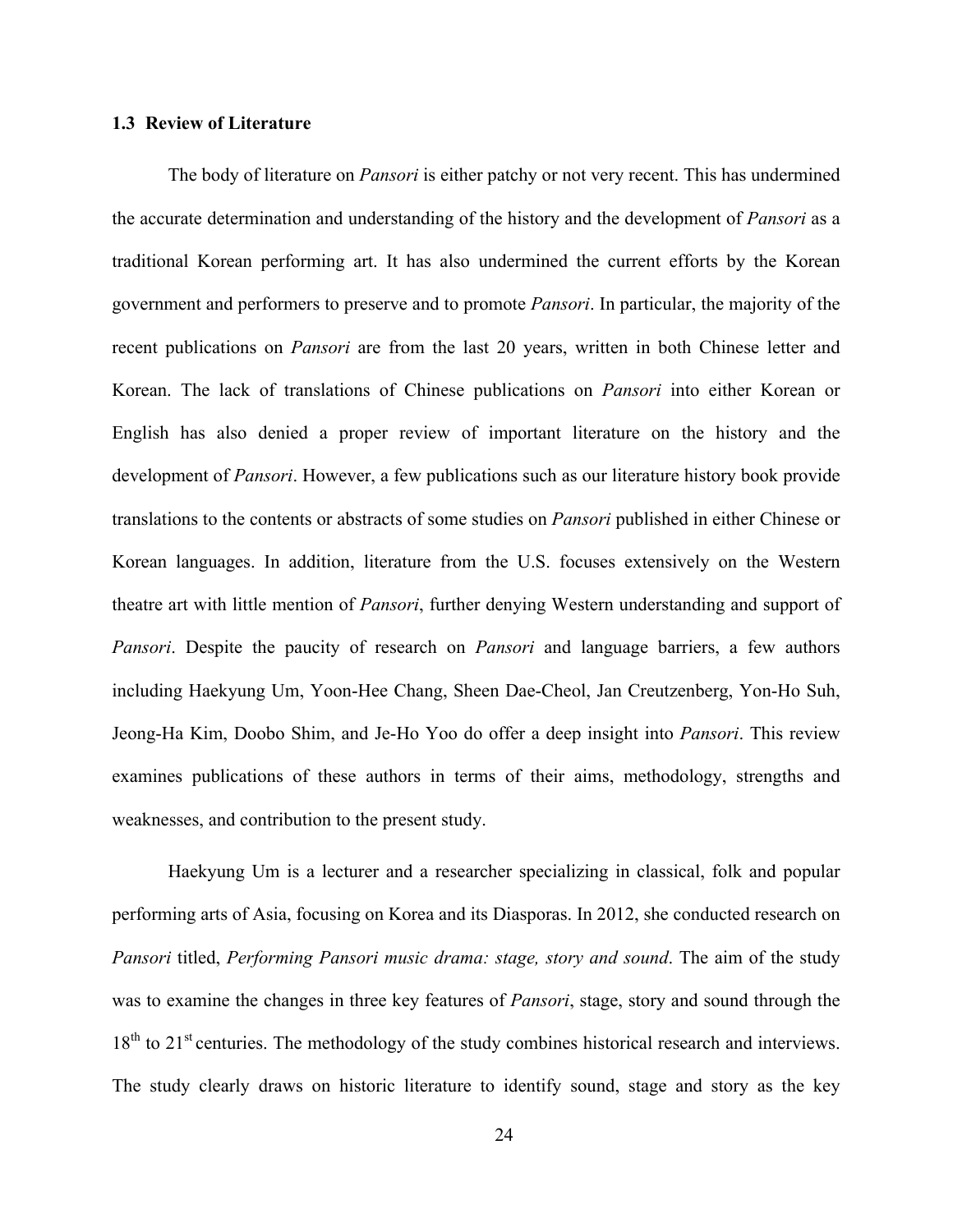features defining *Pansori*. The study also clearly documents the changes in the three features of *Pansori* from the original *Pansori* in the 18<sup>th</sup> century to the modern Pansori in the 21<sup>st</sup> century. However, the study does not examine the cultural impact of *Pansori*. The study is a good source to provide historical understanding of *Pansori* while I supplement the cultural context for *Pansori*.

Yoon-Hee Chang is a lecturer at Chugye University for the Arts, and a researcher with the Asian Music Research Centre at Seoul National. She published, *Pansori, its globalization, and cultural hybridity in contemporary Korean Traditional Music* in 2015. The aim of the study was to explore *Pansori* and its transformation and transmission in the era of globalization. The study adopted an ethnographic research method. The study observes young *Pansori* performers and innovative *Pansori* music groups such as Yi Ja-ram, Kim Bong-yeong, Taru, and Singugagdan Sorea, who aim to globalize *Pansori*. The study clearly indicates that new forms of music can still preserve *Pansori*. Although the new *Pansori* has shortened performance time, different stage setting (theatres and auditorium), and reduced audience participation, performers still use traditional stage names, attire and stories (political satire, and dreams and pains of the upper class), which are similar to those of the original *Pansori*. However, the article does not examine whether the changes in the new *Pansori* are the result of social changes or economic reasons. The study is a good source to provide an ethnographic understanding of the new *Pansori* and an insight into means to preserve *Pansori*.

Sheen Dae-Cheol, a *Pansori* researcher affiliated to the Academy of Korean Studies in Korea, wrote a research article titled, "Korean music in the 19<sup>th</sup> century", in 2009. The study's methodology was archival research. The research draws on primary sources held in archives such as manuscripts, documents, objects, sound and audio-visual materials to document and illustrate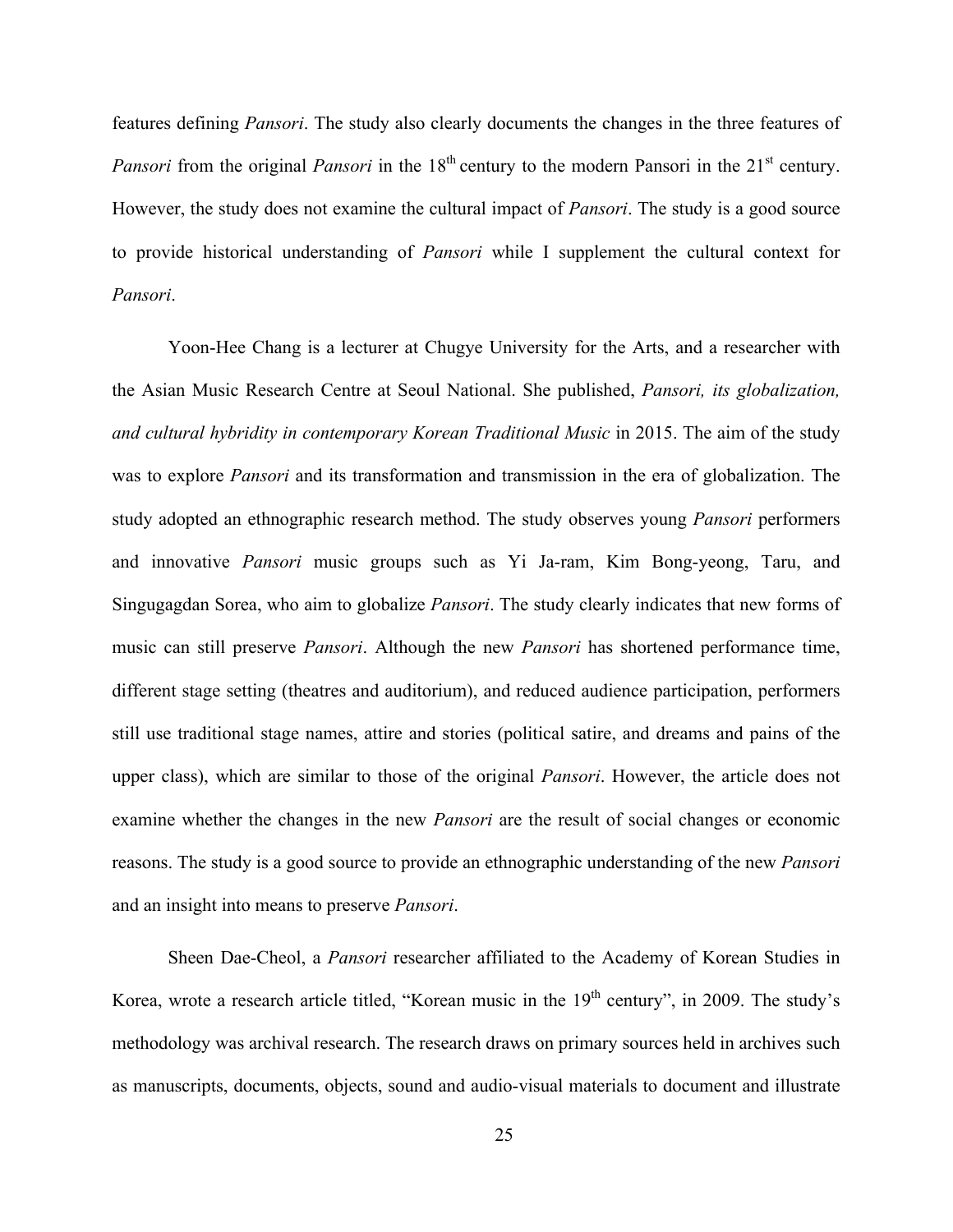the key changes to *Pansori* in the 19<sup>th</sup> century. The study finds that the opening up of Korea to western concepts of performing arts through military Bands and protestant church music in the curriculum began in the  $19<sup>th</sup>$  century. However, the study did not examine the actual impact of western concepts of performing arts on *Pansori*. The study also examines three types of Korean traditional music: literati music, *Pansori* and sanjo. It did not go into sufficient detail on changes in *Pansori* in the 19<sup>th</sup> century. The study is a good source to provide an understanding of the introduction of westernized music concepts into Korea while I supplement with their impact on *Pansori*.

Jan Creutzenberg, a *Pansori* researcher affiliated to Freie University in Berlin Germany, wrote a research article on *Pansori* titled, "Creating communities: preservation, promotion and revival of tradition in Pansori performance", in 2010. The study aimed to explore the changing role of tradition and community in different forms of concurrent *Pansori* practice in modern-day Korea. The study's methodology combined historical research and performance analysis of new *Pansori*. The study indicates the current efforts by performers and the Korean Government (through the Cultural Property Preservation Law of 1962) to preserve *Pansori* have created three forms of *Pansori*: orthodox, touristic and experimental *Pansori*. Each of these three forms of *Pansori* has its own advantages and disadvantages in preserving and promoting *Pansori* to both local and international audiences. However, the study did not examine the role of education and the audience in influencing the formation of these three forms of *Pansori*. Audience participation is an integral part of *Pansori*. This study is a good source to provide an insight into the inadequacies of the current efforts by government and performers to preserve and to promote *Pansori*.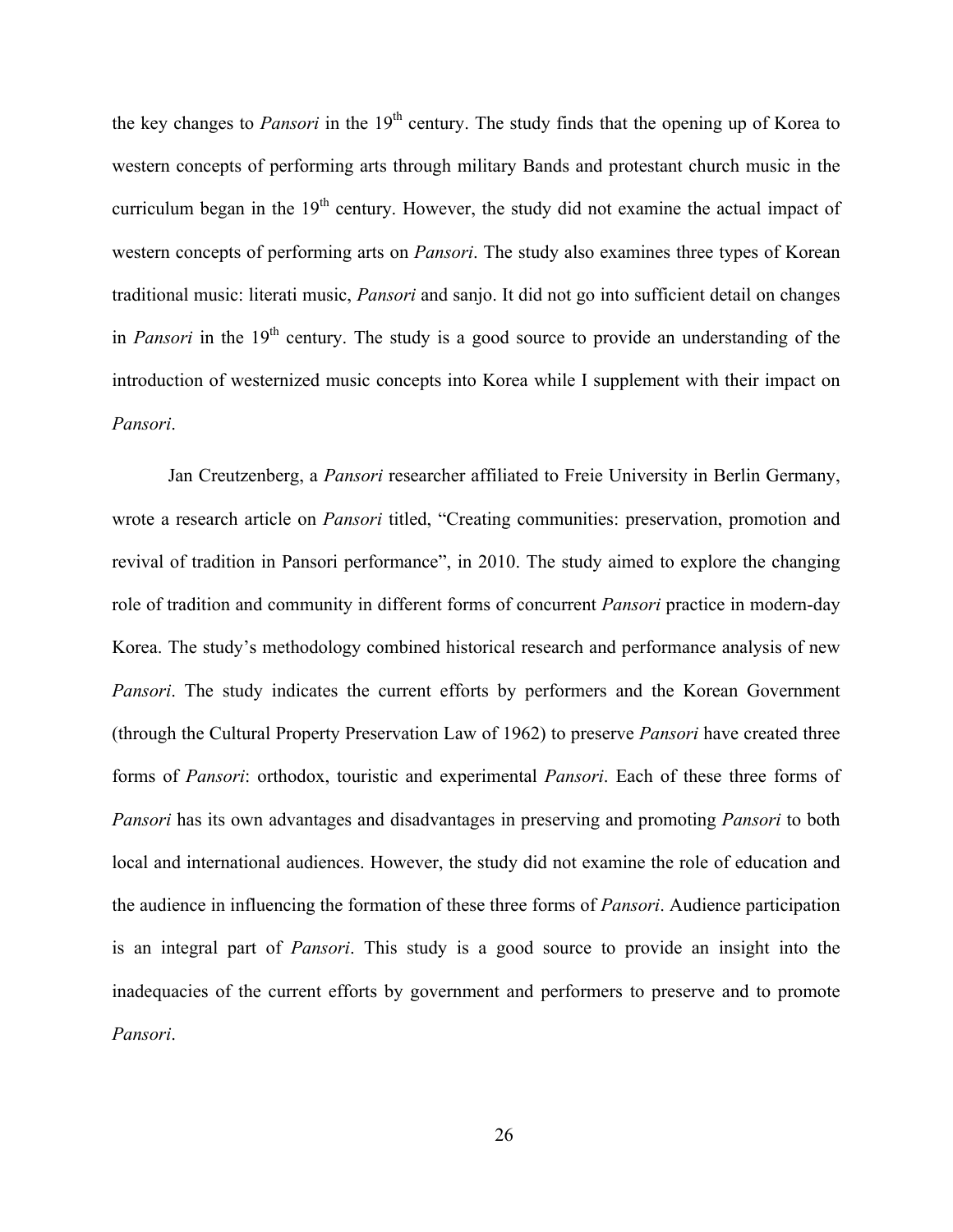Jeong-Ha Kim, a student of Korean traditional performing arts, wrote a thesis titled, *Korean primary school music education during Japanese colonial rule (1910-1945),* in 2013. The aim of the study was to examine the impact of the primary school music education during the Japanese colonial role on Korean traditional performing arts. The study's methodology combined historical research on music textbooks and education policy documents and interviews with elderly Koreans who attended primary schools during the colonial era. The study clearly identifies and outlines four educational policies between 1911 and 1943 enacted by the Japanese colonial masters had a significant impact on the decline of Korean traditional performing arts, especially *Pansori*. However, the study did not examine the influence of Japanese westernized music concepts on Korea traditional performing arts. The study is a good source to provide an understanding on the influence of the Japanese colonial occupation of Korea on *Pansori*.

Doobo Shim, a *Pansori* researcher affiliated to the National University of Singapore wrote a journal article titled, "Hybridity and the rise of Korean popular culture in Asia", in 2005. The aim of the study was to explore the contemporary Korean popular culture and its effect on Korean traditional performing arts. The study adopts an ethnographic research method. The research methodology combines historical research and performance analysis of Korean popular (K-pop) music and artists, and films. The study clear indicates themes from Korean traditional performing arts such as *Pansori* still form the content of some of today's successful Korean films. Exporting these films to neighbouring countries such as Vietnam contributes to improving foreign relations between Korea and Vietnam. However, the study does not look into the effect of western culture on the new *Pansori*. This study is a good source to provide an understanding of the importance of *Pansori* to Korea and the modern-day Korean society.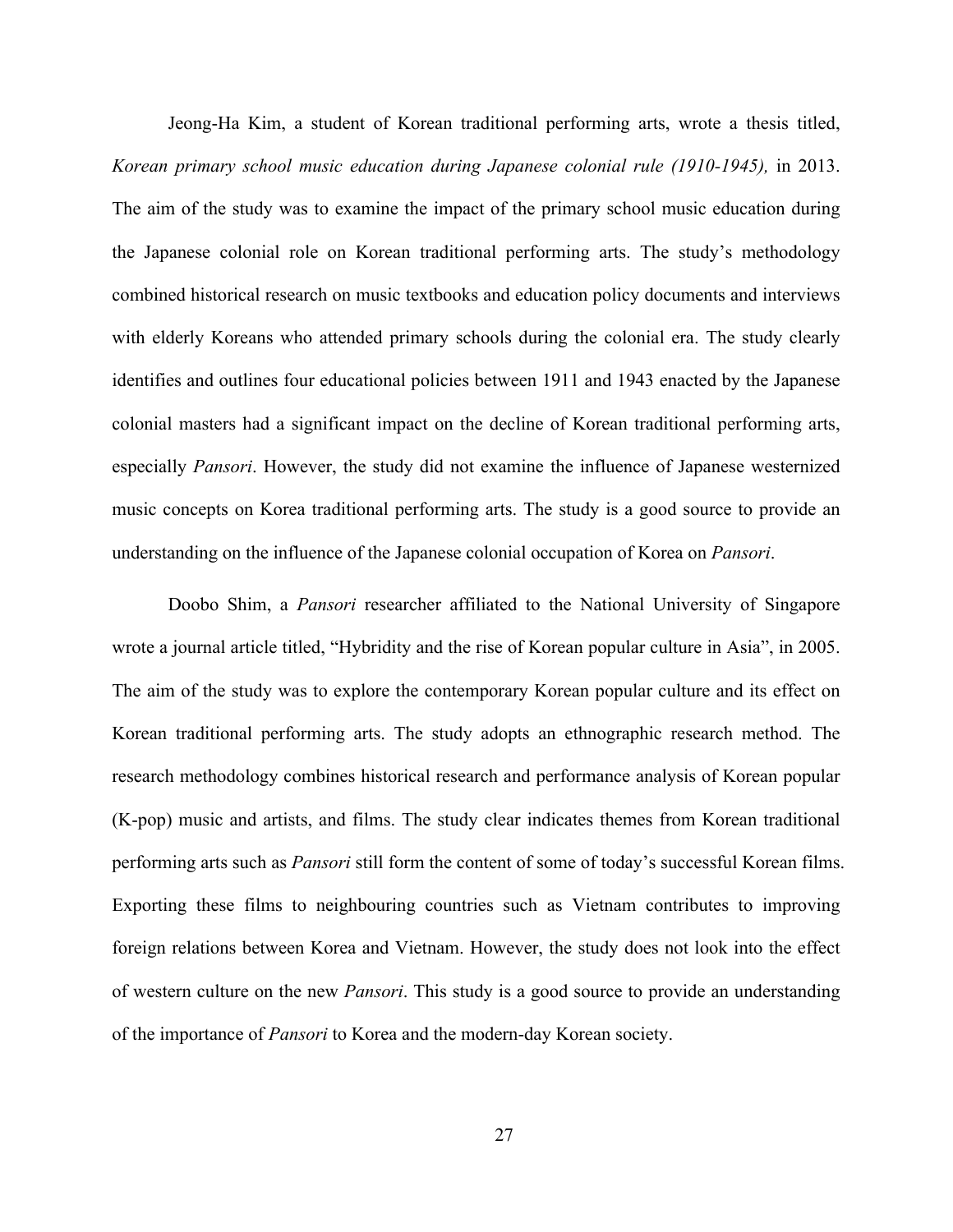Yon-Ho Suh, a *Pansori* researcher, wrote an article titled, "The revolutionary operas and plays in North Korea", in 1991. The study aimed to explore the development of *Pansori* in the  $18<sup>th</sup>$  century through to the  $20<sup>th</sup>$  century. The study methodology utilized historical research. The study finds the Confucian culture was prejudiced against trade, thereby preventing Korean communities from accumulating wealth to form a class of prosperous merchants. In China and Japan, merchants were the main audience and drivers behind performances in theatres. Japanese colonization of Korea opened up Korea to foreign cultures and markets influencing the growth of mercantile economy and the emergence of theaters. Theaters were associated with the development of dramatic art forms and passive audience consumption of art forms. However, the study does not look into the effect of the Japanese colonial education on *Pansori*. This study was a good source to provide an understanding of the influence of Japan colonization of Korea on *Pansori* through liberalization of foreign trade.

Je-Ho Yoo, a *Pansori* performer, examined the means of globalizing *Pansori* in a research article titled, "Local characteristics of *Pansori* and means of its globalization: focusing on linguistic and cultural communicability", in 2007. The study aimed to determine whether translation of the five specialized fields of *Pansori* into foreign language could be a means to promote and globalize *Pansori*. The study methodology was a comparison of the author's own performances of *Pansori* in Korean original version and in translated French version. The study indicates that translation attracts foreign audiences and creates an international awareness of *Pansori* but loses the original musical, poetic, and narrative contents of *Pansori*. However, the study did not examine the effect of translation in English, which is has a larger audience compared to French. This is a good source to provide an understanding into the means to promote and to globalize *Pansori*.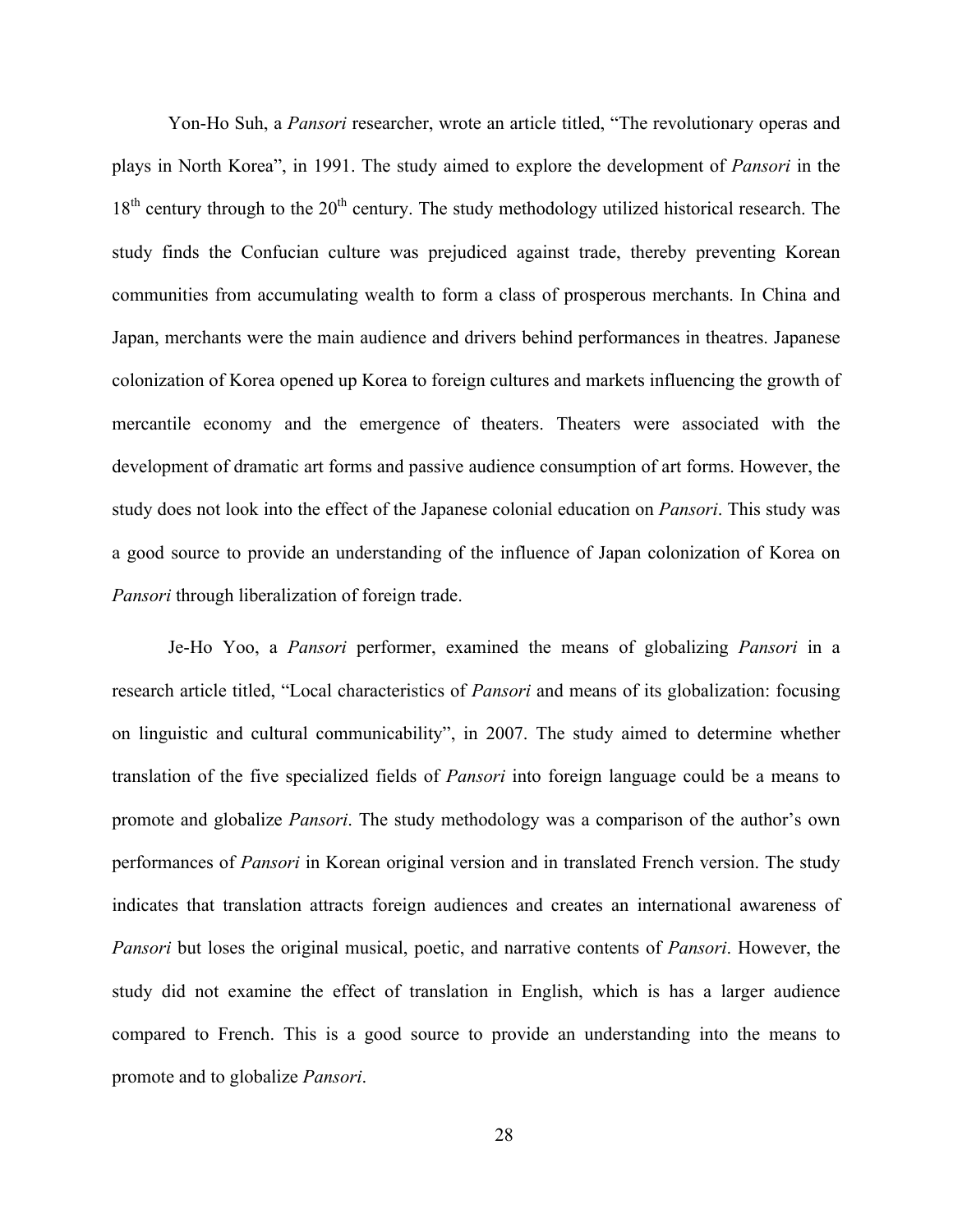## **1.4 Importance of the Study**

*Pansori* is an important "Intangible Cultural Heritage" of the Korean people. However, its use and performance has been declining in recent decades. Part of the reason underlining the decline is the lack of knowledge on the importance of *Pansori* to the contemporary Korean people. The findings of this study will be significant to the Korean People and to the performers of *Pansori*. This study seeks to document the important role *Pansori* played to Korean people and its usefulness to the present and future generations of Koreans. This documentation of *Pansori* aims to provide a comprehensive source of information for the contemporary Korean person. This is important since globalization has influenced the decline of most traditional cultures. Art is an important cultural element, such that, its documentation provides comprehensive information to understand the traditional consumption and impact of *Pansori* on the Korean people. Preservation of *Pansori* will only be achieved if the people of Korea understand the cultural importance of *Pansori.*

This study is important to create an awareness and deep understanding of the socioeconomic importance of *Pansori* to encourage and promote its preservation. Culture is the new fuel that drives the creative and artistic industries, with the potential of wealth creation and income generation (Bangkok 3). As an "Intangible Cultural Heritage" of the Korean people, *Pansori* has the potential to improve the socio-economic conditions of *Pansori* performers, teachers and students of *Pansori*. *Pansori* also has the potential to earn the country foreign exchange and to improve earnings from tourism. Creating an understanding of the economic importance of *Pansori* aims to encourage the common Korean citizen and create the desire to assist in the preservation of *Pansori*.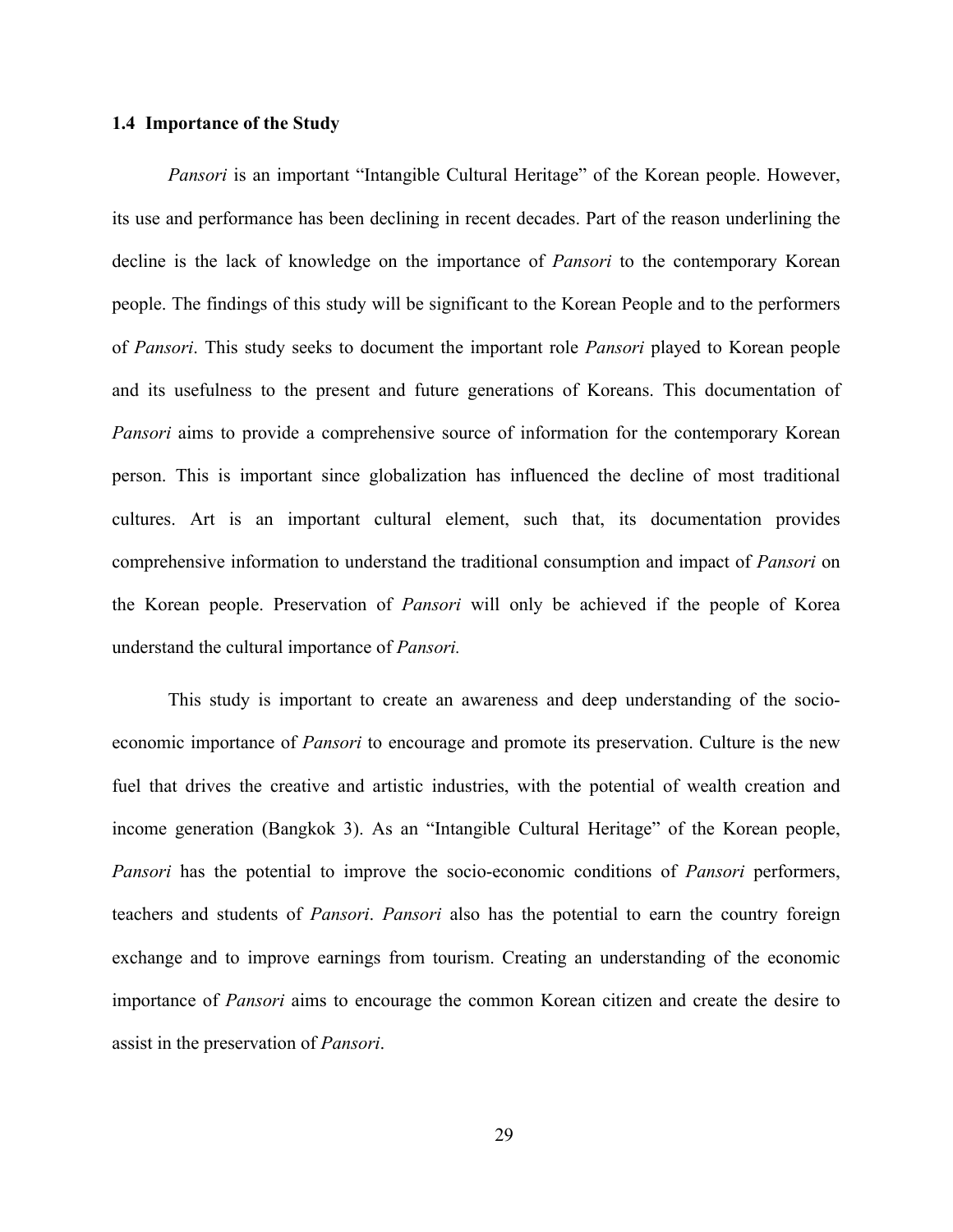This study is also important since it promotes and encourages the preservation of *Pansori*. The findings create a deep awareness about the existing and emergent threats to *Pansori*. By drawing on existing literature and expert opinions, this study documents the factors that influence the decline of *Pansori* to contribute to the current policy debate on potential but effective interventions to preserve and to promote *Pansori*. The modern styles of music are a significant threat to *Pansori* since most modern players try to assimilate the modern styles into *Pansori*, which transforms *Pansori* into a form of entertainment at the expense of the role of educating audiences on moral lessons. The study also illustrates the importance of *Pansori* in promoting and growing the tourism industry. This is achieved by highlighting *Pansori* as an "Intangible Cultural Heritage", and creating awareness and encouraging local and foreign consumers of traditional art to participate in *Pansori* performances (Chon-hung 51-55).

This study is also important in promoting cultural cohesion of the Korean people. Korea has a diverse set of cultural beliefs and practices. Most Korean people still believe and practice their traditions and culture. Whereas many Korean communities share some common cultural beliefs, each community has beliefs or traditions that distinguish them from the other cultures. In these diverse Korean cultures, *Pansori* integrates various cultural beliefs and practices in one performance. Thus, by creating awareness of *Pansori* and encouraging its preservation, this study promotes cultural integration by bringing members from various cultures – Korean and international – as audiences in a *Pansori* performance. A multi-cultural audience entertained by a *Pansori* performance integrates practices from different cultures thereby increasing tolerance of other cultures as well as providing the opportunity for members of different cultures to interact (Kuh Ja-Kyoung 37). Songs and dances were the dominant traditional forms of entertainment and education of the Korean people. The significance of music varied from one culture or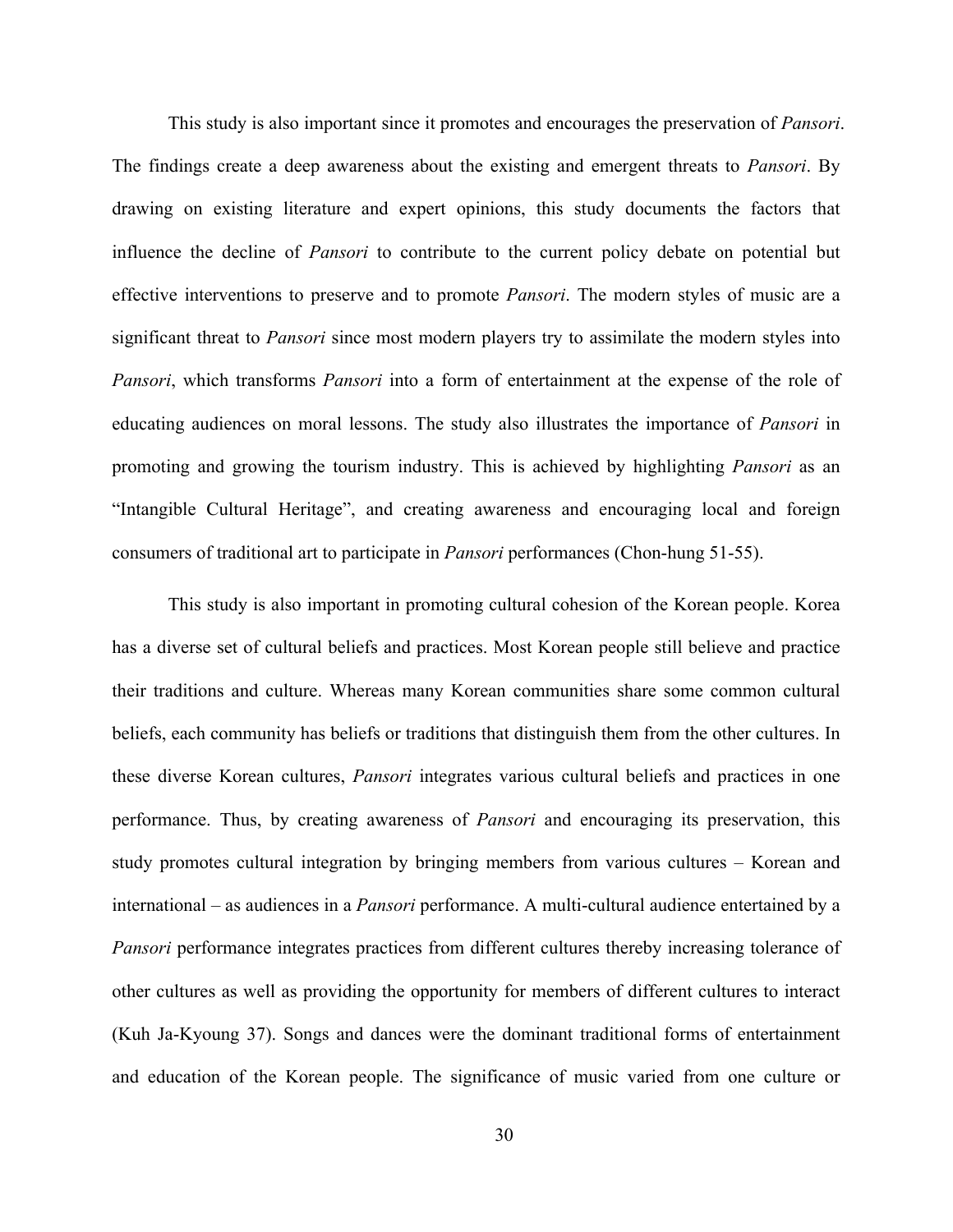religion to another. Songs were either sacred songs sung during special occasions or folk songs sung during cultural events such as initiation to pass moral lessons. A *Pansori* performance achieves both purposes because it integrates these forms to entertain and educates the audiences (Kuh Ja-Kyoung 41).

#### **1.5 Statement of Methodology**

This thesis is a product of 24 months of research on *Pansori* performance. The research methodology combines historical research, the researcher's own experience learning and performing *Pansori*, and interviews with *Pansori* singers and scholars. The historical research consisted of discovering and appraising existing studies on *Pansori*. The aim of this historical research was to explore the early forms of Pansori, its key distinguishing features and its importance to traditional Korean culture and efforts to preserve and promote *Pansori*. The historical research aimed to understand the original *Pansori*, its early forms, its development and transmission, and importance to traditional Korean society. The researcher's own experience involved registering for, and taking part in, a *Gugak(Kuk-ak)* class. The *Gugak(Kuk-ak)* class offered me the opportunity to learn about the original *Pansori* performance, the requirements of a *Pansori* singer and the difference between the original and modern *Pansori*. The *Gugak(Kukak)* class also showed me how singers could preserve and promote *Pansori* using newer styles and themes that are attractive to the modern-day *Pansori* audiences. Finally, interviews with *Pansori* singers and scholars aimed to achieve an ethnographically founded comparison between the original and modern *Pansori*. I also aimed, through interviews, to gather the perceptions of *Pansori* singers and researchers about the means to promote *Pansori* in this era of globalization.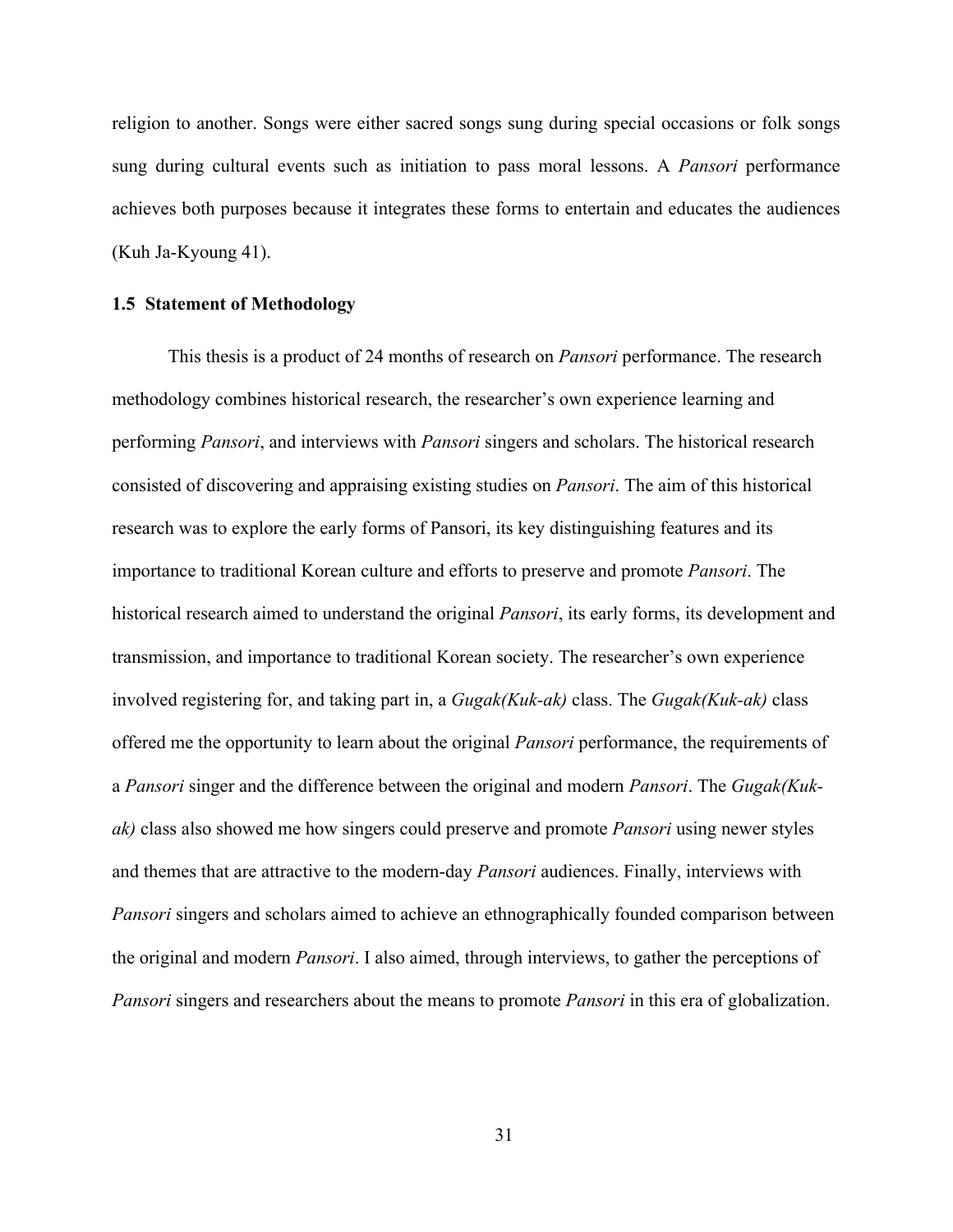### **Chapter 2: Why** *Pansori* **is Important to Korean Culture**

This chapter draws from existing literature to discuss the importance of *Pansori* to traditional Korean culture. The discussion focuses on the historical role of *Pansori* rather than on the present role, which is covered in Chapter 4 "Why *Pansori* is Important to Preserve". This chapter recognizes the persistence of *Pansori* over the centuries as a traditional performing art, which suggests the important role *Pansori* continues plays in the Korean culture. The discussion draws on Alan C. Heyman's study on the psyche and unique character of Korean traditional dance. The study observed *Pansori* assists Korean people to understand their culture through communicating emotions, teaching moral lessons, and propagating cultural values from one generation to another (61-68).

## **2.1** *Pansori* **Creates a Deeper Understanding of Emotions**

*Pansori* plays an important role of educating the traditional Korean community about different emotions that they usually experience in their day-to-day life to make them appreciate and tolerate one another. *Pansori* performances teach audiences how to express and manage a wide range of emotions. In a typical traditional *Pansori* performance, the singer and drummer use a themed story to convey emotions such as anger, fear, sadness, joy, trust, disgust, love, surprise and anticipation. The specialized fields of Pansori – *Chunhyangga, Simcheongga, and Heungboga* teach about different emotions and lessons (Hyung 4).

*Chunhyangga* teaches about fidelity of a wife to her husband. Chunhyang was from a low-socio-economic background married to the son of a governor. Despite threats for her execution, she declined sexual advances from the new governor. Her husband, then a newly appointed governor inspector, returns to her rescue. The song teaches the importance of love and a woman's chastity in uniting people from different social and economic levels. *Simcheongga*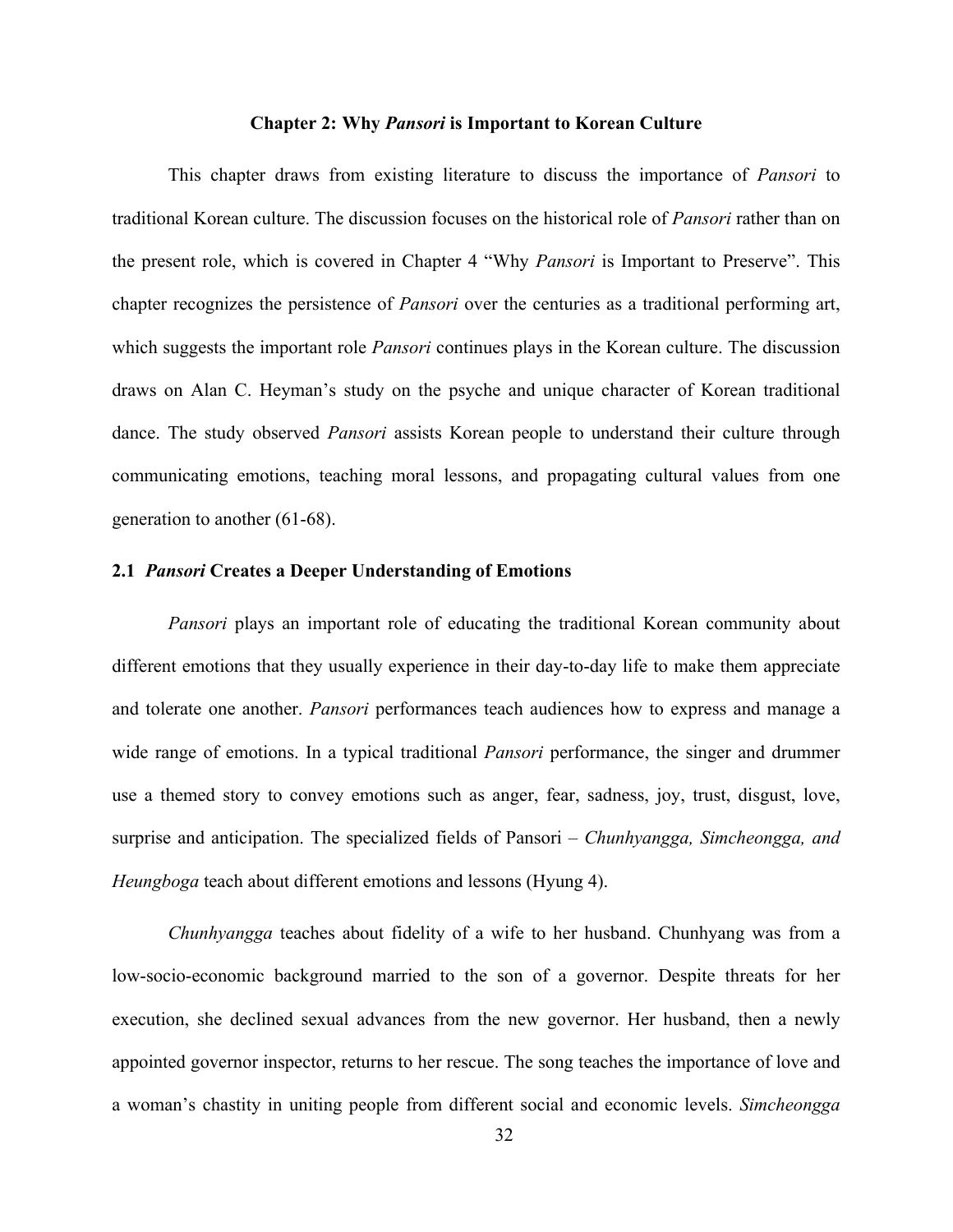teaches about filial love, piety and perseverance. Simcheong offered herself as a sacrifice to the King of the Sea to restore his father's sight but out of pity, the King of the Sea freed her and she meets and marries the King of her country. In a party she organized for blind people, she reunites with his father. Her deep filial love and piety makes her father regain his sight. The song teaches filial love and piety is important for the well-being of the family. *Heungboga* teaches about the perils of human greed. Heungbo's good deeds to a swallow with a broken leg reaps him fortune. His wicked brother also breaks a swallow's leg and shows good deeds but reaps trouble. From the song, people learn about the rewards of being pleasant and good-natured and the punishment of materialism and wickedness.

#### **2.2** *Pansori* **Teaches Moral Values**

The hallmark of *Pansori* is the involvement of the audience. The audiences are not passive spectators as in western theatre or opera. They participate by shouting words of encouragement, which creates and builds a feeling of empathy between the singer and the audience. The feeling of empathy encourages and motivates the singer, and sets the mood that resonates well with the anticipation of the audience or public (Heyman 10). Moreover, active audience participation means that audience members are not only being entertained but also have a higher likelihood to receive and understand fully the moral lesson the singer is conveying. Indeed, all the five specialized fields of *Pansori* teach a moral lesson and these lessons are the main reason they are still popular to this day. *Chunhyangga* teaches women moral values are more important than falling to the traps of aristocratic men. *Simcheongga* teaches the moral lesson about self-sacrifice and salvation. *Heungboga* teaches the moral story that depicts the disadvantages of human greed and the culture of materialism. *Sugungga* teaches the moral story of wisdom and its importance during conflict resolution between the ruler and the ruled.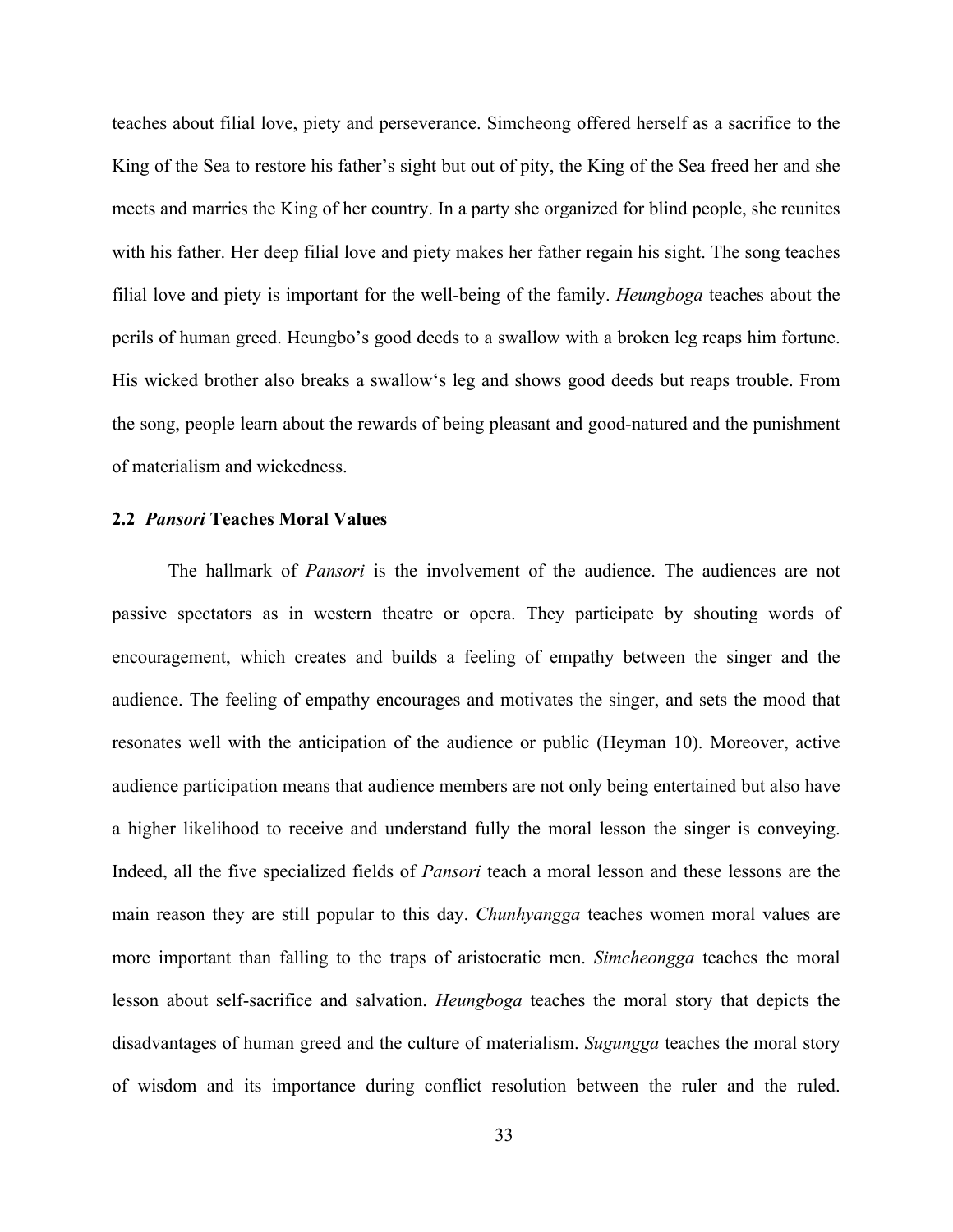*Jeokbyeokga* teaches sincerity to friends, the importance of deeds that aim to improve the welfare of the entire community, as well as the pain normal people undergo in their day-to-day life (Hyung 4).

*Pansori* is able to teach several moral lessons because a typical performance contains more than one themed story. Each of the themed stories aims to teach the audience a specific moral lesson. As such, in any one *Pansori* performance, the audience learns more than one moral lesson using real, practical examples drawn from life. For instance, in the song *Chunhyangga,*  the audience learns two moral lessons: the importance of love and woman's chastity in a relationship, and the dangers of promiscuous behaviors among the rich. The singer and the drummer have the responsibility of coming up with a theme for the performance that resonates well with the mood of the audience. Given the fact that *Pansori* also conveys different emotions among the audience, the performers are in a position to use this avenue to pass different moral lessons to their audience. Teaching of moral values through active participation of the audience as was done through *Pansori* should be emulated in the current passive teaching methods used to teach morals values in schools. They are not as effective as the active participation of the audience and teaching of moral lessons in a typical *Pansori* performance (Heyman 61-68).

## **2.3** *Pansori* **Promotes the Preservation of Cultural Values**

Although the use of the term *Pansori* began in the early  $20<sup>th</sup>$  Century, it has been an iconic and a dominant form of Korean traditional performing arts since the  $17<sup>th</sup>$  Century. The persistence of *Pansori* for more than 200 years provides the evidence that it has successfully passed from one generation to the next (Hyung 2). The trans-generational nature of *Pansori* strongly suggests it is both a salient feature of the Korean traditional performing arts and an important avenue for passing Korean cultural values from one generation to the next. Despite its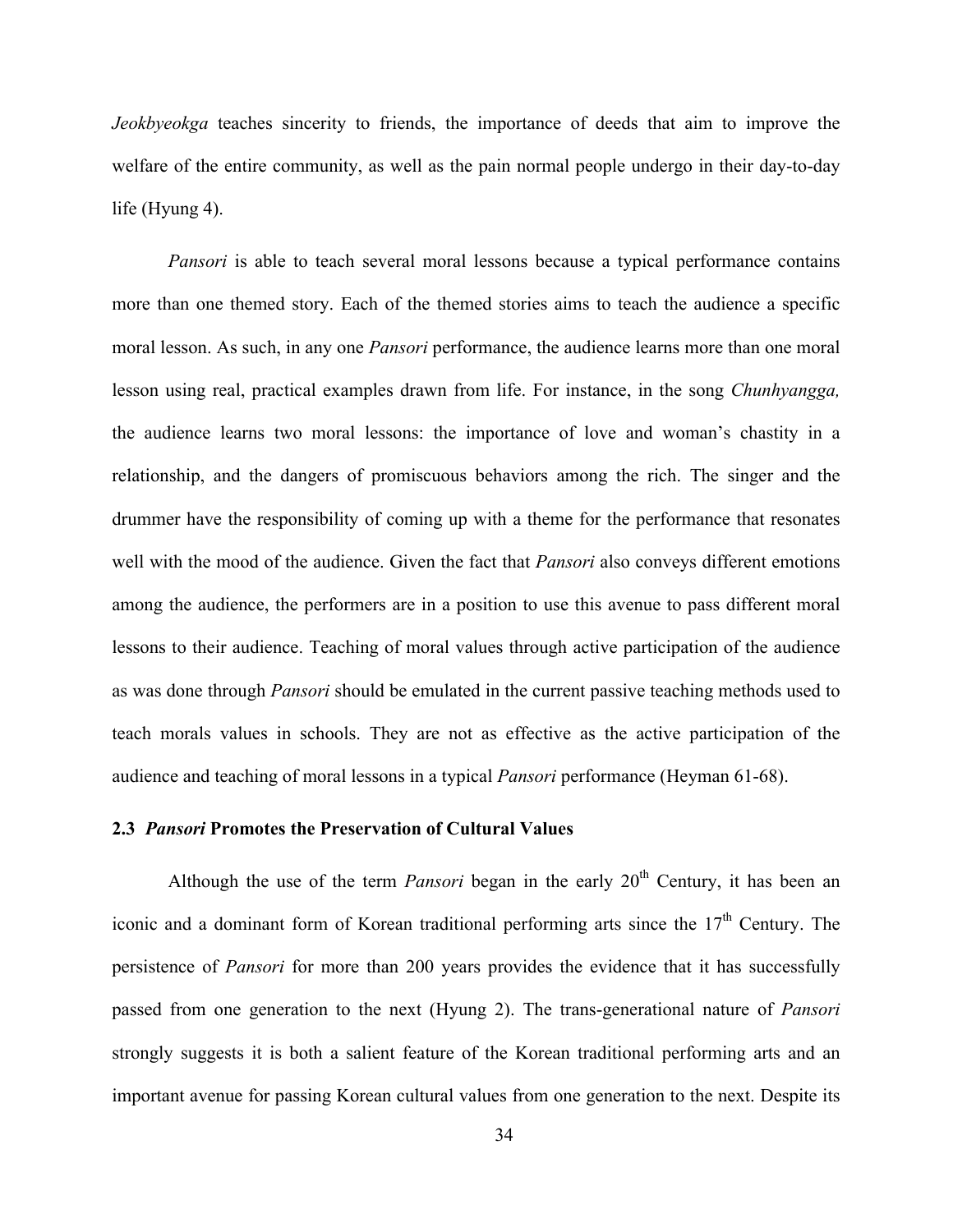recent decline amidst the dominance of western cultures in the present era of globalization, concerted efforts by the governments and other key stakeholders such as *Pansori* performers, teachers and students to preserve and promote *Pansori* is a clear indication of its importance as a cultural heritage for the Korean people. By involving famous and upcoming singers from different generational brackets while at the same time focusing on the varying needs and preferences of the different generations, *Pansori* transfers the knowledge and expertise of one generation to the next. As such, *Pansori* plays a key role, both in the past and in the present, to ensure both the preservation and promotion of the culture and cultural values of the Korean people from one generation to the next (King 36-55).

According to Kim Myosin, who reviewed Korean folk music and its engagement in the 20<sup>th</sup> century and beyond, *Pansori* does not only preserve cultural values of the Korean people but also promotes and revives the traditions of the Korean community (306). Rapid urbanization and modernization has had the significant effect of eroding the culture and cultural values of many traditional societies within the Korean community. The present efforts by the government, teachers and performers of *Pansori* to preserve the art form recognize the important role *Pansori* plays in preserving and promoting cultural values of the Korean community. The teaching of *Pansori* has emerged as an important way to preserve, promote and revive the traditions and cultural values of the Korean community. However, teaching and performing *Pansori* requires targeting the contemporary audiences to create the awareness and the importance of *Pansori* to achieve the government's efforts of preserving and globalizing the Korean culture through performing arts.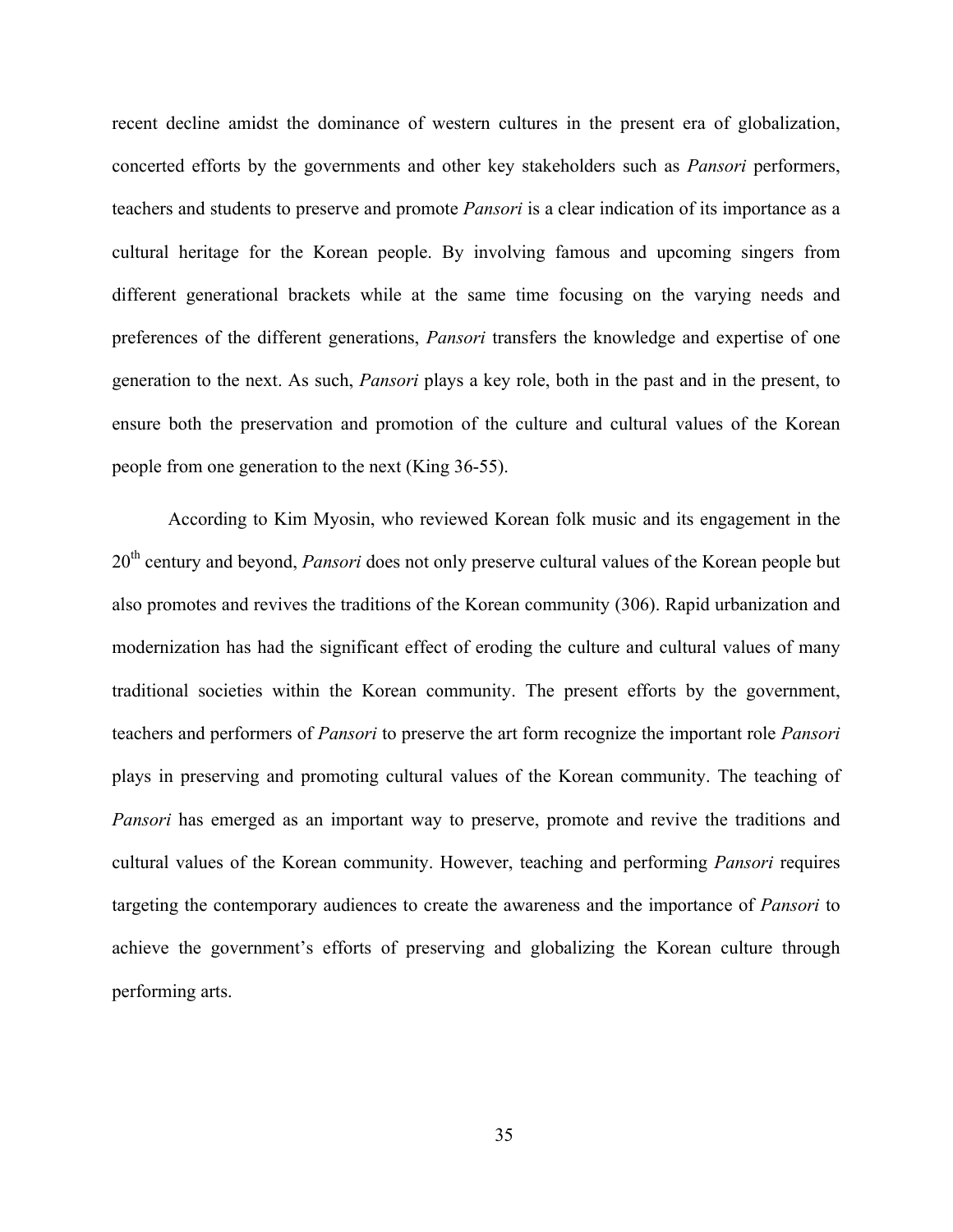## **2.4** *Pansori* **Promotes Community Cohesion**

A cultural heritage is a symbol of the history, the tradition and qualities that a community has had for many years. It forms an important and integral part of the character of that community. For the Korean people, *Pansori* represents an artistic cultural performance, which provides the foundation through which different Korean communities come together and share their rich culture. It plays a vital role in bringing together people from different Korean communities or religious affiliations. Indeed, during the era of prosperity in the  $19<sup>th</sup>$  Century, *Pansori* brought together people from the all socio-economic levels in the Korean community (Suhr 29). During the period of prosperity, mastersingers, with support from the audience, founded the twelve specialized fields outlined in the introductory chapter. The twelve specialized fields, with their wide socio-economic appeal, expanded the audience provided the platform for social integration.

As an integration of various traditional musical and performing arts from diverse communities and regions, *Pansori* it is able to bring members of different communities and classes together and make them appreciate and tolerate their differences (Suhr 29). The earliest form of *Pansori* was *uhui*, an impromptu play performed by street entertainers before developing into an independent performing art. At that time, the main *Pansori* audience were common people, who had little opportunities to meet or socialize with the *yangban* (high-class). In 1754, Yu Jinhan recorded a *Pansori* performance as a *yangban*, which attracted the high class into the audience. From that point onwards, *Pansori* provided an opportunity for the members of the low and high class to meet and interact. It created an awareness of the likes and preferences of members of the low and high class. The awareness increased appreciation and promoted tolerance towards the behaviors of both classes (Suhr 1-20).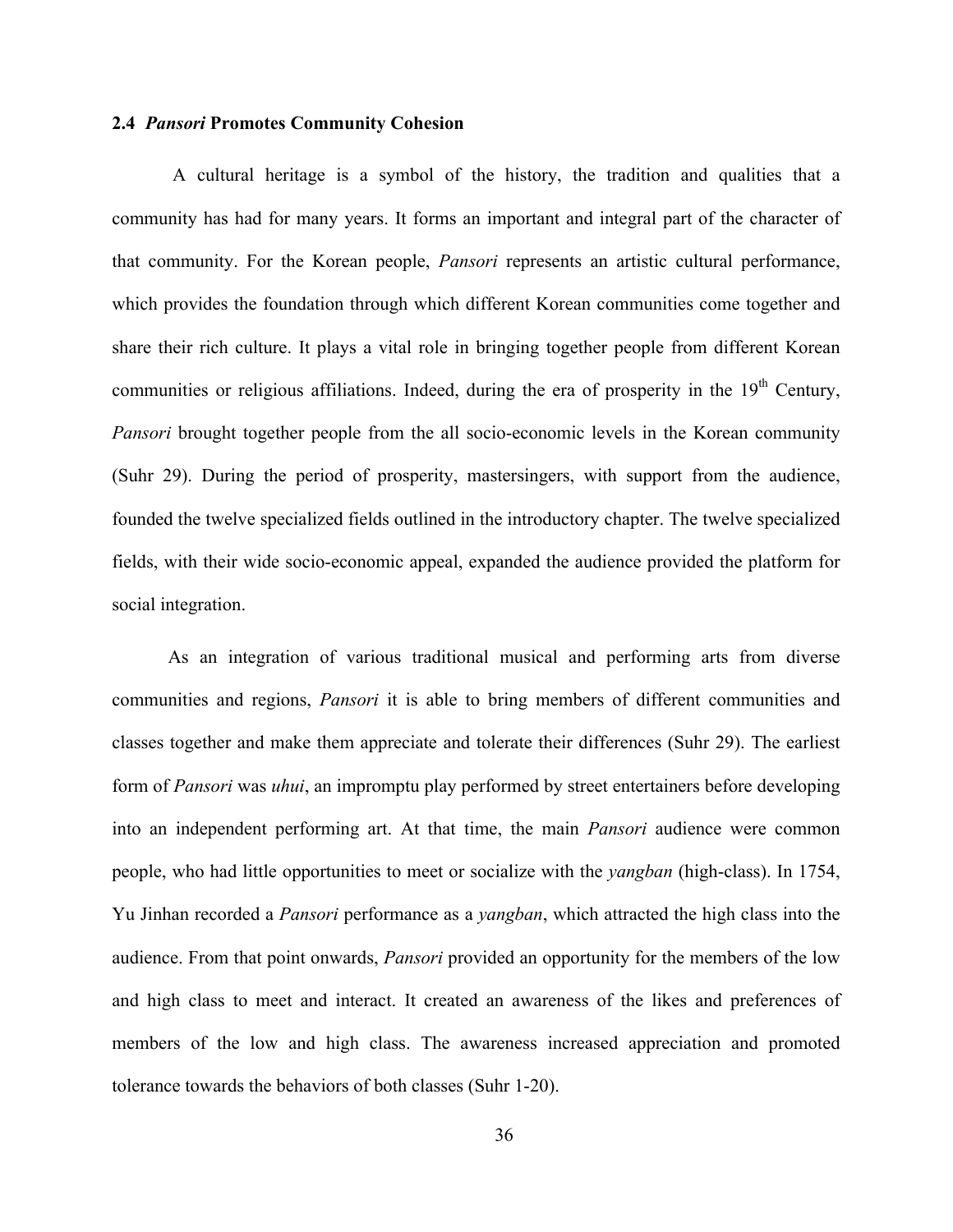In promoting community cohesion and unity, *Pansori* also played a significant role in galvanizing the Korean community into fighting against the Japanese colonial occupation in the late nineteenth and early twentieth centuries. The *Pansori* song, *Yeolsaga* (Song of a Patriot) written in the 1930s expressed a strong desire for independence and for the establishment of Korean sovereignty. The Song of a Patriot was different from the earlier forms of *Pansori*, which had different aesthetic values depending on the social class of the audience. It brought together the aesthetic values found in the *Pansori* for the nobles and for the common class, and communicated the urgency to fight as a community to improve the chances of achieving independence. In the later versions, the song identified a hero who was important for the community members to look up upon or to emulate the courage and resilience in fighting the Japanese (Hyung 19).

#### **2.5** *Pansori* **is a Form of Entertainment**

Whereas *Pansori* provides the platform to teach moral lessons and to pass knowledge from generation to generation, it is fundamentally a form of entertainment in the Korean traditional setting. In its early forms, *Pansori* provided entertainment to audiences from different cultural and religious backgrounds. It is entertaining because it integrates the traditional folk tales (story telling) and musical sounds to appeal to audiences that loved either stories or musical rhythms. Dancing, gestures and drumbeats also entertained the audiences. To ensure a *Pansori* performance is entertaining, the singer and the drummer go through a comprehensive preparation and perfection of their art. Proper preparation requires years of training of the vocal cords. For mastersingers, training includes practicing under a waterfall to train their vocal cords to produce sounds that penetrate the noise of the waterfall (Hyung 53). Proper preparation is essential to ensure they give their best and most passionate performance. During performance, both the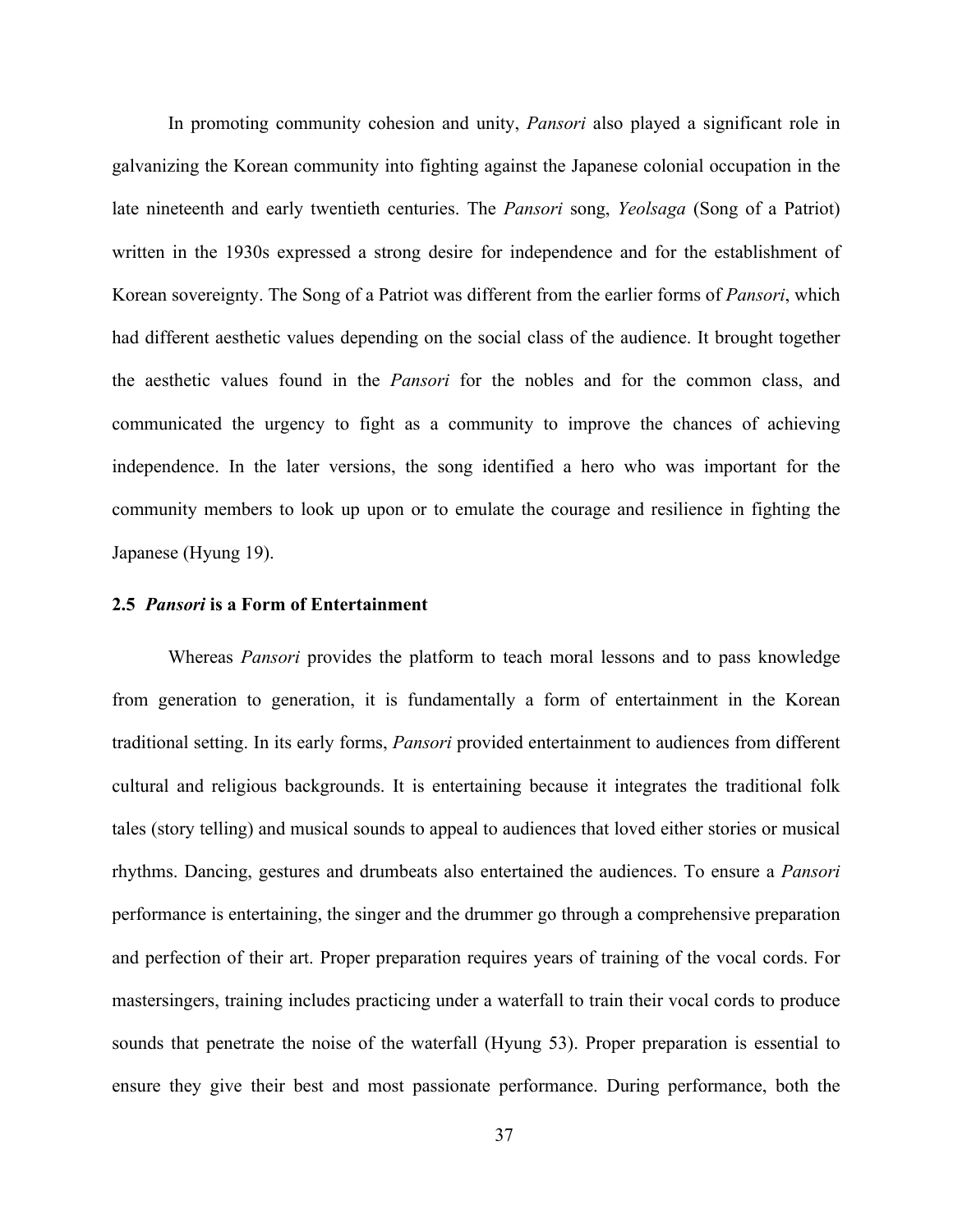singer and the drummer pay attention to audience involvement. The kind of words the audiences shout in response to the performance guides the singer and the drummer to improvise and ensure the audience remains entertained and educated. Indeed, it is the support of the audience that elevates *Pansori* singers and their performances to greater heights. Most of the famous *Pansori* performers had overwhelming support from the audience, such that their versions became a *deoneum,* modifications or new additions to an original traditional *Pansori* that are transmitted from one singer to another (Haekyung 3).

As form of entertainment, *Pansori* has undergone several developments to remain relevant to the changing entertainment needs of the audience. In the earliest form, Pansori was performed outdoors, in the market places. The main content was *jaedam* (humor) presented in the form of vulgar talk, slander and parody made for the common person. With the expansion of the audience to include the *yangban* (high class), satirical content was developed and *Pansori* performance moved indoors. With an increase in high-class audience, the transmission of humorous content declined because it did not fit the entertainment needs of the upper classes. With increasing competition from Western theatre and opera, Pansori developed to include female performers to sing female parts and group performances each specializing on a particular part of the song. Group and female performances brought a diversity of talents and styles to improve the entertainment ability of *Pansori* (Hyung 7-8).

## **2.6 Chapter Summary**

*Pansori is* important to traditional Korean culture in five main ways. First, *Pansori* creates a deeper understanding of emotions to increase appreciation and tolerance for one another. The teaching focuses on the family as a functional unity of society. It teaches the importance of love and filial piety to the wellbeing of the family. Second, *Pansori* teaches about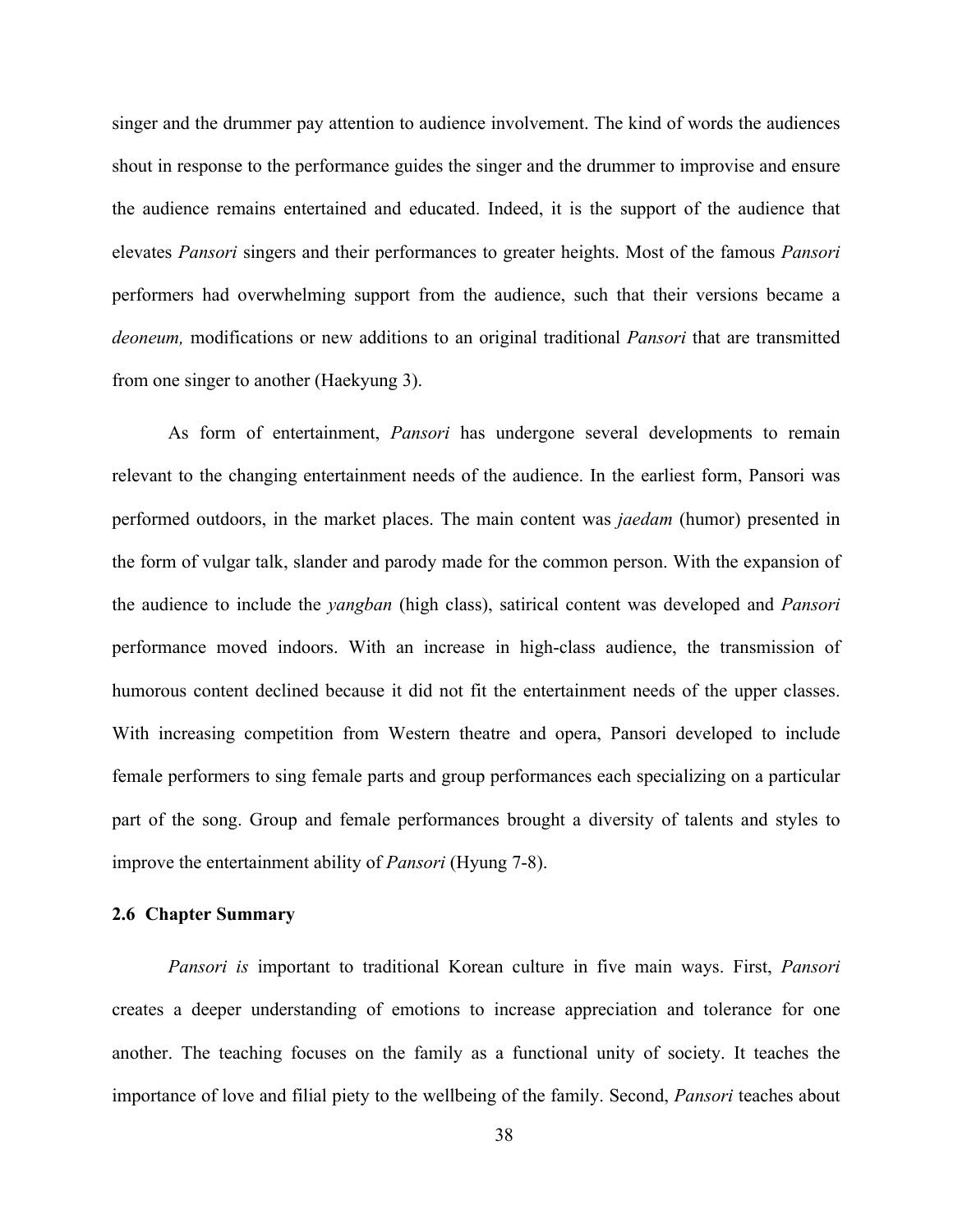moral values, including lessons on the importance of woman's chastity, perseverance and selfsacrifice to the wellbeing of the society, and the dangers of vices such as human greed and the culture of materialism, and many others. Third, *Pansori* is a channel of transmission of Korean cultural values from one generation to the next. Fourth, *Pansori* promotes community cohesion. It brings together people from different Korean communities, religion affiliations and socioeconomic classes. It also played a role in galvanizing the Korean community against Japanese colonial occupation. Fifth, *Pansori* is a form of entertainment. It uses humor and satire to entertain audiences from both high and low socio-economic classes. The next chapter examines the reasons why *Pansori* has become less popular.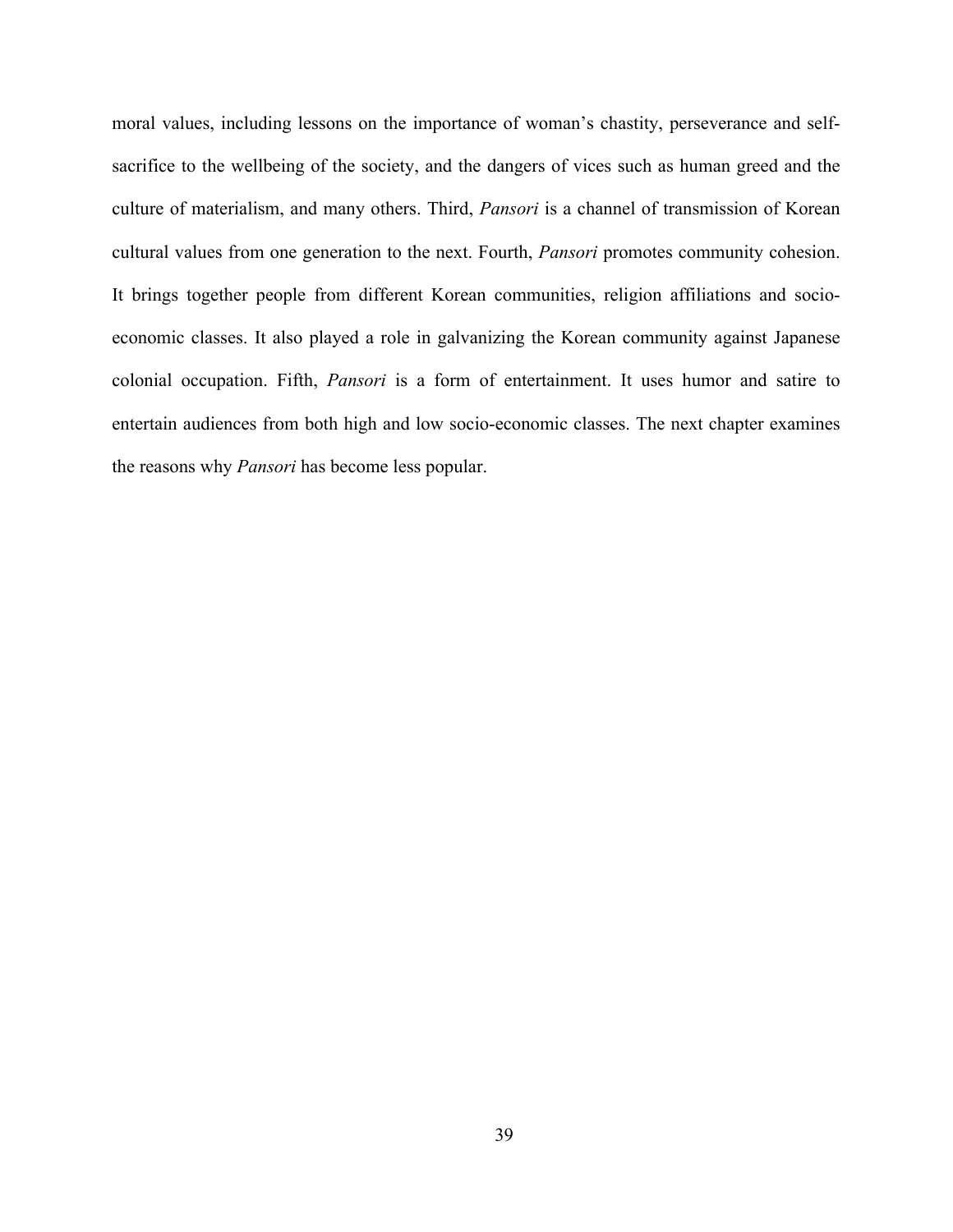## **Chapter 3: Why** *Pansori* **has become Less Popular**

Today, the number of *Pansori* performances and singers in Korea show a sharp decline from the numbers in the  $19<sup>th</sup>$  century. The decline is evident in the significant reduction of popularity of *Pansori*, both in the size of audiences and the numbers of student performers interested in learning *Pansori*. Two of the fundamental reasons for the reduced popularity are: (1) the inadequacies of the methods the Korean government has taken to preserve *Pansori*, and (2) the introduction of western (English) performing arts genres such as opera and pop music.

## **3.1 Inadequacies of Governmental Methods to Preserve** *Pansori*

The Korean Cultural Property Protection Law (KCPP) of 1962 designated *Pansori* as an important intangible cultural artifact and a symbol of the national culture of the Korean people (Yang 89). The Korean government uses the KCPP law to preserve and to promote *Pansori* as a living national treasure in both national and international spheres. Although the KCCP law has good intentions, some *Pansori* performers and scholars are critical of whether the law has really achieved the intended objectives. The objectives of the KCCP law were to preserve *Pansori* as a Korean cultural heritage and to give legitimate mandate to the government as the keeper of the tradition of *Pansori*. Performers and scholars have criticized government efforts to preserve *Pansori* by focusing on the original form at the expense of changes in the modern traditional and cultural practices of the Korean people. The cultural law also does not promote or encourage creativity and flexibility within performances, which was a primary component in the early forms of *Pansori*. In the early forms, singers had the flexibility to be creative. This led to the development of *Pansori* through d*eoneum*, where a singer modifies an original *Pansori* to come up with a new song (Hyung 49). The KCCP law places a greater emphasizes on, and even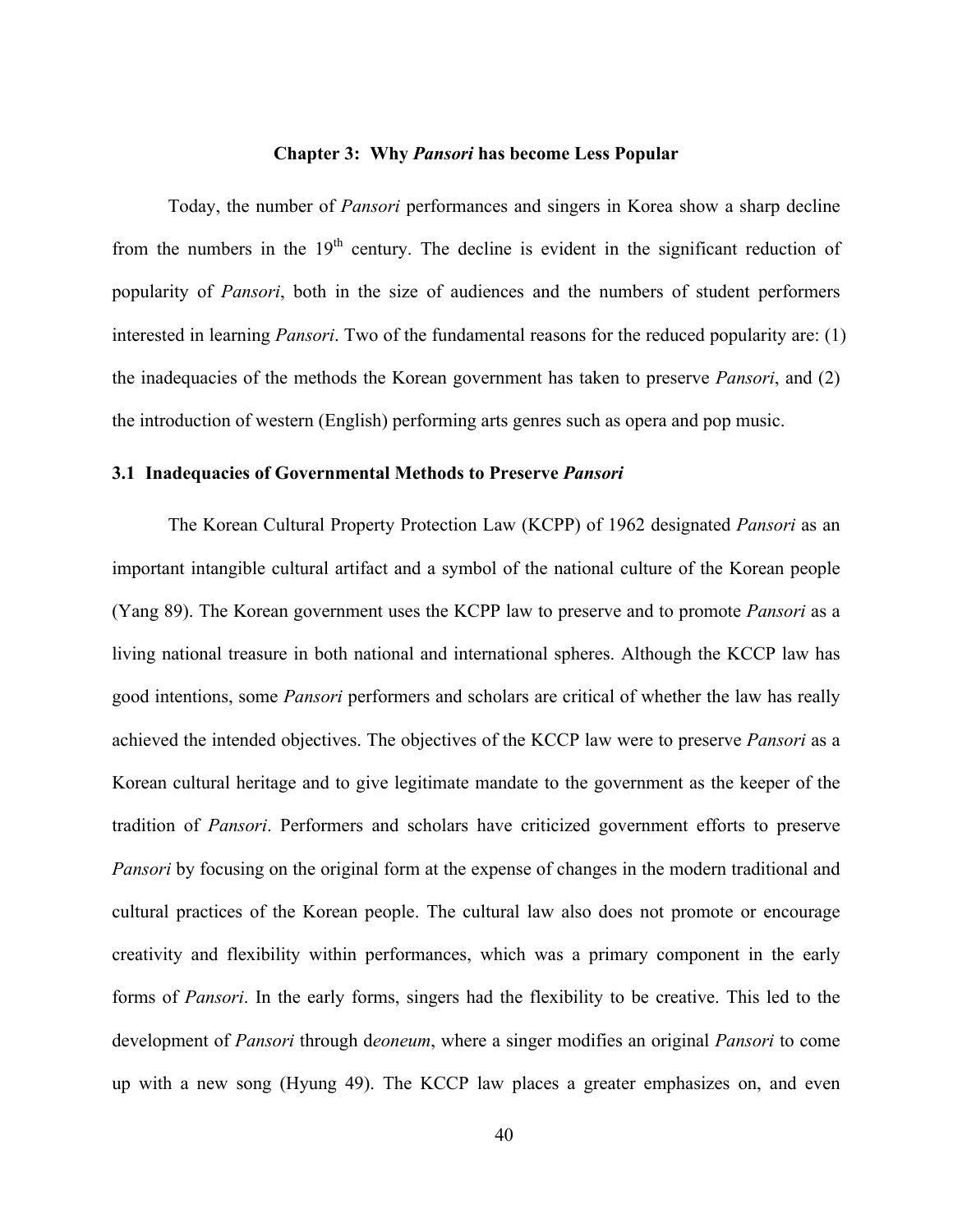adherence to, "photo-singing" to replicate the early form of *Pansori* performance. Simple replication of original *Pansori* pieces undermines the creativity of singers to modify and to develop newer forms of *Pansori* to enable them to appeal to modern-day Koreans. Whereas the KCCP law emphasizes the preservation of *Pansori*, the Korean government promotes *Pansori* through three types of *Pansori* performances: orthodox *Pansori*, touristic *Pansori*, and experimental *Pansori*.

### **3.1.1 Orthodox** *Pansori*

The term "orthodox *Pansori*" refers to *Pansori* performances that take place in wellestablished venues, mostly on classical theatre stages. A piece from the five specialized fields of *Pansori* is performed in full-length by a high-ranking *Pansori* singer. Orthodox *Pansori* reinvents a pre-modern cultural performance as an autonomous work of art. Orthodox Pansori is staged as "high art" in the western sense through the setting − an elevated stage raising the singer above the audience − and a full-length performance indicating unity of the piece. Orthodox *Pansori* is a part of the Korean Government's cultural policy to preserve *Pansori* through reenacting, re-inventing or re-living the aura and the feelings of the original *Pansori* performances of the  $18<sup>th</sup>$  and  $19<sup>th</sup>$  centuries through classical theatres and full-length performances of one of the established specialized fields of *Pansori*. The venues of the performances (*pan*) are wellestablished theatre stages situated to present the ancient feelings of court and marketplace performances venues. However, these theatrical stages place the performers above the audiences creating the perception that the performers are more important than the audience is. This was not the case in the early forms of *Pansori*, where both performers and audience were of equal importance. Traditionally, the audience sat around singers during a *Pansori* performance (Creutzenberg 4).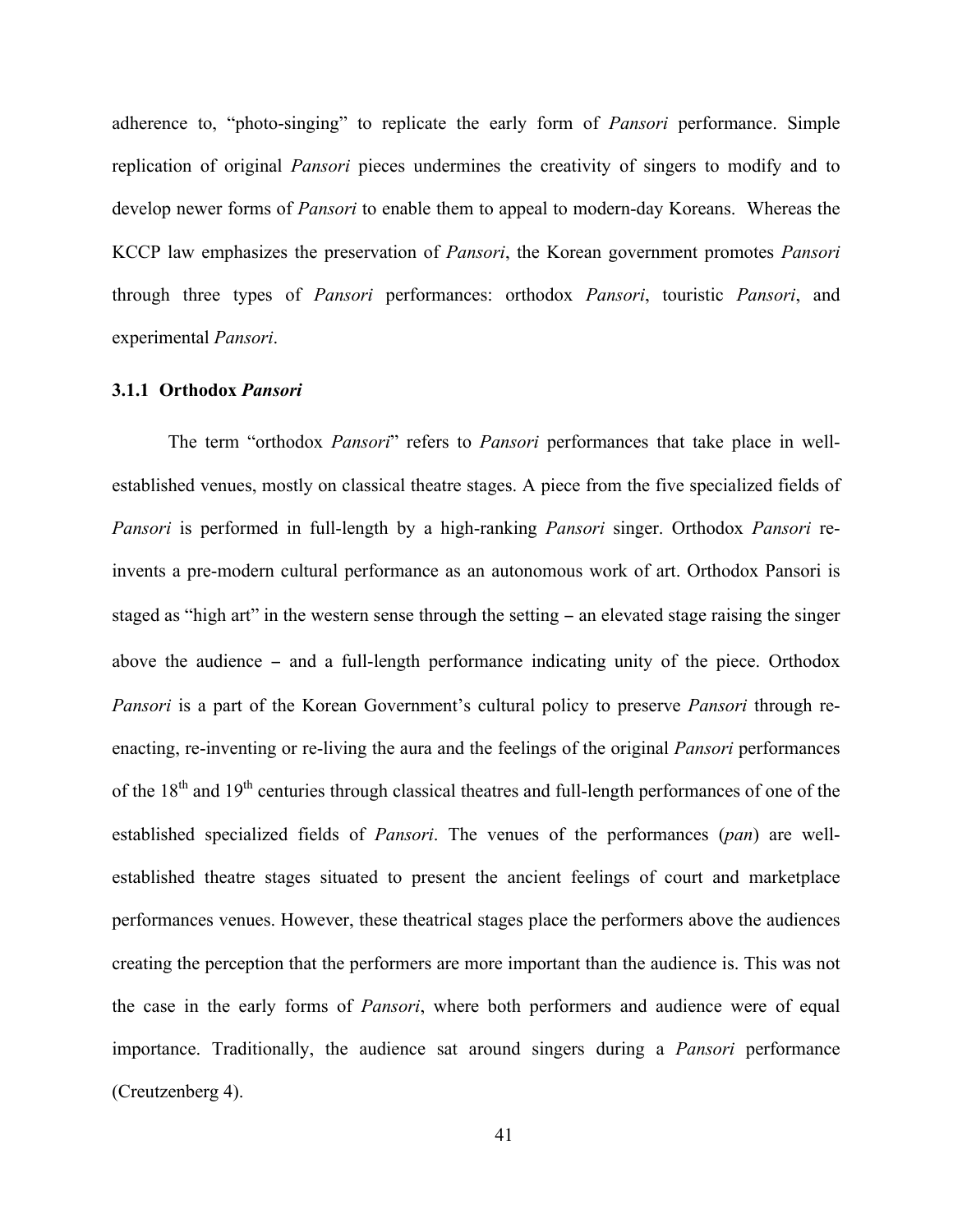Chan Park contends that orthodox *Pansori* preserves traditions of *Pansori* but it decontextualizes the performance from the contemporary Korean community and modern-day cultural practices (107). As a symbol of national culture, the orthodox *Pansori* performances should not only promote a national agenda, but Korean people should appreciate, participate in and feel a sense of belonging with *Pansori*. The performances should also have a communal feeling. Attending the Wanchang Series, Jan Creutzenberg observed that orthodox *Pansori* performance includes little participation of the local community (5-6). The audiences are aficionados of *Pansori*, who consist of *Pansori* singers, students of *Pansori* and serious members, who know and cherish the original form of *Pansori*.

Chan Park also argues the orthodox *Pansori* alienates the local community through the conduct of performers and audience participation (107-108). The performances begin with long lectures of *Pansori* on the need for its continuity and its cultural importance. Most members of the local community find these lectures boring, and more appropriate for students of *Pansori*. Audience participation is implied or practiced. The shouts of encouragement and appreciation (*chuimsae*) from audience are loud and precise, strongly suggesting audience participation is not spontaneous, as in the early *Pansori* performances, but rather rehearsed and performed. The lectures tell the audience what to do and, usually, add their own voices to the rhythm in unison. Although their uniform shouts of *chuimsae* evoke nostalgic feelings of the centuries gone by, to the local community in attendance it provides a sense of alienation because of the lack of knowledge to promote spontaneous participation in the performance. There is need to educate members of modern day Korea about *chuimsae*. The early form of *Pansori* performances had an openness for audience to give feedback and to participate through *chuimsae*. In the orthodox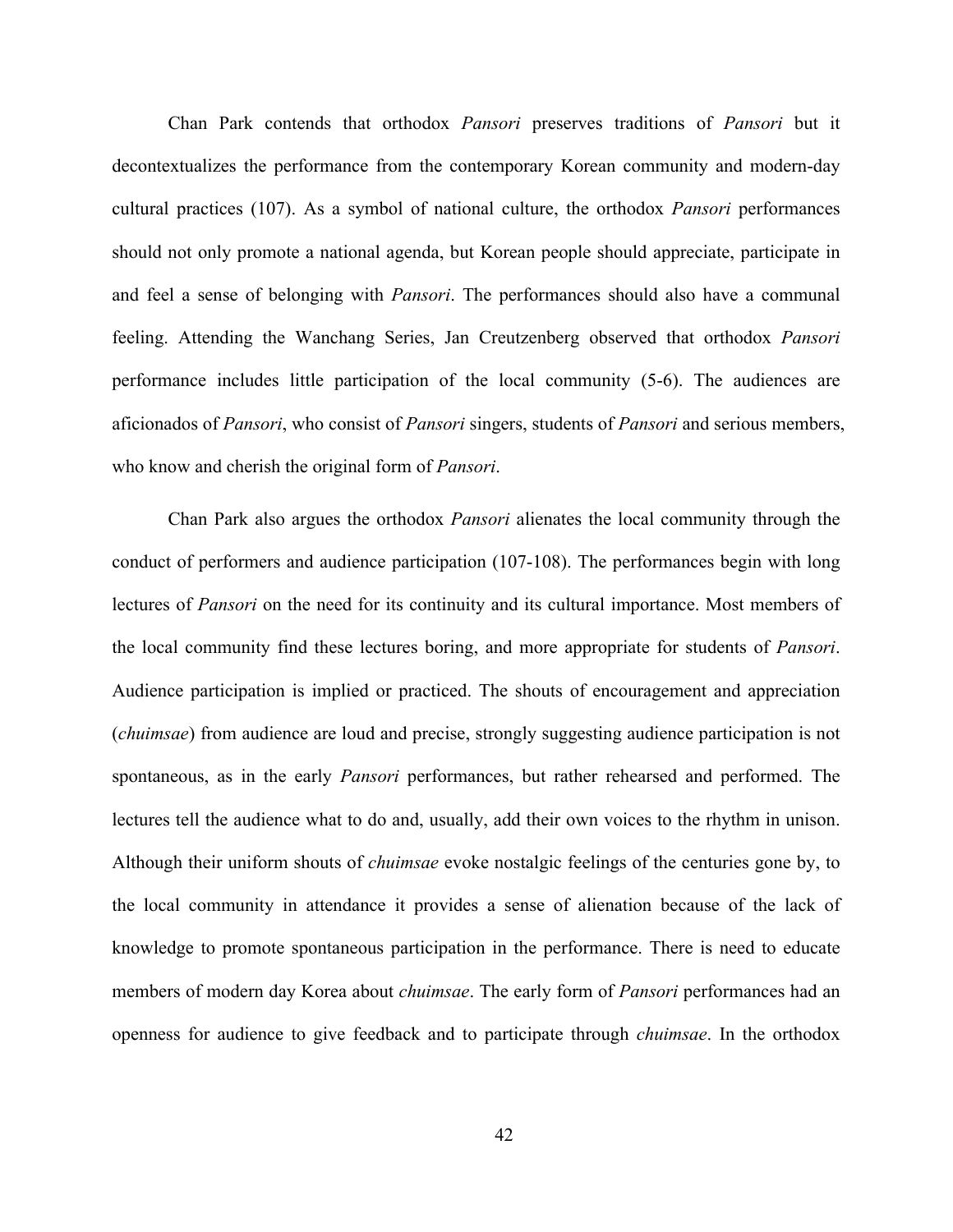*Pansori*, the atmosphere and opportunity for audience participation depends on the attending audience of experts.

According to Yeonok Jang, a *Pansori* researcher, the reluctance of the local Korean communities to attend the modern-day *Pansori* performances is the widening gap between the convention of *Pansori* and the entertainment needs of today's Korean people (108). Further, the introduction of modern and more familiar forms of art such as cinema draws larger crowds because they appeal better to the local Korean communities. The local communities have nothing to learn from the orthodox *Pansori* performance and little to relate to their everyday lives. In addition, audience behaviors are changing, based on western cultures and the convention of appreciating cultural performances in silence rather than through active participation as expected in a *Pansori* performance (Jang 108).

## **3.1.2 Touristic** *Pansori*

Touristic *Pansori* refers to renown *Pansori* singers performing short acts of the original *Pansori* performance alongside other genres, such as religious music. The various short acts are often barely related, such as in the case of combining court music or religious dances with *Pansori.* The main audience are international tourists and tourists from other parts of Korea. The aim is to make *Pansori* accessible to the general audience who are not acquainted with its conventions or its importance to Korean people (Park 235).

The effort of touristic *Pansori* to appeal to its audience requires some modifications to the original form of *Pansori*. The modifications have made *Pansori* lose part of its original aims – to teach moral lessons. The first modification is the performance venues. The performance usually takes place at popular sightseeing hotspots such as Changdeokgung and Gyeongbokgung both of are places in Seoul, locations where tourists frequent. While these sightseeing spots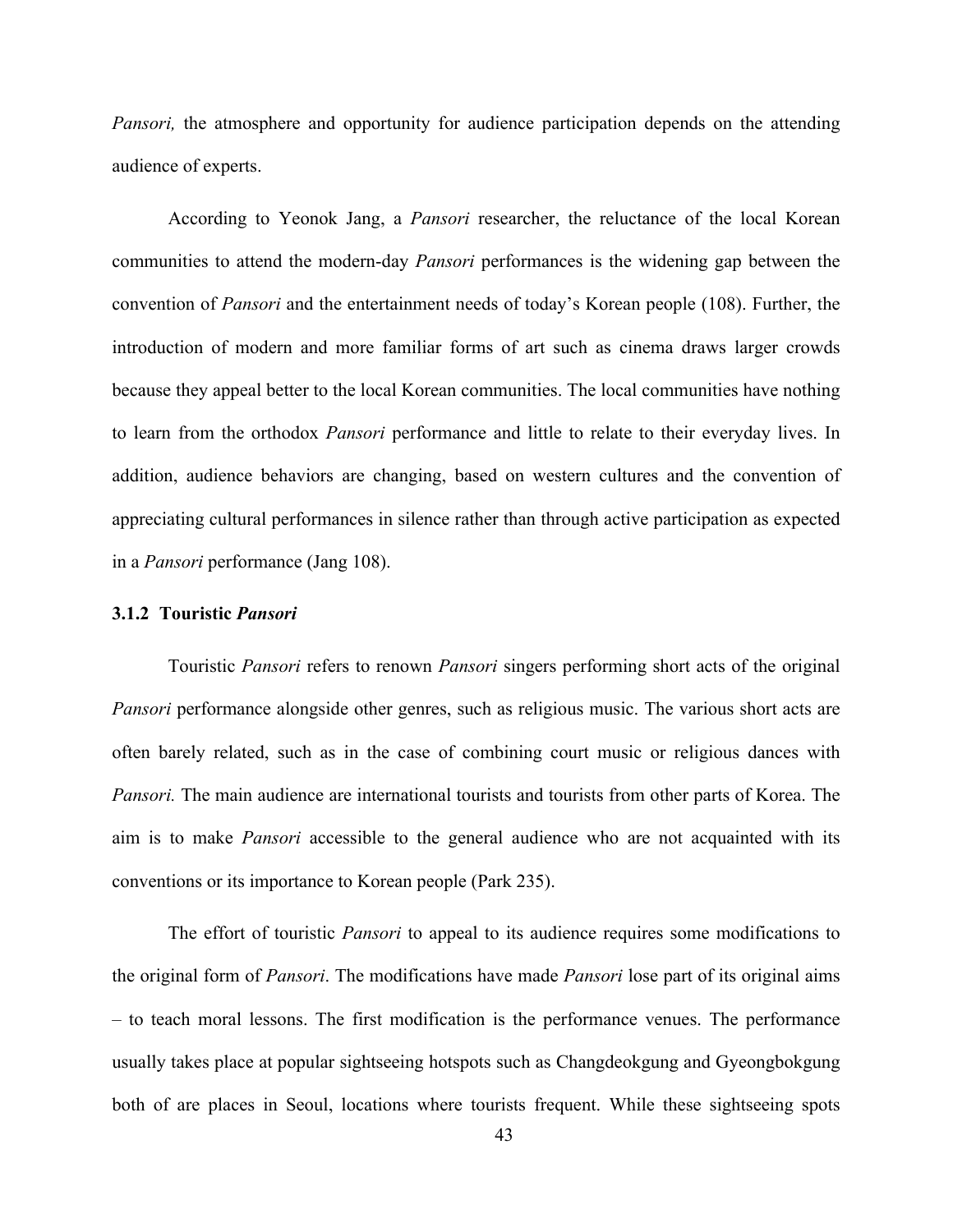evoke informal performance venues of the earlier days such as recreated folk villages or ancient palaces, they also distract audience attention from the performance. The audience is reduced to silent spectators who watch passively and only applaud after the performance. The performance also involves several singers performing in turns, rather than one master singer. This choice reduces the performance time from the traditional three to eight hours of a single *Pansori* performance to a mere ten to fifteen minutes. The reduced time means the singer can pass fewer moral messages to the audience. There is also a loss of emotional attachment found in longer performances. Furthermore, the short performances are usually not related to each other, making it difficult for the audience to understand the moral lesson being conveyed. Since the main audience is tourists, the teachings and lessons of touristic *Pansori* are detached from the everyday life of the Korean people. As such, the performances do not reflect or influence their day-to-day activities or influence the audience to be ambassadors who will advocate for its preservation.

# **3.1.3 Experimental** *Pansori*

In contrast to orthodox and touristic *Pansori,* which depend on existing structures of *Pansori* including venues and renowned performers, experimental *Pansori* is low-key performance by young singers, often those still in training. Instead of performing the original five pieces of *Pansori*, experimental *Pansori* attempts to create a new form that speaks about the modern way of life. The aim is to respond to contemporary Korean society.

In a PhD thesis about the preservation, promotion and revival of tradition in *Pansori* performance, Jan Creutzenberg criticizes the role of experimental *Pansori* in preserving *Pansori* as a common unifying cultural heritage. This experimental approach relies on young singers in their twenties and thirties, rather than master singers. Most of them are still undergoing *Pansori*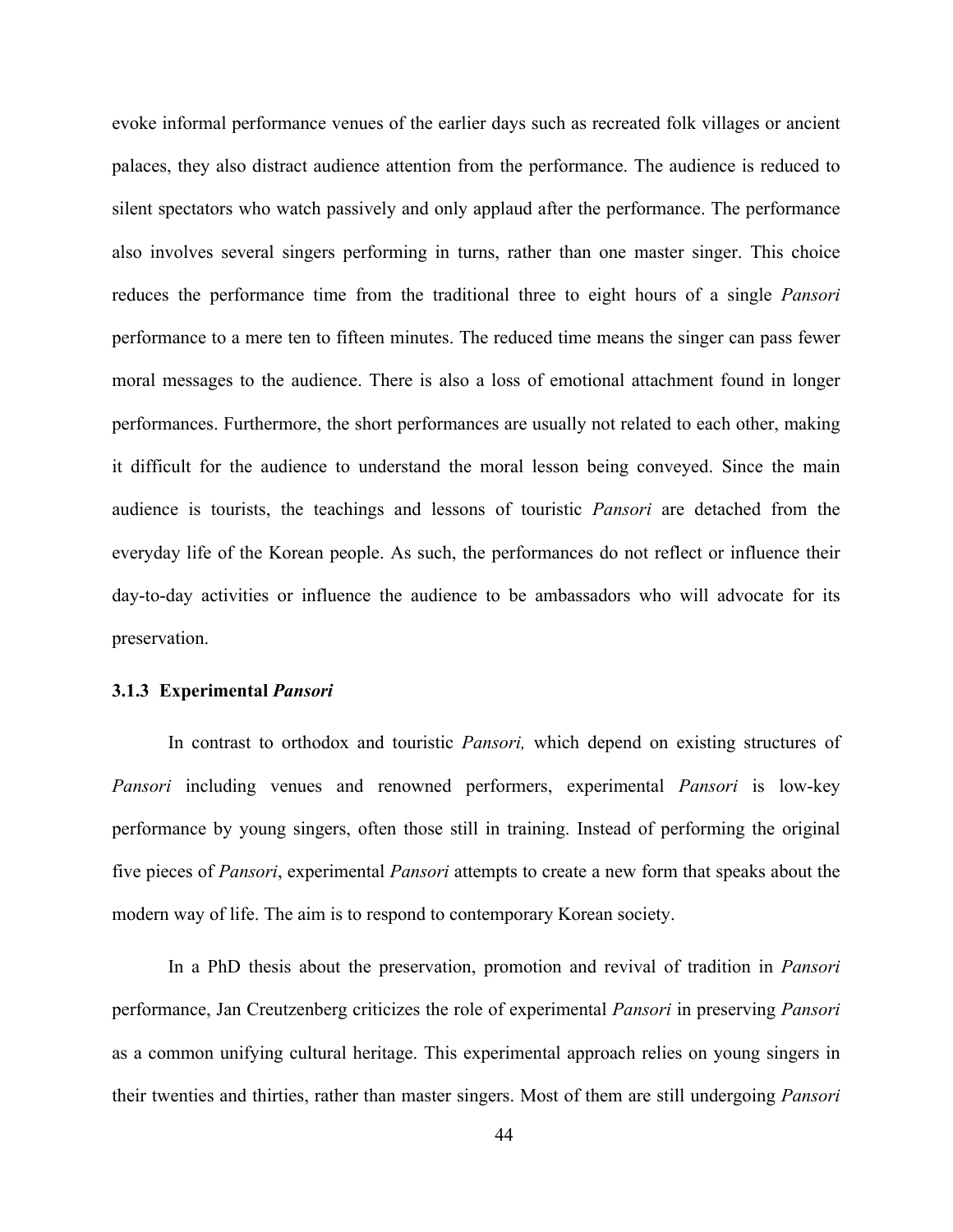training. The focus is on communal aspects of *Pansori*, talking about the modern day challenges and tribulations of Korean society. This is designed to increase their appeal to everyday people. The role of the government is to support and facilitate young experimental *Pansori* singers or groups of singers through donations or official recognition. One of the groups of upcoming *Pansori* singers and their supporters is the National League of *Ttorang Gwangdae.* The purpose of their experimental *Pansori* is to assist the government and stakeholders efforts in regaining the spirit and life of the original *Pansori*. They argue that *Pansori* was a living art, which used to speak for the local Korean community, but is now detached from the lives of many Koreans. Their aim is to revive this purpose of *Pansori*, to use the art form to speak about the modern times and way of life and have an influence on contemporary Korean culture (Creutzenberg 7-9).

Experimental *Pansori* is distinct from the orthodox and touristic *Pansori* because of the use of new modern day stories such as sports, as seen in the *Woldeukeop Itallia-jeon* ("2002 World Cup Italy Story") by Yoo Su-gong. The use of these stories targets contemporary Korean youth. The stories are relevant because they use everyday language, relevant updated puns, pop culture references and a wide range of socio-economic themes. However, the use of new stories relating to a modern way of life departs from the original conventions of *Pansori*. The foundation of experimental *Pansori* is not in a common shared cultural heritage but on audience understanding of the new stories and renewing interest in *Pansori*.

Two common titles of experimental *Pansori* are *Jwiwang-ui Mollakgi* ("The Fall of the Mouse King") by Choe Yong-seok and the aforementioned *Woldeukeop Itallia-jeon*. *Jwiwang-ui Mollakgi* is a *Pansori* song that chronicles the career of President Lee Myung-bak beginning in his time as a Mayor of Seoul. The song uses personified animals, including a mouse to represent Lee. A mouse has been a satirical image of President Lee in political caricatures. Many Korean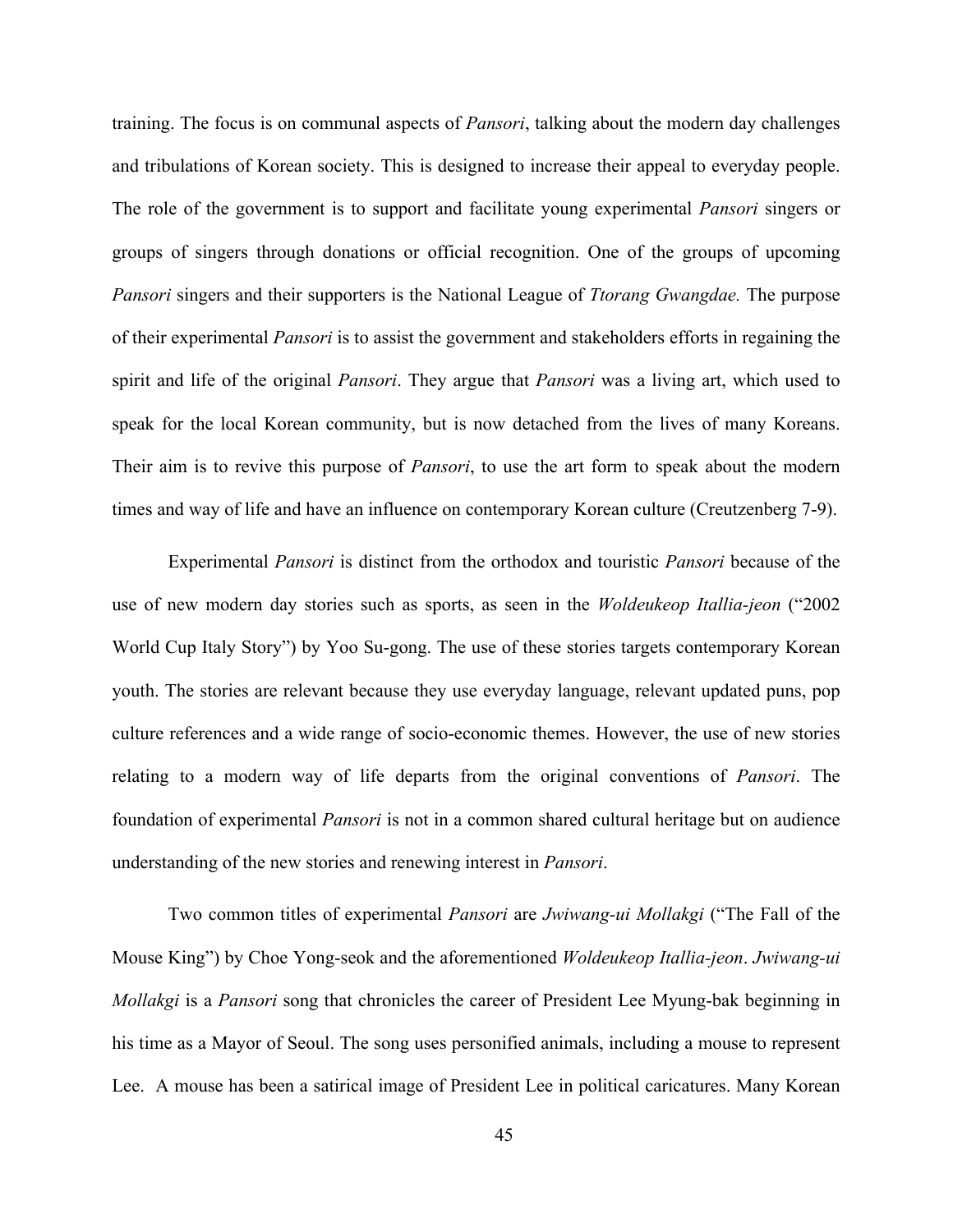youths know about such political caricatures and are better to understand the themes of the *Pansori* song*. Woldeukeop Itallia-jeon,* on the other hand, is a *Pansori* song that re-tells the story of the quarterfinal match between South Korea and Italy during the 2002 World Cup. Many Korean youths believed a win for Korea was important to improve sports in general. They actively participate in the song with shouts of "*Daehan Minguk! Daehan Minguk!"* ("Republic of Korea!") when Koreans scored.

Although experimental *Pansori* promotes Pansori as a living art, as its stories are relevant to modern Korean society, to some extent it does not assist to preserve *Pansori*. The performers can be one or more, and their performance is more comic, reflecting performance practice of western culture, popularized by western television. Furthermore, experimental performance takes place outside of the art world, meaning the performance sometimes lack serious artistic value. The performance of experimental *Pansori* also lacks the artistic vocal performance of orthodox *Pansori*, such that, while it attracts newer youthful audience, it does not promote *Pansori* in the art world, or as a cultural heritage as proposed by the government (Creutzenberg 8-10).

## **3.2 Introduction and Influence of Western Music**

No single factor has had a more profound effect on the popularity of *Pansori* today than the introduction and the growing popularity of western performing arts and music (Sheen Dae-Cheol 1-2). The introduction of western music had a greater impact and influence on Korea musical culture, especially *Pansori,* than any other foreign music and performing arts introduced in Korea. Western music is distinct and different from all the existing traditional forms of Korean music. The process of introducing western performing arts in Korea began in the late  $19<sup>th</sup>$ century. Jeong Du-won was the first to introduce theoretical concepts of western music to Korea in 1632. He drew his knowledge and theory of western music from the teachings of Catholic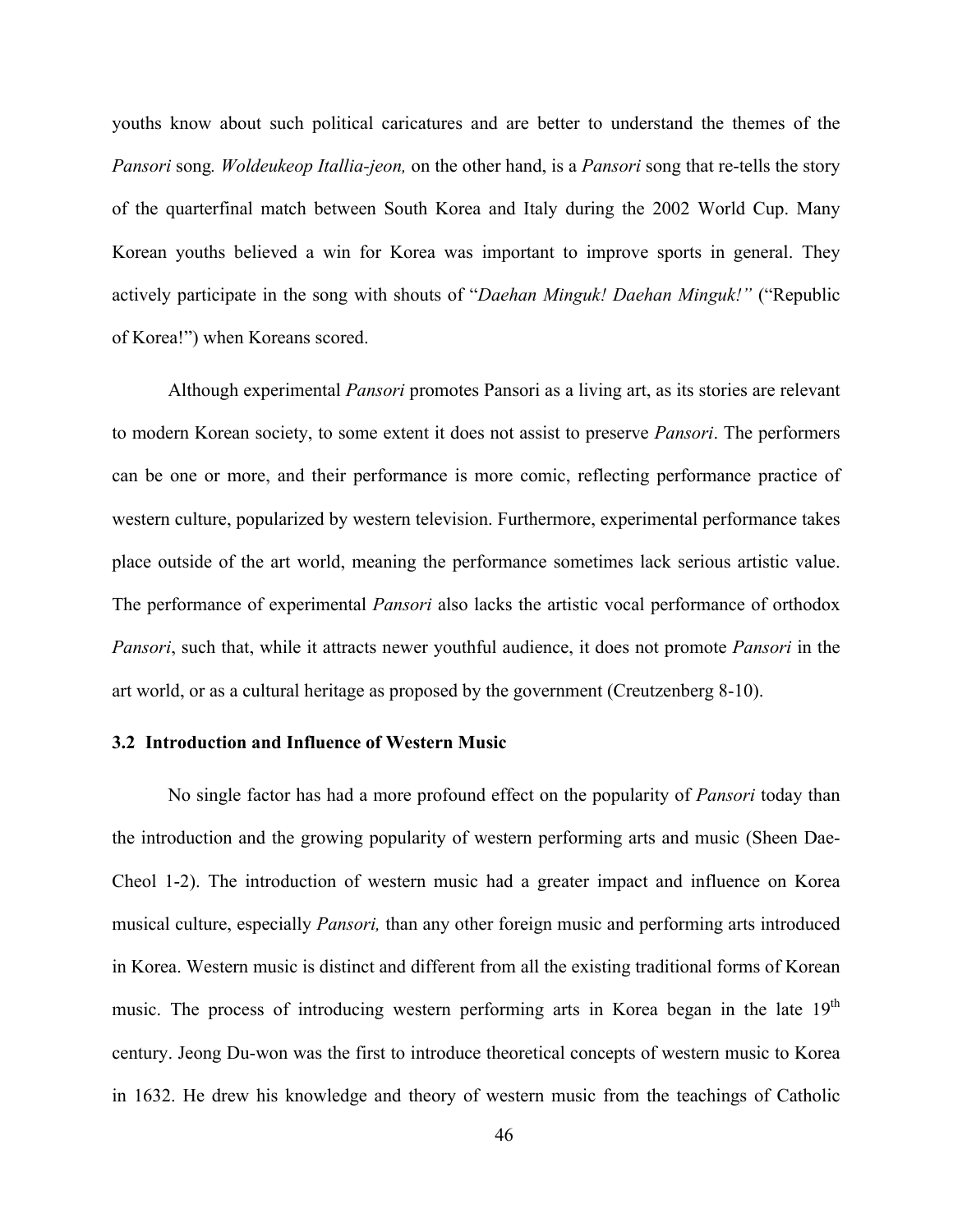priests in China. However, the influence of western music on *Pansori* and other traditional Korean musical genres in the  $19<sup>th</sup>$  century begun in 1882 when Lee Eun-Dol, the first Korean who had studied western music in staff sergeant school of Japanese Army, began teaching bugle bands at army bases in Seoul. Another influence was the introduction of religious music, especially the protestant hymns, by Seo Sang-Yun in 1884.

## **3.2.1 Military Band Music**

Sheen Dae-Cheol states that the introduction of western style military band music in Korea in the late  $19<sup>th</sup>$  Century was the beginning of the influence of western culture on Korean traditional performing arts (11-12). In 1881, Lee Eun-Dol was the first Korean to study Western music. He enlisted in the Japanese Army training school where he studied the bugle. He returned to Korea in 1882 and began teaching military drill and bugle at a newly established western-style army base. Several other army bases, including the stationary troops of the Qing Dynasty, formed bugle bands. Later in 1883, a military band of German Navy officers performed some western music to commemorate the friendship treaty between Korea and Germany in Seoul.

In early 1900s, the Korean minister Min Yeong-Hwan attended a coronation ceremony of Nikolai the first in Russia. The western style military band performance delighted him. Upon return to Korea, he proposed to the Korean Emperor Gojong to establish a western style military band. Gojong accepted the proposal and passed a law to establish two western-style military bands (the Royal Body Guards and Cavalry of Royal Body Guards) that played bugle and western musical tunes. The emperor then invited F. Eckert, a renowned German musician, to train the Korean military band to play western music tunes (Chang, 189-192). Eckert performed in several concerts for Korean courts and government including a birth celebration of the Emperor Gojong. Army bugle bands continued to play more bugle and western musical tunes in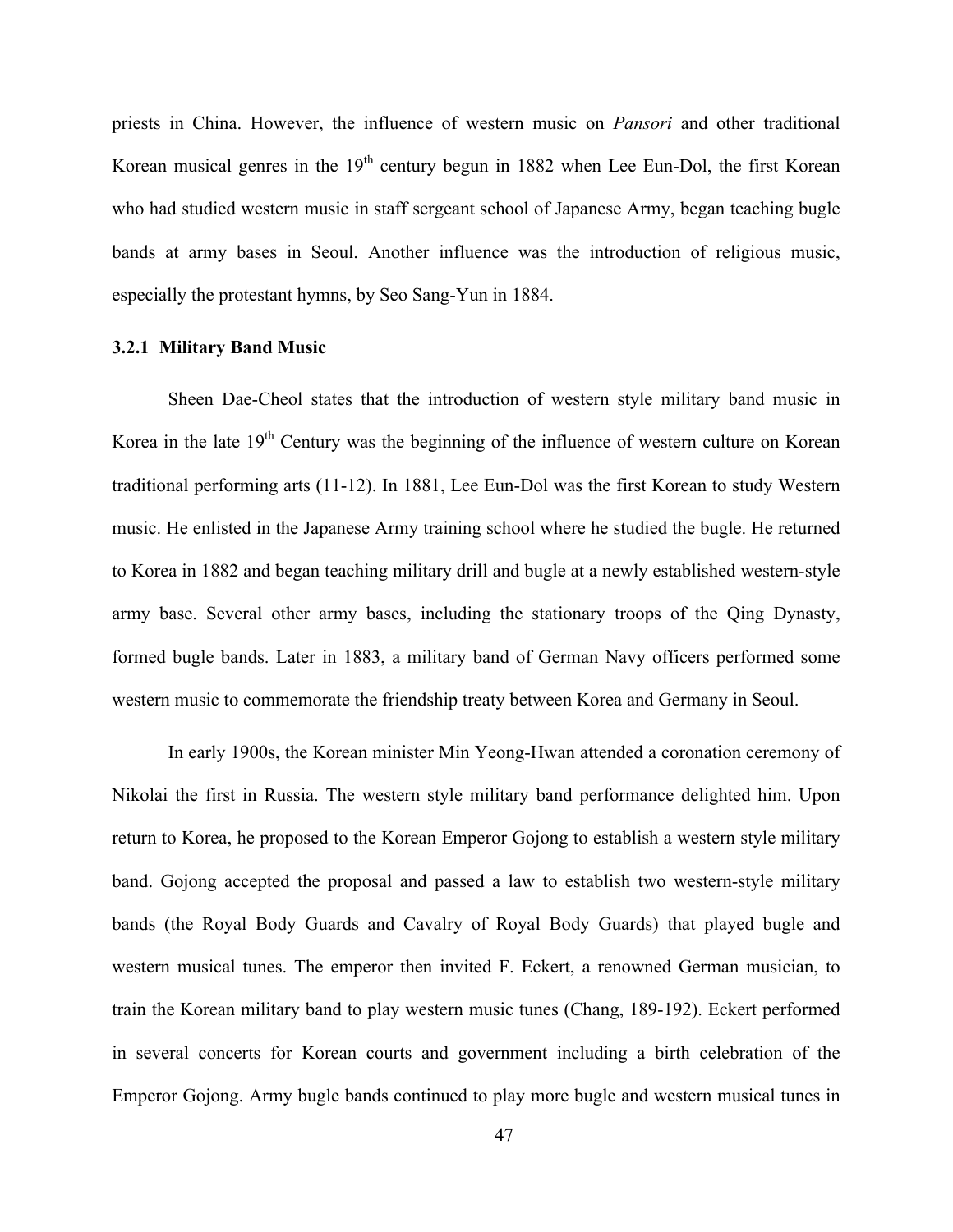many social events of Korean court or government and solacing citizens. The more the bands played bugle tunes, the more they contributed to the spread of western music in Korea in the early  $20<sup>th</sup>$  century. However, Korean citizens considered bugle tunes military music by the requirement of the ruling class (such as the Emperor). It lacked vocal appeal of the *Pansori* and this is the reason bugle tunes did not spread to lower class Korean citizens.

#### **3.2.2 Christian Protestant Church Music**

Another major inroad of Western music into Korea was the spread of Christianity in the late 19<sup>th</sup> century. Korean people who became Christians sang hymns in most religious occasions. Seo Sang Yun first performed the protestant hymn, "Jesus Loves Me, This I Know" in Korea in 1884 and made efforts to popularize it. During the 1880s, H. G. Underwood, a missionary of the Methodist Church began to teach hymns to converted Christians in churches. The church also influenced the development of western music education in school curriculum. Protestant hymns were included in the music education as *Changga*, a traditional form of Japanese music. Music teachers at Protestant-run private schools also taught Christian hymns and choruses to students. In 1892, the first hymn book of the Methodist Church, which had 27 different songs, was published in Korea. The teaching and the publication of the Methodist Church hymns introduced functional harmony that continually influenced Korean traditional music (Dae-Cheol 12-14).

Protestant hymns continued to spread into Korea between 1895 and 1908. During this period, more western churches came to Korea – the Presbyterian, the Baptist and the Anglican Churches. These churches published twelve more hymn books in Korea. These twelve books were re-printed to match the increase of Christianity and Western church music. In the first half of the  $20<sup>th</sup>$  century, the church was the most powerful institution in the spread of western music and therefore the greatest influence of western music on *Pansori* and other traditional forms of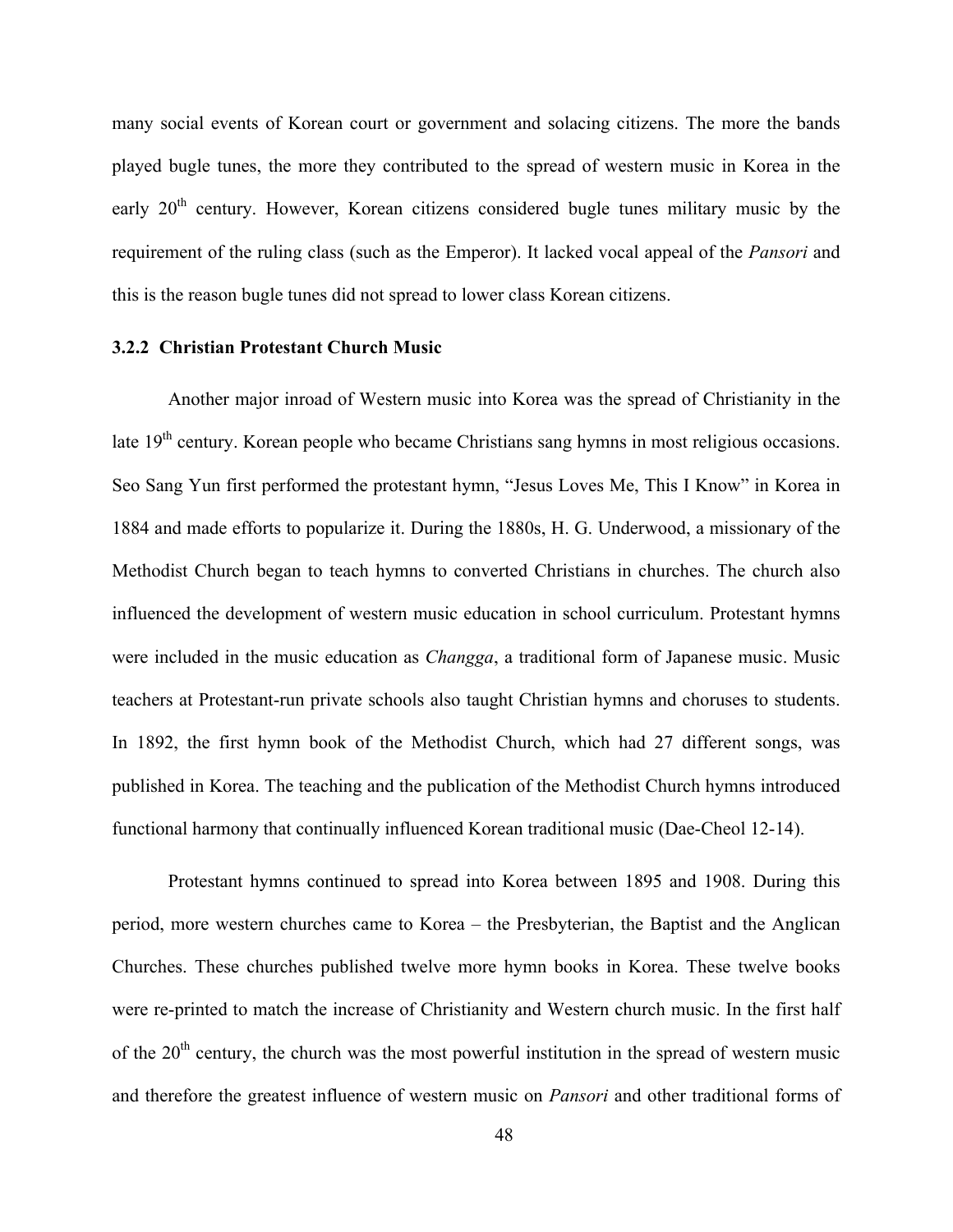Korean music. Some of the hymns contained secular words, which evolved into secular *Changga*. However, hymns contributed to the spread of western music through the church and education, which had a significant impact on Korean traditional music compared to the influence of military band music, which was restricted to government and court functions and ceremonies (Dae-Cheol 14-16).

## **3.2.3 Japanese Colonial Occupation (1910-1945)**

The 500-year rule of the Joseon Dynasty (1392-1910) was founded on Confucian philosophy and principles, which promoted and encouraged cultural stability in Korea. However, the Japanese colonial occupation in Korea between 1910 and 1945 had major ramifications on the Korean society and cultural practices. Ki-Ryun Sung argues that the influence of western music on *Pansori* began with the Japanese reign in Korea between 1910 and 1945. The Japanese colonial masters opened Korea to foreign performing arts especially *sinpa-geuk* (western-style performing arts) and Japanese traditional music such as *changga* (Japanese traditional music genre) and *ppongjjak* (translations of Western or Japanese popular songs). During the Protectorate Period (1905-1910), Imperial Japan restricted Korean traditional performances, especially *Pansori,* by levying taxes on theaters where Korean traditional performances were held. After Annexation in 1910, the Japanese colonial masters prohibited *Pansori* performances. They claimed *Pansori* was tainted, and evoked immoral sentiments. This period also marked the era of declination of the *Pansori*.

The introduction of westernized Japanese education system, especially westernized music, also influenced the decline of *Pansori*. Most students of music and the westernized Japanese education curriculum were educated to believe western music was more valuable than Korean cultural music. Westernized Japanese education gradually and systematically eroded the cultural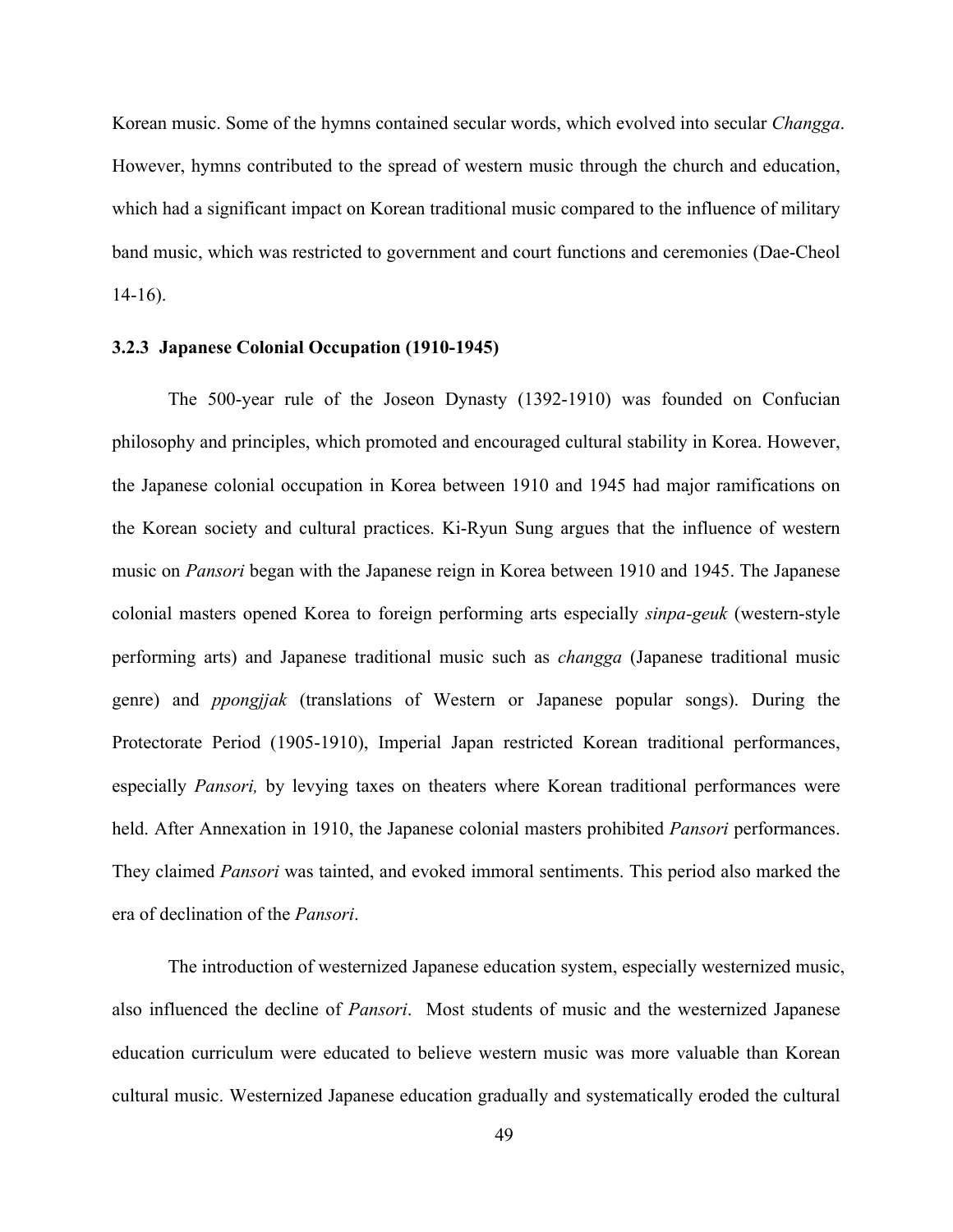identity of the Korean people. The missionaries were the first to introduce a western music curriculum in Korea. However, during the Japanese colonial occupation, the entire curriculum was westernized. The Japanese forcefully and suddenly introduced western music in Korean schools at the expense of Korean traditional music. The changes to musical education in Korea made by Japanese colonial occupiers persists to the modern music education curricula. The impact of the loss of cultural identity towards traditional Korean music is evident in the modern Korean youth (Kim 2). This is especially true since Koreans regard formal schools as critical and effective institutions for learning and transmitting knowledge and culture from one generation to another, as well as developing the ability to become a productive member of the society. In this, regard, the Japanese use of formal school to introduce westernized ideals were learnt and transmitted to the present generation of Koreans. They therefore have no specifically Korean cultural identity in respect to music (Shim 35).

The Japanese influence and subsequent radical changes made to the Korean educational and music curriculum began with the signing of the Protectorate Treaty between Japan and Korea in 1905 and the establishment of the Japanese Residency General in Korea in 1906. Prior to the Japanese colonization, the Joseon Dynasty had no formal music educational institutions because they believed music did not have a significant effect on empowering locals economically. *Jangaag*, the Music Management Bureau, was the only official institution mandated to teach music and dance. The *Jangaag* was the official body that oversaw the preservation of cultural music through the 500-year period of the Joseon Dynasty in Korea. Following Japan's increasing influence on Korea and the signing of the Japan/Korea Protectorate Treaty, teaching activities of the *Jangaag* significantly reduced the number of students learning music from 772 to 57 between 1879 and 1915. In the same period, Korean cultural music, *Aak*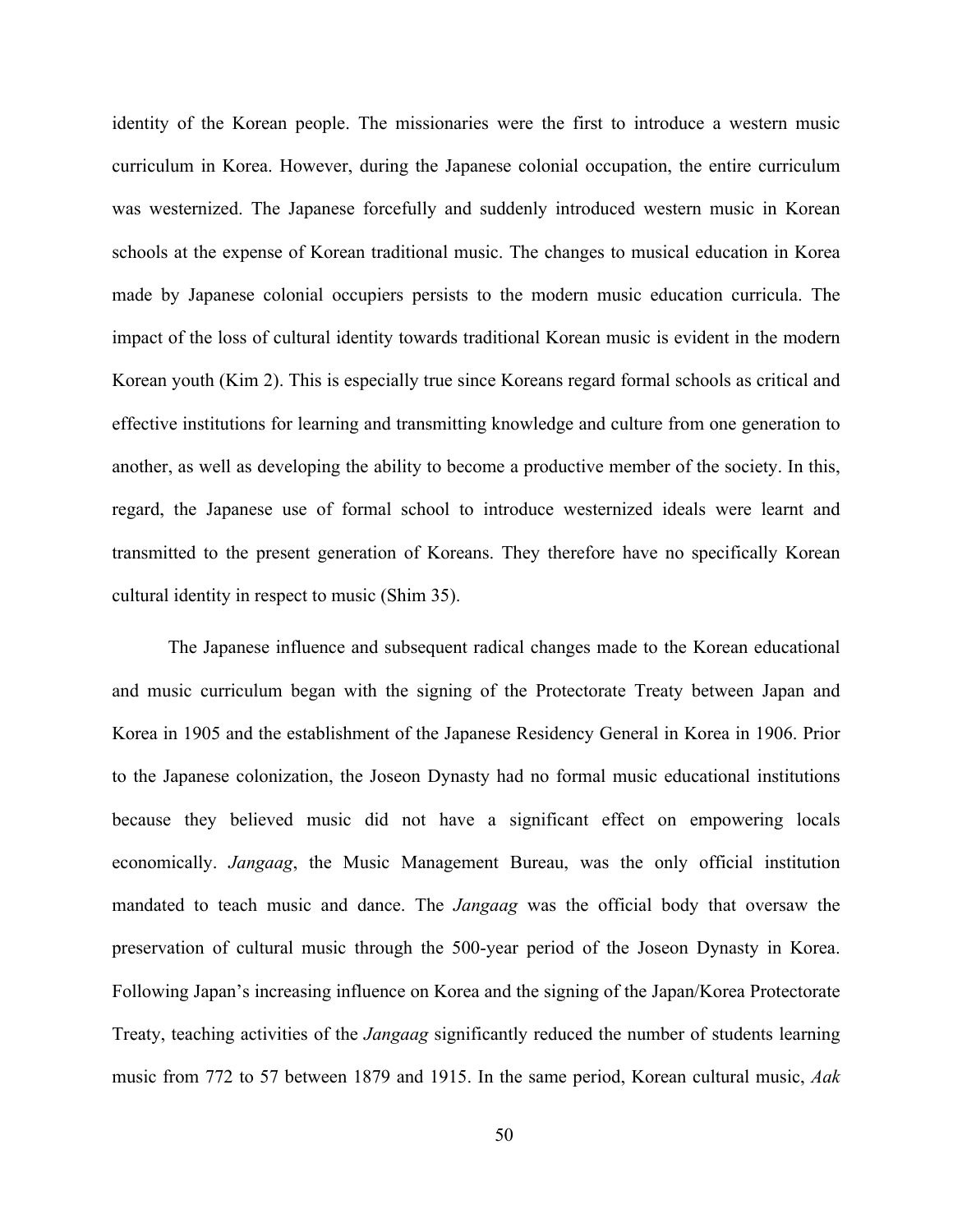and *Jeongak,* became virtually extinct. The Japanese increased support for the *Leewanggik* (new name for *Jangaag*) but with strict conditions that its musicians performed the Japanese national anthem on radio broadcasts and at Japanese military hospitals and in the celebration of Japanese Foundation Day (Song 7-9).

The Japanese, in conjunction with the Korean Education Department, introduced formal music education in schools in 1906. Some of the changes to the curriculum were so radical, especially the recognition of Japanese as the national language and Korean as a second language. All music-related teaching resources ranging from textbooks to curricula were borrowed from Japanese curricula. Songs and melodies used in the official music textbooks were also composed by Japanese musicians or borrowed from western concepts. For example, Japanese-style musical components such as duple/quadruple and syncopated rhythm were added to the musical curriculum. The songs and melodies were new to Koreans and appealed to a Korean audience. The Japanese Residency General, who controlled and monitored education and curriculum, purposefully designed the programs to promote westernized Japanese culture at the detriment of Korean traditional music principles. Japan's Governor General in Korea intended that the changes would transform Koreans into Japanese citizens by eroding all cultural identities of the Koreans, particularly music and language. For instance, teaching of Japanese language took 38% of weekly teaching hours compared to 21% of Korean and Chinese languages. Teaching hours for Korean traditional music lessons took only 3 hours each week compared to 12 hours Japanese music (Song 9-10).

Despite forceful changes in the standard music curriculum to promote Japanese music and melodies, Koreans had two other types of private schools – patriotic schools funded by Korean citizens and Christian schools funded by foreign missionaries. These schools presented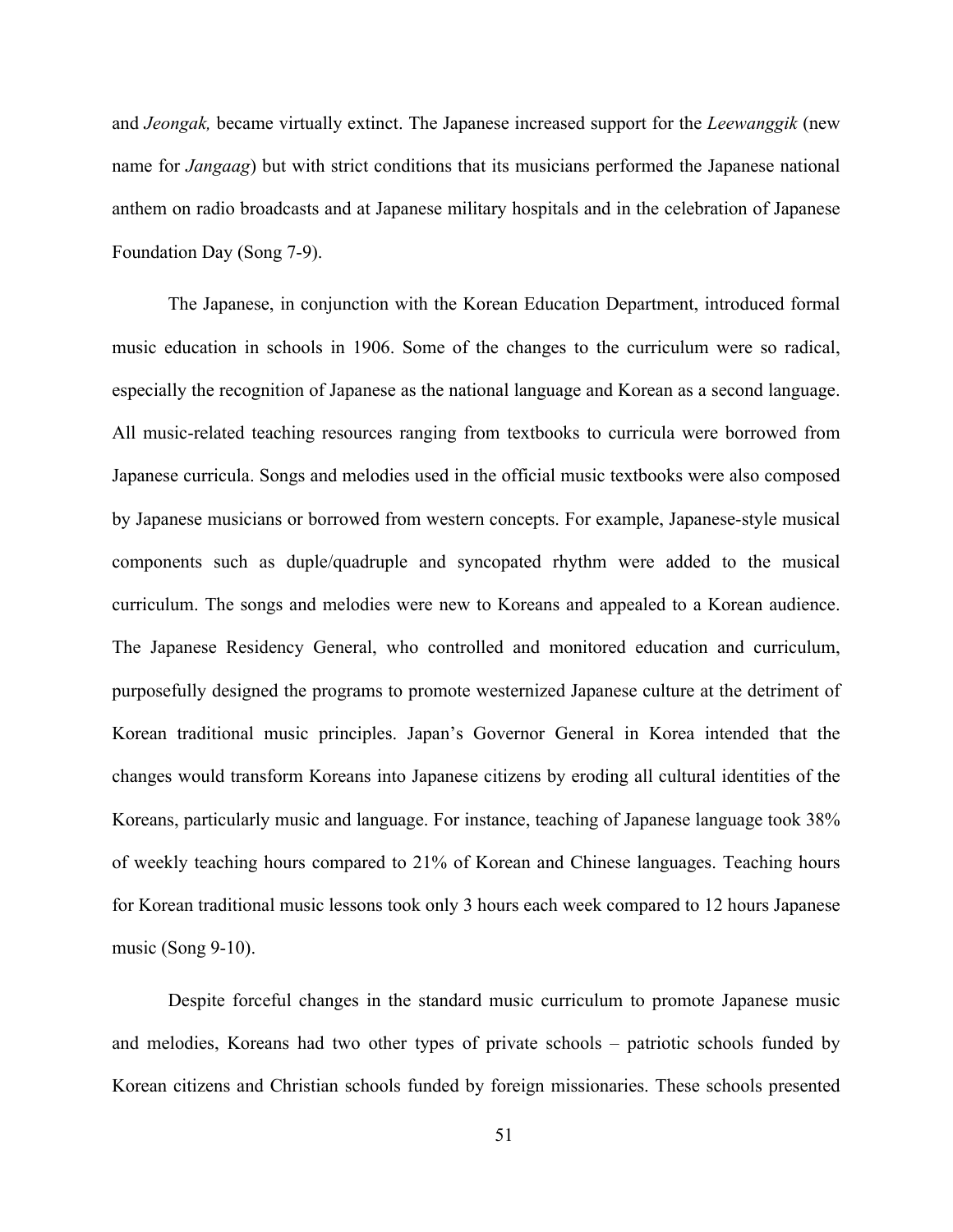an opportunity for Koreans to learn traditional Korean music and dance. However, in 1908, the Japanese Residency General passed the Private School Regulation Act to address the challenge posed by the private schools of creating patriotic Koreans instead of the colonial goal of championing Japanese cultural practices. The regulation included banning the receipt of financial assistance by schools from wealthy donors. This financially crippled many private schools. In addition, the regulation enforced the use of textbooks approved by the Japanese colonial masters, effectively denying Korean teachers a significant part of their teaching material. The result was a sharp decline of private schools from 3,000 in 1909 to 1,000 in 1912 and to 609 in 1919 (Son 12). Koreans had very little opportunity to learn traditional Korean music.

The Japanese colonial occupiers of Korea also used education policies to reduce the awareness, knowledge and transmission of Korean cultural music. The aim was to reduce the popularity of cultural music. This significantly contributed to the decline of *Pansori* during the era of declination in the early to mid- $20<sup>th</sup>$  century. During the colonial era, Japanese passed education policies with varying degrees of impact on music education and curriculum. There are four major Japanese education policies: the first from 1910-1919, the second from 1922-1938, the third from 1938-1941, and the fourth from 1941-1945.

The First Education Policy of 1910 to 1919 did not recognize the importance of music in school. Music was not a compulsory subject and students could elect to attend music or gymnastic classes. There was only one official music book published for all school levels – *Changga*. *Changga* lacked proper academic definition but many government education officials regard it as a musical genre. It consisted of a variety of musical types – church music, lyrical music, marital arts music and school music. Originally, the word *Changga* referred to a genre of Korean music or literature but its application in music education had no mention or inclusion of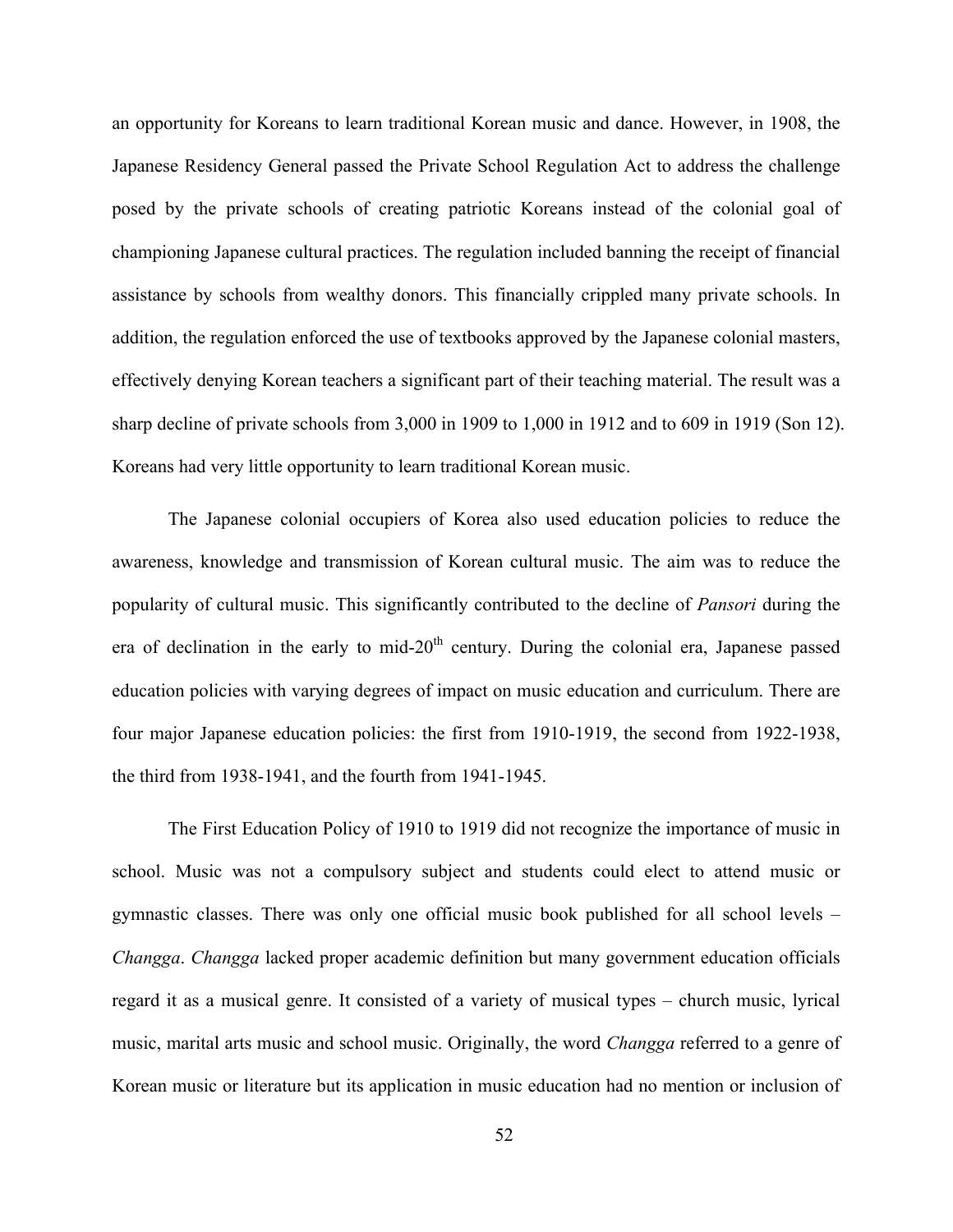Korean cultural music. In fact, in music education, the word *Changga* had no connection to Korean cultural music or literature. Students were encouraged to read and practice the songs and tunes in the *Changga* book both at school and at home. The purpose was to cultivate Japanese culture in primary school children as well as to popularize the culture to the entire Korean population. The *Changga* book had 27 songs identical to the ones taught in Japanese schools. The songs communicated various lessons or promoted ethical values – encouraged students to study and forming good relationships with friends, teachers and parents. Of the 27 songs, 26 had westernized musical concepts such as beats and tones that Japan had borrowed from western countries. Today, students at churches and schools in Korea continue to sing seven of the 27 songs in the first *Changga* book (Tokita and Hughes 4).

The Second Education Policy of 1922 to 1938 was motivated with cultural interests. The policy directed that the aim of teaching *Changga* was to open children's minds and make them receptive to Japanese culture (90-91). According to this policy, *Changga* should be sung in unison and Japanese National Anthem should be part of music education. The Japanese National Anthem should also be sung at all special national ceremonies. Nine music books were published during this policy, one in the 1920s and eight in the 1930s. The nine books increased content on the westernized Japanese concept of music, lyrics and musical components. For example, the revised books contained 27 Japanese lyrics compared to only three Korean lyrics (Tokita and Hughes 5-7).

The Third Education Policy of 1938 to 1941 gave a greater emphasis to militaristic education. During this period, Japan's main intention was mobilizing the Korean people for the impending war between Japan and China (Seth 294). Music curricula and content changed drastically. Music was no longer about cultural values but preparing Korean children and people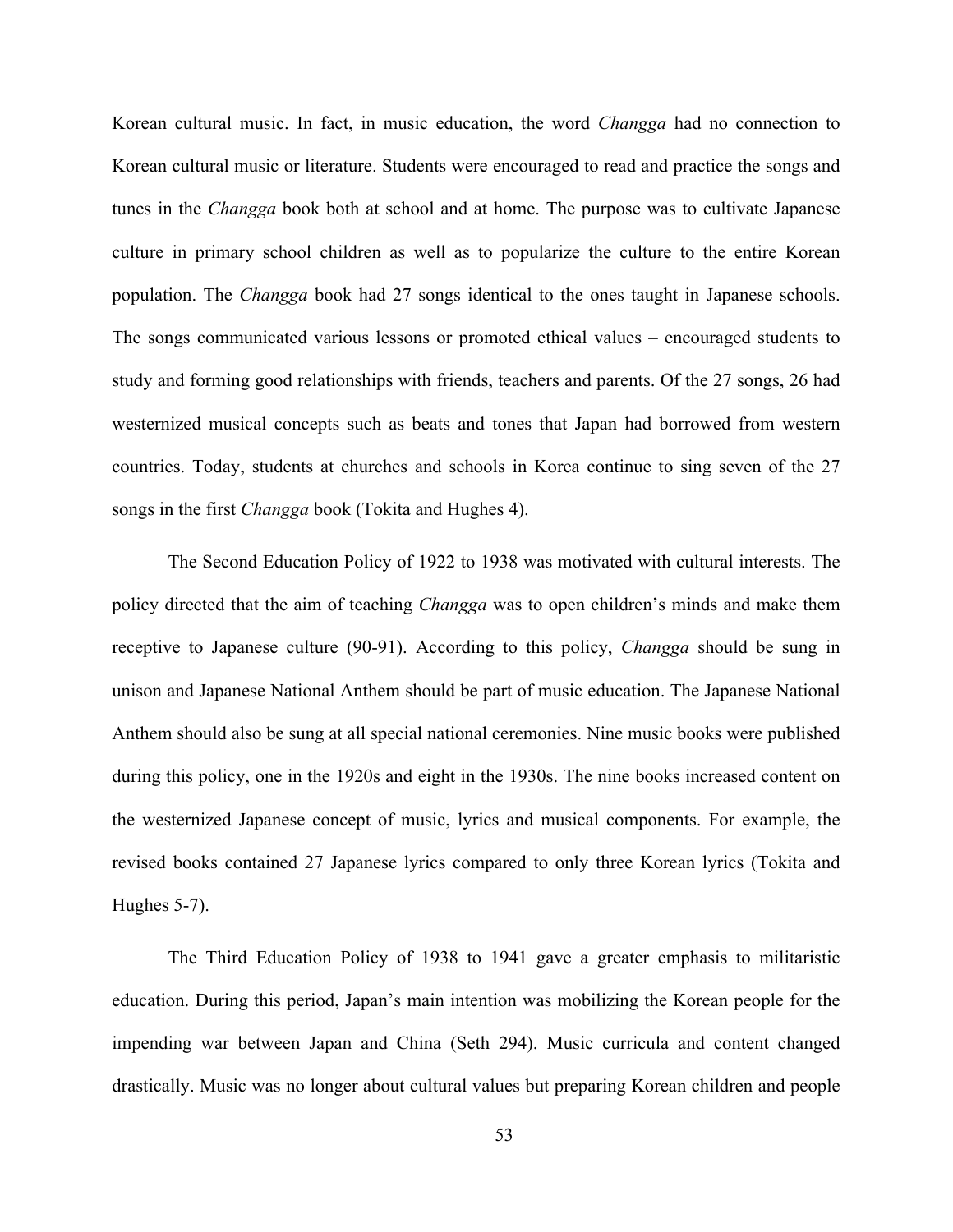for war. The Governor General and the Education Department had to approve all music textbooks. The approval intended to censor part of the textbooks or prohibited their use in schools altogether that contained Korean cultural values that would discourage Korean's from participating in the war. The censorship and ban on Korean cultural values, including performing arts, disrupted the teaching, learning and transmission of *Pansori* (Kim 108).

The Fourth Education Policy of 1941 to 1945 also had a strong military bearing. The revised music curriculum introduced and greatly emphasized listening skills. The need to develop listening skills was informed by the Japanese Navy. The aim was to develop listening skills of Koreans, not for participation in cultural music performances like *Pansori,* but to be able to distinguish Chinese from Japanese planes based on their engine sounds. All music books and lessons involved Japanese military might and praise to the Japanese Emperor. There was absolutely no content on Korean traditional music (Kim 108-110).

As these education policies demonstrate, the Japanese colonial occupation of Korea had a significant effect of reducing the popularity of *Pansori*. This effect persists to the present day. The Japanese colonial masters removed all references to Koran musical culture in music education and instead introduced Japanese culture, which had aspects of westernized music components. The colonial era effectively denied Koreans knowledge of their cultural identity through music. It also gave a greater emphasis to singing in unison while disregarding listening and audience participation skills. The latter skills are an integral part of *Pansori*. As such, the Japanese colonial masters effectively de-popularized *Pansori* in an entire generation of Koreans, which affected its transmission from one generation to the next. Today, most Koreans do not understand the meaning and importance of *Pansori* because all transmission channels –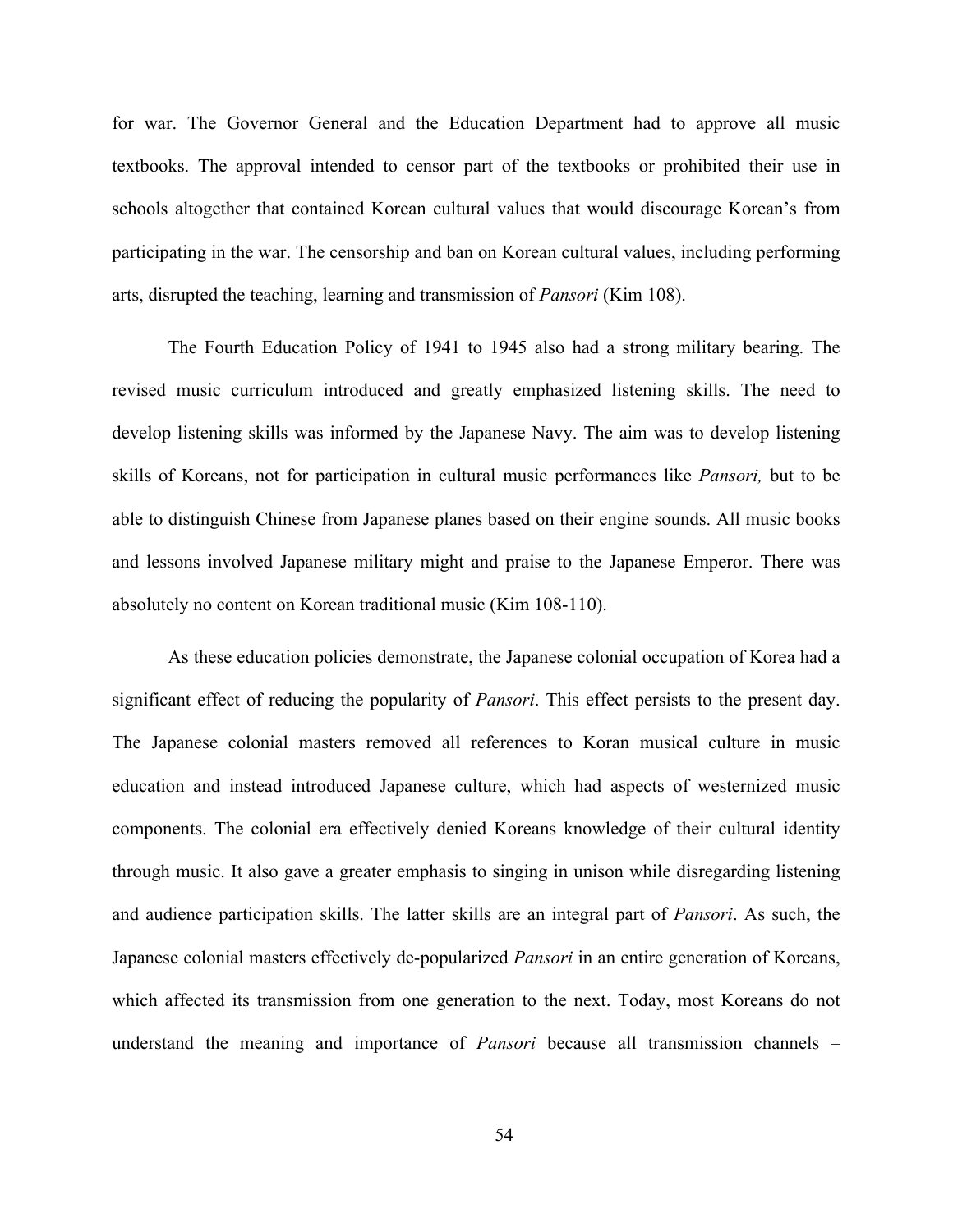education, *Pansori* master singers and ceremonies – were transformed as transmission channels for Japanese cultural music, melodies and performing arts.

## **3.2.4 Globalization**

Since the second half of the  $20<sup>th</sup>$  century, globalization has had a significant impact on Korean traditional performing arts. The impact is most noticeable in the decline of the popularity of *Pansori*. Globalization has achieved this impact because it has enhanced the pace with which the Korean culture has assimilated western-style musical concepts into its own traditional performing arts. In an article, "What is the "K" in k-pop south Korean popular music, the culture industry, and national identity," John Lie indicates globalization has increasingly made Koreans aware of foreign culture, especially western culture (1-2). This awareness has influenced the assimilation of components of western culture into Korean music. The growth and the popularity of the contemporary Korean popular music (K-pop) attests to the growing influence of western culture in Korea in the  $21<sup>st</sup>$  century. K-pop is an offshoot of American popular music. K-pop has serious ramifications for Korean socio-political and economic behaviors, as it emphasizes a culture of materialism. A greater number of Korean youths who engage in performing arts aim to earn income rather than to teach moral lessons or to unify communities, as was the case with the original *Pansori*.

In a related study on the effect of globalization on Korea performing arts, Myung-hee contends globalization has had a significant impact on *Pansori*. In the 1980s, music in Korea occupied a central role in driving communal activities and national development agendas. The government support of *Pansori* during this time allowed for annual performances in order to encourage Korean culture and to reduce the influx of foreign performances. However, the rapid growth of globalization in the early  $21<sup>st</sup>$  century brought with it foreign musical concepts that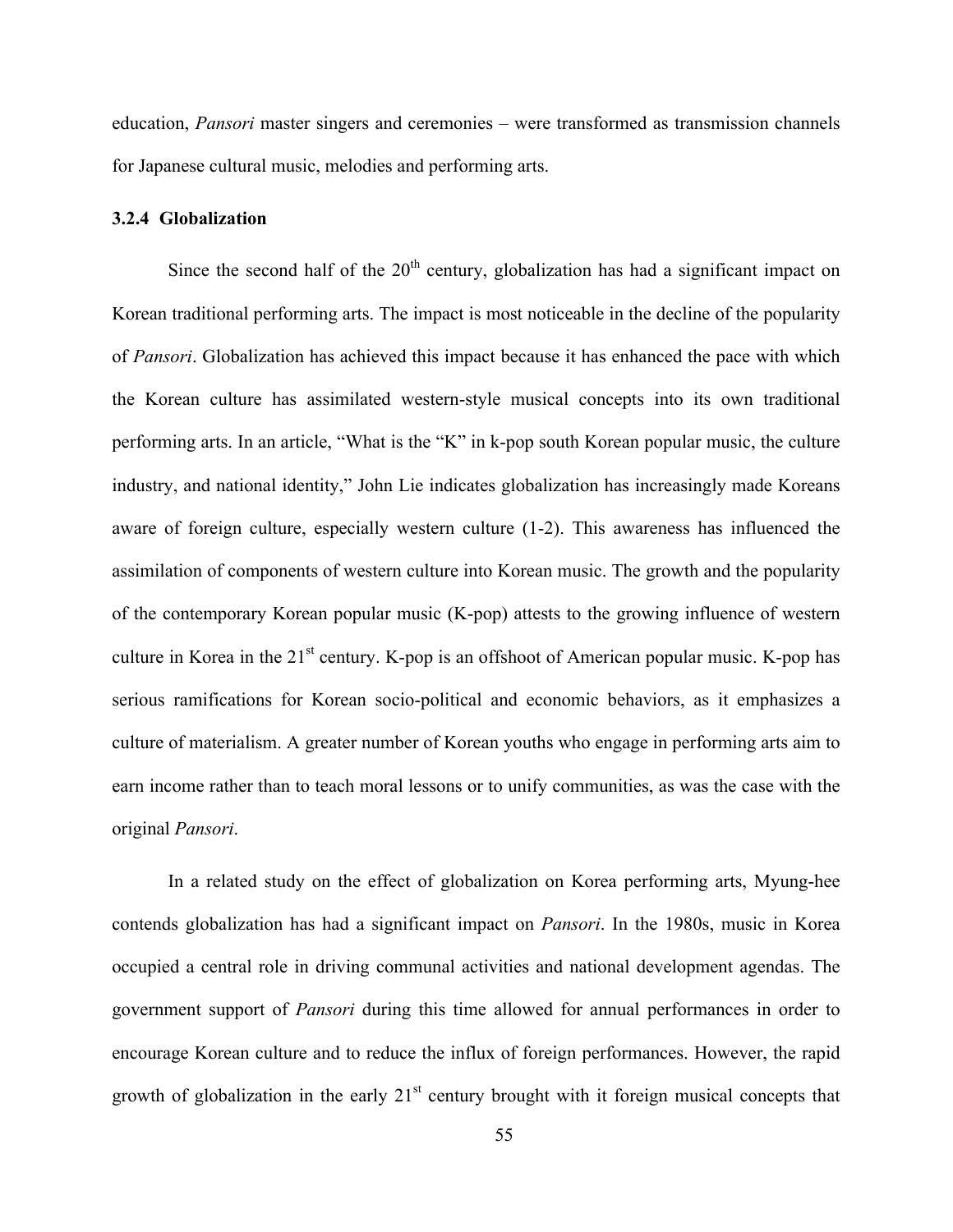aligned well with the entertainment needs of the youthful Korean population. American commercialized mass music, spread through CDs and DVDs, gained popularity and became the most favored and widespread form of music in Korea as well as in the other parts of the globe.

This western influence on pop culture in Korea has contributed to the declining popularity of *Pansori*. In a study of the rise of K-pop in Asia, Doobo Shim defines popular culture as mass culture, which consists of image, the media consumer and mass consumption cultures (25). The pop culture in Korea is the result of globalization, transnationalism and migration. Whereas the Korean government makes effort to preserve, popularize and globalize *Pansori* as a unifying Korean national cultural heritage, the Korean popular cultural content is gaining immense popularity in Korea and in East and South East Asian Countries, effectively obscuring the efforts to preserve *Pansori*. Unlike *Pansori,* Korean popular culture uses modern and convenient transmission channels such as television dramas, movies, songs and media celebrities.

Doobo Shim goes on to write that in the 1990s, Korea had no pop music (25). Still, young Koreans preferred American music to local traditional music such as *Pansori* and *changgeuk*. Live *Pansori* concerts were few and had a small following, mainly comprised of older Koreans. At the time, the Korean Broadcasting Station was the main source of music for young people. The station controlled music consumption. It played American music and weekly top ten songs to increase awareness and appeal of American music. The 1988 lifting of the foreign travel ban in Korea increased the country's exposure to foreign music. A sharp rise in disposable incomes in the 1990s saw more Koreans purchase satellite dishes to access foreign programs. Koreans had a better grasp of the tunes and trends of foreign music. The demand for local music based on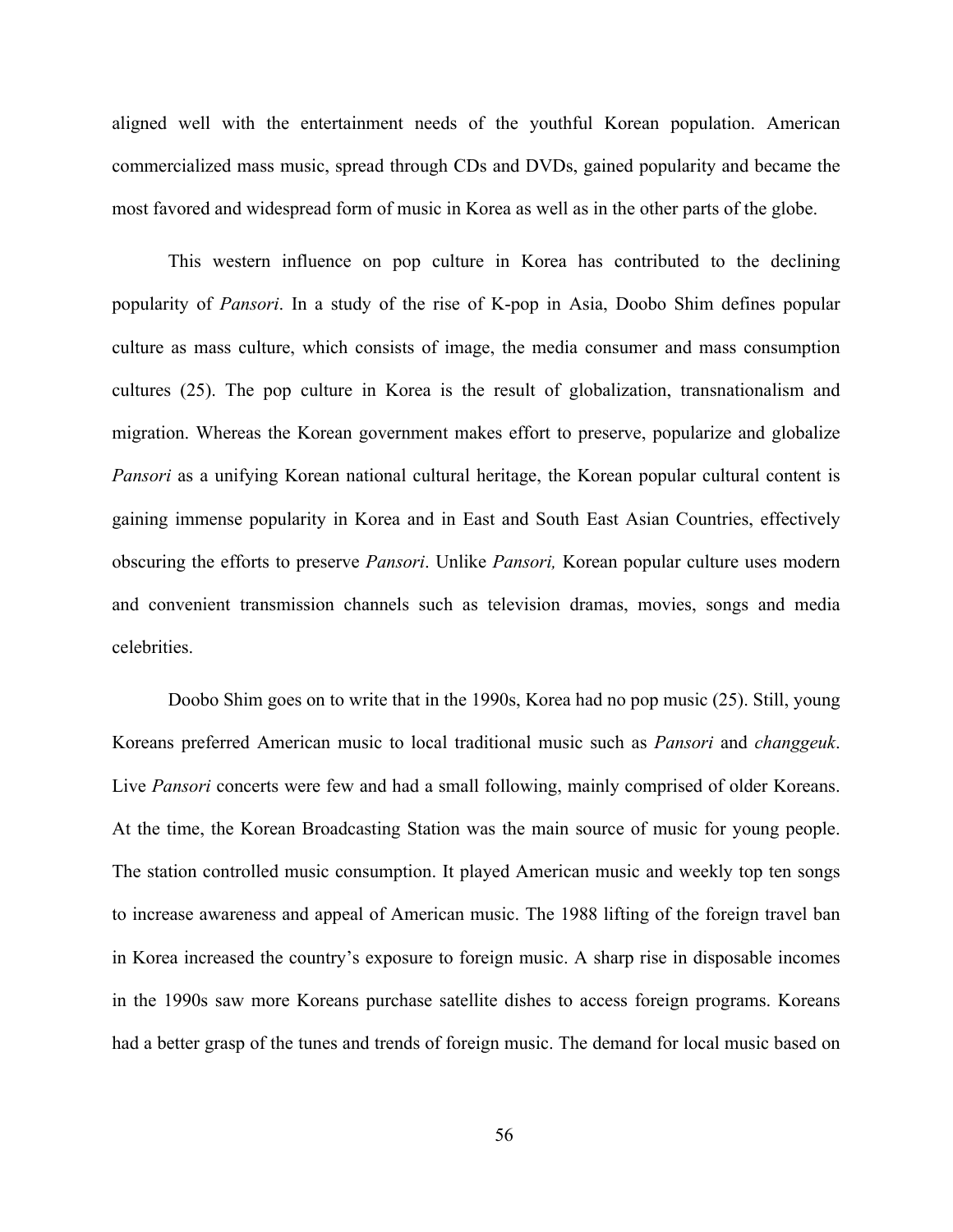western models began. Young people began to appropriate western music styles, concepts and trends into Korean local tunes, marking the beginning of Korean pop culture (Doobo 35-36).

In the mid-1990s, a regional television channel, Channel V, began airing Korean pop music videos. The channel got a huge following and fan-base. The boy band H.O.T had a particularly religious following, so much so that even after the band's collapse they continued selling thousands of CDs. In fact, Doobo Shim observes the rising popularity of pop music has usurped many traditional roles of *Pansori,* effectively reducing its demand among the youth (31). In the past, renowned *Pansori* performers were regarded as cultural icons and ambassadors. Today, Korean pop stars are cultural icons. For instance, in 2001, Ahn Jae-wook, a renowned pop icon, had a religious following and huge popularity. His fans copied his behavior: method of dressing, his cars and other fashionable qualities. In a "Meet Ahn Jae-wook camp" weekend in 2001 in Seoul, thousands of Korean youths came. They were willing to pay \$465 to attend the camp, which was above the monthly salary of an average Korean. Korean pop music and videos have had an impact on tourism. In 2003, over 130,000 tourists visited Korea to see the filming locations of various music and video popular television programs. The Korean pop culture has also improved Korea's foreign relations with neighboring Vietnam and Taiwan through exporting music with renowned Korean music and movie stars such as Lee Young-ae, Song Hae Gyo, Kim Hee Sun and Jeon Ji-hyun. These figures are regarded as national heroes in Vietnam, a country which has had diplomatic friction with Korea for decades. These examples demonstrate that the rising Korean pop culture promotes consumerism, image and mass consumption that are alien to *Pansori* and further pushes *Pansori* to the periphery of Korean entertainment (29).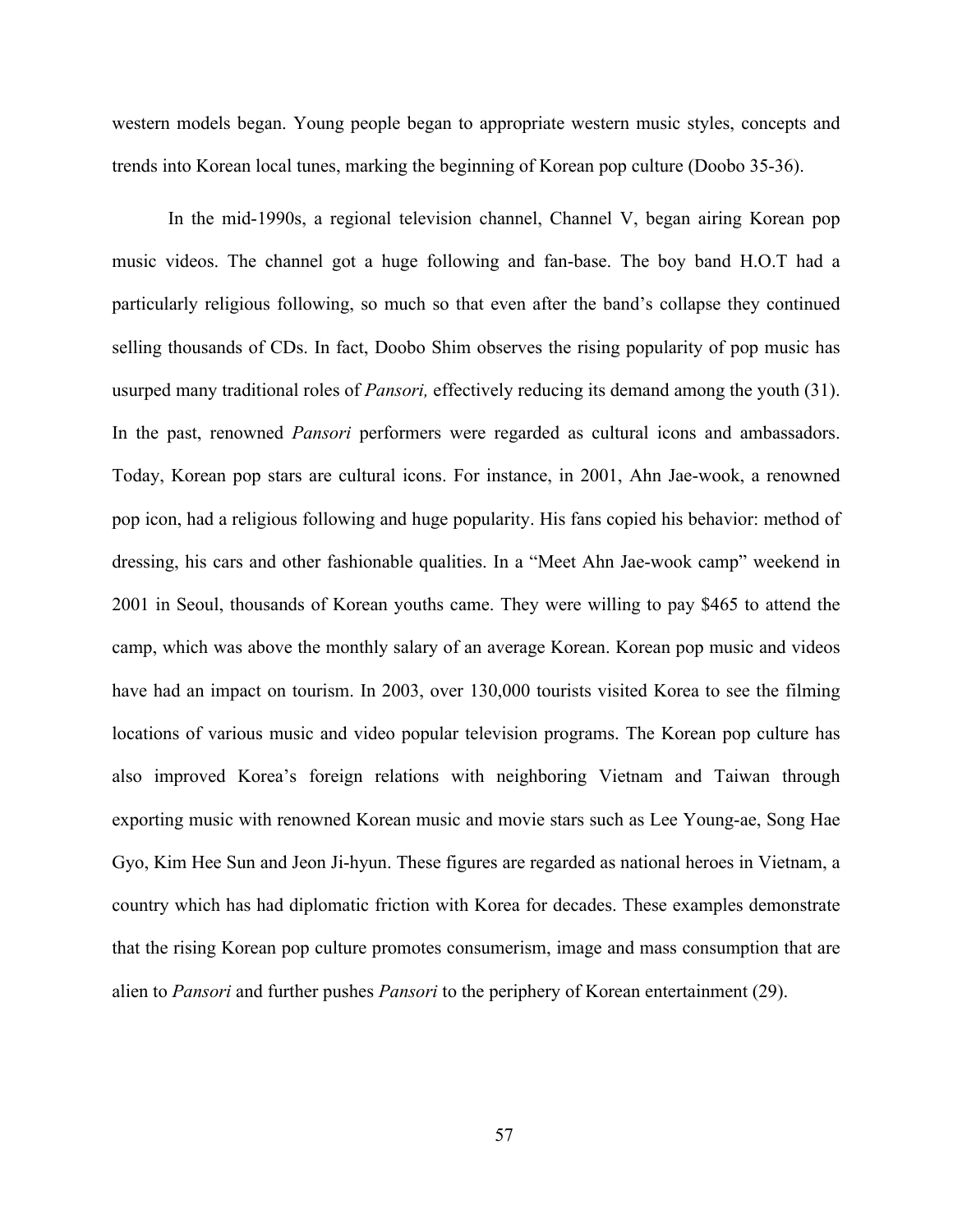## **3.3 Shorter Period of Learning** *Pansori*

The final factor in the decline of *Pansori* is the shortened timeframe for learning the craft. In the traditional teaching methods, learning *Pansori* took several years. A traditional learning method, mountain study (*san gongbu*) was physically demanding, and involved sequestering oneself for 100 days on a mountain top or waterfall to practice vocal sounds. To become an accomplished *Pansori* singer, the practice of sequestering was repeated numerous times. This training was meant to develop physical resiliency for the three to eight hour *Pansori* performance. It was also meant to develop vocal competence in terms of distinguishing the five tones of *Pansori*, manipulate the six pitches of *Pansori* and sing by means of vocalization from the body (*deugeum*). It takes several years for one to achieve *deugeum.* Mountain study involved aspiring *Pansori* performers to learn in the serene and secluded mountain environment to develop listening and vocal skills for months or years. Today, the time to learn *Pansori* has been reduced to a few months in a classroom setting. This short period is inadequate to produce a professional *Pansori* performer competent in the production of variety of tonal or vocal performance. The reduced professionalism influences performance and the ability of the singer to modify the traditional pieces of *Pansori* or to read the mood of the audience or the happenings in the society to ensure the song is relevant in the modern context (Korean Republic 23).

Another factor affecting the learning and subsequently the popularity of *Pansori* is the audience. The "*gwi-myeongchang*" professional listeners or critics who traditionally formed part of the audience of a *Pansori* performance have largely disappeared. *Pansori* lovers such as students, singers, devotees and cultural tourists have replaced them. This new audience does not provide the criticism that the traditional *Pansori* masters used to receive, which informed corrective interventions to better their performance. The new audience also does not encourage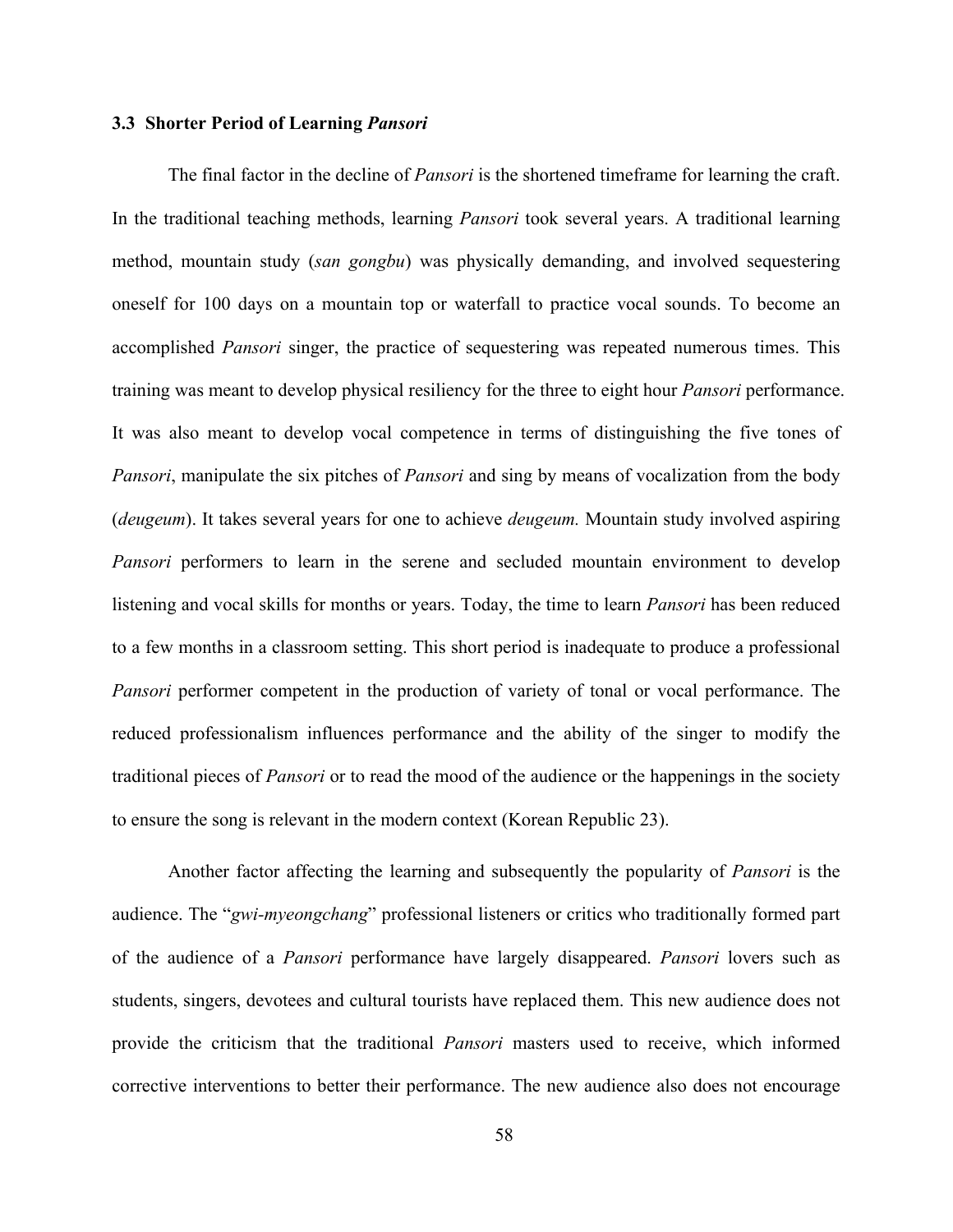singers through *chimusae*; instead, they are passive listeners who do not encourage or provide the much-needed sounds to enhance the entertainment provided by *Pansori.* The original *Pansori* was an artistic art relying on vocal prowess of the singer. As such, singers required a degree of expert knowledge as well as constructive criticism from experts in the audience to promote and improve their performance (Suhr 31-32)

## **3.4 Chapter Summary**

The numbers of *Pansori* singers and performances have declined from the numbers in the  $19<sup>th</sup>$  century for three main reasons. The first reason is the inadequacies of government methods of preserving *Pansori*. The Korean government uses two methods to preserve *Pansori*: to preserve the original form of *Pansori* (orthodox *Pansori*) through the KCCP law and promoting a new form of *Pansori* (experimental *Pansori*) which assimilates concepts of western culture. Preserving the original form of *Pansori* stifles creativity since it emphasizes on re-creation of the original form of Pansori while the promoting a new form of *Pansori* does not promote the traditions of *Pansori*. The second reason is the introduction of western culture in Korea through military band music, Christian Protestant Music and Japanese colonial occupation of Korea. Concepts of western music assimilated into *Pansori* differ from its original conventions. The third reason is reduced period of learning, which has affected the quality and professionalism of *Pansori* performance.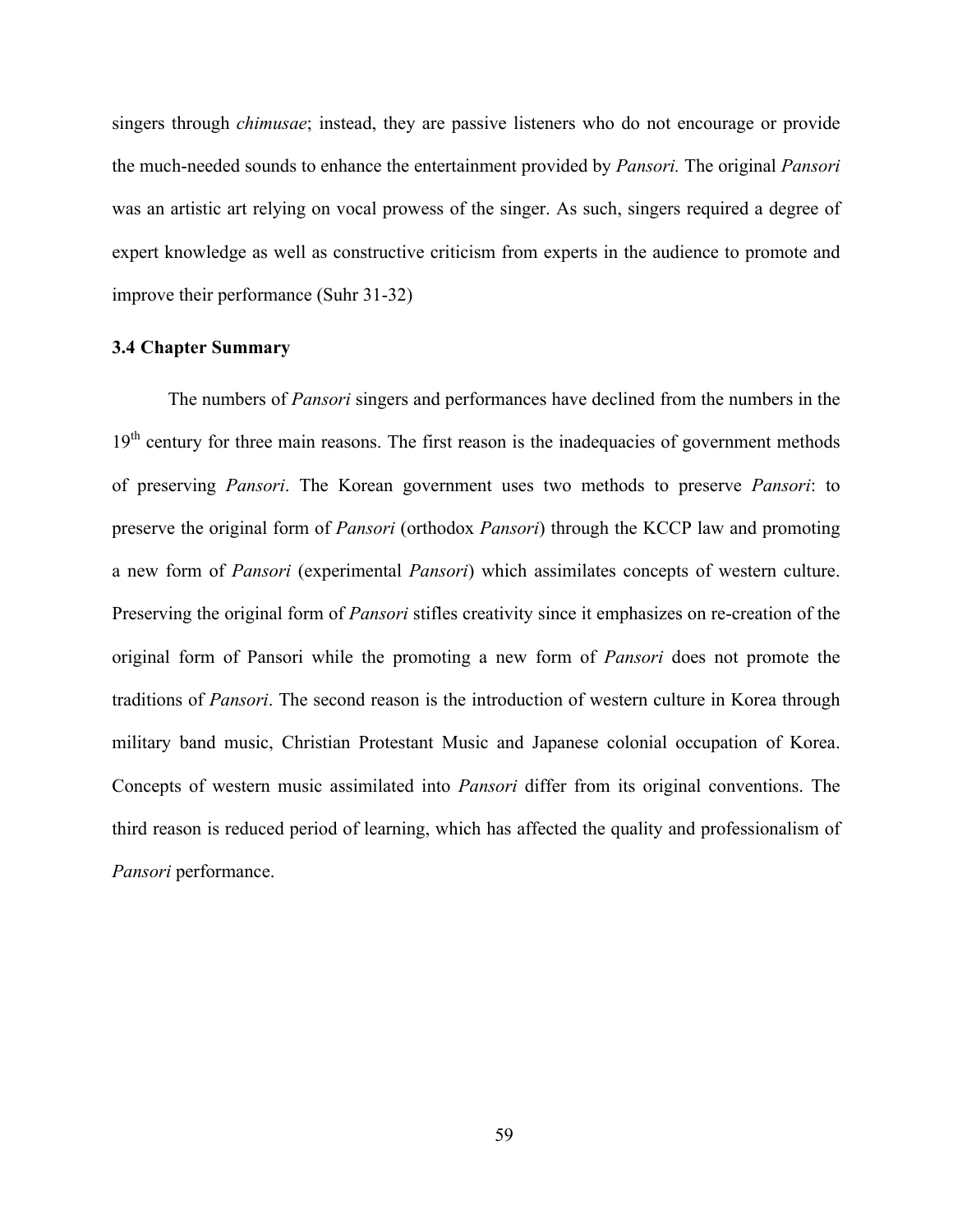#### **Chapter 4: Why** *Pansori* **is Important to Preserve**

This chapter discusses the importance of *Pansori* as a significant cultural heritage to the modern Korean and highlights the need to preserve and to promote *Pansori*. The chapter draws from the 2007 Organization for Economic Co-operation and Development (OECD) study by John Gordon and Helen Beilby-Orrin to situate the importance of *Pansori* in modern Korea. The OECD study articulates the importance of culture to the economy and to the social welfare of a country and the world to underpin the need for its preservation. It also acknowledges the importance of rigorous quantitative economic measures such as the Gross Domestic Product (GDP) to assess a country's economic performance and to measure the level of wellbeing of its citizens. The OECD study also underscores the importance of culture, espousing it goes beyond the contribution of GDP to assess social and economic wellbeing of a nation.

The OECD study defines culture as, "what is learned as a child, and as children we learned from those around us a particular set of rules, beliefs, priorities and expectations that molded our world into a meaningful whole" (7). This chapter uses the OECD framework of measuring the importance of cultural heritage. The framework consists of eight important segments of culture: social, artistic, technological, scientific, political, religious, educational, and economic. However, of a greater importance and special interest in this chapter is the discussion of artistic culture because of the ability of art to reflect a society and its historical development. In addition, this reflection enables us to understand the past (history in museums) and the future (in science fiction) as well as the present (in documentaries) (Gordon and Beilby-Orrin 7). This reflective ability of artistic cultures contributes to the current Korean government policy on the preservation of intangible arts and cultural heritage as important in the social and economic wellbeing of Koreans. One of the most important cultural artifacts in Korea is *Pansori*. The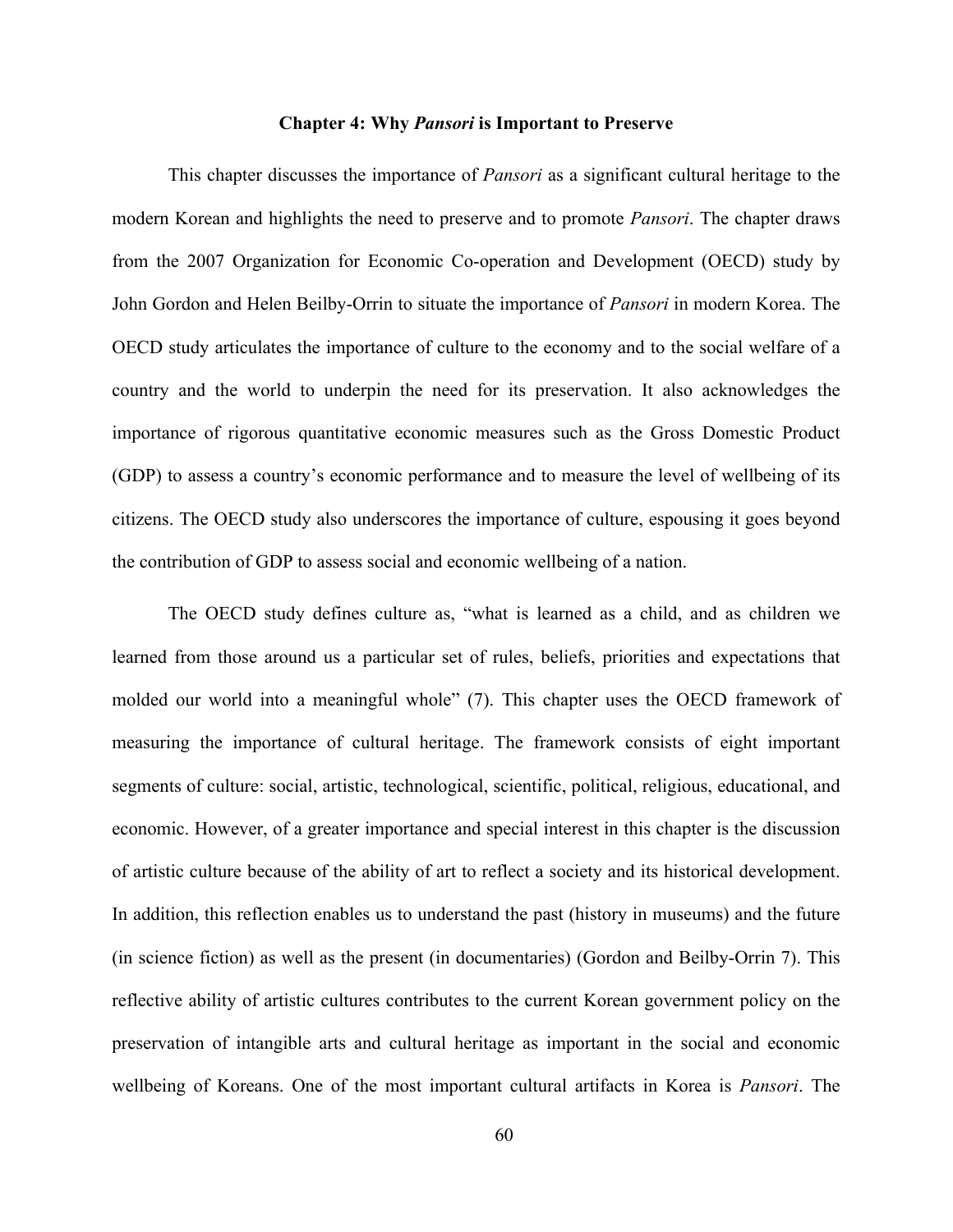chapter discusses the economic, social and cultural importance of *Pansori* as an "Intangible Cultural Heritage". I particularly focus on the importance of *Pansori* to Koreans in terms of economics, national unity, cultural inheritance, and to tourism and foreign relations.

## **4.1 Importance to Koreans**

## **4.1.1 Economics**

The OECD defines cultural industries as those producing tangible and intangible artistic and creative output with a potential for wealth creation and income generation through the exploitation of cultural assets to create either traditional or contemporary goods and services (Gordon and Beilby-Orrin 7). *Pansori* falls into this definition because, according to the Korean Cultural Property Protection (KCPP) Law of 1962, *Pansori* is an "Intangible Cultural Heritage" and a symbol of national culture of the Korean people (Yang 89). *Pansori* draws from Korean traditional music and folk tales, and currently, from western artistic forms.

The preservation of *Pansori* is important for the development of the Korean economy because it is a major source of livelihood for many Koreans. According to UNESCO Bangkok, artistic culture is a potential source of income for many because it does not discriminate against the illiterate (111). *Pansori,* as an art, does not require formal education for one to become prolific. All an individual requires is interest, patience and practice to learn *Pansori*. Many *sori* festivals held both at local and international venues are paid performances. Renowned *Pansori* singers, such as Isang Yun, earn income from invitations to perform or to lecture students of *Pansori* and other traditional Korean cultural forms. In addition, the Korean government's policies and initiatives to promote and to preserve *Pansori* have influenced the development of an institutional framework for teaching *Pansori* in educational institutions.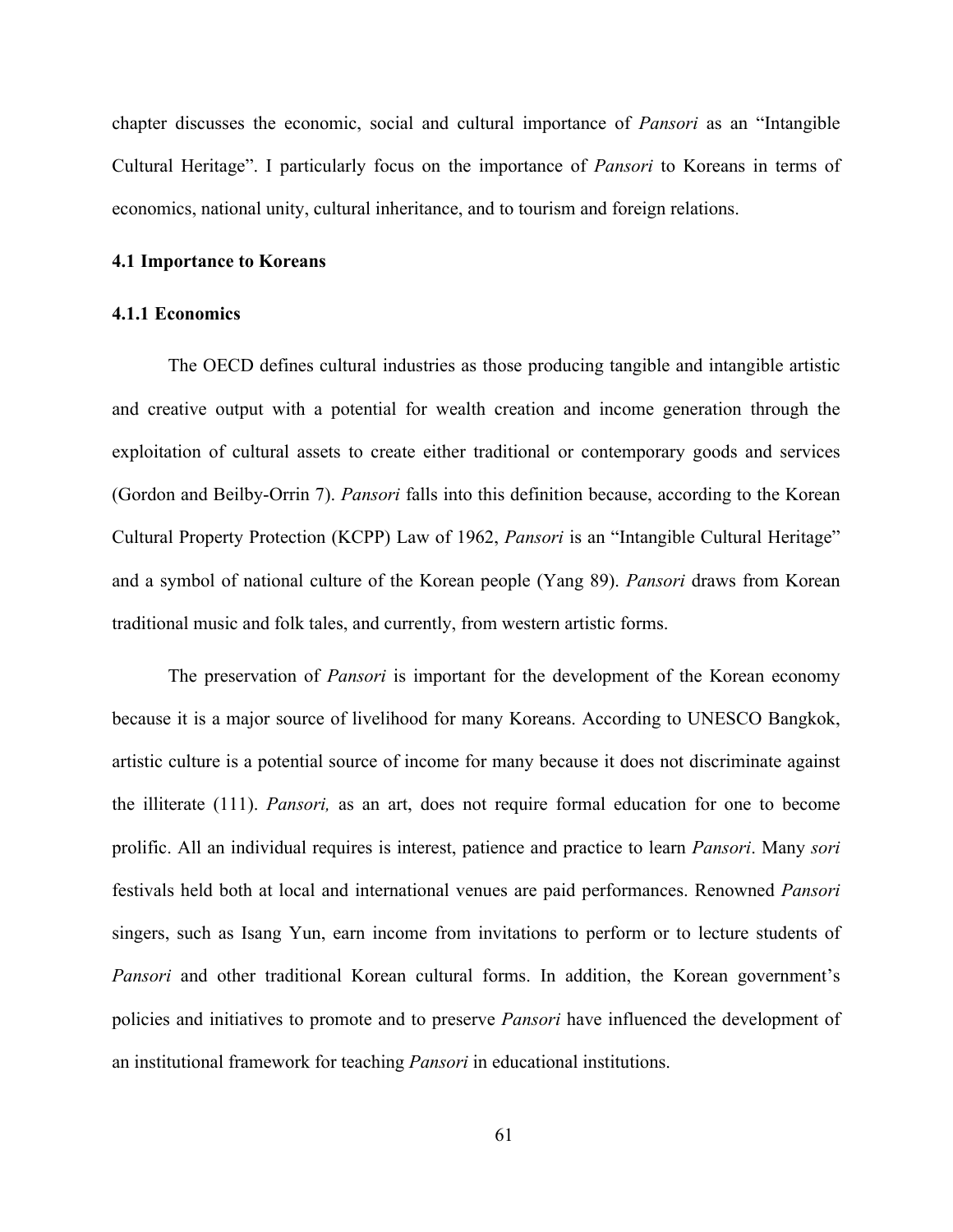In 2013, the number of professional *Pansori* practitioners produced by the Korean government educational framework reached 4,000. All these professionals earn a living through teaching, instructing and organizing *Pansori* festivals (Baku Azerbaijan 2-3). In 2012, there were 23 university programs teaching and mentoring aspiring *Pansori* performers. These students present a number of Koreans students who will earn a living in future from performing in *Pansori* concerts or from teaching *Pansori* (Baku Azerbaijan 23). The Korean government's policy on the preservation of *Pansori* has also led to the formation of a number of governmental agencies such as the Cultural Heritage Administration of Korea (CHA), the Korean Association for the Preservation of *Pansori* (KAPP), the National Center for Korean Traditional Performing Arts (NCKTPA) and the Cultural Industry Bureau (CIB) within the Ministry of Culture and Sports. All these public agencies provide both direct and indirect incomes to Koreans. Direct income is in the form of salaries and indirect income is in the form of payment for event organizers of *sori* music-festival events. However, these government agencies have not quantified the exact numbers regarding the incomes Koreans earn from them. Through the preservation and promotion of *Pansori*, these public agencies provide a source of livelihood for their members (Baku Azerbaijan 4).

*Pansori* also earns income for Korea through tourism. Since its proclamation as an "Intangible Cultural Heritage" by UNESCO in 2003, *Pansori* has become one of the main attraction for cultural tourism in Korea. *Pansori* earns income from tourism through performances in international *sori* festivals and through *Pansori* museums. Special *Pansori* tour performances overseas and across Korea are usually organized by four resident companies: the National Drama Company (NDC), the National Changgeuk Company (NCC), the National Dance Company (NDC), and the National Traditional Music Orchestra (NTMO). The four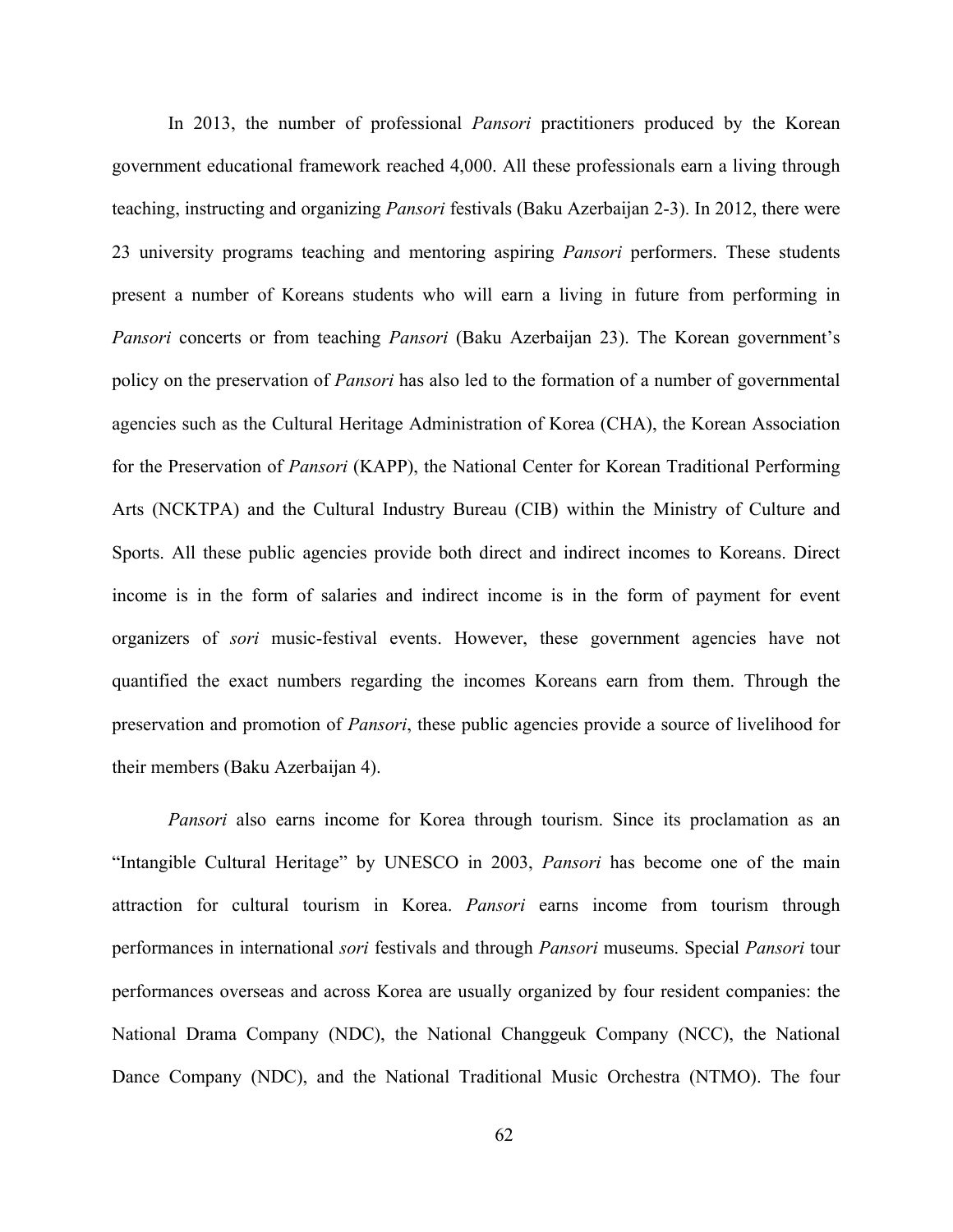companies provide a source of income for employees and Pansori performers as well as earns foreign income for Korea. *Pansori* museums such as the Gochang *Pansori* Museum in Jeollabukdo province, South Korea provide incomes for employees, tour firms, and associated businesses such as airlines. The Gochang *Pansori* Museum charges tourists between one to five dollars in U.S. currency as entry or participation fee. Thousands of tourists visit *Pansori* museums annually (Facts about Korea 56). The exact money Koreans earn from tourism through *Pansori* has not yet been documented.

## **4.1.2 National Unity**

The Korean Cultural Property Protection (KCPP) Law of 1962 designates *Pansori* as a symbol of national culture and unity (Yang 89). In 2000, a conference on cultural tourism in Cambodia recognized the importance of *Pansori* as a symbol of Korean cultural heritage tour in stimulating the national pride of the Korean people. Through local tourism, *Pansori* enhances Korean peoples' understanding of their sub-cultures as well as an appreciation and tolerance of the sub-cultures, which is helpful to ensure peaceful co-existence (Baku Azerbaijan 3). In addition, a *Pansori* performance provides the opportunity for the local Korean people to interact, to share experiences and to learn from one another about their culture. *Pansori* captures the dayto-day activities of the Korean people and the three to nine hour duration provides many opportunities for interaction between members of different Korean sub-cultures, age groups and socio-economic classes (Suhr 29). The interaction of Korean people of different classes and their understanding of different Korean subcultures, promotes tolerance and appreciation of each other, which unites the Korean people.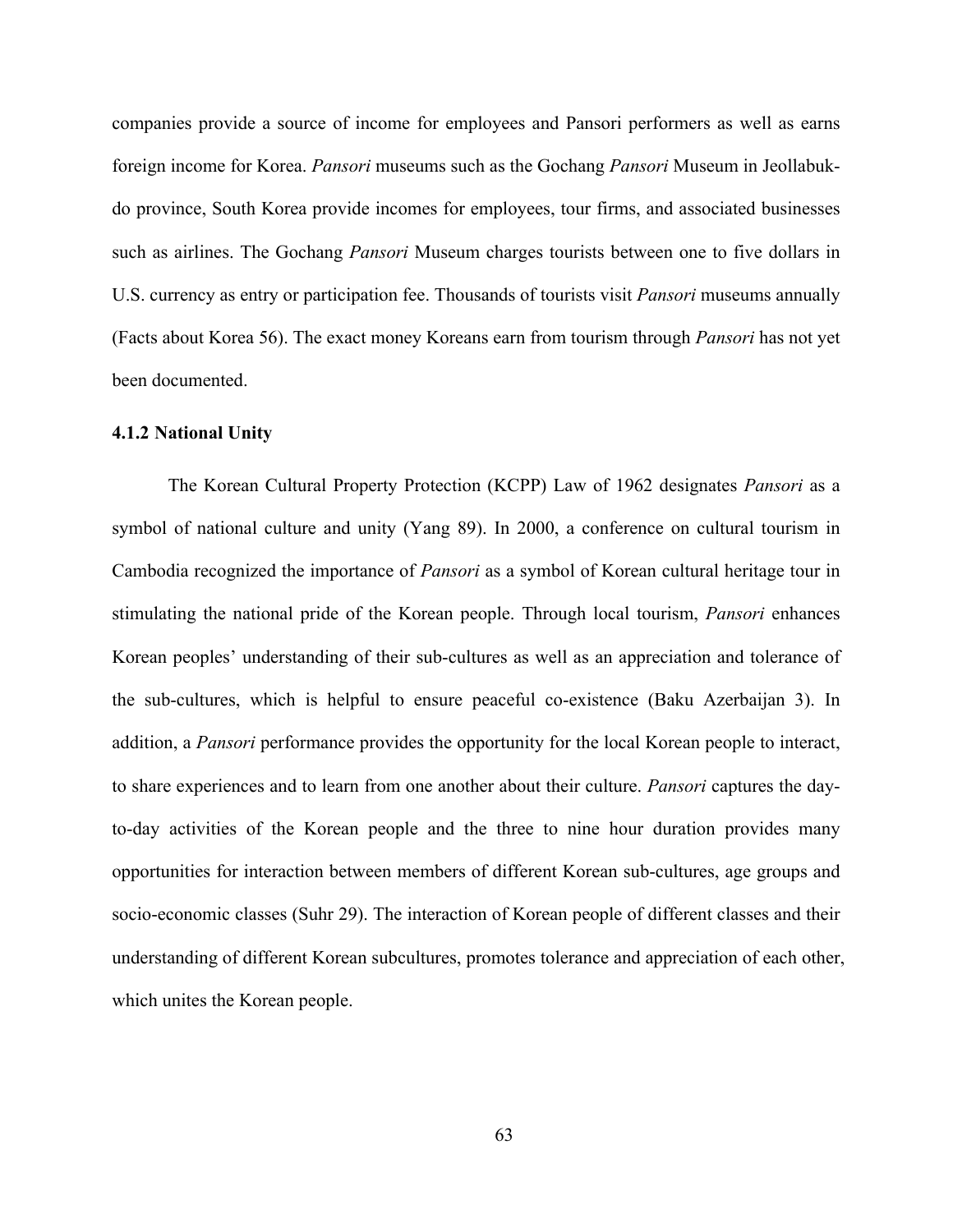## **4.1.3 Cultural Inheritance**

Cultural inheritance is the transmission of cultural values and practices from older to younger generations. In this definition, *Pansori*, as an "Intangible Cultural Heritage" of Korea, has been transmitted for several generations since its inception in the 18<sup>th</sup> Century. The persistence of *Pansori* over the past three centuries is an indication that it is a significant transmission channel of Korean culture. *Pansori* helps to transmit cultural values and activities since its performance encompasses cultural practices such as singing and folk tales about culture and the way of life of the traditional Korean community. In pre-modern Korea, a lower class of traditional folk entertainers (*gwangdae*) transmitted *Pansori* among the common people. The *gwangdae* moved from one town to another in search of audience to performing *Pansori*. During the Japanese colonial era, *gwangdae* included amateur performers who attended *Pansori* in education courses offered by public institutions and private institutes. These amateurs also serve as an important audience in the performance of *Pansori*.

In the modern era, a wide variety of Koreans ranging from professionals to general devotees learn *Pansori*. Aspiring *Pansori* singers study *Pansori* using both the traditional *gwangdae* style and taking formal courses in institutions of higher learning. National and regional bodies such as the National Center for Korean Folk Performing Arts and the Jeollanamdo Provincial Institute for Training Korean Performing Arts also offer courses that promote the preservation of *Pansori* among *Pansori* enthusiasts. The Government also promotes the preservation of *Pansori*, by recognizing it as an "Intangible Cultural Heritage", and identifying and rewarding renowned performers. The identified modern masters of *Pansori* include Park Song-hee, Sung Chang-soon, Song Sun-seop, Seong Woo-hyang and the percussionist Jung Chul-ho. These masters are a mixture of those who learnt *Pansori* the traditional way through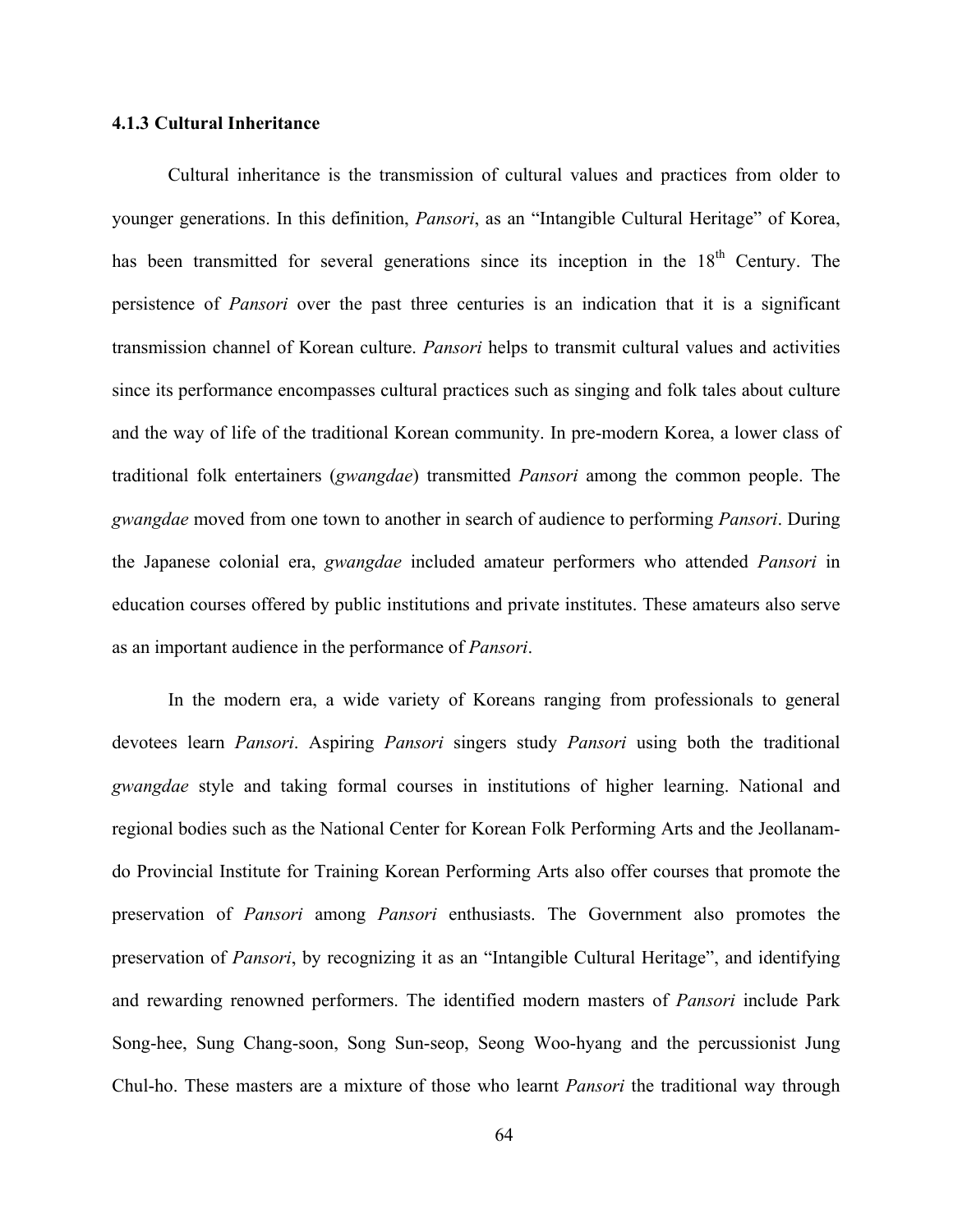*gujeonsimsu* – a teaching method that relies on oral transmission and practice as a natural part of daily life popular during the Japanese colonial era – or professional performing artists who acquired the skills through the school education system following Korea's independence from Japanese rule. These masters, like in the ancient times, have the responsibility of transmitting the original form of *Pansori* to the next generation (Baku Azerbaijan 21).

Despite the modern approaches to teaching *Pansori*, the traditional way of teaching is still in use. Each of the modern masters of *Pansori* manages a heritage center or a similar establishment. They teach and transmit *Pansori* using the traditional *gujeonsimsu* (Baku Azerbaijan 21). Secondary and higher educational institutions still use the traditional *gujeonsimsu* mode of teaching, strongly demonstrating that the traditional teaching ways are important in transmitting cultural values and activities across generations. In many cases, professional *Pansori* practitioners are members of *Pansori*-related preservation associations and preservation societies, and often serve as lecturers. In these organizations, the younger generation mostly partakes by learning traditional music, but often also takes a leading role in *Pansori*-related activities including performance. The Korean National Research Institute for the Gifted in Arts of the Korea National University of Arts in collaboration with the Ministry of Culture, Sports and Tourism has programs that identify potential master *Pansori* performers and future teachers. These programs aim to ensure sustainable teaching and the transmission of *Pansori* (Baku Azerbaijan 21).

*Pansori* assists in the transmission of cultural values and heritage because some of ancient *Pansori* songs are still being sung in the present day to entertain people and to remind them of the activities that their ancestors used to do as a culture practice (Suhr 21-29). Today, most *Pansori* performances begin with long lecture about the history and importance of *Pansori*.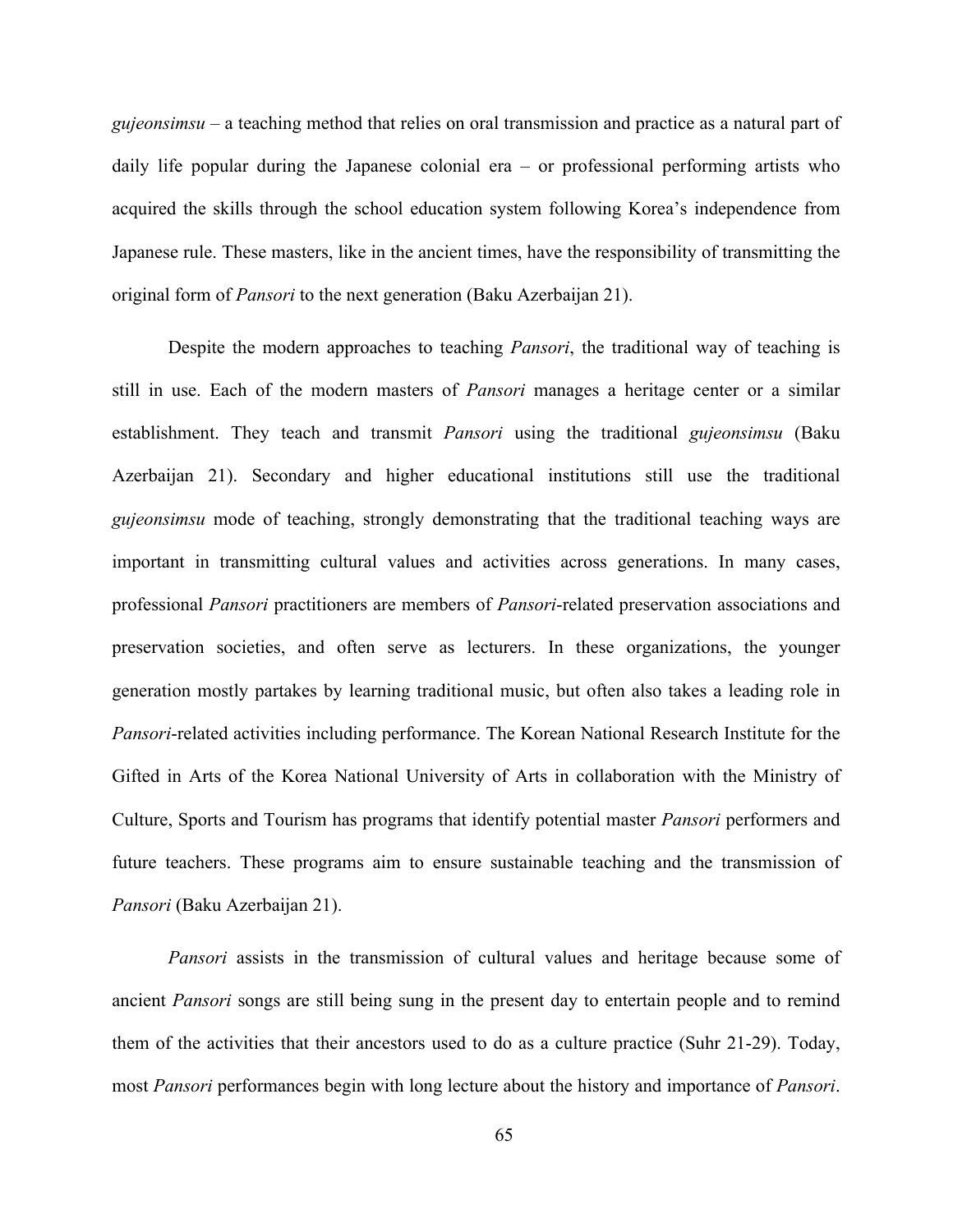Educational institutional also teach the cultural history of Korean through *Pansori*, making *Pansori* relevant today as a channel for cultural transmission and inheritance. This is important since when the current young generation is allowed to perform *Pansori* songs in school it equips them with the knowledge of their culture irrespective of other foreign cultures that may intrude (UNESCO 1). In addition, a series of *Pansori* concerts have focused on celebrating *Pansori* as an "Intangible Cultural Heritage" that elicit enthusiastic responses from the audience. The response indicates a growing awareness and support of *Pansori*. In sum, *Pansori* plays a vital role in the transmission of traditional Korean cultural values from one generation to another. Using both traditional and modern teaching methods, *Pansori* provides the channels and teaching approaches that could be transferred to teaching and transmitting other Korean cultural practices. With the reincarnation of *Pansori,* the government and cultural enthusiasts could use *Pansori* performance spaces and venues to advocate for the preservation of other cultural values and practices.

# **4.2 Importance to Tourism/Foreign Relations**

## **4.2.1 Development**

Additionally, *Pansori* is important to preserve because it contributes to the promotion and development of cultural tourism. According to the World Travel and Tourism Council (WTTC), tourism is an important growth sector for the economy of Korea. In 2013, the contribution of travel and tourism in Korea was 5.8% of the GDP. The WTTC projects tourism in Korea will rise by an average of 2.9% annually in the next 10 years. The sector supports 1,582,500 jobs (6.3% of the total employment in Korea), generated 2.9% of total exports and accounts for 2.3% of the total investment in the country (WTTC 1). The WTTC ranks Korea as 18th out of 184 countries globally in relative importance of travel and tourism's total contribution to GDP (WTTC 1-2).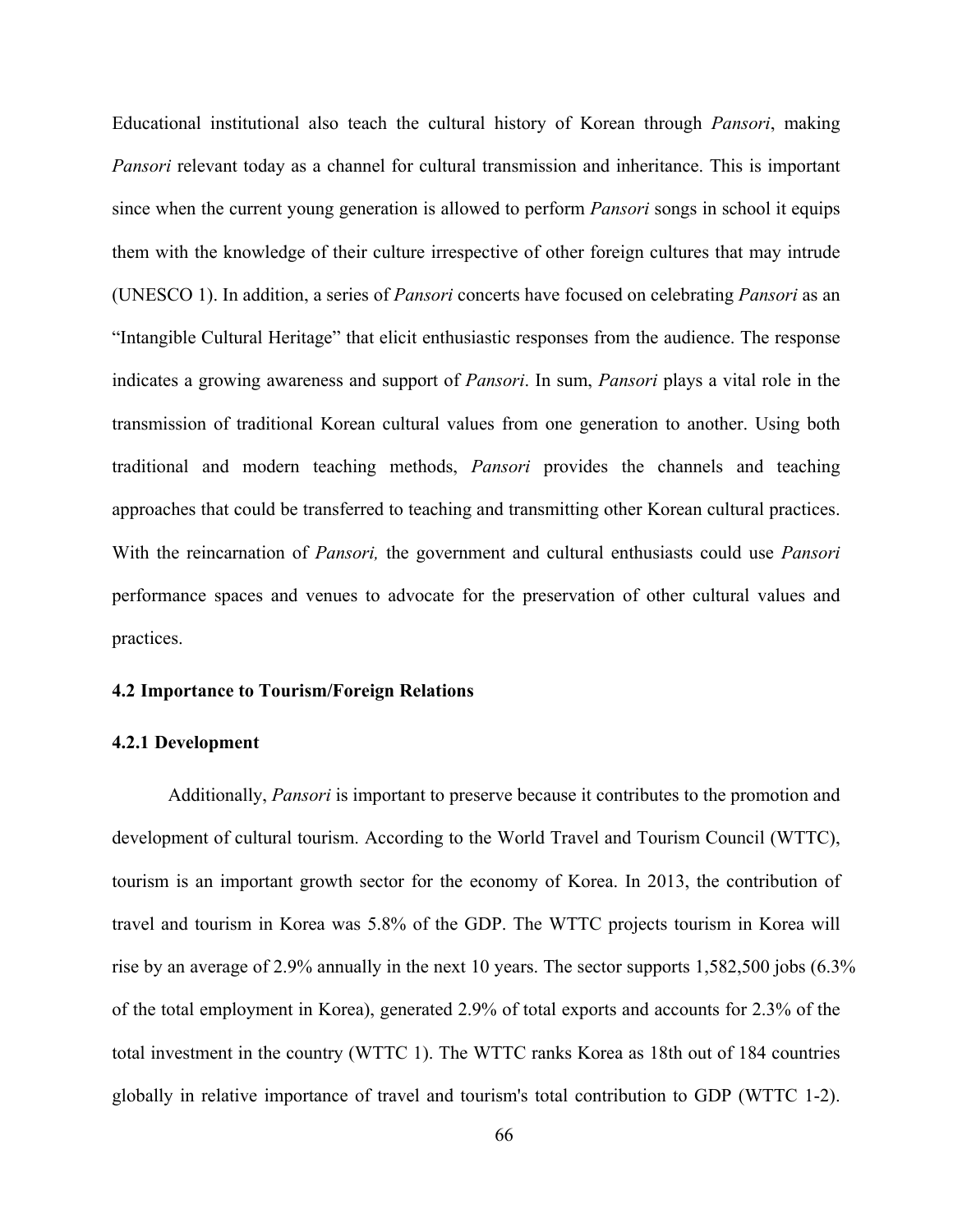These statistics demonstrate the economic importance of tourism in Korea. However, revenues from traditional tourist attraction sites and destinations such as parks, flora and fauna, and unspoiled nature have not been improving. The main Korean tourist attractions are traditional performing arts, historic places and architectural buildings. As an "Intangible Cultural Heritage", *Pansori* contributes to arts as a touristic destination (Jiqing Wang 1).

The contribution of *Pansori* to tourism is both direct and indirect. Direct contribution is through museums, cultural heritage sites and local and international cultural (*sori*) music festivals. One significant direct *Pansori* contribution to tourism is the Gochang *Pansori* Museum in Gochang, South Korea. The museum is one of the top ten cultural museums and attracts thousands of tourists to Korea each year. Opened in 2001, the museum honors great *Pansori* singers and provides *Pansori* performances for visiting tourists. The museum has over 1,000 songs of *Pansori* and lists of great singers on display (Santa Fe Korea 6). *Pansori* also contributes directly to tourism through holding international *sori* music festivals annually in Seoul and in other cultural sites. These festivals are attended by foreign cultural music students and tourists. Famous festivals include the *Jeonju* international *sori* festivals and National Theatre *Pansori* Festivals held between August and October each year in Korea (Broughton Simon 48).

Besides local performances, *Pansori* festivals organized in foreign cities in the U.S. and in Europe is another effective approach of tourism marketing. Each year in New York, the Asian Society organizes the Korean Music Festival, which includes *Pansori* performances. One of the key aims of the Korean Music Festival is to create an awareness of the rich culture of Korea and to encourage the audience to visit Korea as a rising cultural tourist destination (Lim Hyeun-bin 2). In Europe, there are *Pansori* academies, such as the *Pansori* Sound Institute in the Netherlands, where European students can learn about *Pansori*. Most of the students, both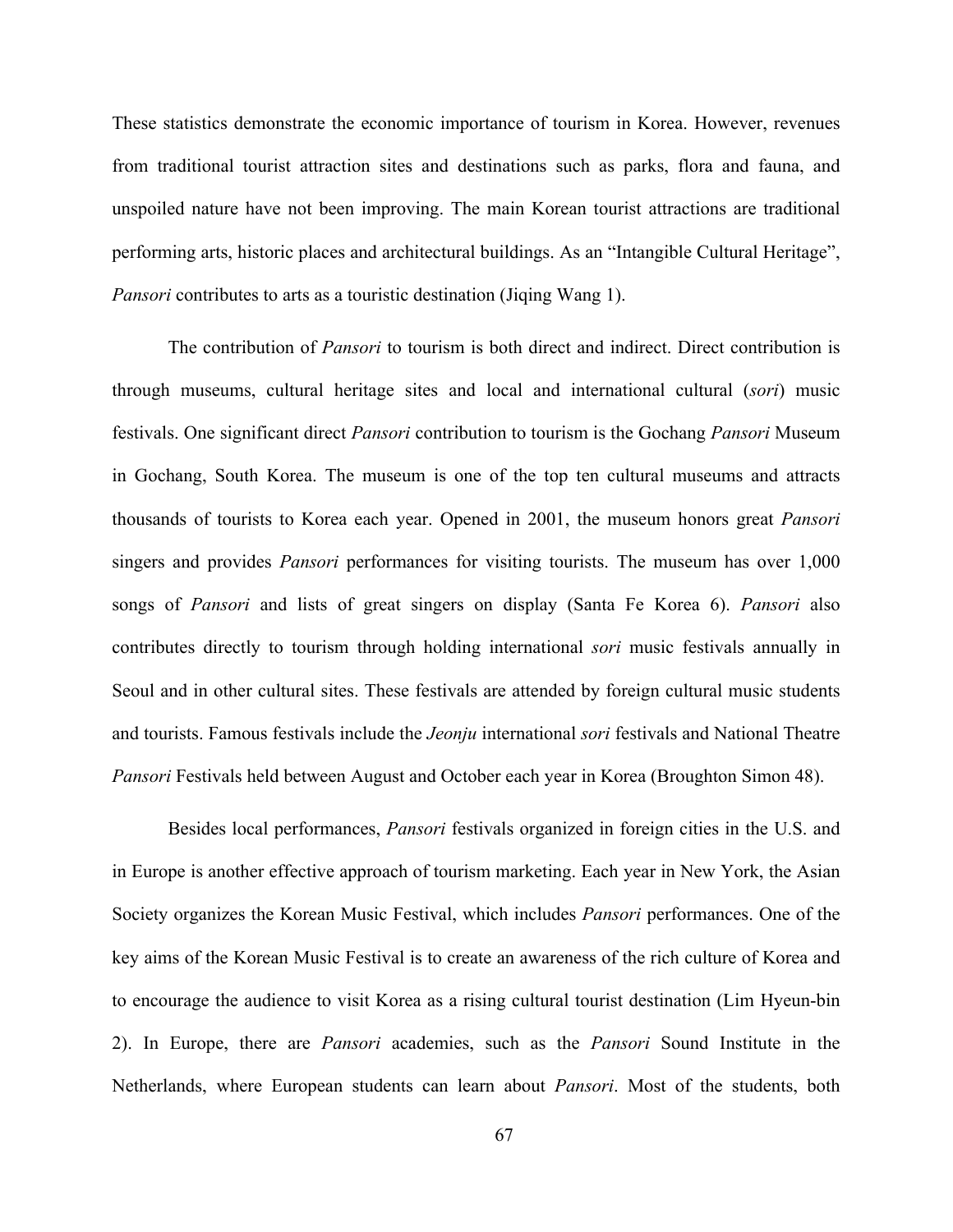Koreans and Europeans, in these academies practice through competition. A recent competition was in held in Paris, France at the 2014 Nante Festival. In the festival, Kim Kyung Sang, a *Pansori* performer fused *Pansori* tunes with Jazz tunes to create a new form of *Pansori*. This new form appeals to both Europeans and Koreans in Europe indicated by the 150,000 people the festival attracted (Jacqueline Karp 1). Another *Pansori* performer, Ninano Nanda, fuses the traditional Korean vocal art form with modern improvised electronic sounds to communicate with European audience.

*Pansori* also promotes tourism indirectly; mostly through the contemporary Korean popular culture, especially pop music and movies (Doobo 31). *Pansori* played an instrumental role in the awakening and the sustenance of the current Korean film culture. In 1993, there was very little hope for the revival of the Korean cultural film industry. However, a Korean local movie *Sopyonje,* had unexpected box office success. It was the first Korean movie to reach a viewership of more than one million. The movie was successfully screened in the U.S., Europe and Japan. The main theme of the movie was the tribulations of a family that earned a living performing *Pansori*. It depicted the declining popularity of *Pansori* as traditional performing art and, therefore, as a source of livelihood. Set in a beautiful rural Korean landscape, the movie stirred public interest in culture and its preservation, as the starving family symbolized the fate of *Pansori* and other Korean cultural practices as a source of livelihood (Doobo 31-32).

The success of *Sopyonje,* a *Pansori* themed movie, awakened the government and Korean people to the potential of the cultural industry in contributing to economic development. Today, the film industry uses *Pansori* tunes or stories as well as and other cultural practices and rural landscape to appeal to an increasing foreign audience. These movies have attracted a large number of tourists who come to see the venues of the films, which include *Pansori* performances,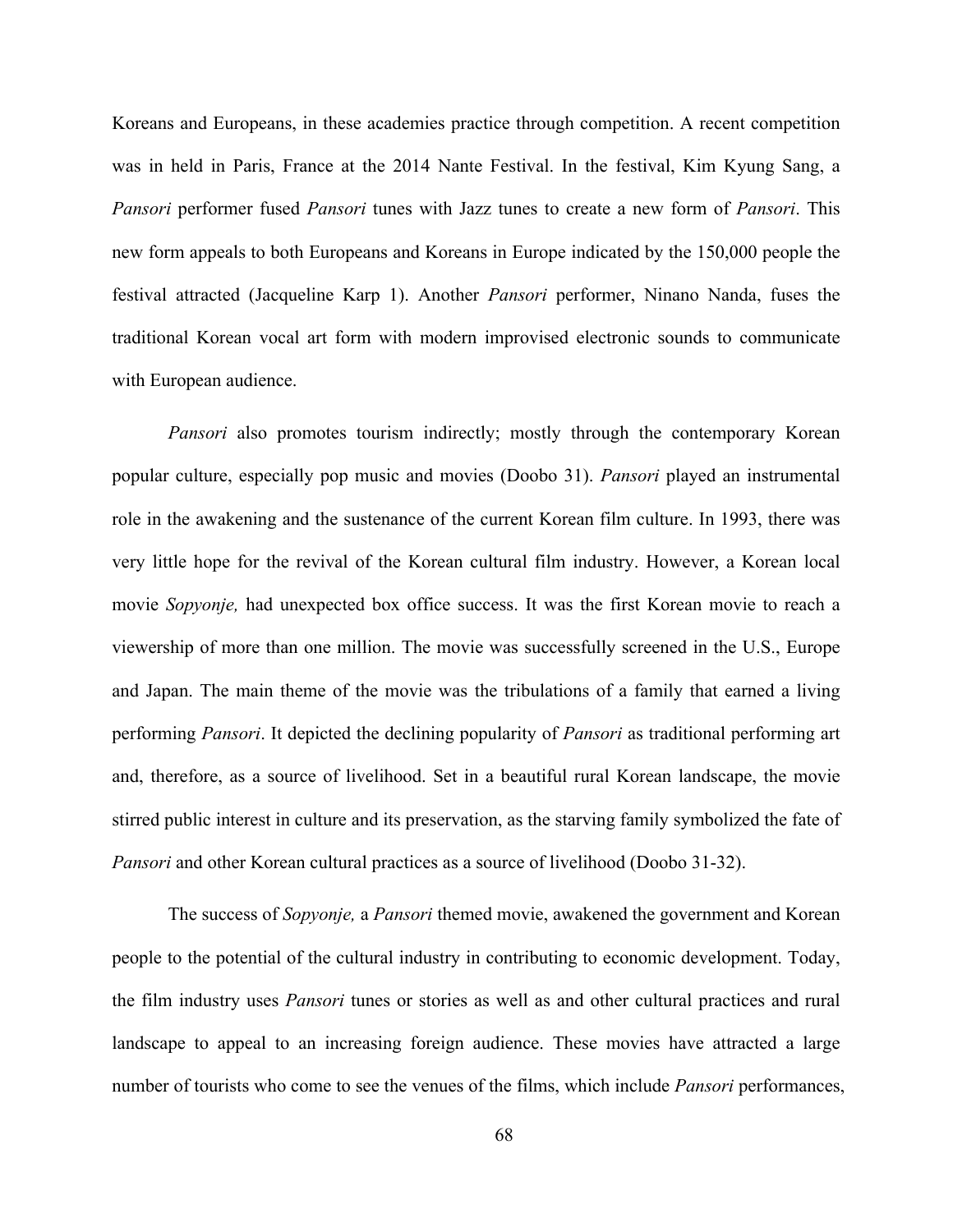museums and rural landscapes. In fact in 2003, 130,000 tourists from China, Taiwan, Malaysia and Singapore visited Korea to see *Pansori* performances and rural landscapes after seeing their beauty in movies and music videos (Doobo 29-30). Whereas the contribution of *Pansori* to tourism is evident, the Korean government has done little to quantify its contribution to the economy in general and to the tourism sector in particular. Such quantification could go a long way to popularize and preserve *Pansori*, not only as a cultural heritage but also as a significant source of income to the country and its citizens.

## **4.2.2 Foreign Relations**

The role of *Pansori* in promoting social cohesion is visible in the improved relationship between Korea and its neighboring countries such as Vietnam, Taiwan and Japan. In previous decades, Korea had strained diplomatic relationships with these countries. This is because Koreans fought against Vietnam's Liberation Army during the Vietnam War (1955-1975), severed its relationship with Taiwan and established a new one with China (Beijing) in 1992, and suffered from the colonial occupation of Japan between 1910 and 1945. Today, *Pansori* reaches these countries through international festivals and lectures on the need to preserve cultural heritage. Famous *Pansori* singers such as Isang Yun have had a tremendous following and recognition in Vietnam, Taiwan and Japan and are recognized as national heroes. Famous Korean *Pansori* singers and teachers have been invited in several conferences in the neighboring countries to perform or to lecture on the importance of preservation of cultural heritage. The result is an improved and more cordial foreign relationship with Vietnam, Taiwan and Japan (Doobo 30-31).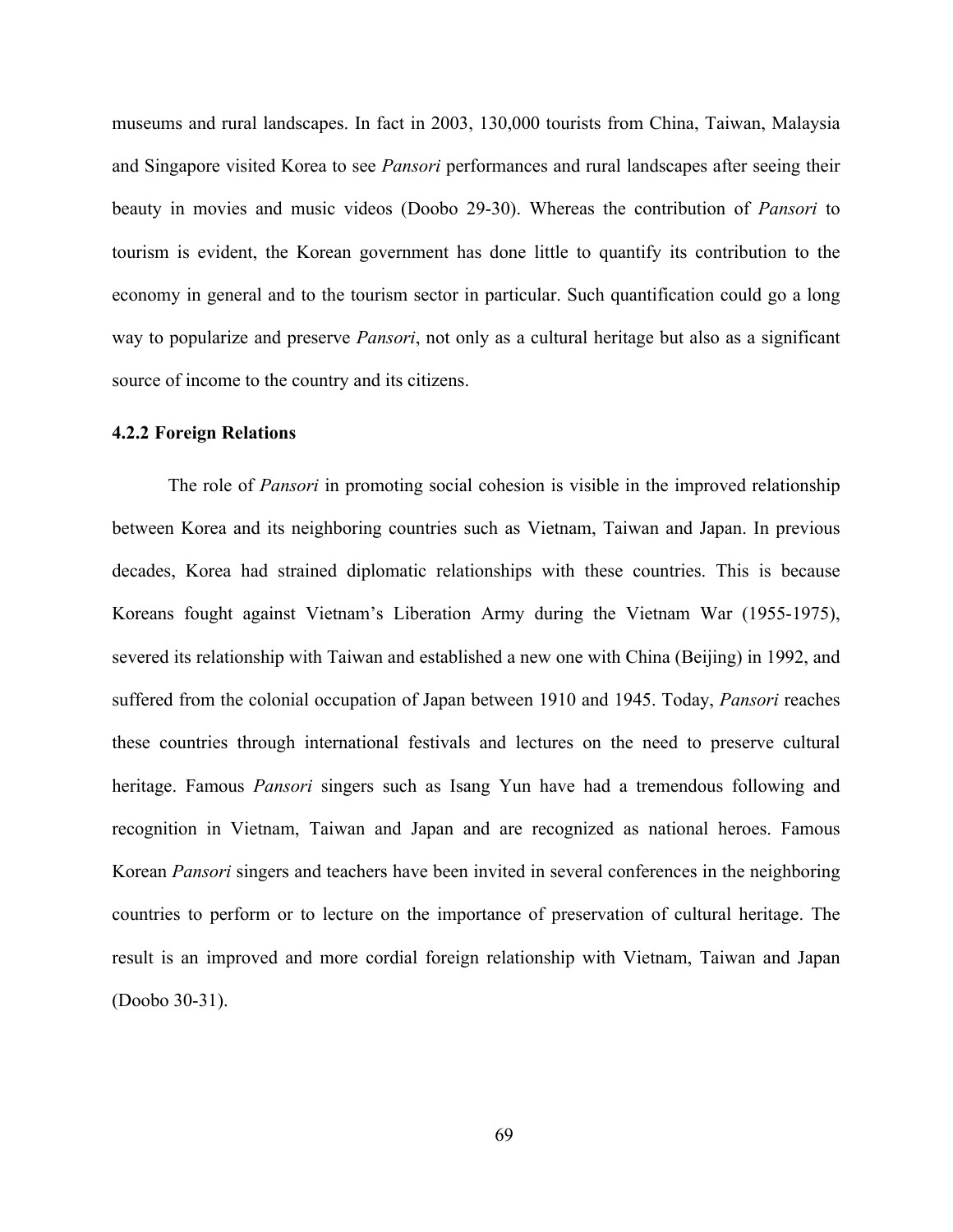# **4.3 Chapter Summary**

Culture is important for promoting economic and social welfare of a country. Culture produces tangible and intangible artistic and creative outputs with a potential for wealth creation. As a symbol of Korean traditional culture, *Pansori* is important to Koreans and to Korea's tourism and foreign relations. Preserving *Pansori* promotes Koreans' economic welfare, national unity and cultural inheritance. *Pansori* is a source of livelihood for singers and scholars through paid performances and lectures. Government agencies tasked with preserving and promoting *Pansori* also provide employment to many Koreans. *Pansori* also promotes national unity. It enhances Koreans understanding of their different sub-cultures, and the appreciation and tolerance of another sub-culture to promote a peaceful co-existent. It also provides opportunities for Koreans of different age groups, socio-economic classes and sub-cultures to interact, share experiences and learn from one another as audience. *Pansori* also promotes cultural inheritance. Through learning and performing *Pansori*, singers, professionals and devotees learn about traditional Korean culture. The Korean government's recognition of *Pansori* as a cultural heritage and rewarding renowned performers also facilitates the transmission of traditions of *Pansori*. *Pansori* also promotes tourism and improves foreign relations. *Pansori* contributes to cultural tourism through performances in local and international cultural music festivals, *Pansori* museums and as a theme in Korean film culture. Finally, *Pansori* singers and scholars have performed and lectured in many conferences in Vietnam, Taiwan and Japan. Their popularity in these countries has ensured an improved and more cordial foreign relationship.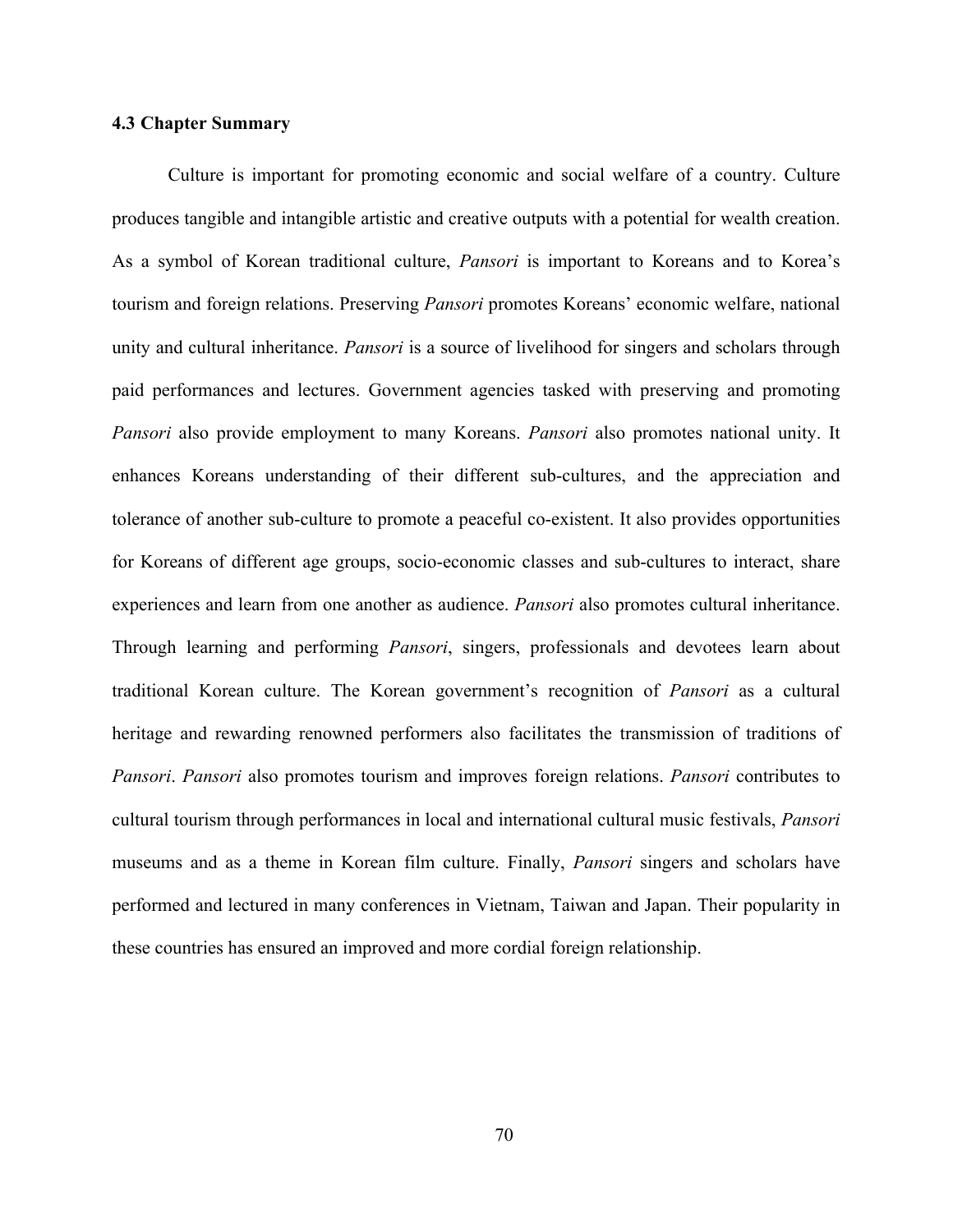# **Chapter 5: Conclusion and Recommendations**

# **5.1 Overview of the Study**

The United Nations Educational, Scientific and Cultural Organization (UNESCO) contends that culture is fast becoming the fuel that drives the contemporary creative arts industry as well as the socio-economic development of countries across the globe. The Korean government also recognizes the importance of cultural heritage, in particular *Pansori,*  demonstrated by the enactment of the Korean Cultural Property Protection Law (KCPP) of 1962. The KCPP recognizes *Pansori* as the quintessential Korean "Intangible Cultural Heritage" and a symbol of national culture. The aim of this study was to explore *Pansori* in order to understand its history, its importance to the traditional Korean culture and society, the reasons for its declining popularity, and the reasons for preserving and promoting its use in the modern Korean society. The study's methodology combined historical research, interviews and personal experience learning and performing *Pansori*.

# **5.2 Summary of Findings**

*Pansori* is a traditional Korean performing art involving a singer telling a themed story using sung and spoken words accompanied by drumbeats and shouts of encouragement from the audience. *Pansori* began during the Joseon Dynasty between 1392 and 1910, and developed in four eras: the era of escalation (18<sup>th</sup> century), affluence (19<sup>th</sup> century), declination (early 20<sup>th</sup>) century) and reincarnation (late  $20<sup>th</sup>$  century). During the era of escalation, 12 specialized fields of *Pansori* were developed but only five (*Chunhyangga, Simcheongga, Heungboga, Sugungga,* and *Jeokbyeokga*) were transmitted orally to the present day. The Confucian ruling class deemed the other seven pieces vulgar and inappropriate, and prevented their transmission.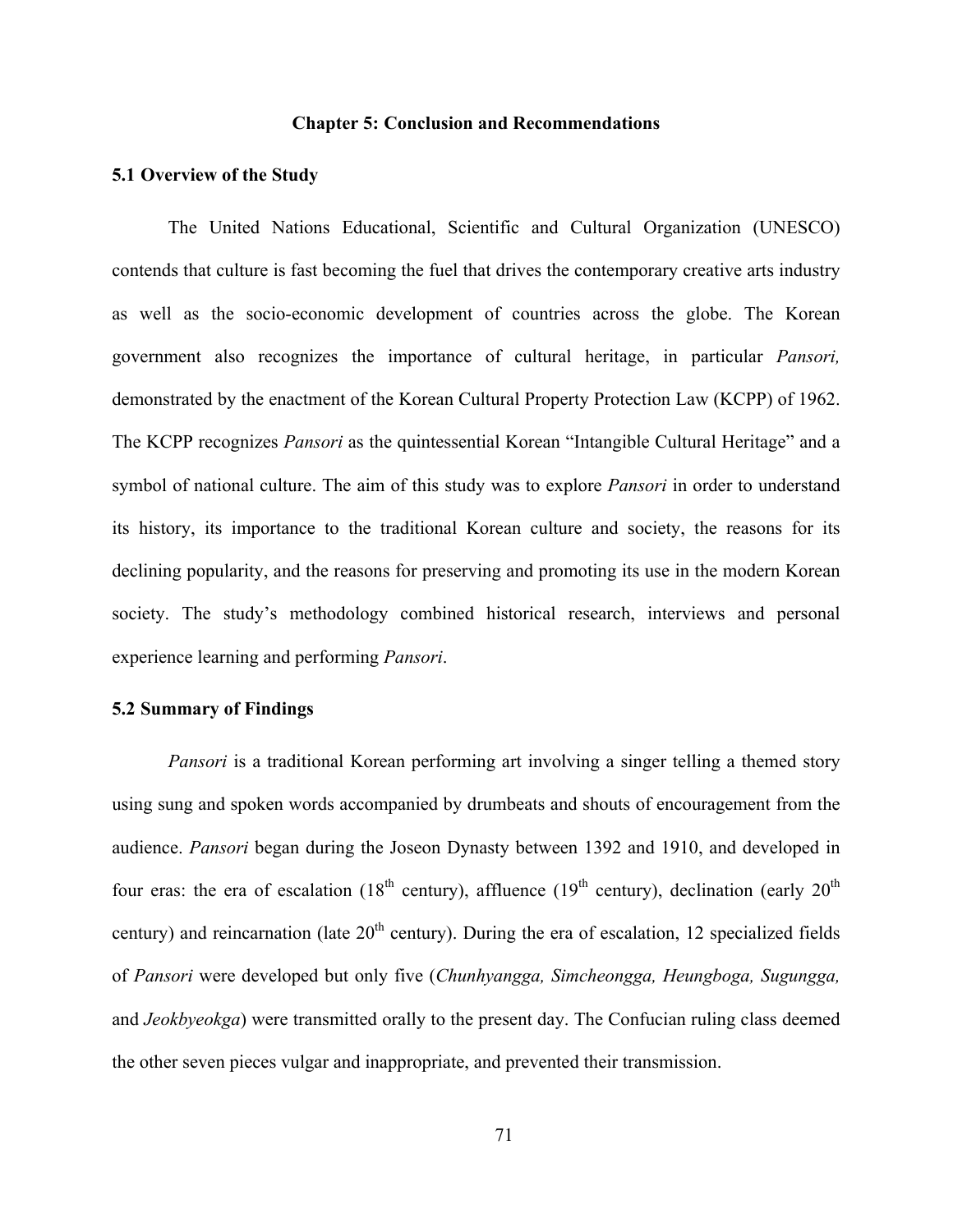As a traditional performing art, *Pansori* was important to traditional Korean culture to teach moral lessons, preserve cultural values, promote community cohesion and entertain Koreans. Each of the five specialized fields of *Pansori* taught Koreans a moral lesson founded on the Confucian teachings. *Chunhyangga* taught about fidelity of a wife to her husband, *Simcheongga* about filial love and piety, *Heungboga* about brotherhood and bad materialism from human's greediness of fortune, *Jeokbyeokga* about sincerity to friends, and *Sugungga* about loyalty to the king. *Pansori* also promotes the preservation of cultural values. *Pansori* has been passed down from one generation to the next since the  $17<sup>th</sup>$  century. It has been used as an important transmission channel for passing Korean cultural values across generations. *Pansori* also promotes community cohesion through providing its audience from different Korean subcultures, religious affiliations and socio-economic classes the opportunity to interact and to learn from each other. *Pansori* also played a role in galvanizing the Korean community against Japanese colonial occupation. Finally, *Pansori* is a form of cultural entertainment for Koreans during leisure time and in cultural and religious celebrations.

The popularity of *Pansori* began to decline in the early 20<sup>th</sup> century because of inadequate government preservation policies, the influence of western culture and the lack of correct instructions in *Pansori* teaching. The Korean government's preservation policies focus on two approaches. The first approach simply preserves the original form of *Pansori* irrespective of the changing entertainment needs of Korean people. The second approach focuses on promoting the new form of *Pansori*, which assimilates some concepts from western cultures that differ from the true conventions of *Pansori*. The introduction of the western culture in Korea influenced significant changes in *Pansori* performances. Western influences came through military band music, Christian Protestant music, the Japanese colonial occupation of Korea, and globalization.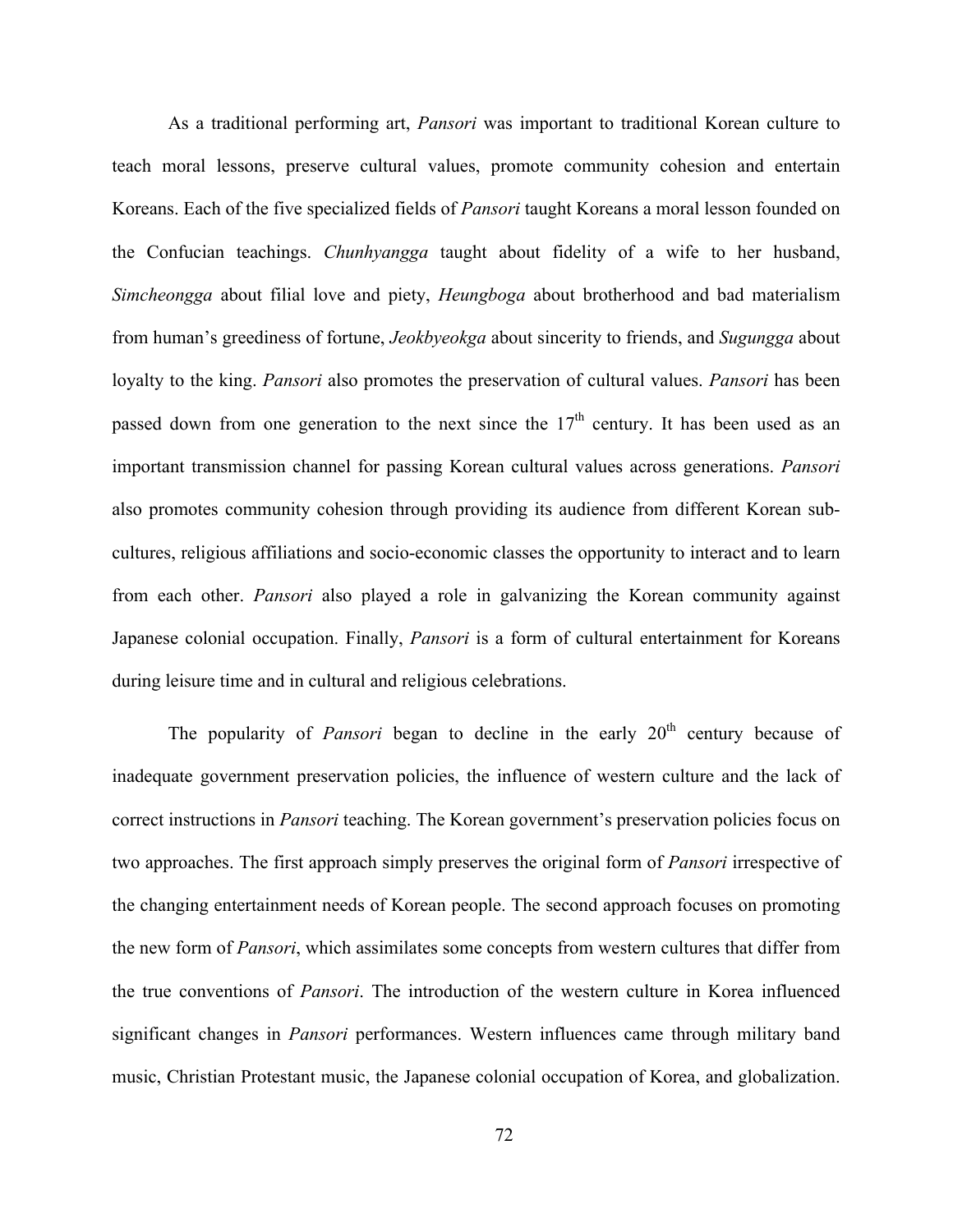Today, *Pansori* has assimilated western performance concepts, such as opera, that differ from the conventions of the original *Pansori*. Finally, the period of learning *Pansori* has been reduced from several years to a few months, which has affected the quality and professionalism of performance.

Koreans should preserve *Pansori* because it is important to their economic health, national unity and cultural inheritance, and also to tourism and foreign relations. For Koreans, *Pansori* provides a source of livelihood for singers and scholars through paid performance and lectures in educational institutions and conferences. Government agencies tasked with promoting *Pansori* are also a source of employment for many Koreans. *Pansori* enhances audience understanding, appreciation and tolerance of Korean subcultures to promote a peaceful coexistence. Through learning and performing *Pansori*, singers, professionals and devotees learn about Korean traditional culture to facilitate the transmission of Korean traditional cultural values. *Pansori* performances in local and international music festivals, *Pansori* museums, and *Pansori* themes in Korean films promote cultural tourism. The popularity of Korean *Pansori* singers and scholars performing and lecturing in conferences in Vietnam, Taiwan and Japan have ensured an improved and more cordial foreign relationship. *Pansori* academies in Europe also teach some European students *Pansori* who participate in competitions, which is another way *Pansori* promotes foreign relations.

# **5.3 Limitations of the Study**

A major limitation was a paucity of recent scholarly literature explicitly examining *Pansori.* Most of the literature on *Pansori* is not recent, that is, many studies of *Pansori* were published more than 10 years ago, and examine *Pansori* in its ancient form. This undermined the determination of the current situation and popularity of *Pansori,* which would have demonstrated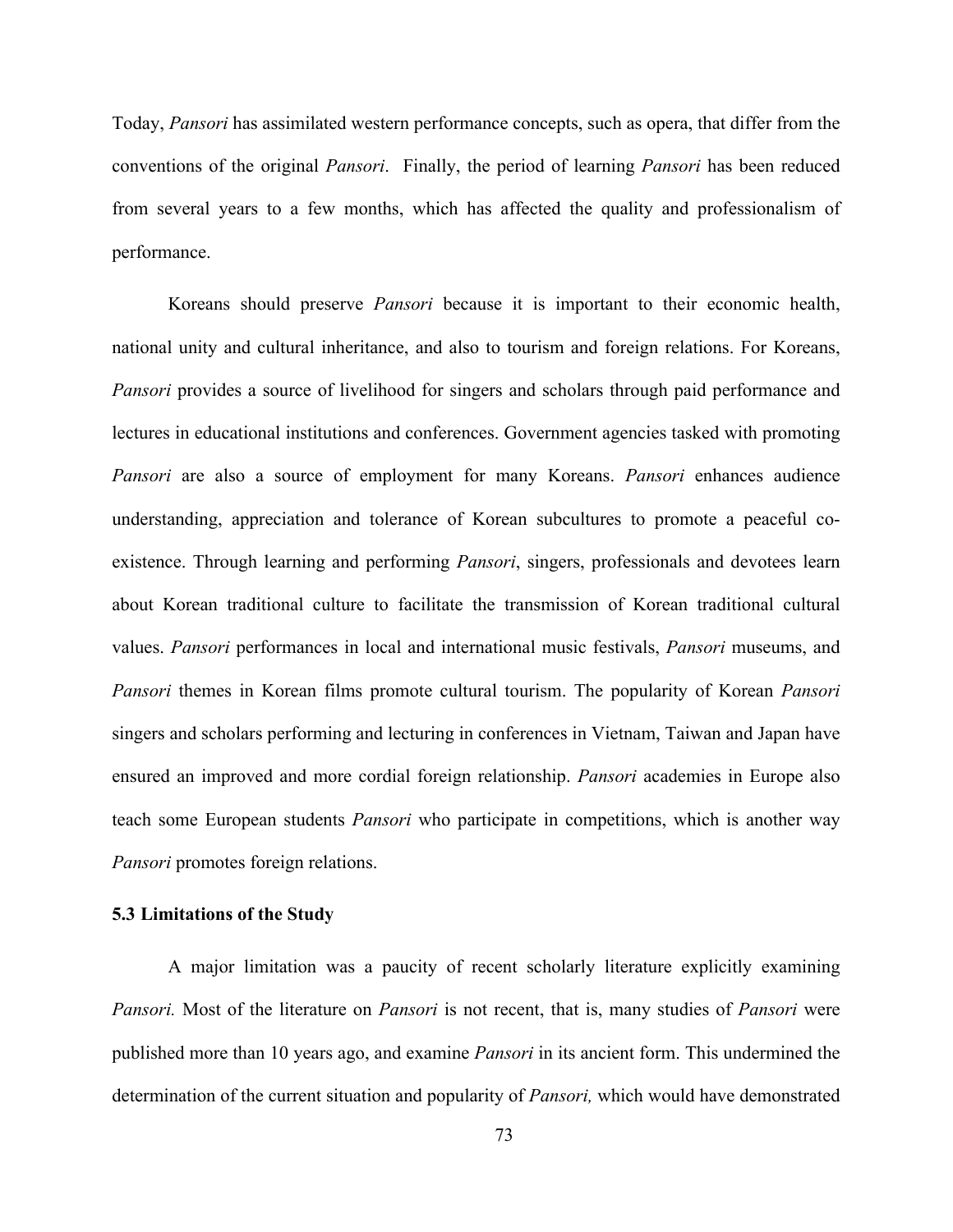whether the current efforts to preserve *Pansori* have been successful or not. In addition, a majority of the recent studies examines the Korean cultural practices in general with only a commentary about *Pansori* and its contribution to modern Korea.

Another limitation was the lack of empirical researches on *Pansori,* especially its social and economic contribution to the present-day Korea. Most of the recent literature on *Pansori* is qualitative, either phenomenological or case study research, that aims to understand *Pansori* performances as an artistic and creative cultural performing arts*,* its importance to traditional Korean culture or the need to preserve *Pansori* for the future generation. The lack of empirical findings hampered the accurate determination of the contribution of *Pansori* to the economic development of Korea, especially in terms of its contribution to income and foreign exchange earnings from tourism, and its contribution as a significant source of employment and income to Koreans.

#### **5.4 Recommendations**

The KCPP(Korean Cultural Property Protection Law) designates *Pansori* as an "Intangible Cultural Heritage" and a symbol of national culture. Under the KCPP, the government efforts largely focus on preserving the original form of *Pansori*, which undermines the conventions of the original *Pansori*. The original *Pansori* Performances were not static but gradually developed over time as the cultural practices changed. The KCPP should be reviewed to allow *deoneum* (modification) of the themed stories of *Pansori.* The modification will inspire creativity, reflect the current societal leisure and entertainment needs of younger Koreans and attract a larger audience. Attracting Korean youths is important since they are the key to its preservation (Hyung 49).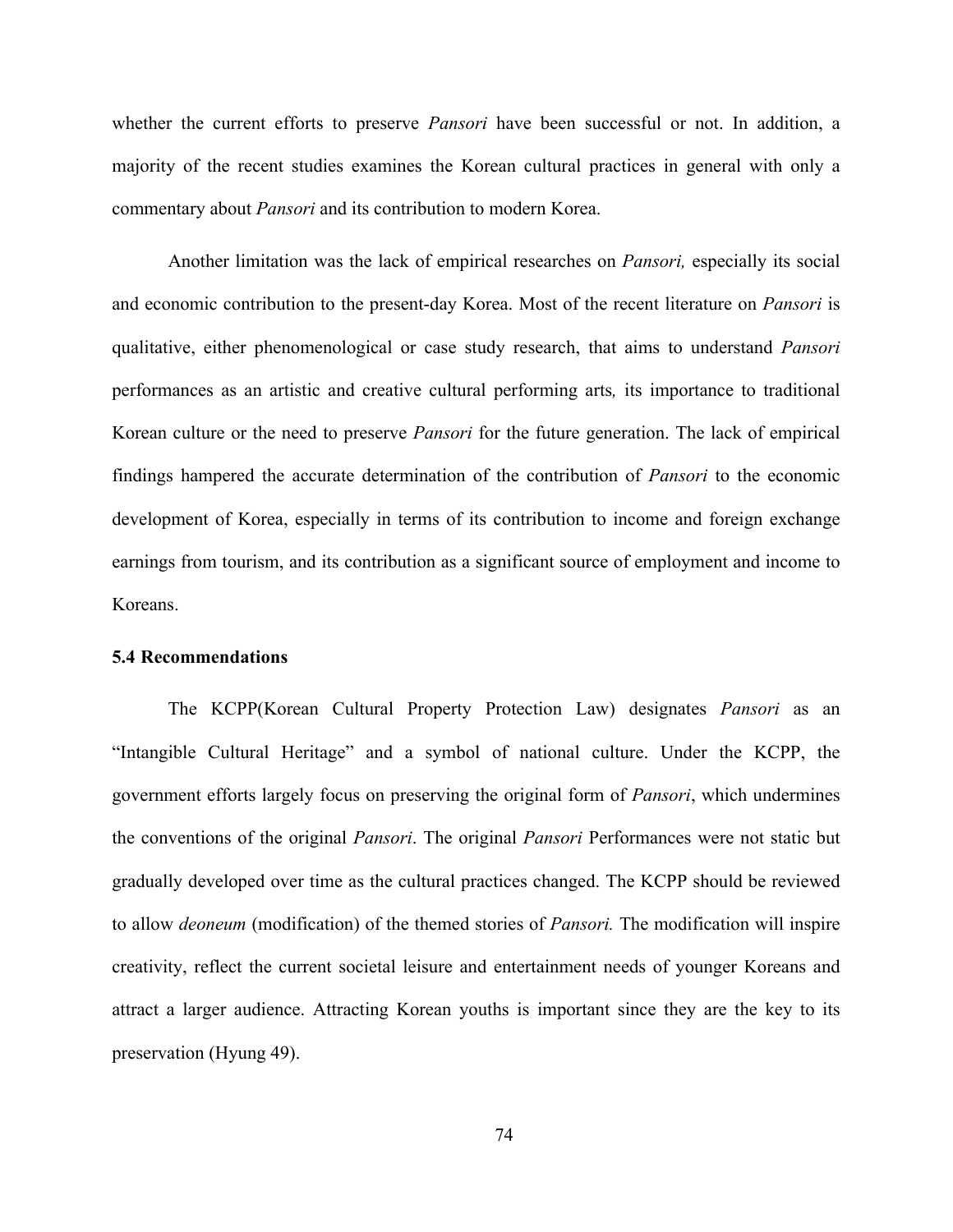The current efforts by the Korean Government take two distinct approaches. The first approach is to preserve the original *Pansori* (orthodox *Pansori*) and the second is to encourage creativity (experimental *Pansori*). It is not necessary for the Government to pursue the two approaches independently. Instead, the government should integrate the two to gain the synergy between preservation and promotion of creativity to achieve new forms of themed stories relevant to the contemporary Korean community. This is important since the current successful and widespread Korean pop culture is a creative assimilation of some desirable western artistic elements into Korean traditional practices. In addition, large audiences attending Korean popular music suggests assimilating desirable aspects of other cultures will improve and market *Pansori* to both the local and the global market.

Finally, the current government support for preserving *Pansori* depends on anecdotal and subjective findings. This approach should be reviewed by providing the Korean people with empirical findings on the individual contribution of *Pansori* to the economy and to the social wellbeing of Koreans. The Korean government should provide statistics showing the contribution of *Pansori* in the annual country statistics on tourism and employment. Providing objective statistical support of *Pansori* to tourism and employment will demonstrate to the Korean people the importance of *Pansori* as an "Intangible Cultural Heritage" in improving their social and economic well-being and influence their support.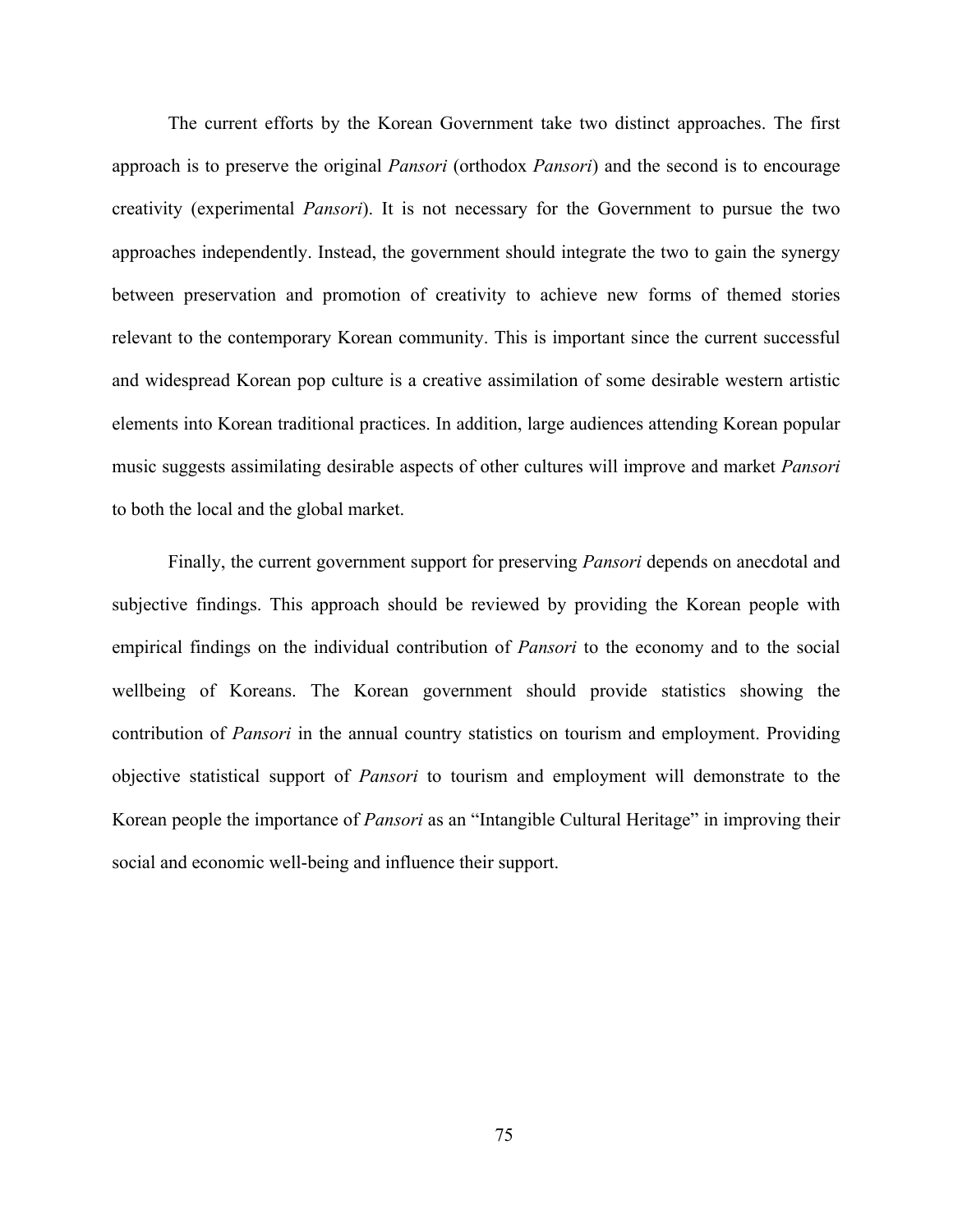## **Works Cited**

- Ash-Morgan, Lauren Rebecca. "Korean Dance and *Pansori* in D.C.: Interactions with Others, the Body, and Collective Memory at a Korean Performing Arts Studio." Thesis. University of Maryland, 2009. Print.
- Asia Society. *2014 New York Korean Music Festival – Pansori*. Asiasociety.org. 2015 Web.
- Ch'ŏn-hŭng, Kim and Alan C. Heyman. "Korean Traditional Dance". *Korea Journal*, 15(2):51- 55. 1975. Print.
- Chang, San-Hun, *Studies in Korean Traditional Music*. Seoul: Bojinjae. 1975: Print.
- Chang, Yoon-Hee. "*Pansori*, its Globalization, and Cultural Hybridity in Contemporary Korean Traditional Music". *Studies in Korean Music*, 57(6); 191-216. 2015. Web.
- Creswell, J. W. *Research Design: Qualitative, quantitative and mixed method approaches* (4th ed.). Thousand Oaks, CA: Sage Publications. 2014: Print.
- Creutzenberg, Jan. "Creating Communities: Preservation, Promotion and Revival of Tradition in *Pansori* Performance." Thesis. Freie Universität Berlin, 2010. Print.
- Cultural Heritage Administration of Korea. *Intangible cultural heritage of humanity.* http://jikimi.cha.go.kr. 2006. Web.
- Dae-Cheol, Sheen. *SOAS-AKS.* Thesis, School of Oriental and African Studies University of London. (2009). Print.
- Gay, L. R., Mills, G. E., and Airasian, P. W. *Educational research: Competencies for analysis and application* (8th ed.). Upper Saddle River, NJ: Prentice Hall. 2006. Print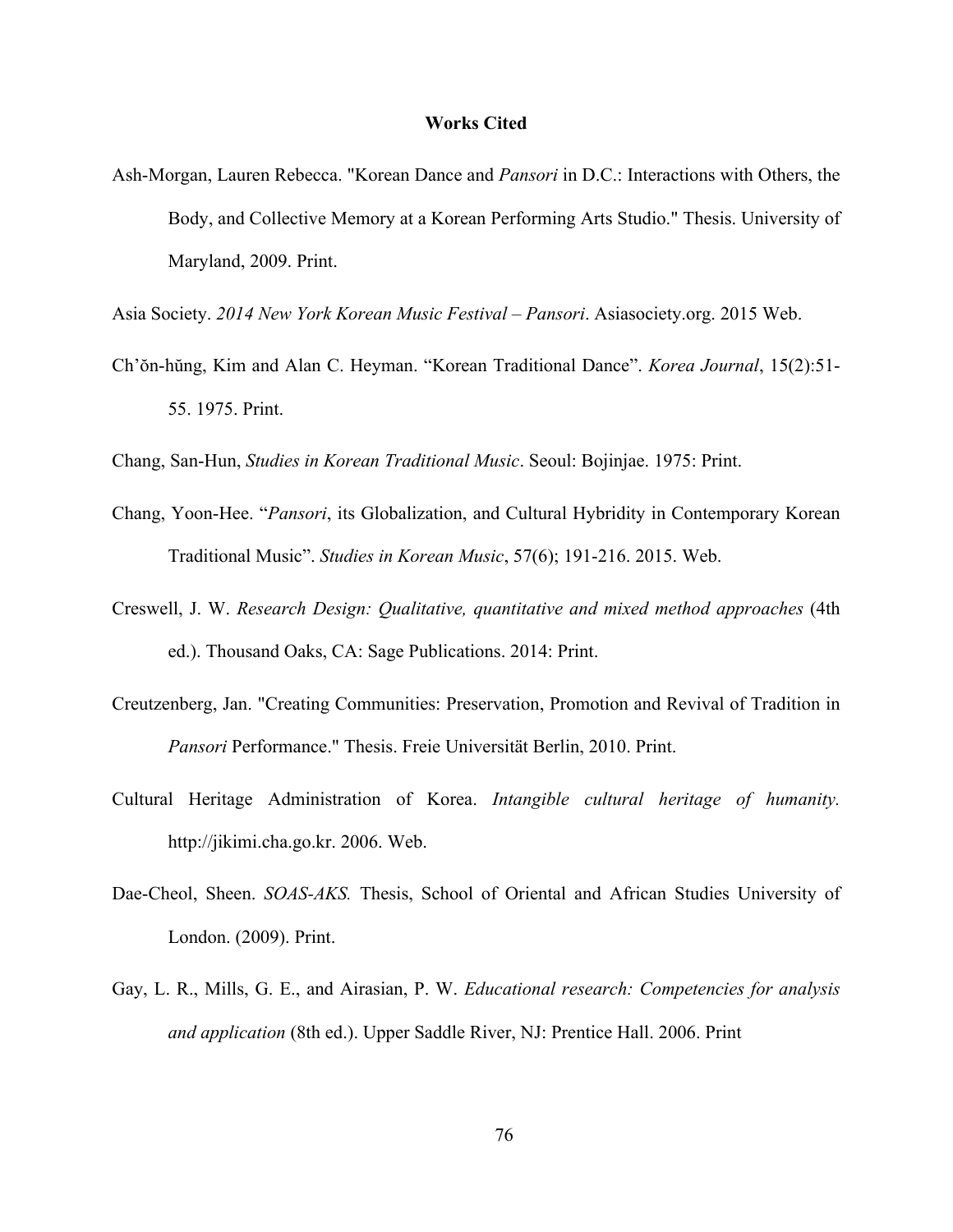- Gordon, John and Helen Beilby-Orrin. "International Measurement of the Economic and Social Importance of Culture", *OECD Statistics Working Papers*, 2007/03, OECD Publishing. http://dx.doi.org/10.1787/5k92znx7sc30-en. 2007: Web.
- Hesselink, Nathan. *SamulNori: Contemporary Korean drumming and the rebirth of itinerant performance culture*. Chicago: University of Chicago Press. 2012. Print.
- Heyman, Alan C. "The Psyche and Unique Character of Korean Dance." *Korean Journal* (1990), 30 (11): 61-68. Print.
- Howard, Keith. "Professional Music: Instrumental." *Korean Journal* (2007): 127-143.
- Howard, Keith. "Recording *Pansori*." *Korean Musicology Series 2: Pansori*. Ed. Yong-shik Lee. Seoul: Korea, 2008, 162-182. Print.
- Hyung, Kim Kee. "History of *Pansori*." *Korean Musicology Series 2: Pansori*. Ed. Yong-shik Lee. Seoul: Korea, 2008, 2-29. Print.
- Jang, Yeonok. "*Pansori* performance style: Audience responses and singers' perspectives." *British Journal of Ethnomusicology* (2001), 10: 99-121. Web.
- Jiqing, Wang. *Korea's Tourism Development and Its Economic Contribution.* Thesis, Harbin Normal University, China. 2006. Web.
- Kim, Joo Won. *The Development of Contemporary Korean Music with Emphasis on Works of Isang Yun*. Diss. The Ohio State University, 2011. Print.
- King, Eleanor. "Reflections on Korean Dance." *Korea Journal* 17, no. 8 (1977): 36-55.
- Kuh Ja-Kyoung. "The Use of Traditional Korean Compositional Techniques in Isang Yun's Opera "die Witwe Des Schmetterlings" (the Butterfly Widow): Combining Eastern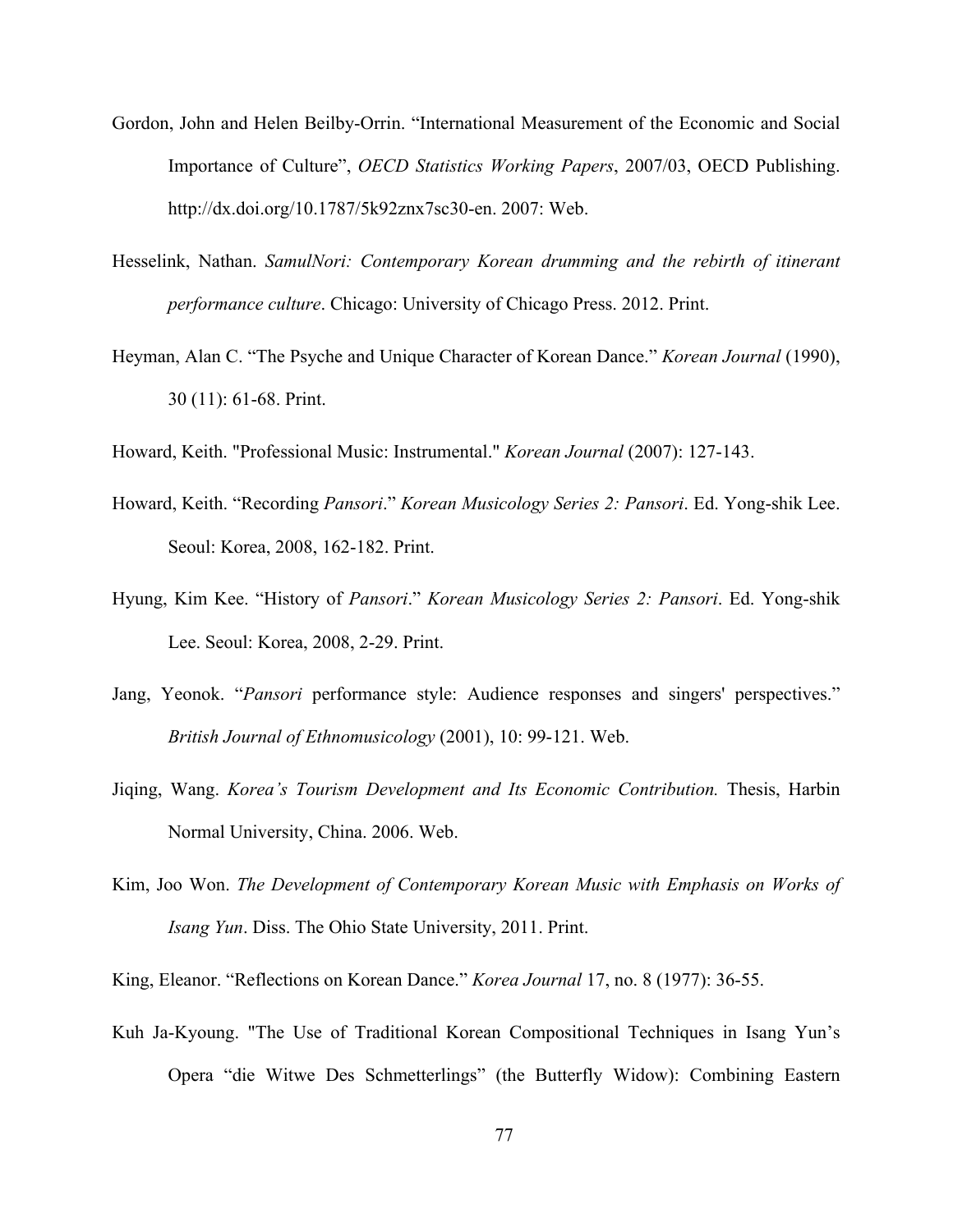Musical Values and Concepts within the Context of Western Practice." Thesis. University of Arizona, 2009. Print.

- Kwon, Kyounghye. "Shifting South Korean Theatre: Jo-Yeol Park's A Dialogue Between Two Long-necked People and Taesuk Oh's Chunpung's Wife." *Journal of Dramatic Theory and Criticism* (2009): 47-66. Web.
- Lee, Hyunjoo. *Rediscovering Traditional Korean Performing Arts*. Ed. Hae-Kyung Um. Korea Arts Management Service, (2012), Print.
- Lie, John. "What is the K in K-pop? South Korean popular music, the culture industry, and national identity." *Korea Observer* 43.3 (2012): 339-363. Web.
- Loken-Kim, Christine and Juliette T. Crump. "Qualitative Change in Performances of Two Generations of Korean Dancers." *Dance Research Journal.* 25(2), 13-20. 1993. Print.
- Myosin Kim. "Contemporary Directions: Korean Folk Music Engaging the Twentieth century and Beyond review." *Korean Studies*, 26(2), 306-309. 2002. Print.
- National Gugak Centre. *Repertoire of Pansori?* 2010. 61-91 Web. 1 August 2015.
- National Gugak Centre. *What is Pansori?* 2010. 1-3 Web. 1 August 2015.
- Park, Chan E. *Voices from the Straw Mat: Toward an ethnography of Korean, story singing.* Honolulu: University of Hawaii Press. 2003. Print.
- Phil, Kim. *Orean Pansori and Kazakh Jyr in Comparison and Contrast.* Thesis. Kangnam University, Korea, 2010. Print.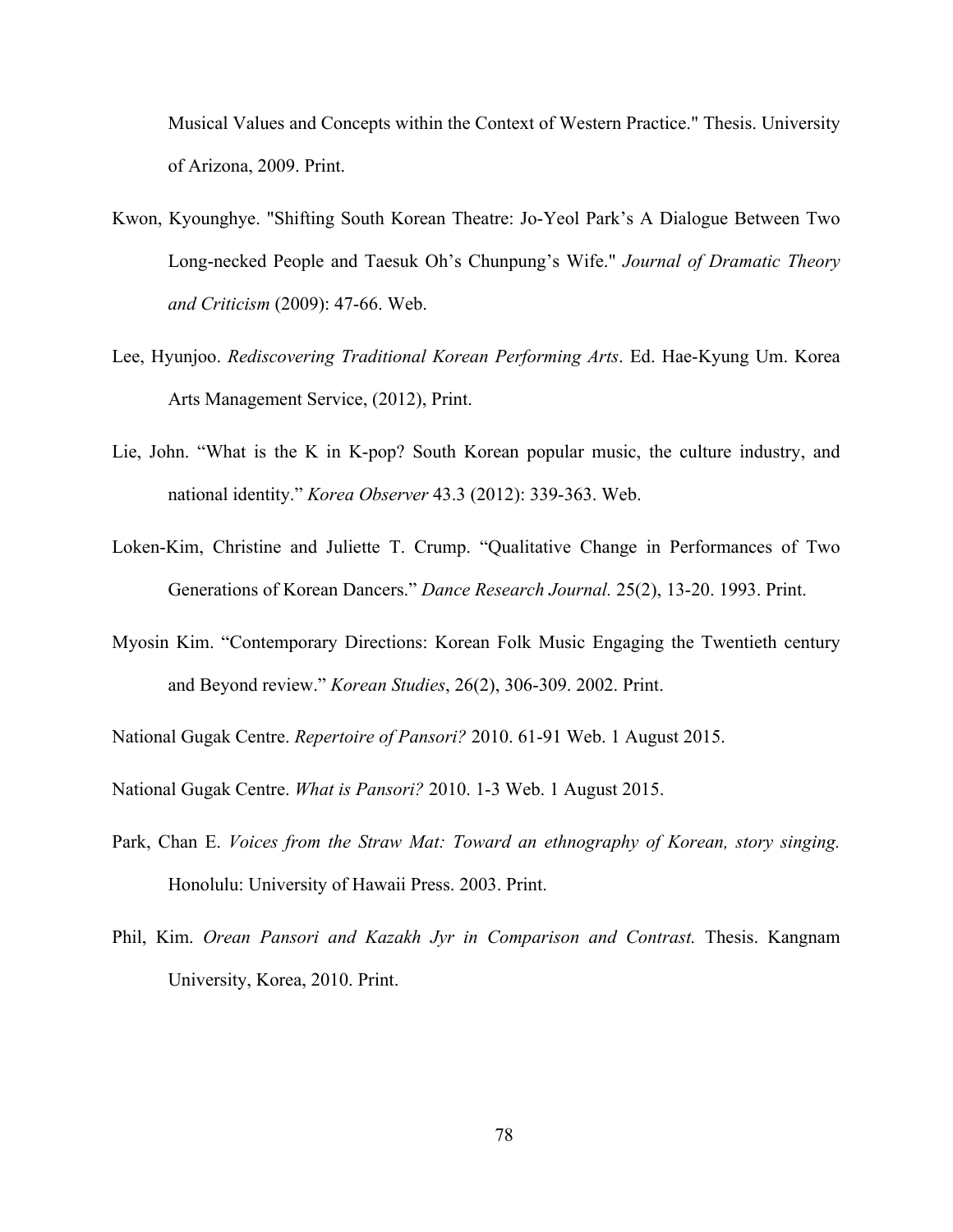- Republic of Korea. *Convention for the safeguarding of the intangible cultural heritage: Intergovernmental committee for the safeguarding of the intangible cultural heritage.* Seventh Session, Paris, 2012. Periodic Report No. 00791/Republic of Korea.
- Ryu, Su-Yeol. "A direction of *Pansori* study for modern society." *Jeonju University*, 15, 139- 163. 2002. Web.
- Santa Fe Korea. "Exploring Seoul." *Santa Fe Korea Expat News*. Vol. 63 May 2015. Web.
- Seth, M. *A History of Korea: From Antiquity to the Present*. New York: Rowman and Littlefield. 2011. Print.
- Shim, Doobo. "Hybridity and the rise of Korean popular culture in Asia." *Media, Culture and Society*, 28(1): 25-44. 2006. Web.
- Son, I. *A History of Modern Korea.* Seoul: Yeonse University Press. 1971. Print.
- Song, B. "A socio-historical approach to the performing arts by Kisaeng in the 1900s." *Hanguk Hakbo*, 29(4); 2-55. 2003. Web.
- Sori Festival. *Pansori and Korean Traditional Music.* Jeonju International Sori Festival. Sorifestivael.com. 2014 Web.
- Suh, Yon-Ho. "The Revolutionary Operas and Plays in North Korea." *Korea Journal* 31(3); 85- 94. 1991. Print.
- Suhr, Moon Ja Minn. "Confucian Ritual Ceremony in Korea: Music and Dance." *Korean Culture* 10(1), 29-39. 1989. Print.
- Thomaidis, Konstantinos. "Between Preservation and Renewal: The Use of Recording Devices in Modern *Pansori* Training". Thesis. University of Portsmouth, 2013. Print.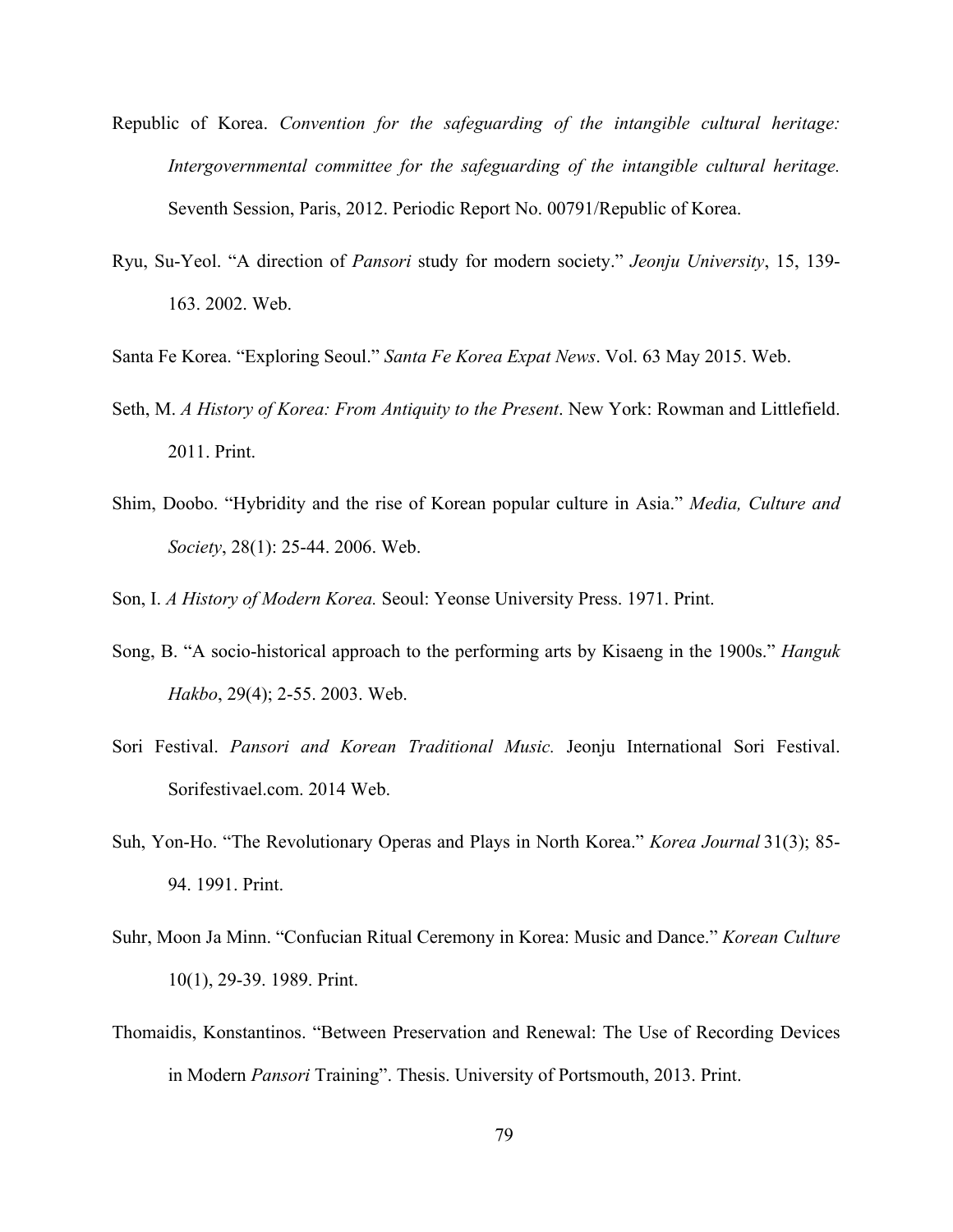- Tokita, A., and Hughes, D. *Context and Change in Japanese Music*. Hampshire: Ashgate Publishing Ltd. 2008. Print.
- Um, Haekyung. *Korean Musical Drama: Pansori and the Making of Tradition in Modernity.* Aldershot, Ashgate. 2013. Print.
- Um, Haekyung. "Performing Pansori Music Drama: Stage, Story and Sound." *Rediscovering Traditional Korean Performing Arts*. Eds. Haekyung Um and Hyunjoo Lee. Seoul: Korean Arts Management Centre, 2012. 72-79. Web.
- United Nations Educational Scientific and Cultural Organization Bangkok. *Statistics on Cultural Industries: Framework for the Elaboration of National Data Capacity Building Projects.* Bangkok, Thailand: UNESCO Asia and Pacific Regional Bureau for Education. 2007. Print.
- World Travel and Tourism Council. *Travel and Tourism: Economic Impact 2014 South Korea.*  2014. Web.
- Yang, Jongsung. Folklore and Cultural Politics in Korea. *Intangible Cultural Properties and Living National Treasures*. Thesis, Indiana University. 1994. Print.
- Yoo, Je-Ho. "Local Characteristics of Pansori and Means of its Globalization: Focusing on Linguistic & Cultural Communicability." *Korean Association of Regional Studies*, 15(1); 125-148. 2007. Web.
- Young, R. *Post Colonialism: A Very Short Introduction.* Oxford: Oxford University Press. 2003. Print.